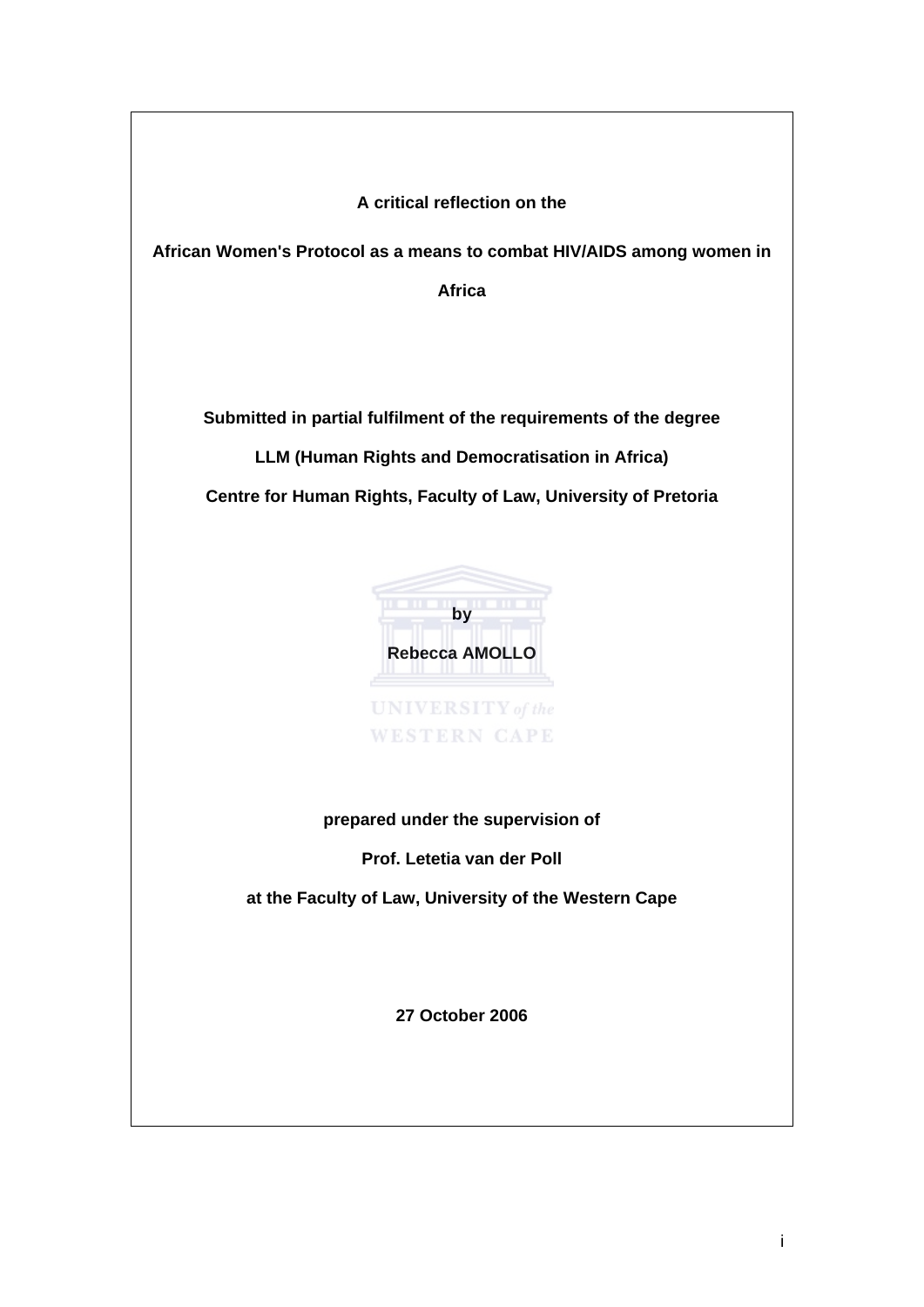#### **DECLARATION**

I, Rebecca AMOLLO, declare that the work presented in this dissertation is original. It has never been presented to any other university or institution. Where other people's works have been used, references have been provided, and in some cases, quotations made. In this regard, I declare this work as originally mine. It is hereby presented in partial fulfilment of the requirements for the award of the LLM Degree in Human Rights and Democratisation in Africa.

| Date                                   |
|----------------------------------------|
|                                        |
| <b>UNIVERSITY</b> of the               |
| Supervisor: Prof. Letetia van der Poll |
|                                        |
|                                        |

ii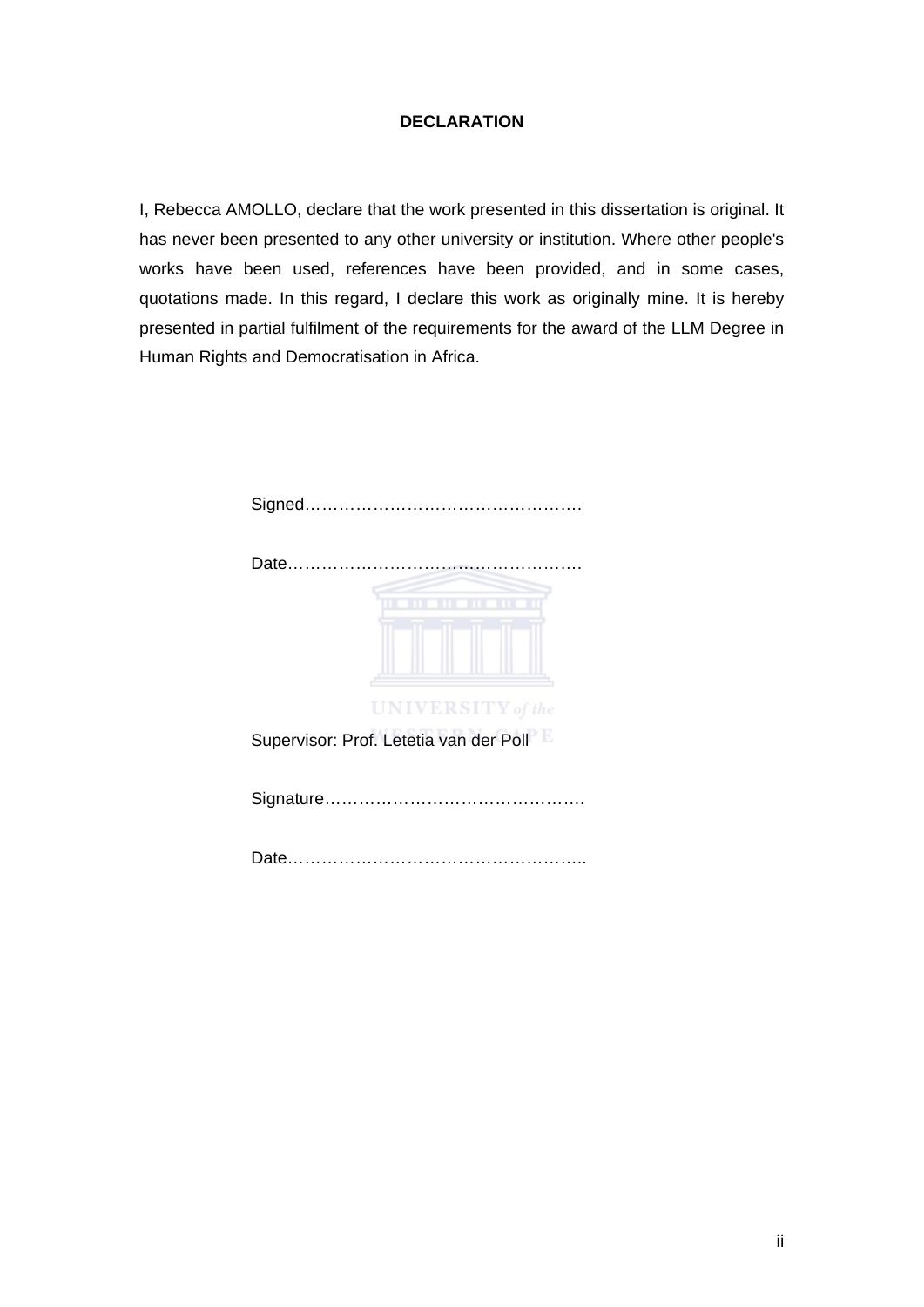#### **ACKNOWLEDGEMENTS**

I am highly beholden to the Centre for Human Rights, University of Pretoria, for blessing me with this unforgettable and life-changing experience and for the selfless and good-spirited guidance I received during the course. My most honest and sincere gratitude to Prof Heyns, Prof Viljoen and Prof Hansungule for the unending guidance. My sincere appreciation also goes to Norman Taku, Martin Nsibirwa, Jeremie Uwimana, Magnus Killander, Tarisai Mutangi, Waruguru-Kaguongo, Hye-Young and Mianko Ramaroson for their comradely guidance.

Immeasurable and abundant gratitude to the members of the Community Law Centre, Faculty of Law, University of the Western Cape, South Africa. You made everything possible. It was like a family. Special thanks to Prof Nico Steytler, Prof Julia Sloth-Nielson, Prof Pierre de Vos, Trudie Fortuin, Jill Classen, Chris Mbazira, Sibonile Khoza and Bryge.

I also thank the department of languages that blessed me with knowledge of French. I thank Dr Kabeya, Mme Myriam, Mme Vanreena and Mme Conralie. Merci beaucoup.

#### **UNIVERSITY** of the

Many thanks to the entire LLM class 2006. You each brought something unique and new into my life.

To say in words, for lack of a better tool, my heartfelt and most sincere gratitude to my supervisor, Prof Letetia van der Poll. Your support transcended boundaries. Yours was the guidance and inspiration of a true scholar and mother. Dankie.

To Dr Sylvia Tamale, Prof Gilles-Maurice de Schryver, Major Mutambi, Jamil, Muhsin, Milton, Benyam, Doreen, Norah, Rhona, Susan, Julian, Maggie, Chris, Francis, Moses, Leonard, Jane, Mary Obonyo, Jacinta, Rosemary, Uncle George, Auntie Silveria, Uncle Alfred, Uncle Omodi-Okot, Okongo-Ofumbi, Simon, Pamela, Sandra Mbazira, Cynthia, Lango Development Forum, and indeed all my dear friends and family.

Thank you all, thank you again.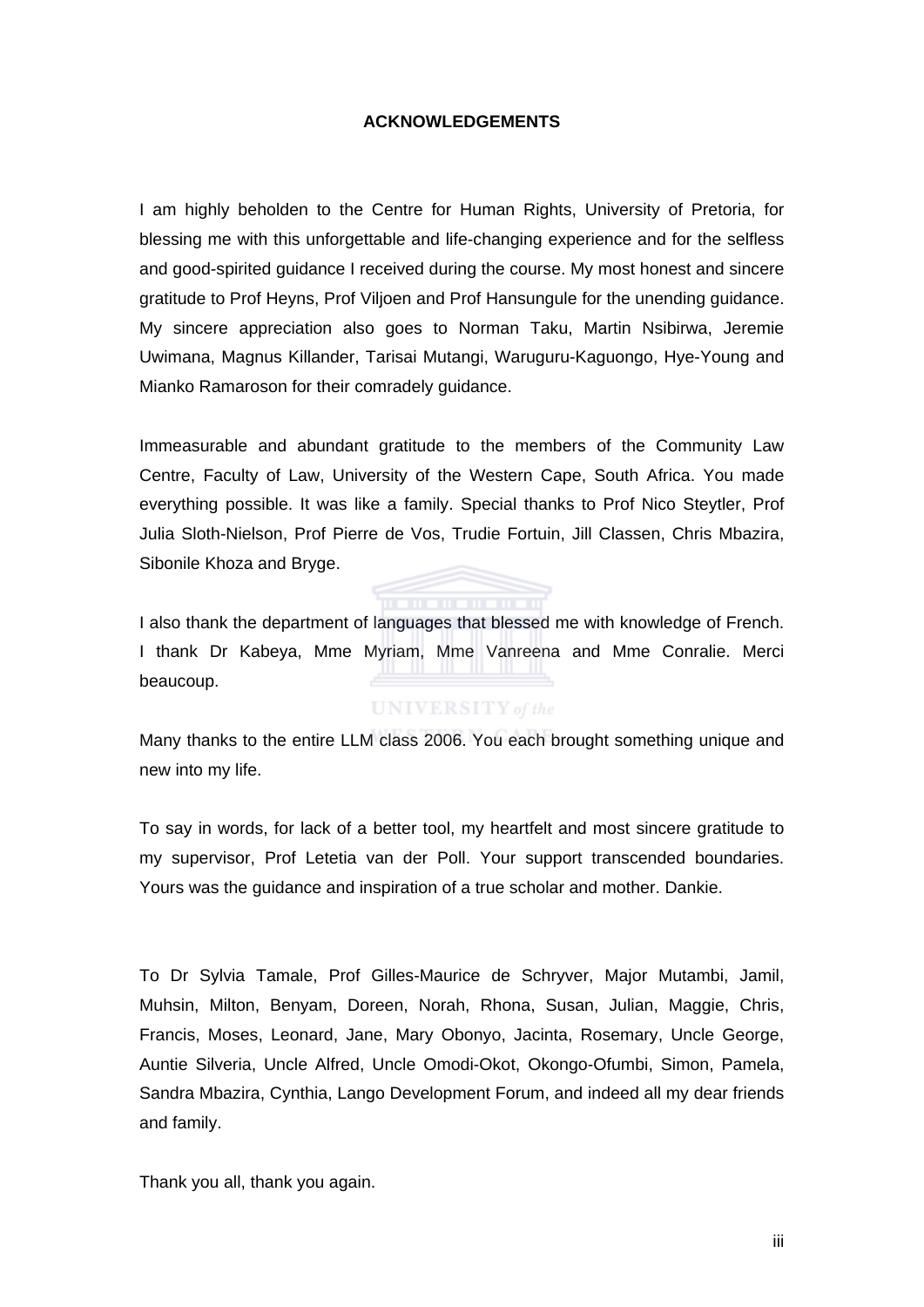#### **DEDICATION**

This work is dedicated to the memory of Baba and Mama (RIP). Your early departure was a passage for me to another world. Even in your silence, you inspired me.

This work is also for my great and beloved brothers, Dennis O, Basil O, Dannie O, Philip O, and to my angelic sisters, Cathy O and Gloria O. But for you, I cannot not live.

Becca O.

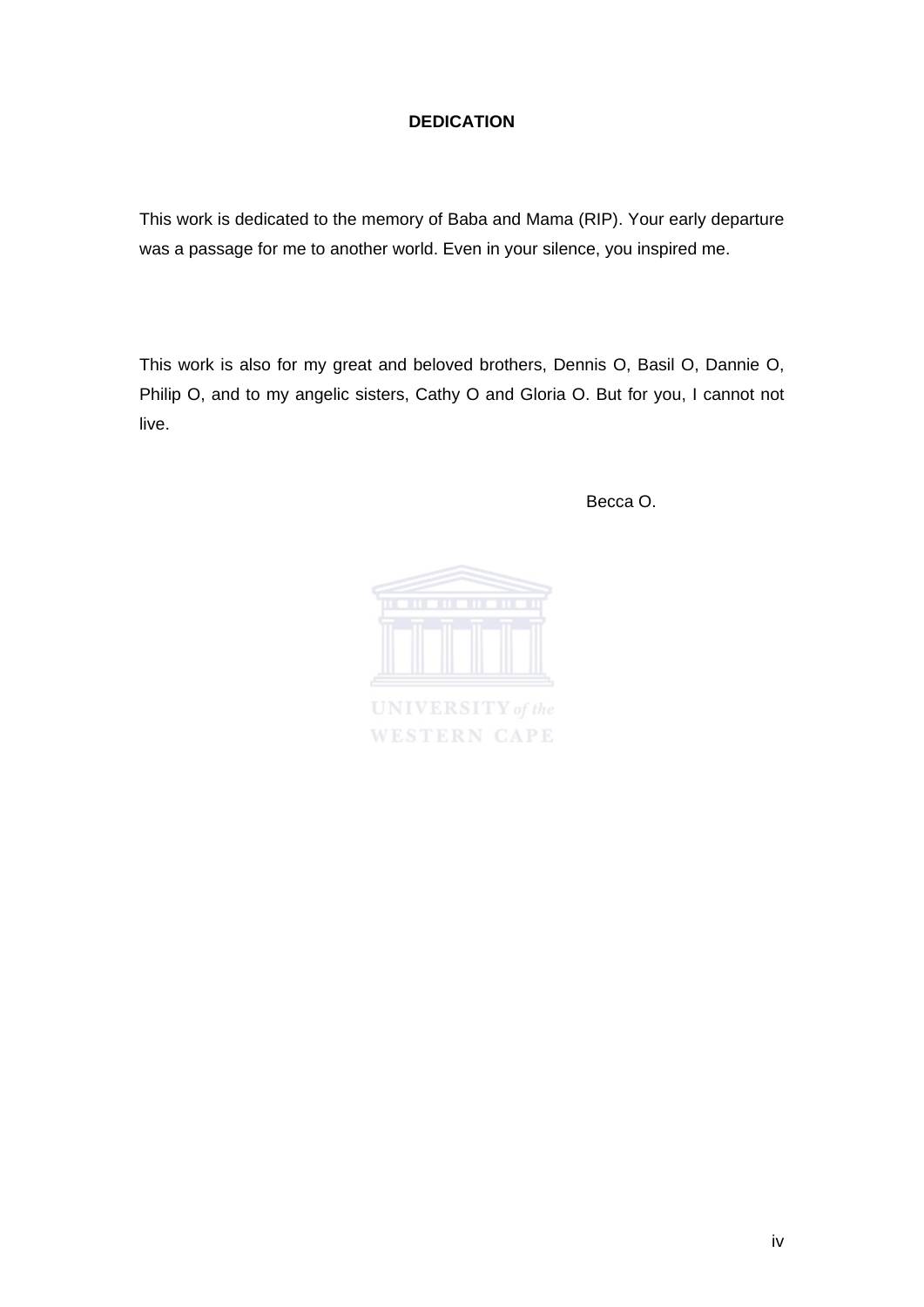#### **PREFACE**

Tell me why as a woman I have all this burden When God, the Constitution and the United Nations all tell me You and I are equal in all respects?

# **Melanesian poet, Agnes Dewenis (Altman, 2001, 122)**

The toll on women and girls…presents Africa and the world with a practical and moral challenge, which places gender at the centre of human condition. The practice of ignoring gender analysis has turned to be lethal.



Where, after all, do human rights begin? In small places close to home – so close and so small that they cannot be seen on any map of the world. Yet they *are* the world of the individual person: the neighbourhood he lives in; the school or college he attends; the factory, farm or office where he works. Such are the places where every man, woman, and child seek equal justice, equal opportunity, equal dignity without discrimination. Unless these rights have meaning there, they have little meaning anywhere. Without concerted citizen action to uphold them close to home, we look in vain for progress in the larger world.

# **Eleanor Roosevelt, Remarks at the United Nations, March 27, 1958**

These quotes continuously remind me that there is something we cannot ignore: the peculiar plight of women in the fight against the HIV/AIDS pandemic. That what is considered private is actually public, and that we must rise above the artificial boundaries and tackle the real issues. Tackle HIV/AIDS in a gendered style, in all spheres, especially in homes.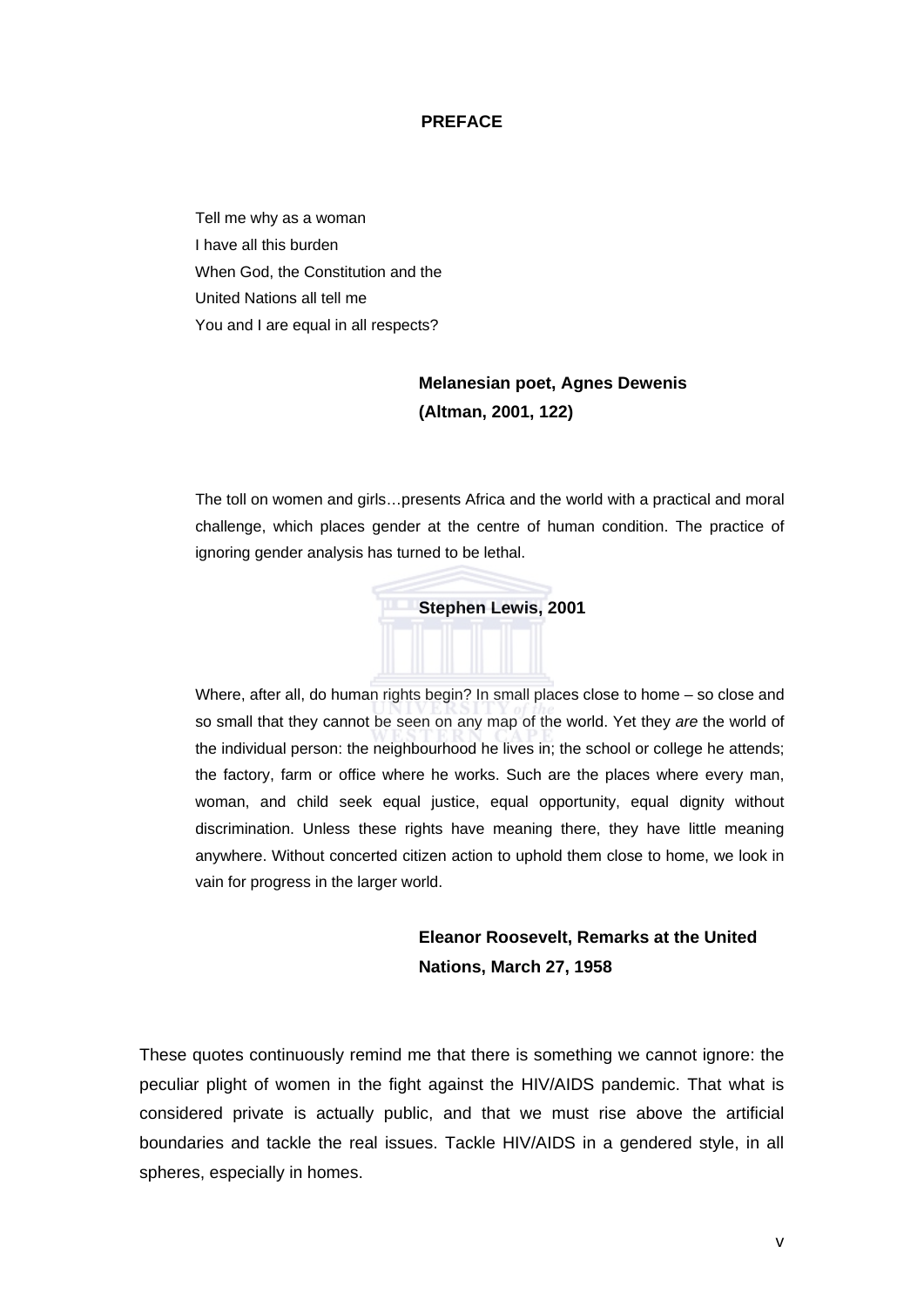# **LIST OF ABBREVIATIONS**

| <b>ACRWC</b> | African Charter on the Rights and Welfare of the Child               |
|--------------|----------------------------------------------------------------------|
| <b>AIDS</b>  | Acquired Immune Deficiency Syndrome                                  |
| ARVs         | Anti-retrovirals                                                     |
| <b>AU</b>    | <b>African Union</b>                                                 |
| CC           | <b>Constitutional Court</b>                                          |
| <b>CEDAW</b> | Convention on the Elimination of All Forms of Discrimination against |
|              | Women                                                                |
| <b>CESCR</b> | Covenant on Economic, Social and Cultural Rights                     |
| <b>CESR</b>  | (UN) Committee on Economic, Social and Cultural Rights               |
| <b>CRC</b>   | Convention on the Rights of the Child                                |
| <b>CRR</b>   | Centre for Reproductive Rights                                       |
| <b>EHRR</b>  | European Human Rights Reports                                        |
| <b>FGM</b>   | <b>Female Genital Mutilation</b>                                     |
| GC           | <b>General Comment</b>                                               |
| <b>GIPA</b>  | Greater Involvement of People Living with HIV/AIDS                   |
| <b>GR</b>    | <b>General Recommendation</b>                                        |
| <b>HIV</b>   | Human Immuno-deficiency Virus                                        |
| <b>ICCPR</b> | <b>Covenant on Civil and Political Rights to</b>                     |
| <b>ICPD</b>  | International Conference on Population and Development               |
| <b>ICTR</b>  | International Criminal Tribunal for Rwanda                           |
| IMF          | International Monetary Fund                                          |
| <b>IPPF</b>  | International Planned Parenthood Federation                          |
| <b>MDGs</b>  | <b>Millennium Development Goals</b>                                  |
| <b>NEPAD</b> | New Partnership for Africa's Development                             |
| <b>NGO</b>   | Non governmental organisation                                        |
| OAU          | Organisation of the African Unity                                    |
| <b>PAP</b>   | Papanikolaou                                                         |
| <b>PEP</b>   | Post-exposure Prophylaxis                                            |
| <b>PHC</b>   | <b>Primary Health Care</b>                                           |
| <b>PMCT</b>  | Prevention of Mother-to-Child- Transmission                          |
| <b>SA</b>    | South Africa                                                         |
| <b>SADC</b>  | Southern African Development Community                               |
| <b>SAPs</b>  | <b>Structural Adjustment Programmes</b>                              |
| <b>SARDC</b> | Southern African Research and Documentation Centre                   |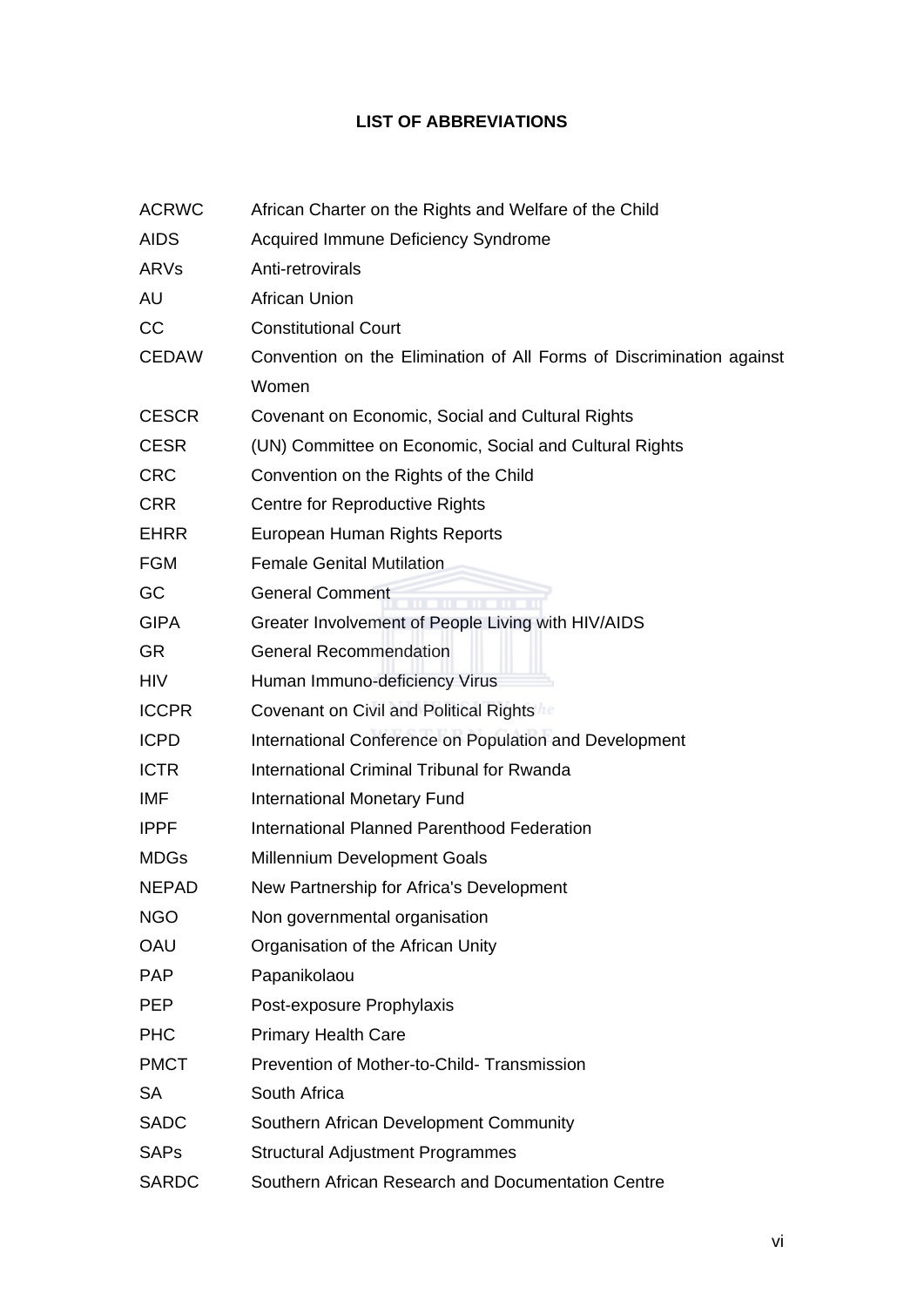| STD/I s       | Sexually Transmitted Diseases/Infections   |
|---------------|--------------------------------------------|
| <b>TAC</b>    | <b>Treatment Action Campaign</b>           |
| <b>TASO</b>   | The AIDS Support Organisation              |
| <b>UN</b>     | United Nations                             |
| <b>UNAIDS</b> | Joint United Nations Programme on HIV/AIDS |
| <b>UNC</b>    | United Nations Charter                     |
| <b>UNFPA</b>  | United Nations Fund for Population         |
| <b>UNGA</b>   | United Nations General Assembly            |
| <b>UNICEF</b> | United Nations Children Fund               |
| <b>UNIFEM</b> | United Nations Development Fund for Women  |
| <b>USA</b>    | United States of America                   |
| <b>VCT</b>    | <b>Voluntary Counselling and Testing</b>   |
| <b>WHO</b>    | <b>World Health Organisation</b>           |
|               |                                            |



vii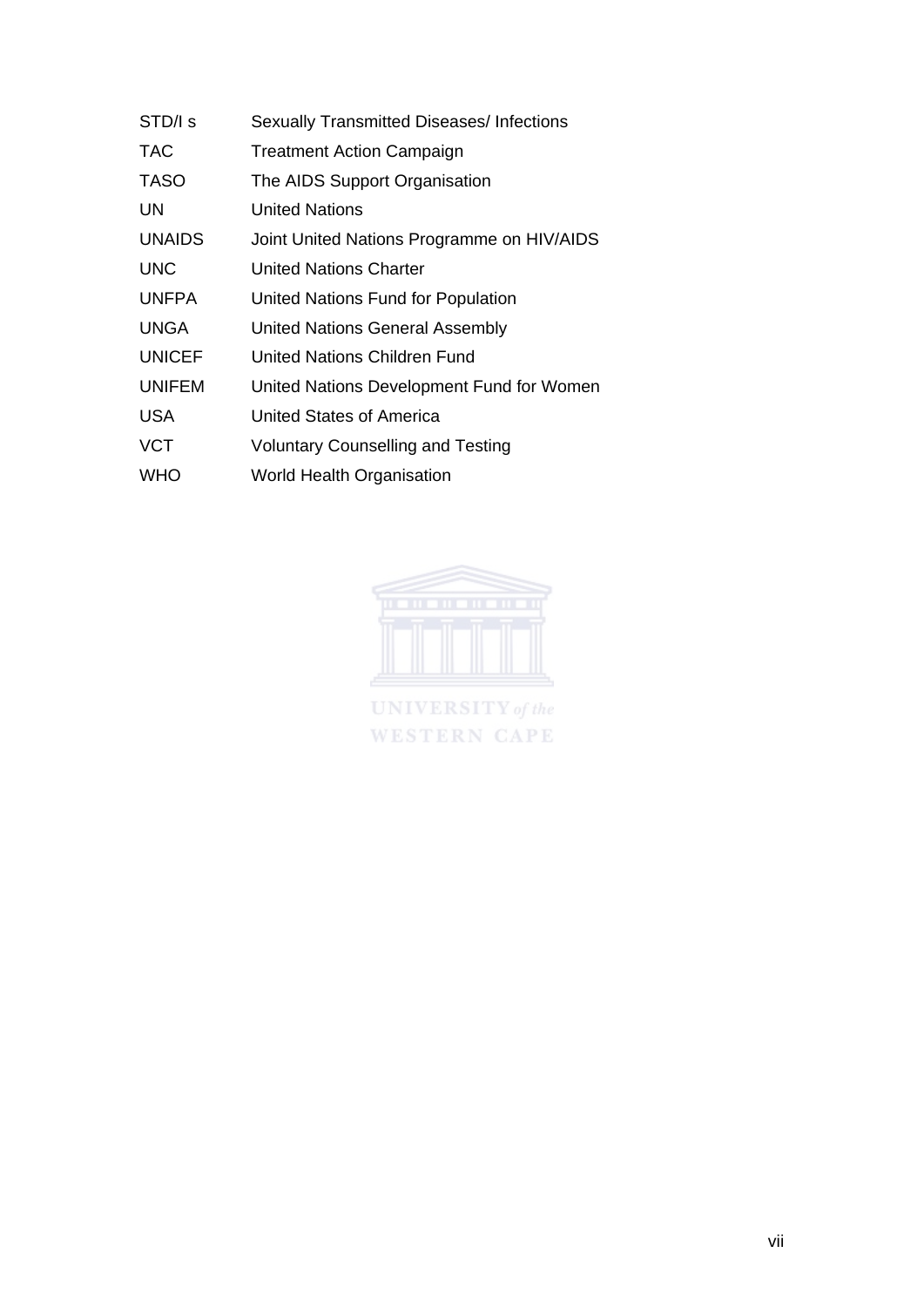# **TABLE OF CONTENTS**

# **CHAPTER ONE**

| 1.1   |                                                                     |  |
|-------|---------------------------------------------------------------------|--|
| 1.2   | The African Women's Protocol: a beacon of hope for African Women  2 |  |
| 1.3   |                                                                     |  |
| 1.3.1 |                                                                     |  |
|       |                                                                     |  |
|       |                                                                     |  |
|       |                                                                     |  |
|       |                                                                     |  |
|       |                                                                     |  |
|       |                                                                     |  |
|       |                                                                     |  |
|       |                                                                     |  |
| 1.4   |                                                                     |  |
| 1.5   |                                                                     |  |
| 1.6   |                                                                     |  |
| 1.7   |                                                                     |  |
| 1.8   |                                                                     |  |
| 1.9   |                                                                     |  |
| 1.10  |                                                                     |  |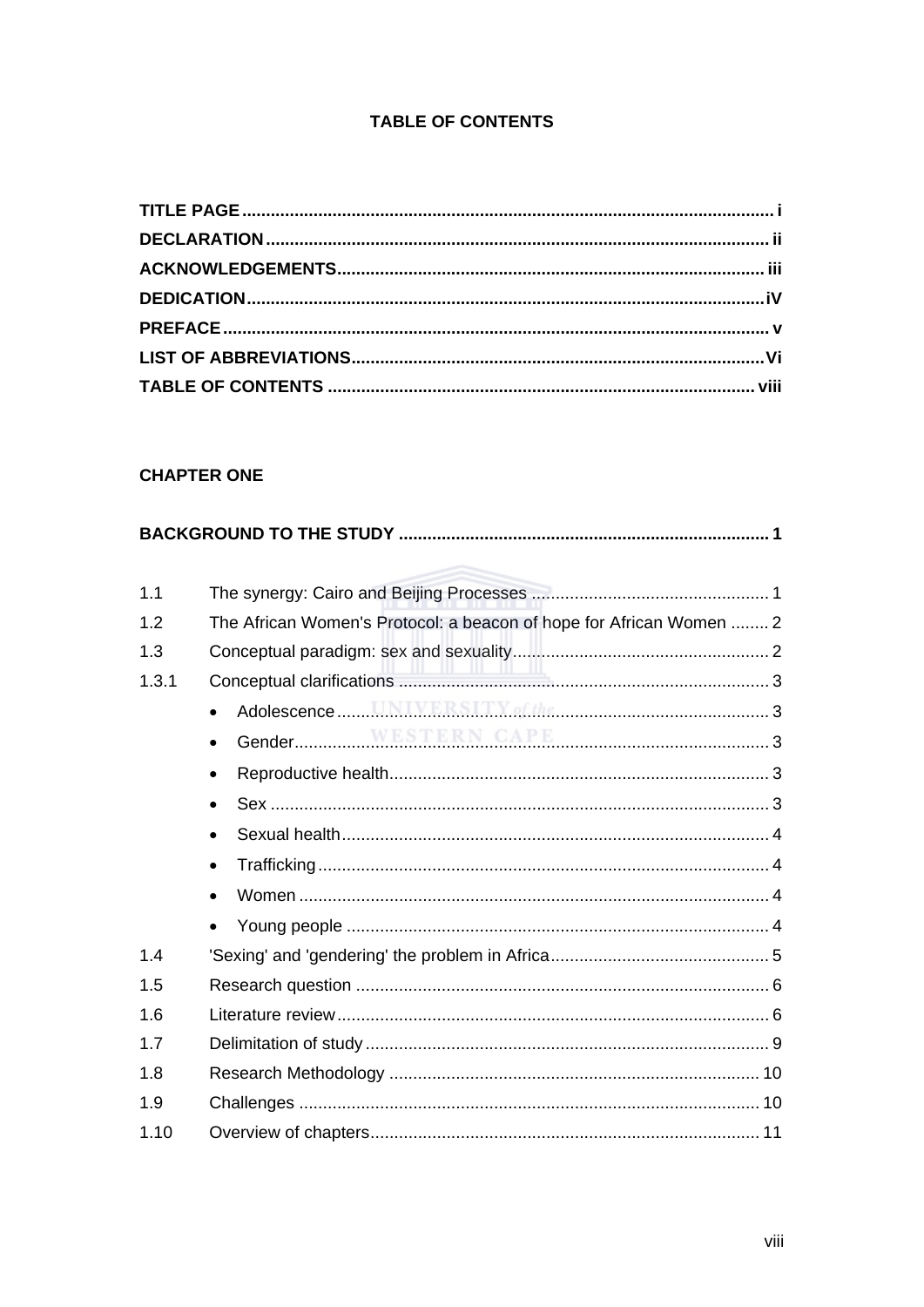#### **CHAPTER TWO**

|       | THE INTERNATIONAL AND REGIONAL NORMATIVE FRAMEWORK  12                   |  |
|-------|--------------------------------------------------------------------------|--|
| 2.1   |                                                                          |  |
| 2.2   |                                                                          |  |
| 2.2.1 |                                                                          |  |
| 2.2.2 | The International Covenant Economic, Social and Cultural Rights 13       |  |
| 2.2.3 | The Convention on the Elimination of all forms of Discrimination Against |  |
|       |                                                                          |  |
| 2.2.4 |                                                                          |  |
| 2.3   |                                                                          |  |
| 2.3.1 |                                                                          |  |
| 2.3.2 | The African Charter on the Rights and Welfare of the Child  21           |  |
| 2.4   |                                                                          |  |
| 2.4.1 |                                                                          |  |
| 2.4.2 | Regional changes: Special Rapporteur and other developments  23          |  |
| 2.5   |                                                                          |  |

#### **CHAPTER THREE**

# **UNIVERSITY** of the **WESTERN CAPE**

| <b>EXPLORING THE POTENTIALS AND POSSIBILITIES UNDER THE</b> |  |
|-------------------------------------------------------------|--|
|                                                             |  |

| 3.1   |                                                                                    |  |
|-------|------------------------------------------------------------------------------------|--|
| 3.2   |                                                                                    |  |
| 3.3   |                                                                                    |  |
| 3.4   |                                                                                    |  |
| 3.4.1 |                                                                                    |  |
|       | $\bullet$                                                                          |  |
|       | Right to self-protection and to be protected from STIs and HIV/AIDS32<br>$\bullet$ |  |
|       | Right to be informed of one's status and status of one's partner 35<br>$\bullet$   |  |
| 3.4.2 |                                                                                    |  |
|       | $\bullet$                                                                          |  |
|       | (i)                                                                                |  |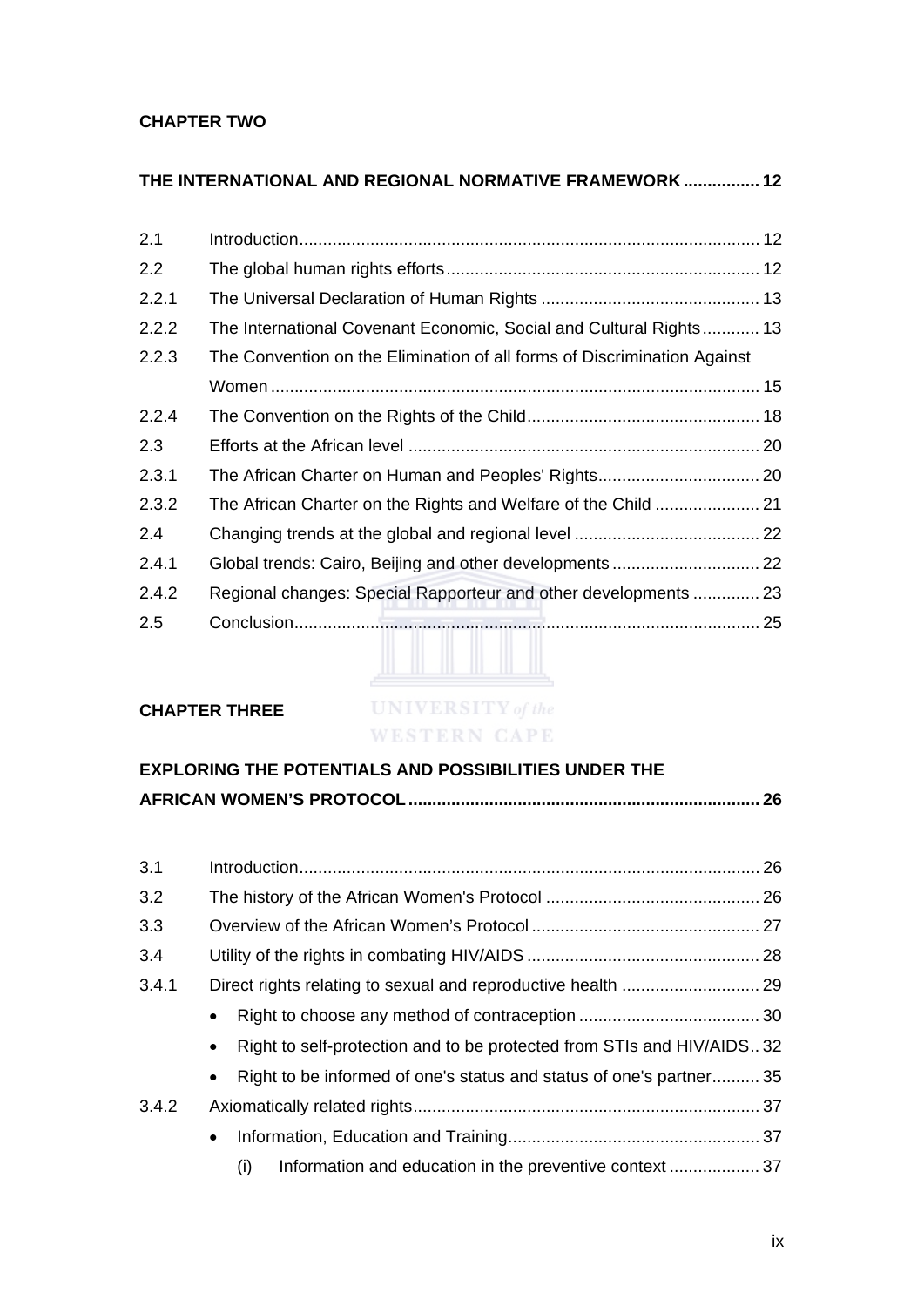|     | (ii)      |  |
|-----|-----------|--|
|     | $\bullet$ |  |
|     | $\bullet$ |  |
|     | $\bullet$ |  |
|     | (i)       |  |
|     | (ii)      |  |
|     | (iii)     |  |
|     | $\bullet$ |  |
|     | $\bullet$ |  |
|     | $\bullet$ |  |
|     | (i)       |  |
|     | (ii)      |  |
|     | $\bullet$ |  |
|     |           |  |
| 3.5 |           |  |
| 3.6 |           |  |

# **CHAPTER FOUR**



|       | CHALLENGES, RECOMMENDATIONS AND CONCLUSION 56                           |  |
|-------|-------------------------------------------------------------------------|--|
|       | <b>WESTERN CAPE</b>                                                     |  |
| 4.1   |                                                                         |  |
| 4.2   |                                                                         |  |
| 4.3   |                                                                         |  |
| 4.3.1 |                                                                         |  |
| 4.3.2 | Transformative and comprehensive approaches: South African example . 60 |  |
| 4.3.3 |                                                                         |  |
| 4.3.4 |                                                                         |  |
| 4.3.5 |                                                                         |  |
| 4.4   |                                                                         |  |
| 4.5   |                                                                         |  |
| 4.6   |                                                                         |  |
|       |                                                                         |  |
|       |                                                                         |  |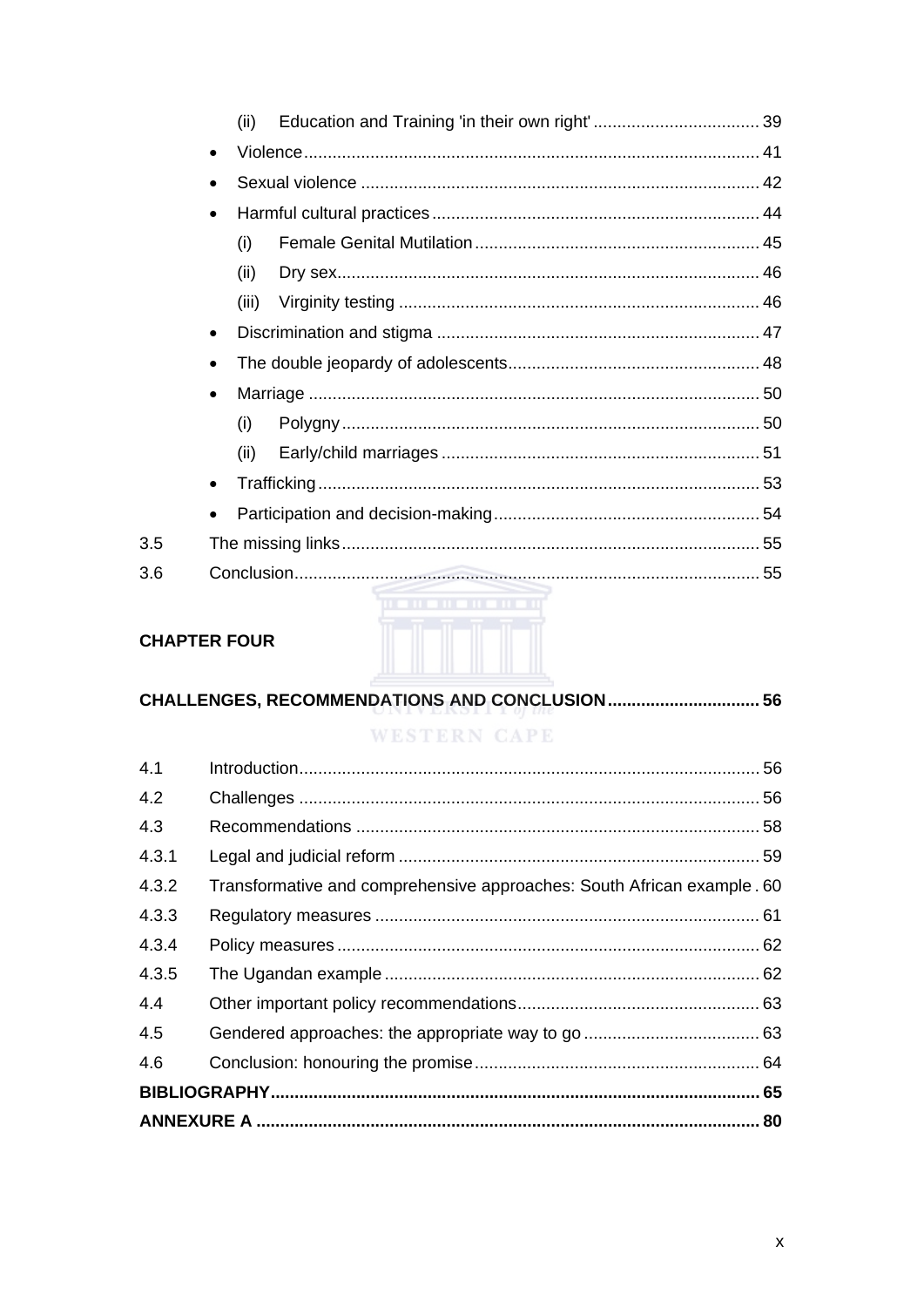## **CHAPTER ONE**

## **BACKGROUND TO THE STUDY**

#### **1.1 The synergy: Cairo and Beijing Processes**

In 1994, thousands of policy makers and activists gathered in Cairo for what turned out to be a watershed moment: the International Conference on Population and Development (ICPD). ICPD heralded an era that recognises sexual and reproductive rights as central to the human rights of women. It put the concept of sexual and reproductive health at the centre of discussion and it received great attention.<sup>[1](#page-10-0)</sup> The Cairo accord was unique and unprecedented. For the first time, all nations agreed that every human being on the planet, man, woman and child, has the right to sexual and reproductive health. Following shortly after Cairo was yet another moment of accord: the Beijing Conference. $<sup>2</sup>$  $<sup>2</sup>$  $<sup>2</sup>$  It added momentum to the programmes developed</sup> at Cairo, thus the Beijing and Cairo processes. Hence, in discussing the sexual-rights approach to combating HIV/AIDS, special regard must be had to the Programme of Action of the International Conference on Population and development (the Cairo Programme), $3$  a follow up to the Cairo Programme-Cairo Plus Five,  $4$  the Beijing Declaration and Platform of Action of the Fourth World Conference on Women (the Beijing Platform),<sup>[5](#page-10-4)</sup> and a follow up to the Beijing Platform-Beijing Plus Five, $6$  that produced documented authoritative statements on the meaning and scope of the right to health especially as it applies to the health of women. It is important to note that the Cairo and Beijing processes were preceded by the Vienna Conference which

<span id="page-10-0"></span> $\frac{1}{1}$  UN International Conference on Population and Development, held in Cairo, 5- 13, September 1994.

<span id="page-10-1"></span><sup>2</sup> Fourth World Conference on Women, Beijing, China, 4-15 September 1995.

<span id="page-10-2"></span><sup>3</sup> Cairo Programme-UN, Population and Development, i. Programme of Action Adopted at the International Conference on Population and Development, Cairo, 5-13 September 1994.

<span id="page-10-3"></span><sup>4</sup> United Nations Key actions for the further implementation of the Programme of Action of the International Conference.

<span id="page-10-4"></span><sup>5</sup> United Nations Report of the Fourth World Conference on Women (1995).

<span id="page-10-5"></span><sup>6</sup> United Nations Report of the Ad Hoc Committee of the whole of the Twenty-Third Special Session of the General Assembly (2000).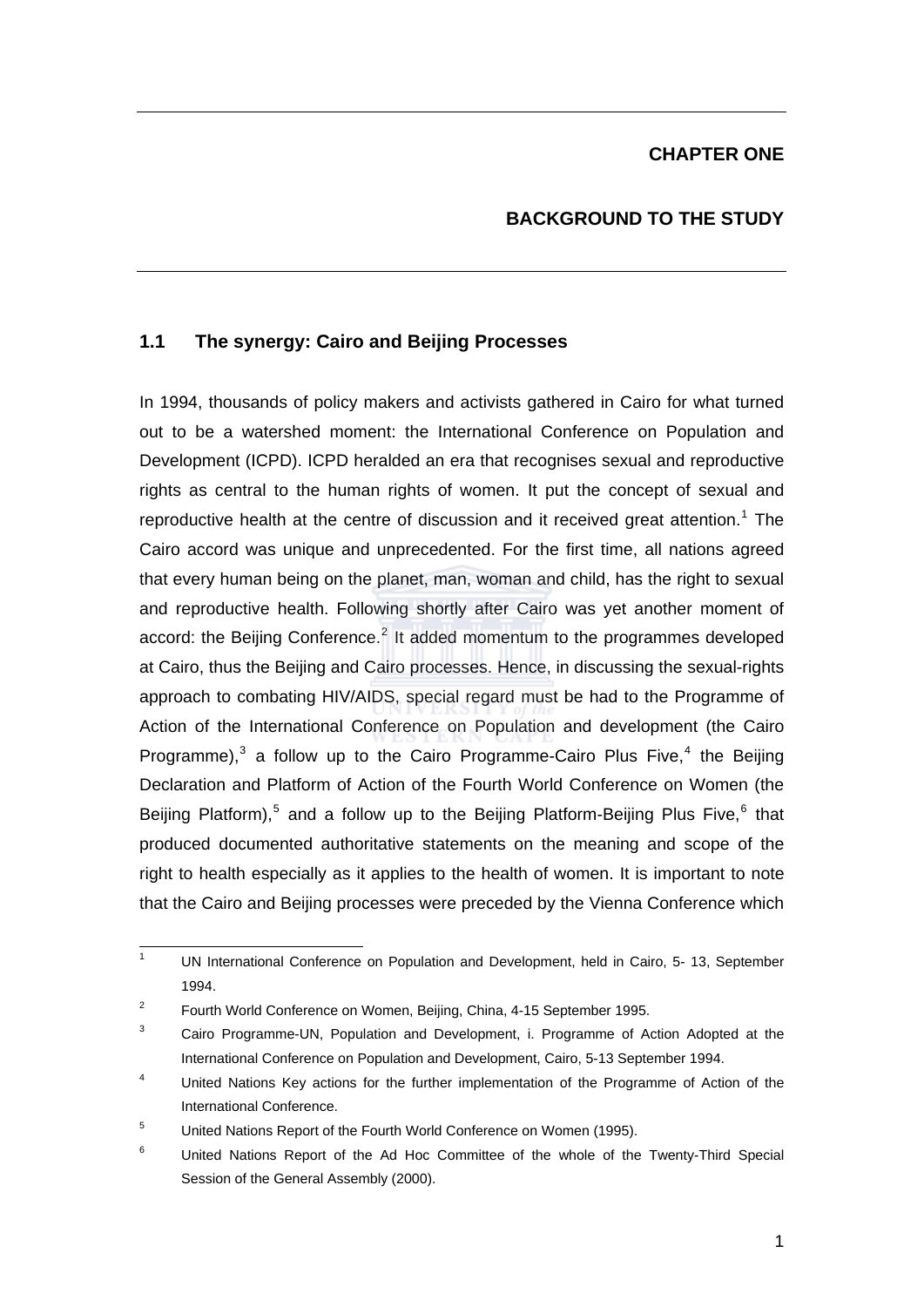emphasised the rights of women as human rights.<sup>[7](#page-11-0)</sup> Other important international and regional developments in this regard are discussed later down.<sup>[8](#page-11-1)</sup>

# **1.2 The African Women's Protocol: a beacon of hope for African Women**

Coming after the above synergy in the area of women and sexual health, the Protocol to the African Charter on Human and Peoples' Rights on the Rights of Women in Africa (hereafter referred to as the African Women's Protocol)<sup>[9](#page-11-2)</sup> has been hailed for its empathetic and specific focus on issues affecting most women in Africa.<sup>[10](#page-11-3)</sup> The African Women's Protocol espouses health and reproductive rights, and specifically mentions HIV/AIDS.<sup>[11](#page-11-4)</sup> It also provides for the elimination of harmful practices.<sup>[12](#page-11-5)</sup> the right to education and training.<sup>[13](#page-11-6)</sup> right to positive cultural context<sup>[14](#page-11-7)</sup> and the prohibition of child marriages,<sup>[15](#page-11-8)</sup> among others. All these rights are of great relevance to the sexuality of women and can be utilised to combat HIV/AIDS.

# **1.3 Conceptual paradigm: sex and sexuality**

This is a women's study. It adopts a sexual and reproductive rights paradigm. The unequal power between women and men is often expressed in sexual relationships

- <span id="page-11-7"></span>14 Art.17.
- <span id="page-11-8"></span> $15$  Art.  $6(b)$ .

<span id="page-11-0"></span> $\frac{1}{7}$  The Second World Conference on Human Rights was held in Vienna from 14 to 25 June 1993. The conference came up with the Vienna Declaration and Programme of Action.

<span id="page-11-1"></span><sup>8</sup> See chap.2.

<span id="page-11-2"></span><sup>9</sup> Adopted in Maputo in July 2003 and entered into force 25 November 2005, available at http://www.africa-union.org (accessed 10 March 2006).

<span id="page-11-3"></span><sup>&</sup>lt;sup>10</sup> See R Karugonjo-Segawa 'The Protocol to the African Charter on Human and Peoples' Rights on the Rights of Women in Africa' (2005) Research Partnership, Danish Research Institute for Human Rights; SA Kaniye-Ebeku 'A New Hope for African Women: Overview of Africa's Protocol on Women's Rights (2004) *Nordic Journal of African Studies* 13 264, *available at http://www.njas.helsinki.fi/pdf-files/vol13num3/ ebeku.pdf (accessed 12 April 2006*; F Banda 'Blazing a trail: The African Women's Protocol comes into force' (2006) 50 *Journal of African Law* 72.

<span id="page-11-4"></span> $11$  Art. 14(1) & 14(2).

<span id="page-11-5"></span> $12$  Art.5.

<span id="page-11-6"></span><sup>13</sup> Art.12.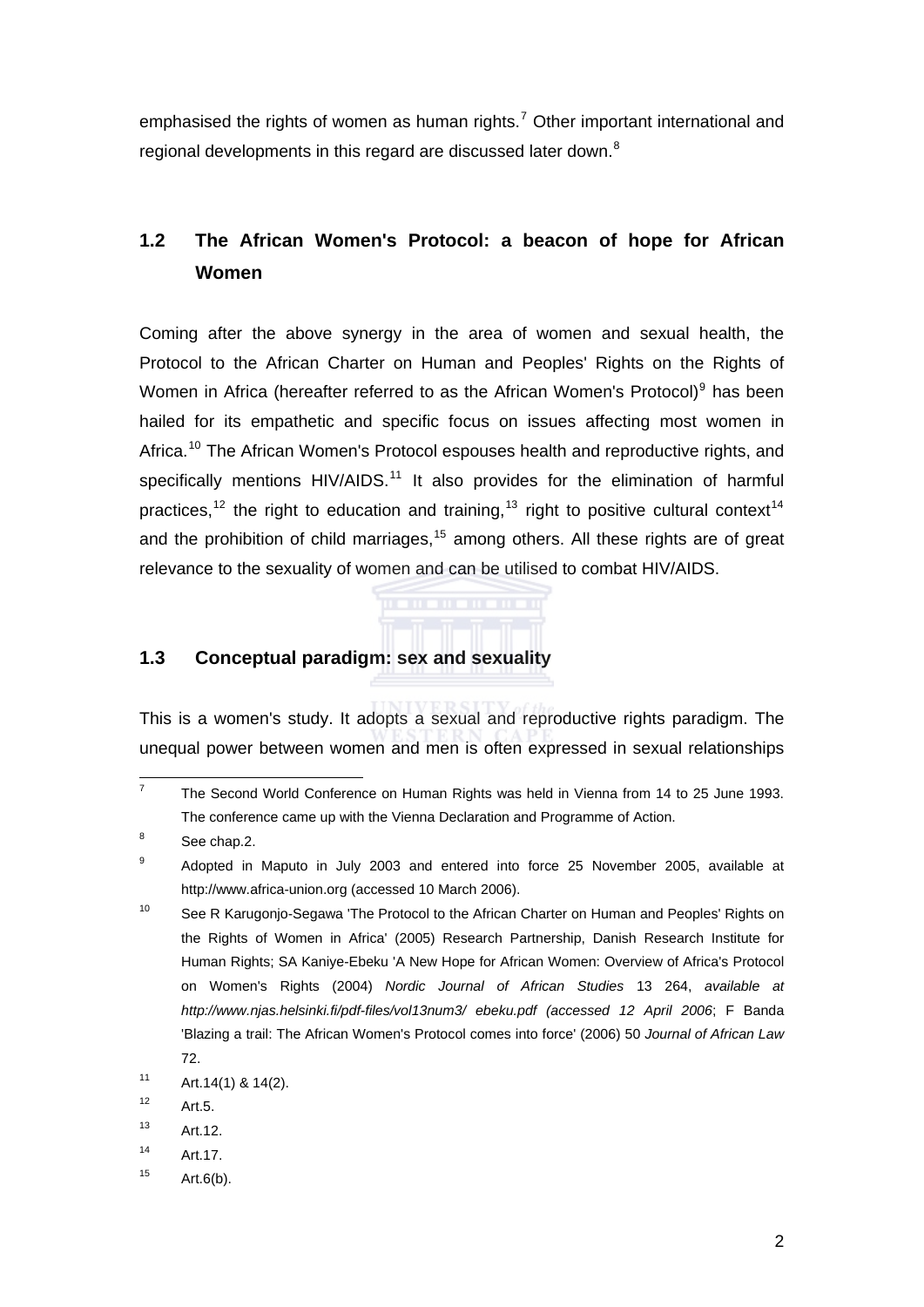and is further related to the societal context determining the extent to which individuals are in the position to make sexual choices, and to enjoy the right to choose when, where and with whom to engage in sexual activity. Flowing from this paradigm, follows the definition of some terms crucial in this study:

# **1.3.1 Conceptual clarification**

- **Adolescents:** Adolescents have been defined by the Word Health Organisation (WHO) as persons being between the ages of 10 and 19.<sup>[16](#page-12-0)</sup>
- **Gender:** The term gender refers to the socially constructed roles of women and men that are ascribed to them on the basis of their sex.<sup>[17](#page-12-1)</sup>
- **Reproductive health:** Reproductive health has been postulated to mean a state of complete physical, mental and social well-being and not merely the absence of diseases or infirmity, in all matters relating to the reproductive system and to its functions and processes. The definition also entails peoples' ability to have a satisfying and safe sex life with the capability to reproduce and the freedom to decide if, when to do so. The right covers the rights to information, access to safe, effective, affordable and acceptable methods of family planning of their choice, as well as other methods of people's choice for regulation of fertility, which are not against the law. The right further entails access to appropriate health care services that will enable women to go safely through pregnancy and childbirth and provide couples with the best chance of having a healthy infant.<sup>[18](#page-12-2)</sup>
- **Sex:** Refers to physical and biological characteristics of men and women.<sup>[19](#page-12-3)</sup>

<span id="page-12-0"></span><sup>16</sup> WHO, The health of Young People (Geneva: WHO, 1993) 1.

<span id="page-12-1"></span><sup>17</sup> W Benedek; E Kisakye, & G Obertleimer (2002) *Human Rights of Women: International instruments and African experiences* 21.

<span id="page-12-2"></span><sup>&</sup>lt;sup>18</sup> UN, Department of Public Information, Platform for Action and Beijing Declaration. Fourth World Conference on Women, Beijing China, 4-15, September 1995 (New York: UN, 1995), para 94.

<span id="page-12-3"></span> $19 \quad n \, 17$  above.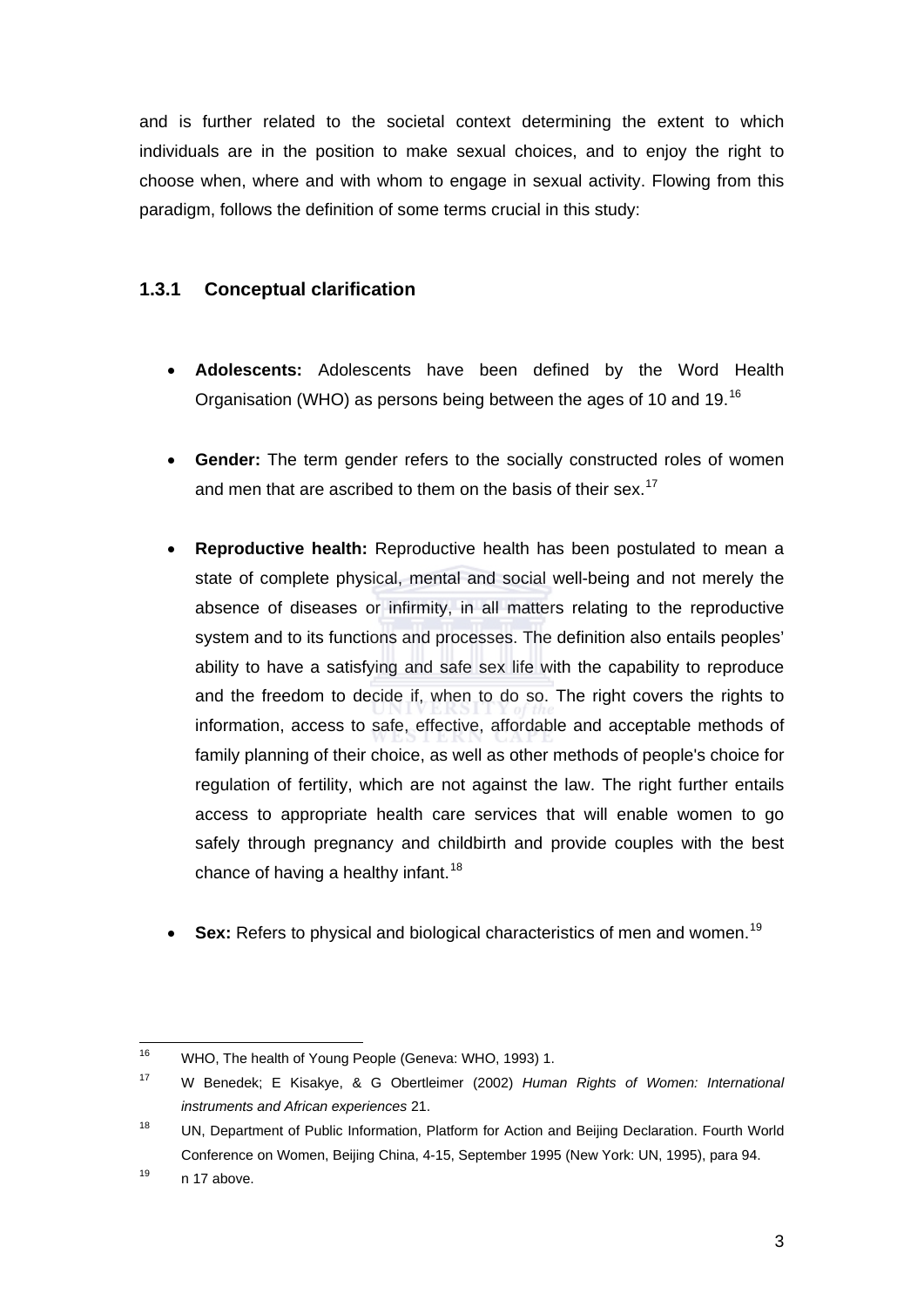- **Sexual health:** Until recently, sexual health was generally understood to be an integral a part of reproductive health. $^{20}$  $^{20}$  $^{20}$  A new focus by WHO adds that it entails rights like the right to the highest attainable standard of sexual health, and to access to sexual and reproductive services. $^{21}$  $^{21}$  $^{21}$  This new focus suggests strongly that reproductive health is part of sexual health. Sexual health also has been posited as encompassing the enjoyment of mutually fulfilling sexual relationships without coercion, discrimination and violence. It also entails safety from Sexually Transmitted Diseases and success in preventing pregnancy.<sup>[22](#page-13-2)</sup>
- **Trafficking:** Trafficking has been defined as the recruitment, transportation, transfer, harbouring or receipt of persons, by means of the use of threat or use of force or other forms of coercion, of abduction, of fraud, of deception, of the use of power of a position of vulnerability or of the giving or receiving of payments or benefits to achieve the consent of a person having control over another person, for the purpose of exploitation. Exploitation is defined to include, at a minimum, the exploitation of the prostitution of others or other forms of sexual exploitation, forced labour or services, slavery, servitude or the removal of organs. $^{23}$  $^{23}$  $^{23}$

#### **UNIVERSITY** of the

- **Women:** According to the African Women's Protocol, 'women' mean persons of female gender, including girls.**[24](#page-13-4)**
- **Young people:** Young people have been defined to mean men and women aged 15 to 24. These are also referred to as youth. $25$  The terms youth, young women and adolescents are used interchangeably in this study.

<span id="page-13-0"></span> $20 \overline{)}$ <sup>20</sup>Department of Reproductive Health and Research, World Health Organisation '*Progress in Reproductive Health Research: Sexual health-a new focus for World Health Organisatio*n' (2004), available at www.who.org (accessed 10 August 2006).

<span id="page-13-1"></span> $21$  As above.

<span id="page-13-2"></span><sup>22</sup> MF Fathalla (1997) *From Obstetrics and Gynaecology to Women's Health: the Road ahead* 33.

<span id="page-13-3"></span> $23$  Art.3(a) of the Protocol to Prevent, Suppress and Punish Trafficking in Persons, especially Women and Children, Supplementing the United Nations Convention against Transnational Organised Crime. United Nations (2000).

<span id="page-13-4"></span> $24$  Art. 1(k).

<span id="page-13-5"></span> $25$  n 18 above.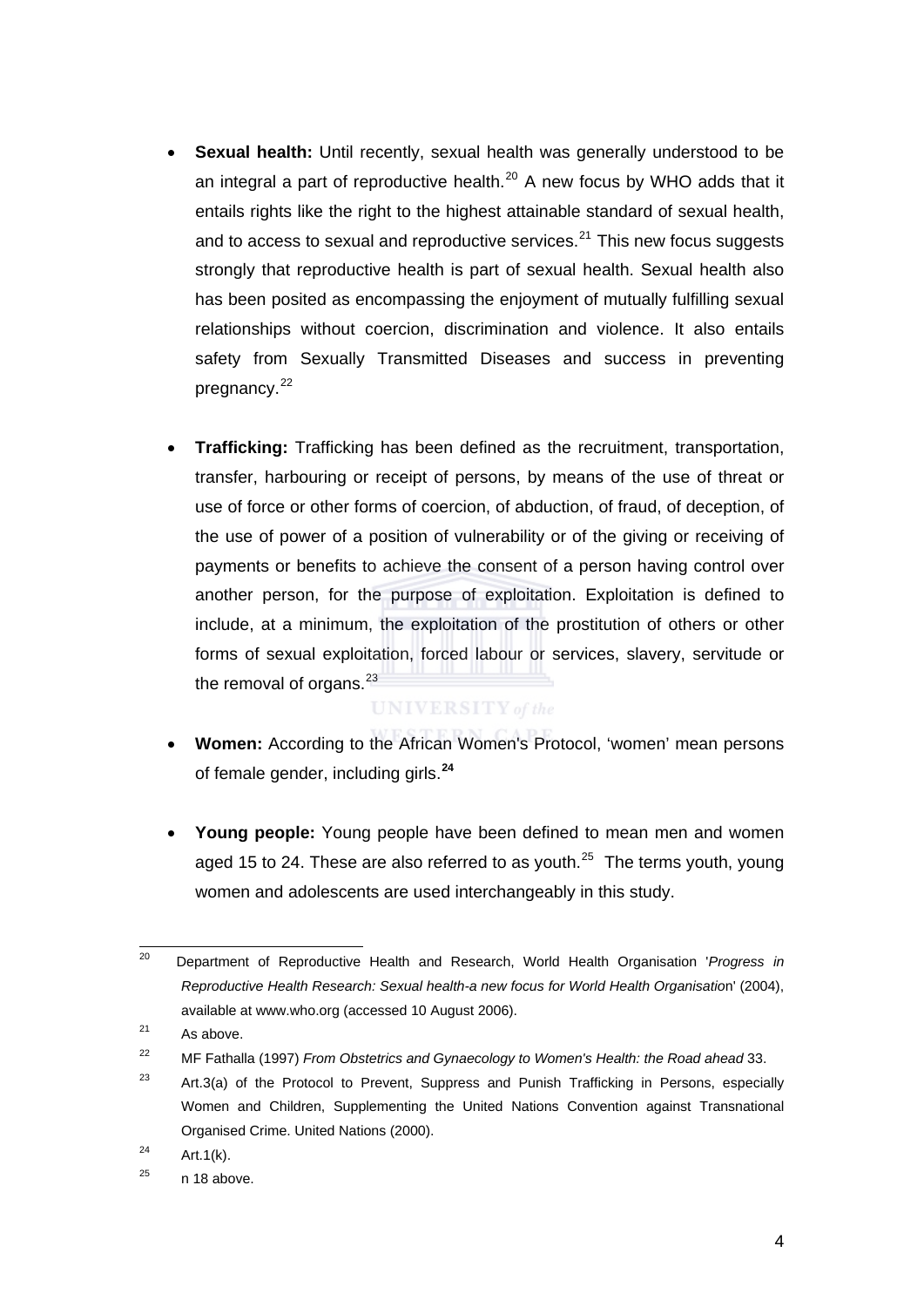#### **1.4 'Sexing' and 'gendering' the problem in Africa**

Sub-Saharan Africa has just over 10 per cent of the world's population, but is home to more than 60 per cent of all people living with HIV AIDS (25.8 million). $^{26}$  $^{26}$  $^{26}$  In 2005. an estimated 3.2 million people in the region became infected. An estimated 4.6 per cent of women and 1.7 per cent of men were living with HIV in 2005. The increase in the proportion of women being affected by the epidemic continues. In 2005, 17.5 million women were living with HIV-one million more than in 2003.<sup>[27](#page-14-1)</sup> Thirteen and a half million of these women live in sub-Saharan Africa. It is estimated that over one third of those presently infected are women and over one-half are youth under the age of 25. A large proportion of these youth are infected during adolescence.<sup>[28](#page-14-2)</sup>

AIDS has been described as having the face of a woman. $^{29}$  $^{29}$  $^{29}$  The factors that make young women vulnerable and on which HIV also thrives are poverty, culture, homelessness, social and geographical mobility, sexual violence, power imbalance, civil unrest and, in particular, the way societies construct gender, masculinity and femininity (gender and power imbalances). $30$ 

AIDS has also been described as a 'biologically sexist' organism for reasons like the fact that its per-exposure transmission is higher from a man to a woman.<sup>[31](#page-14-5)</sup> This is further exacerbated by culturally-sanctioned practices like dry sex, physiological factors like menstruation, co-efficiency with other Sexually Transmitted Diseases and Infections (STD/Is) which thrive more in women, and cross-generational sex.<sup>[32](#page-14-6)</sup>

It is this very *'toll on women and girls'* that seems to be the persistent challenge in addressing and responding to HIV and AIDS realities. Infection rates remain to be on

<span id="page-14-0"></span><sup>26</sup> WHO/UNAIDS, AIDS epidemic update Special Report on HIV Prevention, 2006, available at http: www.who.int/hiv/epi-update2005-en.pdf (accessed 3 September 2006).

<span id="page-14-1"></span> $27$  As above.

<span id="page-14-2"></span> $28$  As above.

<span id="page-14-3"></span><sup>&</sup>lt;sup>29</sup> J Simmons, P Farmer & B G Schoef 'A Global Perspective' in P Farmer; M Connors & J Simmons (eds) (1996) *Women, Poverty and AIDS: sex, drugs and structural violence* 39.

<span id="page-14-4"></span><sup>30</sup> P Smyre (1993) *Women and Health* 98. See also, Farmer et al (n 29 above).

<span id="page-14-5"></span> $31$  Simmons (n 29 above) 39. Certain studies suggest that transmission from a man to a woman is five times more efficient than from woman to man. Other investigations have prompted researchers to argue that HIV is up to 20 times more efficiently transmitted from men to women than vice versa.

<span id="page-14-6"></span> $32$  As above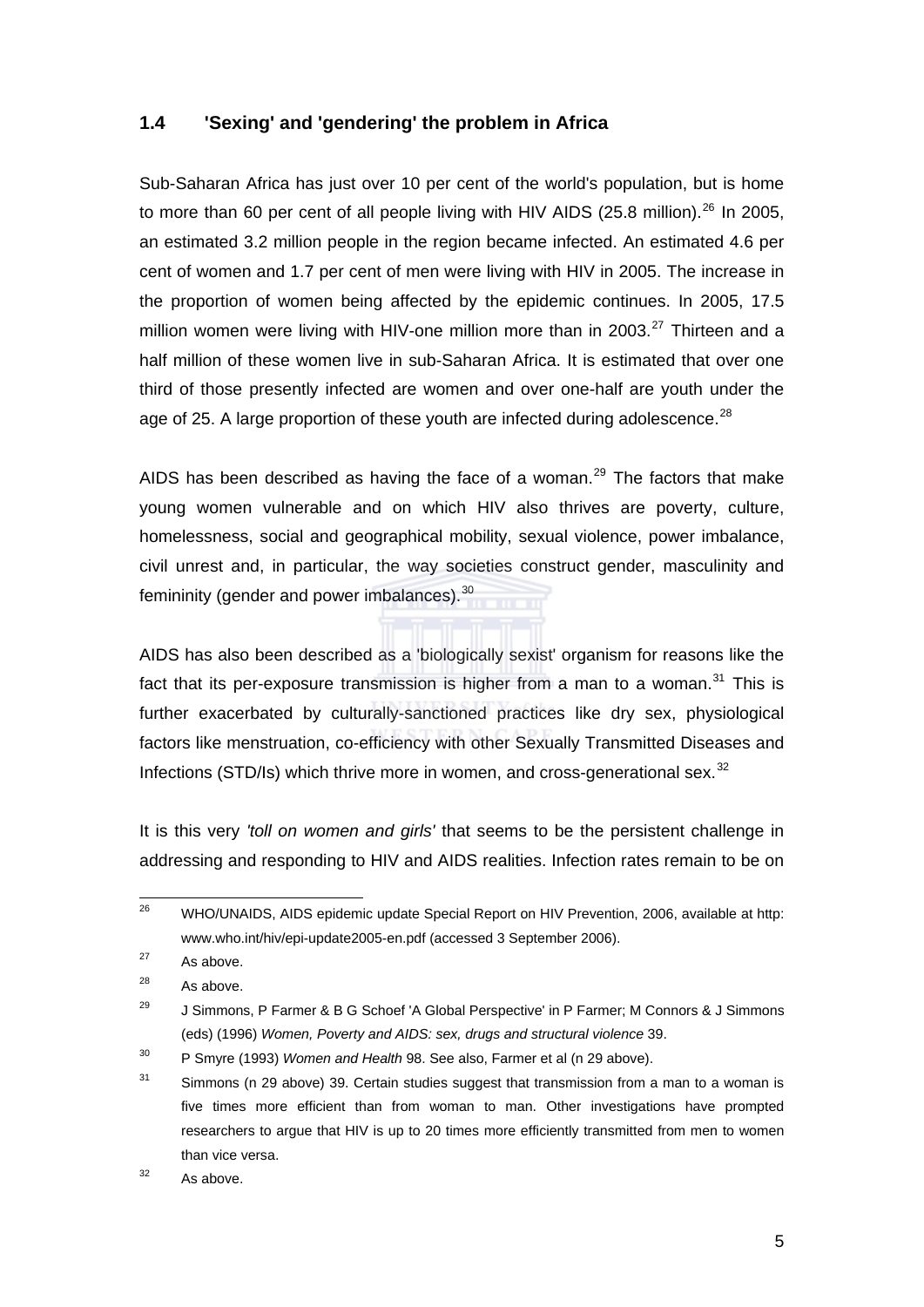the rise, prevention messages seem to bypass the ones it is meant to *'protect',*  stigma and discrimination experienced by people living with, and affected by, HIV and AIDS prevail, instead of subside, and it is women and girl children who remain, and are increasingly, the ones who are disproportionately impacted upon and affected by the pandemic.

It is within this context of the persistent feminisation of the HIV and AIDS pandemic that this study, based on the normative provisions of the African Women's Protocol, focuses on gender, sex and sexuality in the context of HIV and AIDS. The regime of the African Women's Protocol embodies a framework that can be utilised to combat HIV/AIDS amongst women in Africa by addressing some of the most important issues that need to be tackled if women are to live through the epidemic. The study therefore seeks to demonstrate this potential.

# **1.5 Research question**

How can the African Women's Protocol be utilised to combat HIV/AIDS among women in Africa?

#### **1.6 Literature review**



**UNIVERSITY** of the

Being a relatively new instrument, there is a dearth of literature on the African Women's Protocol. This is especially so in regard to its normative framework which the author pursues as the crux of the study. Much of the analysis will therefore be based on the potentials and possibilities the author envisages in the African Women's Protocol based on the literature available on HIV/AIDS, women and sexual and reproductive rights.

Much of the literature analyses sexual health as an integral part of reproductive rights and yet a new focus by WHO shows that reproductive rights are inversely, a part of sexual health.<sup>[33](#page-15-0)</sup> The author therefore draws inspiration and analogously utilises the literature available on reproductive health. The author adopts the new focus which views sexual health as a separate area of work in its own right.

<span id="page-15-0"></span> $33$ n 20 above.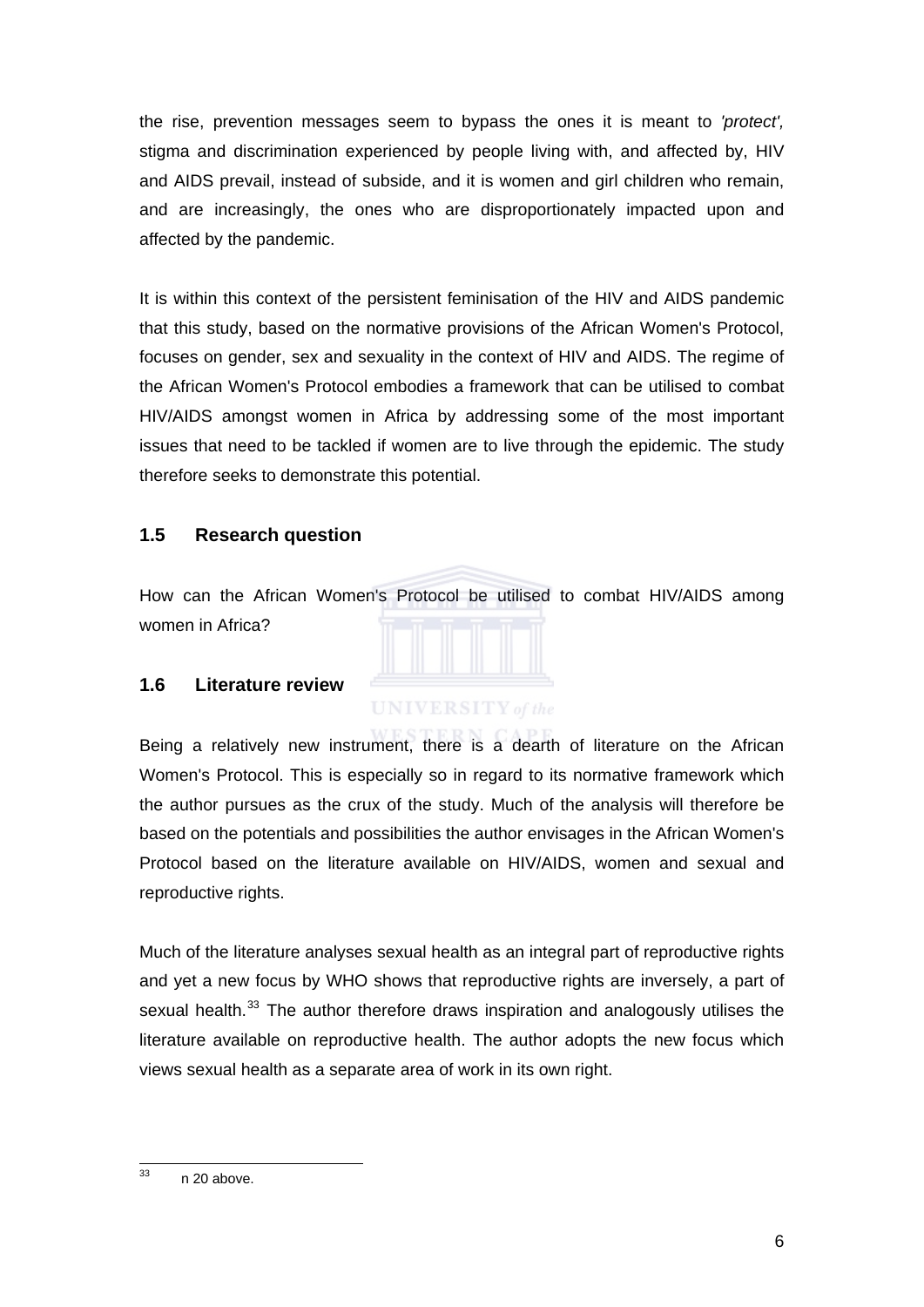The Convention on the Elimination of all forms of Discrimination Against Women (hereinafter referred to as  $\text{CEDAW}$ )<sup>[34](#page-16-0)</sup> has been hailed for its 'women-specific' framework especially in as far as it relates to discrimination against women.  $35$ CEDAW has however not escaped blame for being 'unafrican' because of its 'omission' of most issues that affect women in Africa. $36$  It is such inadequacy that propels the current study to explore the possibilities that the African Women's Protocol promises.

The African Charter on Human and Peoples' Rights (hereinafter referred to as the African Charter)<sup>[37](#page-16-3)</sup> is the main instrument recognising and protecting the rights of peoples in Africa. It guarantees the protection of the family and within this protection prohibits discrimination against women.<sup>[38](#page-16-4)</sup> This provision has however been considered insufficient in its protection of women who make up the majority of Africa's population.<sup>[39](#page-16-5)</sup> The current author cannot agree more. The African Charter defines human rights standards in terms of discrete violations in the public realm, whereas most violations of women occur in private relations.<sup>[40](#page-16-6)</sup> Its regime therefore

- <span id="page-16-1"></span>35 Karugojo-Segawa (n 10 above).
- <span id="page-16-2"></span><sup>36</sup> As above.

<span id="page-16-4"></span>38 Art.18.

<span id="page-16-0"></span><sup>34</sup> Adopted in December 1979. It entered into force on 18 December 1981.

<span id="page-16-3"></span><sup>&</sup>lt;sup>37</sup> Also sometimes called the 'Banjul Charter' was adopted by the African Union in Nairobi, Kenya, in June 1981 and entered into force in October 1986.

<span id="page-16-5"></span><sup>&</sup>lt;sup>39</sup> WILDAF 'The African Charter on Human and Peoples' Rights and the Additional Protocol on Women's Rights', available at http: wildaf.org.zw/news4.html(accessed 25 January 2001) in MS Nsibirwa 'A brief analysis of the Draft Protocol to the African Charter in Human and Peoples' Rights' (2001)1 *African Human Rights Law Journal* 40. See also J Oloka-Onyango 'Beyond the rhetoric reinvigorating the struggle for economic, social and cultural rights in Africa' (1995) 26 *California Western International Law Journal* 1; W Benedek and W Heinz (eds.) (1992) *Regional Systems of Human Rights in Africa, America and Europe: Proceedings of a Conference* (Friedrich Naumann, Stiftung) 17; CA Odinkalu 'Implementing Economic, Social and Cultural Rights under the African Charter on Human and Peoples' Rights' in M Evans & R Murray (eds.) (2000) *The African Charter on Human and Peoples' Rights: The System in Practice 1986-2000* 178-218; CE Welch 'Human Rights and African Women: A comparison of Protection under Two Major Treaties' (1993) 15 *Human Rights Quarterly* 549; E Delport 'The African regional system of Human Rights-Why a protocol on the rights of women', available at http://www.powa.co.za/documents/sadc%20intro%20african%20system %20and%20draft%20protocol.doc (accessed 5 September 2006).

<span id="page-16-6"></span> $40$  J Oder 'Reclaiming women's social and economic rights in Africa: The protocol to the African Charter on Human and Peoples' Rights on the Rights of Women in Africa' (2004) 5 *ESR Review*  5*.*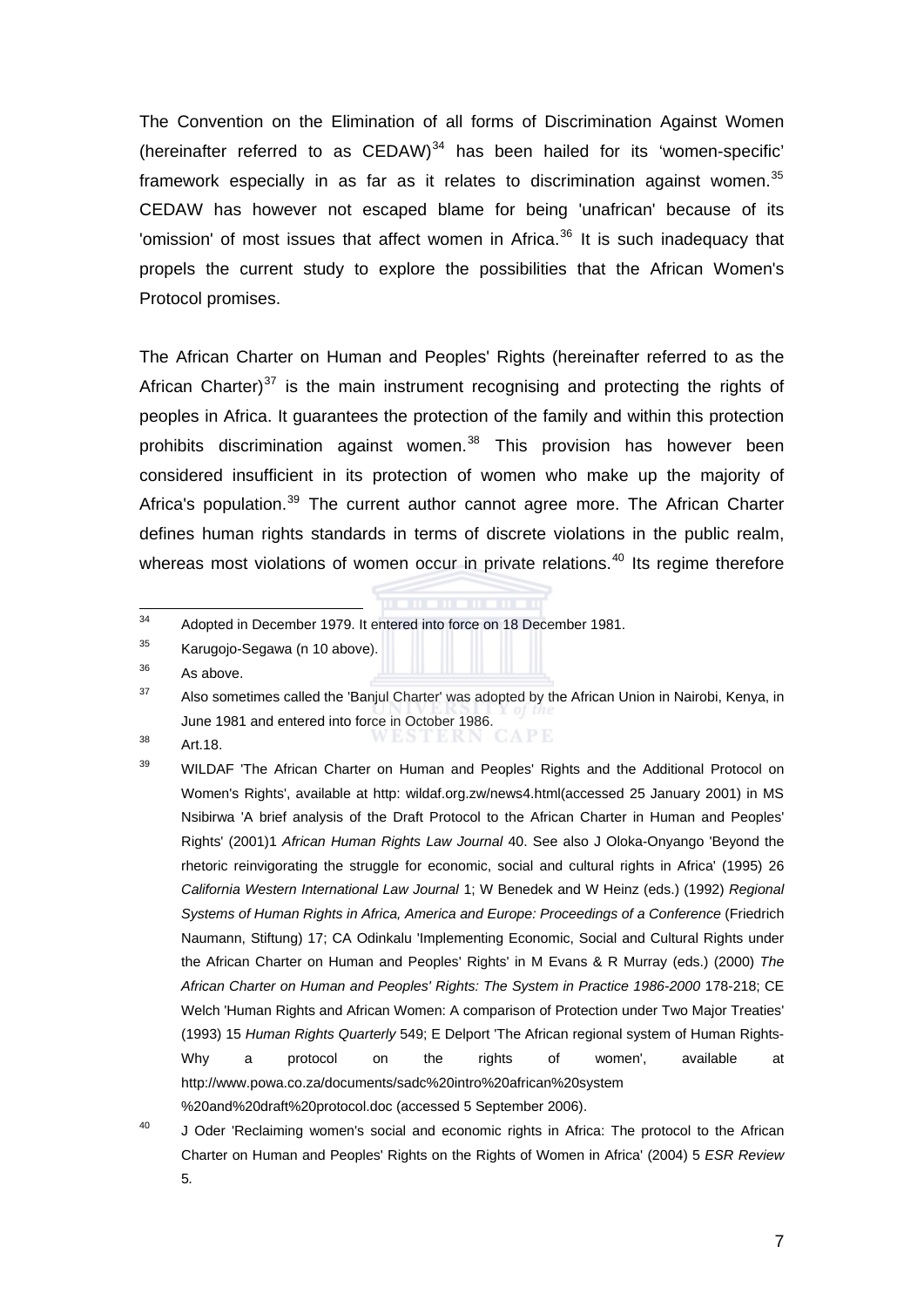does not serve to protect women from challenges such as that which HIV/AIDS presents. As a protocol to the African Charter, the African Women's Protocol can be utilised to fill the gaps in the parent instrument.

New approaches to HIV/AIDS now locate within the human rights discourse.<sup>[41](#page-17-0)</sup> Mann<sup>[42](#page-17-1)</sup> propounded the complementary approach to health and human rights. He argued that health and human rights are complementary approaches to the central problem of advancing human well-being.<sup>[43](#page-17-2)</sup> Otto expressed support for this approach.<sup>[44](#page-17-3)</sup> He argued that this perspective grounds health within a broader context of political, social and economic determinants and fundamentally challenges its traditional conceptualisation as a relatively autonomous sphere of scientific Investigation, medical expertise and specialist application.

Cook, Dickens and Fathalla ably demonstrate the integrated approach.<sup>[45](#page-17-4)</sup> The authors convincingly show how human rights standards can be used to benefit reproductive health. They argue that interests relating to reproductive and sexual health may be protected through specific human rights. They add that most countries have committed themselves to respect individual's human dignity and physical integrity through their own national constitutions and other laws, and their membership in regional and international human rights conventions.<sup>[46](#page-17-5)</sup>

#### WESTERN CAPE

I am in agreement with an integrated approach between HIV/AIDS and health and human rights. The realisation of sexual rights and the fights against HIV/AIDS among women in Africa can only be achieved through an integrated approach of sexual and

<span id="page-17-0"></span> $41$ The early approach was to define and 'own' the problem as a health issue and belonging to the sphere of bio-medicine only. For a discussion on the development of the rights-based approach, See, generally, J Mann 'Health and Human Rights: If Not Now, When, Human Rights and the New Public Health' (1997) 2 *Health and Human Rights* 118. Dr Jonathan Mann was the director of the World Health Organisation and is renowned for his pioneering work in the field of health, human rights and more recently, HIV/AIDS; M Kirby 'The never ending paradoxes of HIV/AIDS and human rights' (2004) 4 *African Human Rights Law Journal* 163.

<span id="page-17-1"></span> $42$  Mann (n 41 above).

<span id="page-17-2"></span><sup>43</sup> As above.

<span id="page-17-3"></span><sup>44</sup> D Otto 'Linking Health and Human Rights: A critical Legal Perspective' (1995) 1 *Health and Human Rights* 274.

<span id="page-17-4"></span><sup>45</sup> RJ Cook; BM Dickens & MF Fathalla (2003) *Reproductive Health and Human Rights: Integrating Medicine, Ethics and the Law* 283.

<span id="page-17-5"></span> $46$  As above, 158.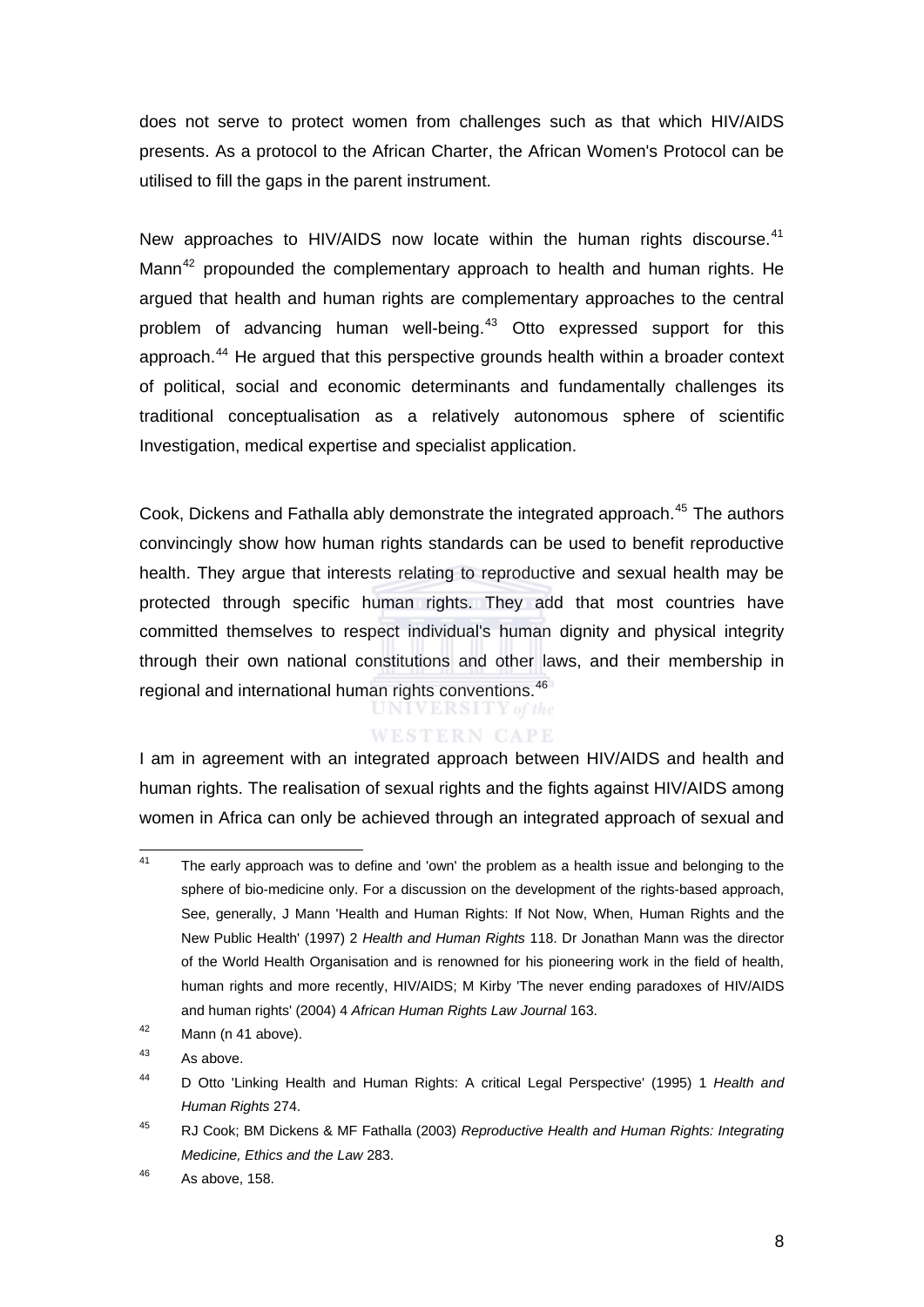reproductive health and human rights. This forms the pith of this work as I traverse the provisions of the African Women's Protocol as a backdrop that can be utilised to prevent women from HIV infection and to empower them to live amidst the pandemic. The above contributions however do not focus much on the peculiarities in Africa. The situation in Africa presents unique scenarios expressed in culture, religion, education and other gender related aspects that very much influence women's accessibility to sexual and reproductive rights. These specific aspects of Africa should inform all discussion on the subject, an approach that the current author leans towards and intends to traverse.

More pertinently for this study, the above authors make tremendous contributions to the subject, but their writings predate the regime that is governed by the African Women's Protocol.<sup>[47](#page-18-0)</sup> This instrument has provided fairly elaborate standards reflective of the specific aspects of women's rights in Africa and specifically on sexual and reproductive rights. The language of the African Women's Protocol is demanding and should be respected. $48$  It is no wonder that it has been described as embodying a robust and unapologetic provision on reproductive and sexual health.<sup>[49](#page-18-2)</sup>

According to the World Health Organisation,<sup>[50](#page-18-3)</sup> sexual rights embrace human rights that are already recognised in national laws, international human rights documents and other consensus documents. They include the right of all persons, free of coercion, discrimination and violence. The other body of rights constituting sexual rights include the rights to the highest attainable standard of sexual health, and to access to sexual and reproductive health care services, to seek, receive and impart information related to sexuality, to sexuality education, to respect for bodily integrity, to choose their partners, to decide to be sexually active or not, to consensual relations, to decide whether or not, and when to have children; and to pursue a satisfying, safe and pleasurable sexual rights.<sup>[51](#page-18-4)</sup> All these rights are all directly or indirectly present in the African Women's Protocol and form the normative foundation upon which this thesis builds.

<span id="page-18-0"></span> $47$ n 9 above.

<span id="page-18-1"></span><sup>48</sup> See preambular paragraphs and the use of words like, 'combat', 'eliminate', 'prohibit', 'condemn', 'specific positive action'.

<span id="page-18-2"></span> $49$  Per C Ngwena while delivering a lecture on the right to health and reproductive rights at the University of Pretoria on 17 March 2006.

<span id="page-18-3"></span> $50$  n 20 above.

<span id="page-18-4"></span><sup>51</sup> As above.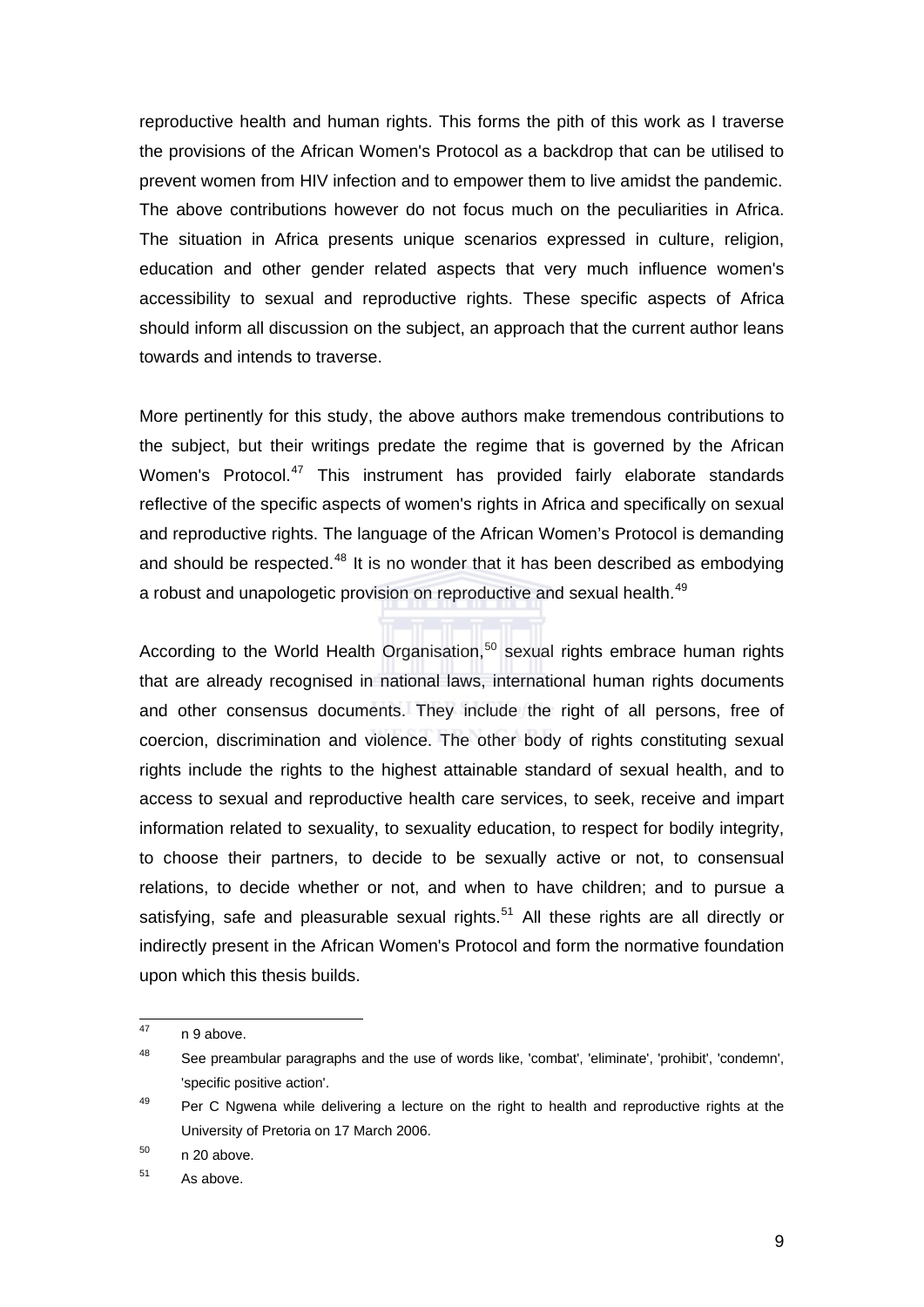## **1.7 Delimitation of study**

The reason for the focus on women has already been highlighted in this chapter (see part 3). The focus on Africa is partly because the African Women's Protocol is a regional document whose application can only be within the African context but more importantly because the continent is faced with the HIV/AIDS pandemic in a manner that threatens to sustain itself due to many factors, notably poverty. Some cultural, religious and social intricacies also prevail in Africa which spurs the author towards looking at the case of Africa.

#### **1.8 Research Methodology**

This study is informed by a radical feminist legal thought and uses feminist tools of analysis. It is of a norm setting and critical character. It is largely non-empirical but to some extent empirical research is used. The primary sources used are: treaties, consensus documents, legislation and case law where applicable. The secondary sources are: books, academic articles, journals and all related literature. In doing both, the author uses internet and library.

#### **1.9 Challenges**

# **UNIVERSITY** of the

Being a normative study of a relatively new instrument, this study confronts the author with the herculean task of taking part in the process of developing the body of literature on the instrument. There is a dearth of literature on the normative framework of the African Women's Protocol which will then require a higher degree of creativity (one in which I gratefully partake).

#### **1.10 Overview of chapters**

The study is stratified into four chapters. Chapter one provides the background to the study. It also contextualizes the study and sets its paradigm. Chapter two explores the current normative regimes, regional and international that are relevant to the analysis of the study. It is mainly critical, pointing out their inadequacies and a few strengths in relation to confronting the challenges faced by young women in Africa in the face of HIV/AIDS. It suggests a few recommendations. Chapter three explores the possibilities for solutions under the transformative provisions of the African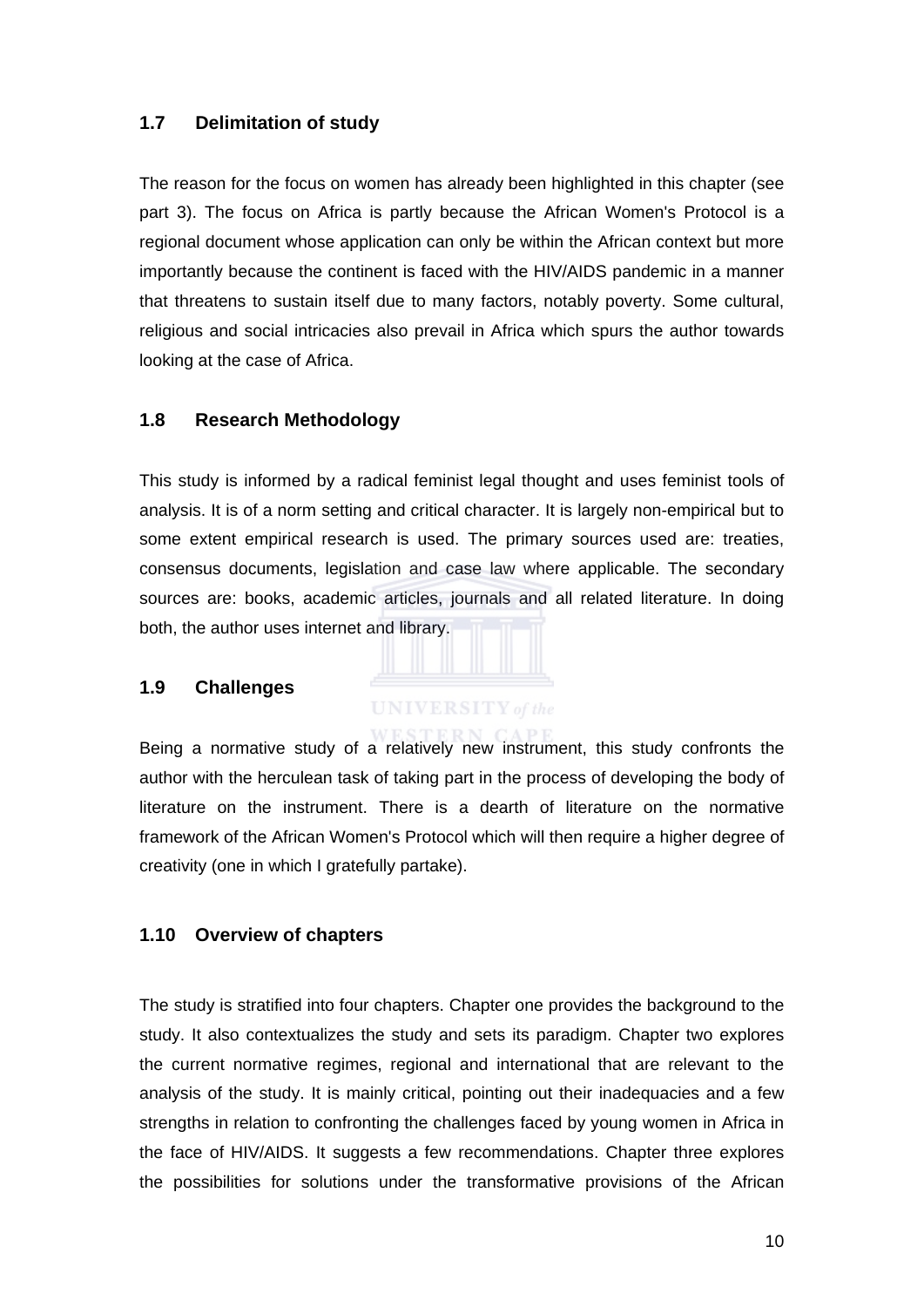Women's Protocol. This chapter is the heart and pith of the study. Chapter four discusses the practical challenges that the normative approach may encounter, especially because of the nature of some of the rights pivotal to the study: socioeconomic rights. Chapter four also discusses legal, regulatory and policy recommendations. The chapter concludes by calling upon states to respect their obligations under the African Women's Protocol.

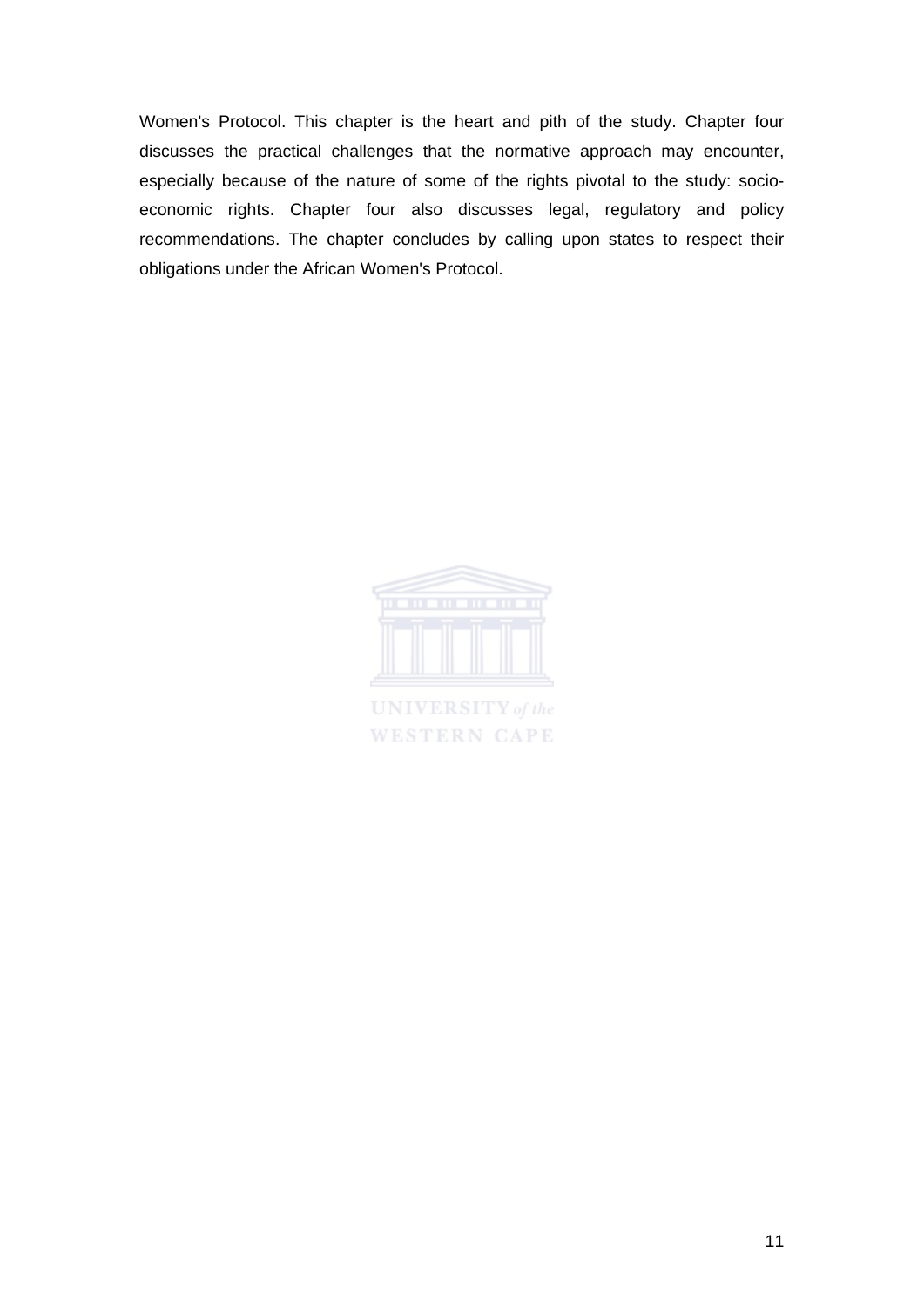# **CHAPTER TWO**

#### **THE INTERNATIONAL AND REGIONAL NORMATIVE FRAMEWORK**

#### **2.1 Introduction**

The United Nations Charter (UNC) in its preamble proclaims faith in fundamental human rights and the equal rights of women and men: the promotion of the respect and for human rights and fundamental freedoms for all without distinction on a number of grounds including sex. $52$  This commitment to women's equal rights formed the basis upon which a comprehensive body of human rights law was subsequently developed to promote women's equality and non-discrimination, and to ensure their full enjoyment of human rights. On the basis of this background, this chapter discusses the human rights global efforts on the right to health within the context of HIV/AIDS amongst women (see part 2.2). This part illustrates the missed chances and omissions of most instruments in addressing the issue. The chapter then discusses the regional efforts within the same context (see part 2.3). The chapter further discusses the positive changing trends at both global and regional levels (see part 2.4) and concludes that much as earlier efforts did not specifically or even address the issue at all, there is now a growing body of human rights documents at both levels that can be utilised together with the African Women's Protocol to address the issue (see part 2.5).

## **2.2 The global human rights efforts**

The array of human rights instruments and documents that deal with the right to health, and impliedly, albeit loosely, sexual health, is vast. At an international level, the following treaties contain provisions that address the right to health:

<span id="page-21-0"></span> $52$ The United Nations Charter, preambular para 2. The UNC was adopted by the San Francisco Conference on 26 June 1945 at San Francisco. It entered into force on 24 October 1945.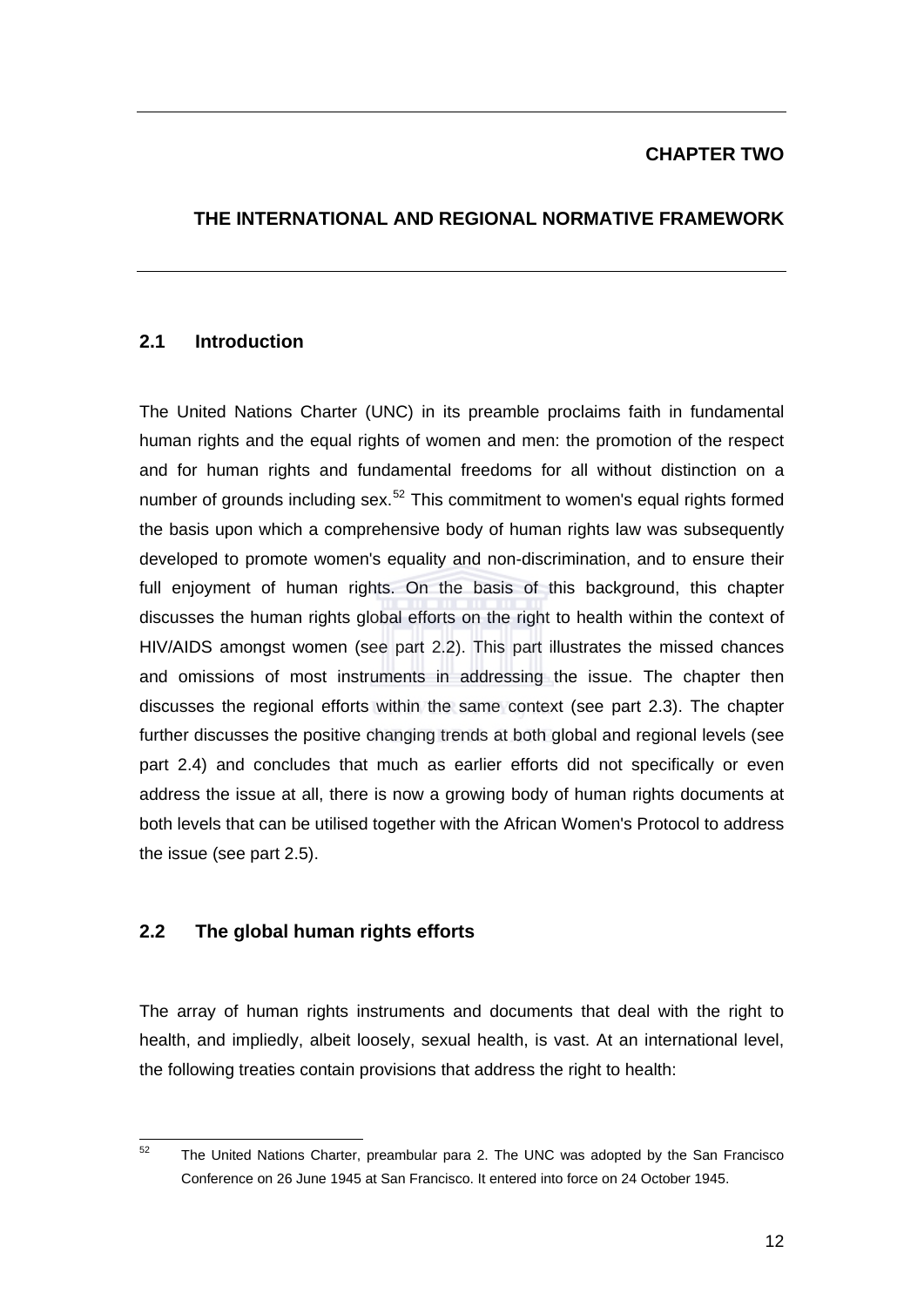# **2.2.1 The Universal Declaration of Human Rights**

The earliest modern human rights instrument-the Universal Declaration of Human Rights (hereafter referred to as the Universal Declaration),  $53$  proclaims the right to health.<sup>[54](#page-22-1)</sup> It does not however map out its normative framework. The language of the Declaration is one of aspirations and ideals and were therefore not binding.<sup>[55](#page-22-2)</sup> It lacked normative force. Nonetheless, it set the impetus that led to the development human rights. In respect of socio economic rights, including the right to health, this lacuna has been primarily filled by the International Covenant on Economic, Social and Cultural Rights (CESCR).<sup>[56](#page-22-3)</sup>

# **2.2.2 The International Covenant Economic, Social and Cultural Rights**

The CESCR put into normative form what the Universal Declaration had merely proclaimed. It provides that each state party to the present Covenant undertakes to take steps individually and through international assistance and co-operation especially economic and technical, to the maximum of its available resources, with a view to achieving progressively the full realisation of the rights recognised in the present Covenant by all appropriate means including particularly the adoption of legislative measures.<sup>[57](#page-22-4)</sup> **WESTERN CAPE** 

The CESCR further contains a provision that has been lauded by many as the most important provision for the realisation of the right to health.<sup>[58](#page-22-5)</sup> It provides for the right to the highest attainable standard of physical and mental health. In spite of the clarity

<span id="page-22-0"></span><sup>53</sup> Adopted and proclaimed by the UN General Assembly in resolution 217 A (III) of 10 December 1948 at Paris.

<span id="page-22-1"></span><sup>54</sup> Art.25.

<span id="page-22-2"></span><sup>55</sup> R Roemer 'The Right to health care' in HL Fuenzalida-Puelma & SS Connor (eds) (1998) *The right to health in the Americas: A comparative study* 17-23; H Hannum 'The UDHR in national and international law' (1998) 3 (2) *Health and Human Rights* 145.

<span id="page-22-3"></span><sup>56</sup> The CESCR was adopted by the UN General Assembly in resolution 2200 A (XXI) of 16 December 1966 at New York.

<span id="page-22-4"></span> $57$  Art. 2 (1).

<span id="page-22-5"></span><sup>&</sup>lt;sup>58</sup> AR Chapman 'Core obligations related to the right to health and their relevance for South Africa' in D Brand & S Russell (eds) (2002) *Exploring the content of socio-economic rights: South African and international perspectives* 40.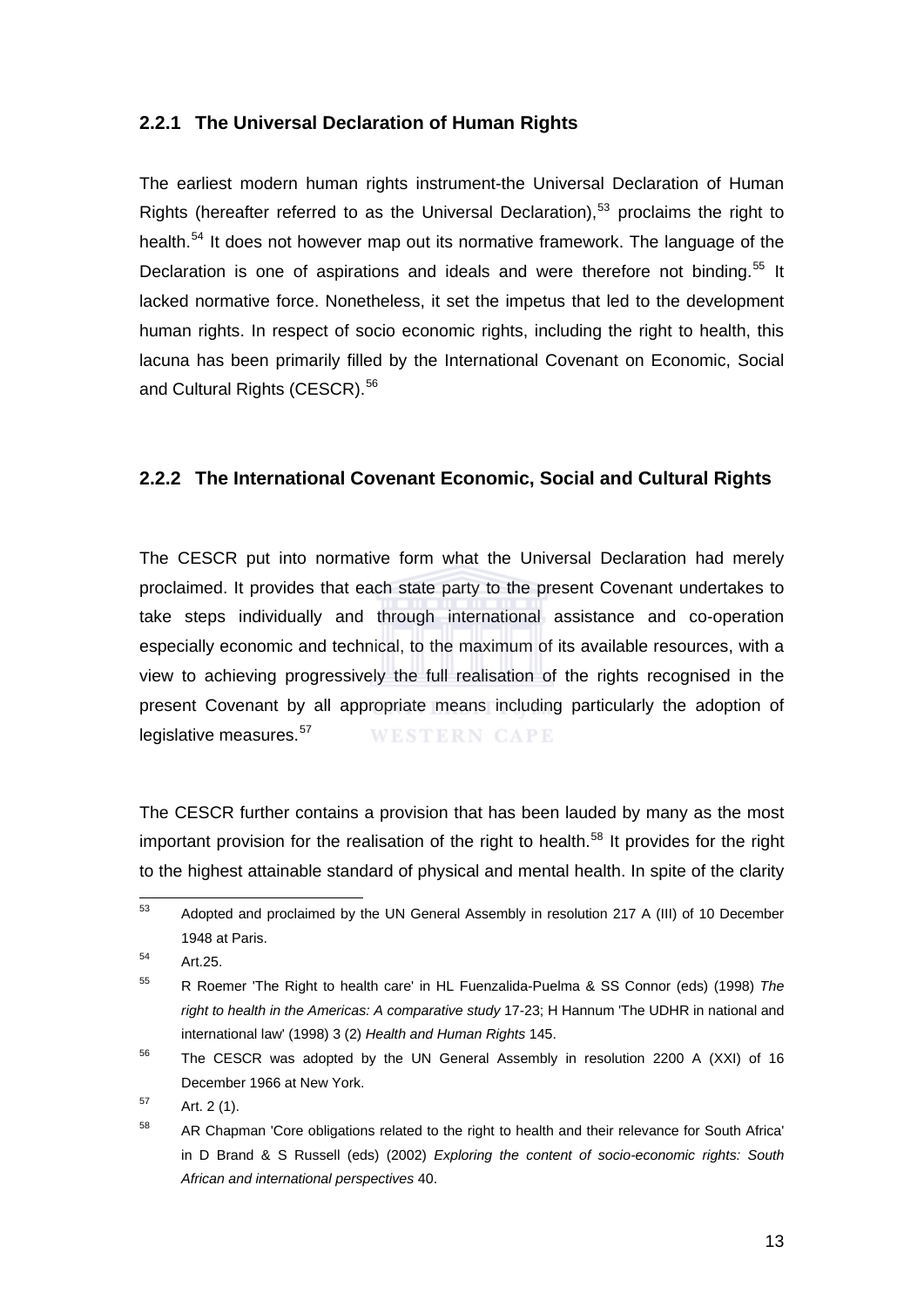thus derived in regard to state obligations, governments and judiciaries in many countries still tend to view the entire CESCR with clouded judgment, only giving priority to norms dealing with misquided notions of progressively.<sup>[59](#page-23-0)</sup>

The Committee on  $ESCR^{60}$  $ESCR^{60}$  $ESCR^{60}$  has made several important pronouncements which are very useful within the context of combating HIV/AIDS using human right standards, especially as regards state obligations. The Limburg Principles on the Implementation of  $CESCR^{61}$  $CESCR^{61}$  $CESCR^{61}$  and the Maastricht Guidelines on Violations of Economic, Social and Cultural Rights<sup>[62](#page-23-3)</sup> have also been useful in clarifying the normative content of CESCR, and developing criteria for identifying violations of socio-economic rights in domestic legal spheres. In its General Comments, <sup>[63](#page-23-4)</sup> the Committee has elucidated on the requirements under article 2 and 12 of the CESCR. The Committee has emphasised that article 2 is central to the understanding of the nature and extent of states' obligation under the various provisions of CESCR.<sup>[64](#page-23-5)</sup> That article 2 imposes obligations of conduct as well as result.<sup>[65](#page-23-6)</sup> The obligation of conduct requires the state to take action reasonably calculated to realise the enjoyment of a

<span id="page-23-0"></span><sup>59</sup> 59 See the *Shiomi* case, Supreme Court of Japan (1989). The court argued that Article 9 of CESCR did not provide for a concrete right to be granted to individuals immediately. This is clear from article 2; Yuji lwasawa, *The Relationship Between International Law and National Law: Japanese Experiences, 64BRIT.YB.INT'L* L.333 (1993) in S Leckie 'Another Step Towards Indivisibility: Identifying the Key Features of Violations of Economic, Social and Cultural Rights' (1998) 20 *Human Rights Law Quarterly* 81.

<span id="page-23-1"></span> $60$  The Committee on ESCR is the primary organ responsible for monitoring the implementation of rights under the CESCR.

<span id="page-23-2"></span> $61$  The Limburg Principles were developed in 1986 by a group of Experts in international law under the auspices of the International Commission of Jurists. The Principles can be found in the 'Limburg Principles on the Implementation of the International Covenant on Economic, Social and Cultural Rights (1987) 9 *Human Rights Quarterly* 122.

<span id="page-23-3"></span> $62$  The Maastricht Guidelines were similarly developed in 1997 on the Limburg Principles in respect of the nature and scope of state violations of economic, social and cultural rights, and appropriate responses and remedies. V Dankwa et al 'Commentary to the Maastricht Guidelines on Violations of Economic, Social and Cultural Rights' (1998) 20 *Human Rights Quarterly* 705. The Maastricht Guidelines can be found in 'the Maastricht Guidelines on Violations of Economic, Social and Cultural Rights' (1998) 20 *Human Rights Quarterly* 691.

<span id="page-23-4"></span> $63$  General Comment No 3, The nature of States parties' obligations (art. 2, Para 1 of the Covenant) ( 5<sup>th</sup> session, 1990) [UN Doc E/1991/23] Para 1.

<span id="page-23-5"></span> $64$  n 62 above.

<span id="page-23-6"></span> $65$  As above.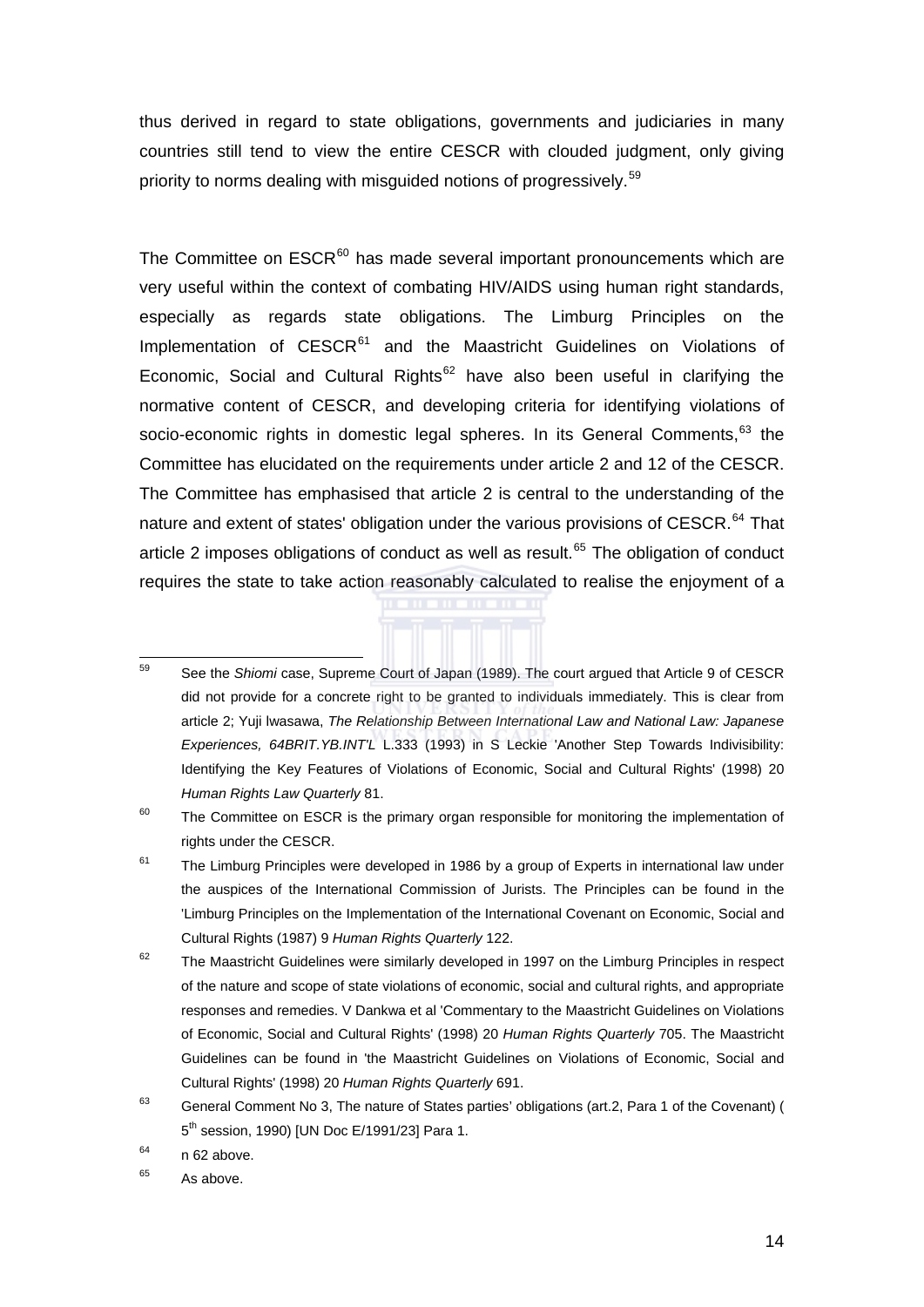particular right.<sup>[66](#page-24-0)</sup> That the obligation of result requires the state to achieve a specified target as a measure of the standard of realisation of a particular right.<sup>[67](#page-24-1)</sup> That the obligation 'to take steps 'in article  $2(1)$  is mandatory.<sup>[68](#page-24-2)</sup> The Committee further clarified that it is not open to a state party to choose not to take steps. The state however has discretion in the choice of appropriate means for satisfying the right in question. What is crucial is not so much the form of the measure, but its effectiveness.  $69$ 

In its General Comment  $14<sup>70</sup>$  $14<sup>70</sup>$  $14<sup>70</sup>$  the Committee on ESCR has attempted to clarify the obligations of states parties in respect of the right to health under article 12 of CESCR.[71](#page-24-5) According to this General Comment, the obligation to respect the right to health in article 12 requires the state, mainly to refrain from adversely interfering with the right to health by denying or limiting equal access for all persons to preventive, curative and palliative health services.<sup>[72](#page-24-6)</sup> The Committee further noted that the right to health is connected to other rights such as the right to life, non-discrimination, dignity, equality and liberty.<sup>[73](#page-24-7)</sup> It further observes that health care services should be guaranteed for all on a non-discriminatory basis, taking into account the situation of the most vulnerable and marginalised members of society, such as women and people living with HIV/AIDS.[74](#page-24-8)

# **2.2.3 The Convention on the Elimination of all forms of Discrimination against Women**

Lauded for its comprehensive and extensive protection of women from all forms of discrimination, CEDAW has played a great role in advancing the human rights of women. Despite her excellent provisions on violence against women, CEDAW has been lambasted for being 'unafrican' and for 'omitting' the most pertinent issues for

<span id="page-24-0"></span><sup>66</sup> 66 n 62, para 7.

<span id="page-24-1"></span><sup>&</sup>lt;sup>67</sup> As above.

<span id="page-24-2"></span> $68$  n 62 above, para 2.

<span id="page-24-3"></span> $69$  n 62 above, 113.

<span id="page-24-4"></span> $70$  General Comment No 14, The right to the highest attainable standard of health (art.2 of the Covenant) (22nd session, 2000) [UN Doc E/C 12/2000/4].

<span id="page-24-5"></span> $71$  As above.

<span id="page-24-6"></span> $72 \n n 70$  above, para 34.

<span id="page-24-7"></span> $73$  As above, para 3.

<span id="page-24-8"></span><sup>74</sup> As above, para 9.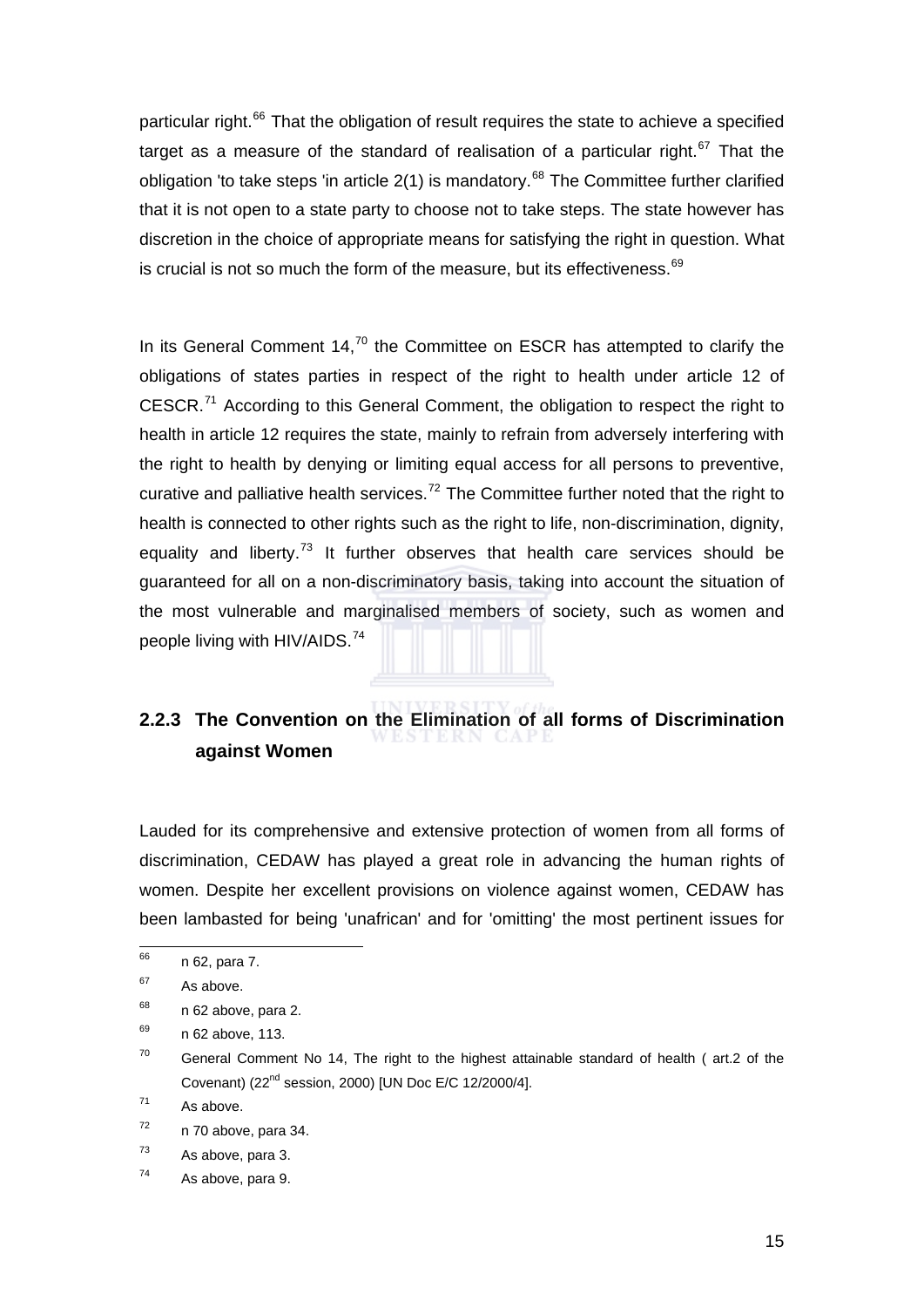African women.<sup>[75](#page-25-0)</sup> Right from its embryonic articles, CEDAW does not even feature women and girls or gender in its definition.<sup>[76](#page-25-1)</sup> One might rightly argue that it is implied, but its subsequent provisions do not bear out the assumption. In this omission, CEDAW leaves out a significant group in the face of the HIV/ AIDS challenge - young women.

Interestingly, the first draft of CEDAW did not mention reproductive health in its text. It was only inserted after a proposal from the General Assembly's Third Committee that deals with social, humanitarian, and cultural matters.<sup>[77](#page-25-2)</sup> CEDAW also missed an opportunity to include HIV/AIDS in its protection of women. This can be attributed to the period and circumstances of drafting the convention. At the time HIV/AIDS had not reached epidemic level, $^{78}$  $^{78}$  $^{78}$  or if it had, the world had not yet been awakened to the need to include it within the human rights discourse. After all the rights-based approach to HIV/AIDS only got attention in 1997 about 18 years into the life of CEDAW. [79](#page-25-4)

Over the years however, the Committee on the Elimination of Discrimination Against Women (hereafter referred to as CEDAW), $80$  has attempted to repair the omissions through its General Recommendations. The Committee decided to adopt the practice of issuing General Recommendations on specific provisions of the Convention and on the relationship between the Convention articles and 'cross cutting themes'. Of particular importance to this study, the Committee has issued General Recommendations on the use of affirmative action measures to achieve representation of women in international work, $81$  on violence Against Women, $82$  on

<span id="page-25-0"></span> ${\bf 75}$ See n 10 above.

<span id="page-25-1"></span> $76$  Compare with Art.1(k) of the African Women's Protocol.

<span id="page-25-2"></span> $77$  A Hendriks (1995) 'The Right to Health-Promotion and Protection of Women's Right to Sexual and Reproductive Health under International Law: the Economic Covenant and the Women's Convention.' *The American University Law Review* 44 (4): 1123-1128.

<span id="page-25-3"></span> $78$  AIDS was first recognized as a distinct clinical syndrome in 1981. See Centers for Disease Control, 1981.

<span id="page-25-4"></span> $79$  Mann (n 41 above).

<span id="page-25-5"></span> $80$  This is the monitoring and implementing body of CEDAW. It is established under Art.17 of CEDAW.

<span id="page-25-6"></span><sup>81</sup> General Recommendation No 8 (7th session, 1988).

<span id="page-25-7"></span><sup>82</sup> General Recommendation No 12 (8th session, 1989).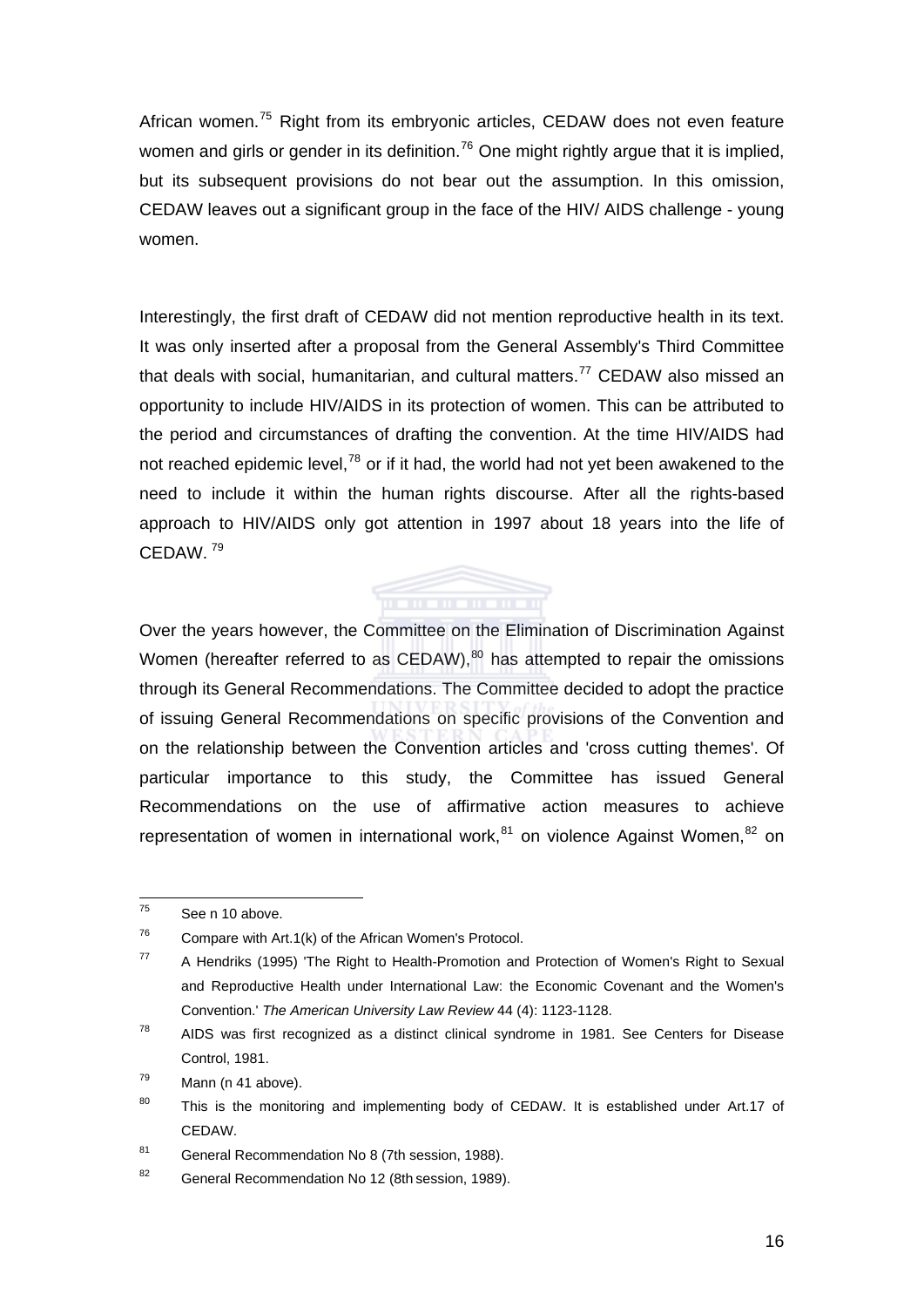Female Circumcision,<sup>[83](#page-26-0)</sup> on the Avoidance of discrimination against women in national strategies for the prevention & control of Acquired Immunodeficiency Syndrome  $(AIDS)$ ,<sup>[84](#page-26-1)</sup> on Violence Against Women.<sup>[85](#page-26-2)</sup> on Equality in marriage and family relations, $86$  on measures to be taken to implement equality in women's political  $\&$ public life, <sup>[87](#page-26-4)</sup> and on Women and Health. [88](#page-26-5)

More specifically, in its General Recommendation 24, CEDAW made enormous contribution by elucidating the obligations imposed by the right to health in the particular context of article 12 of CEDAW.<sup>[89](#page-26-6)</sup> The Committee noted that states are under an obligation to ensure that policies and laws facilitate equal access to health care for women in a non-discriminatory manner. According to the Committee, health care services must be gender sensitive and take into account the peculiar needs of women.<sup>[90](#page-26-7)</sup> This General Comment added impetus to the recognition of the importance of the right to health in respect of the particular circumstances of women and their historically vulnerable position. Its focus is the elimination of discrimination and the achievement of equality for women in the sphere of health.<sup>[91](#page-26-8)</sup>

The regime of CEDAW can be bolstered into action and relevance to women in Africa by a combined application of its provisions alongside the African Women's Protocol in the arena of HIV/AIDS. After all, both instruments are women specific and address issues of discrimination, violence and other important rights for this discourse. A complementary approach will work perfectly. The package will then be complete.

<span id="page-26-0"></span><sup>83</sup> General Recommendation No 14 (9th session, 1990).

<span id="page-26-1"></span><sup>84</sup> General Recommendation No 15 (9th session, 1990)

<span id="page-26-2"></span><sup>85</sup> General Recommendation No 19 ( 11th session ,1992)

<span id="page-26-3"></span><sup>86</sup> General Recommendation No 21 (13th session, 1994).

<span id="page-26-4"></span><sup>&</sup>lt;sup>87</sup> General Recommendation No 23 (16th session, 1997).

<span id="page-26-5"></span><sup>88</sup> General Recommendation No 24 (20th session, 1999).

<span id="page-26-6"></span><sup>&</sup>lt;sup>89</sup> As above.

<span id="page-26-7"></span><sup>90</sup> As above, para 18.

<span id="page-26-8"></span><sup>91</sup> Cook et al (n 45 above) 198-202.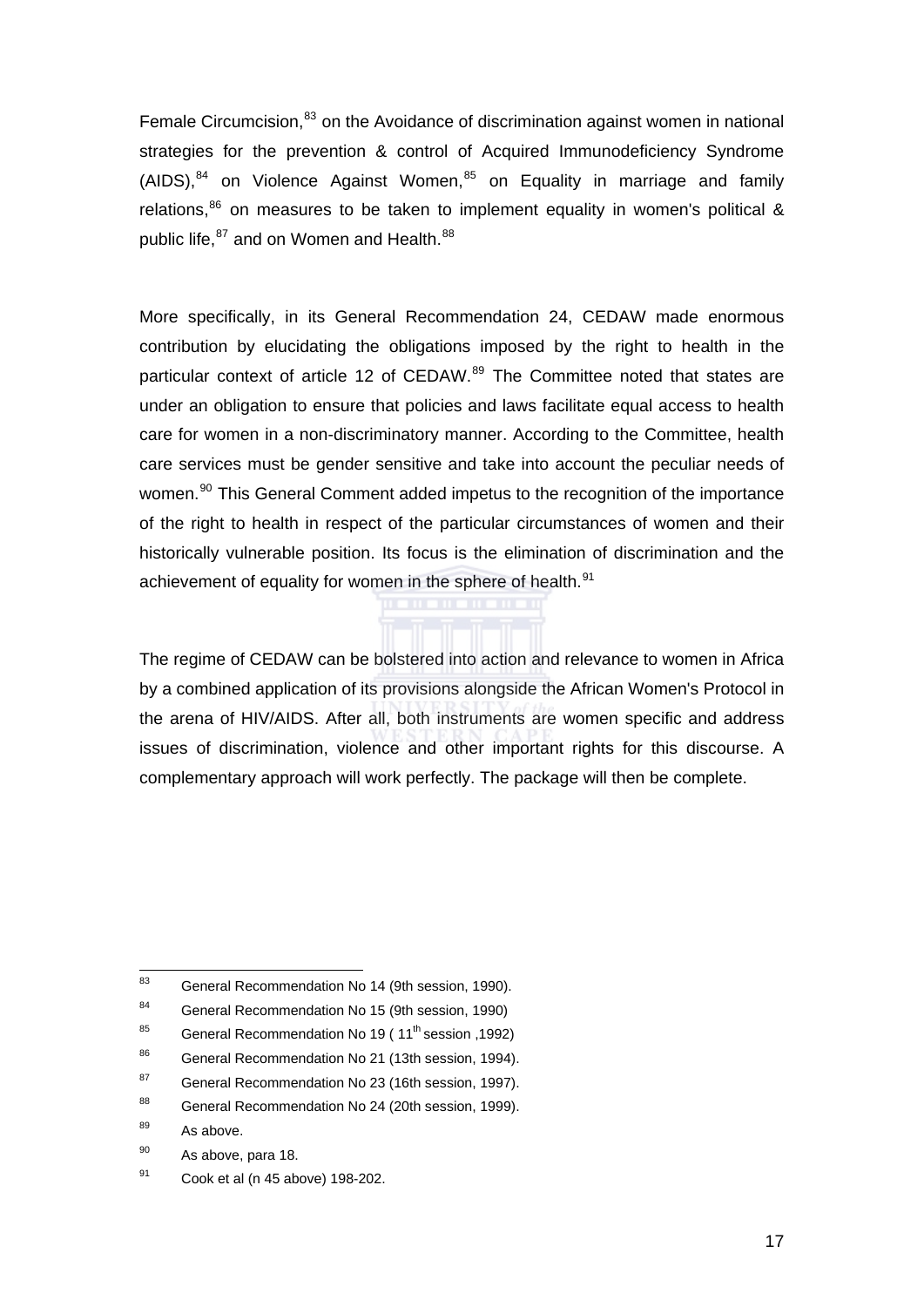#### **2.2.4 The Convention on the Rights of the Child**

A reflection on how the Convention on the Rights of the Child (hereafter referred to as CRC)  $92$  has so far protected women who many of them include children (adolescents and young women), is pertinent. As argued by some writers,  $93$  girl children face a double jeopardy of discrimination because of the intersection between age and gender. This was, for, example, regrettably manifested in a report by the Ghanaian government submitted pursuant to Article 44 of the CRC in which it was said that age is not a category to benefit from non-discrimination.<sup>[94](#page-27-2)</sup>

The CRC does not have provisions on issues that have great implications for the protection of girls within the African context and which inextricably put them at risk of HIV/AIDS. These include: measures to eliminate Female Genital Mutilation (FGM), special measures for the education of girls coming from marginalised and disadvantaged groups, rights of pregnant children to continue with school after birth, protection of internally displaced children, social security and child soldiers. It therefore missed the peculiarities of an African child. This could partly be because Africa was underrepresented at the drafting stage with only five countries from the continent, notably Maghreb countries which have their own concerns compared to Sub-Saharan Africa where HIV/AIDS is more prevalent.<sup>[95](#page-27-3)</sup>

In one of its General Comments,  $96$  the CRC recognised that the trend of infection among young people was alarming. That the vast majority of infected women do not know that they are infected and many unknowingly infected their children.<sup>[97](#page-27-5)</sup> The

<span id="page-27-0"></span><sup>92</sup> The CRC was adopted by the UN General Assembly on 20 November 1989. It entered into force on 2 September 1990. Art.1 of CRC defines a child as every human being below the age of 18 years.

<span id="page-27-1"></span><sup>93</sup> U Ewelukwa 'The Girl Child, African States, and International Human Rights Law Toward a New Framework for Action' in O Nnaemeka & J Ezeilo J (eds.)(2005) *Engendering Human Rights, Cultural and Socio Economic Realities in Africa* 133.

<span id="page-27-2"></span><sup>94</sup> United Nations, Initial reports of States parties due in 1992: Ghana.19/12/85.CRC /C/3/Add.39 (Para 40).

<span id="page-27-3"></span> $95$  See, generally, BM Dawit on the history of the drafting of the CRC 'The Legal Protection of Children', available at http://elearn.uwc.ac.za (accessed 29 July 2006).

<span id="page-27-4"></span><sup>96</sup> General Comment No 3, 2003 on HIV/AIDS and the Rights of the Child (32nd session).

<span id="page-27-5"></span><sup>97</sup> As above.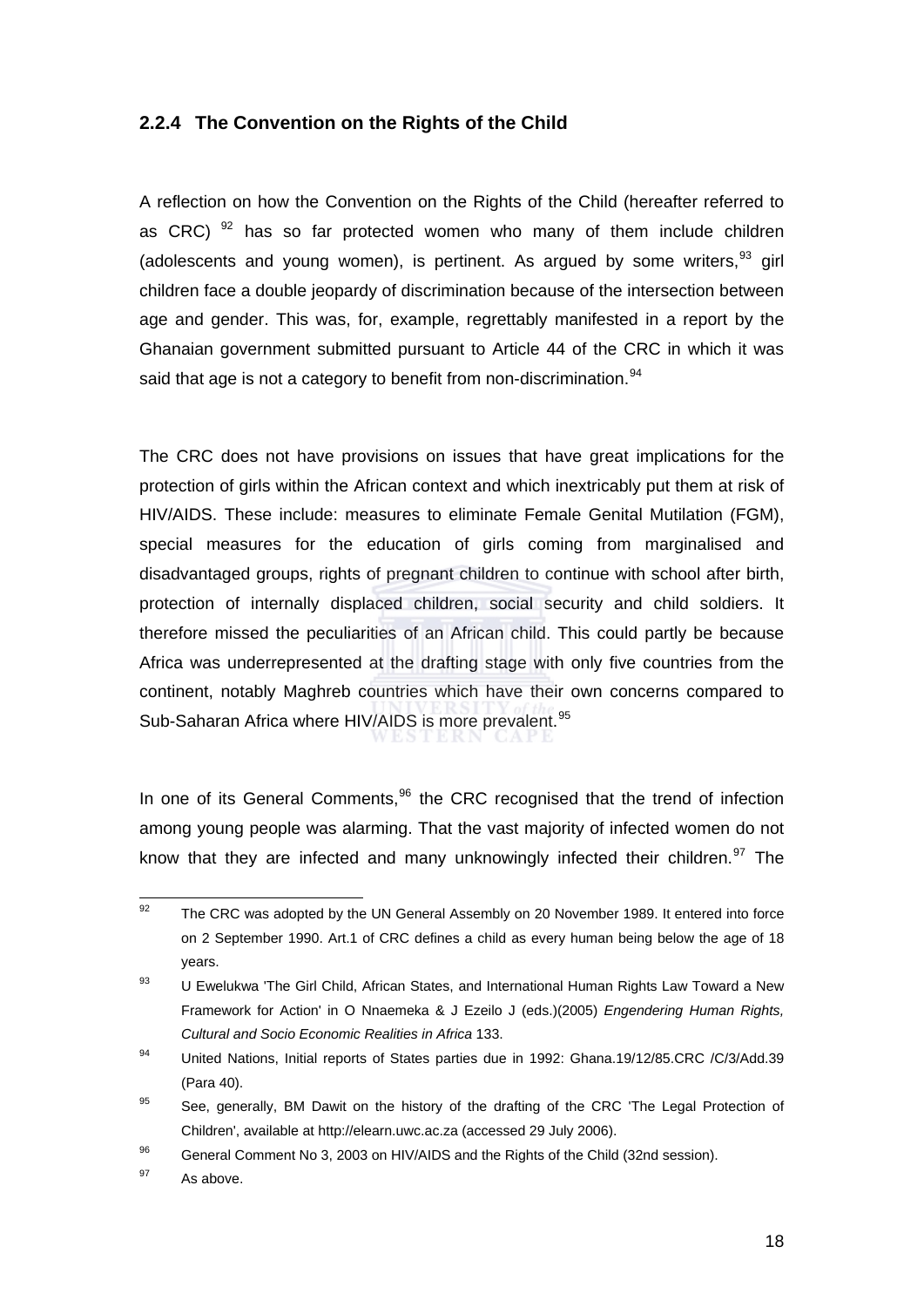Committee further lamented that adolescents are also vulnerable to HIV/AIDS because their first sexual experience may take place in an environment in which they have no access to proper information and guidance. It said children who use drugs are at more risk.<sup>[98](#page-28-0)</sup>

In another General Comment,<sup>[99](#page-28-1)</sup> the Committee on the CRC stressed among many things that states parties have an obligation to ensure that all human beings below eighteen years enjoy all the rights set in the Convention without discrimination, including, race, colour, sex, language, religion, political or other opinion, national, ethnic or social origin, property disability, birth or other status. That these rights included adolescent's sexual orientation and health status (including HIV/AIDS and mental health).<sup>[100](#page-28-2)</sup> The Committee further recognised that all adolescents subject to discrimination are made more vulnerable to abuse, other types of violence and exploitation. That further, their health and development are put at greater risks. That they are entitled to special attention and protection from all segments of society.<sup>[101](#page-28-3)</sup> In this regard, therefore, it can be said that the CRC has played a positive role in the bid to combat HIV/AIDS among young women. The Committee would however have done better if it had interlinked all the rights it discussed in the above General Comment to HIV/AIDS. Then, it would have set a better standard for state parties obligation under the CRC. It dealt with HIV and adolescents in a rather cursory manner. **WESTERN CAPE** 

Other important international developments of relevance to this study are the International Guidelines on HIV/AIDS and Human Rights and its Revised Guideline 6[102](#page-28-4) which, *inter alia*, enjoins states to take necessary measures in ensuring equity in the availability and accessibility of quality goods, services and HIV/AIDS, prevention and treatment, including access to anti-retroviral drugs for all persons, and the WHO's new approach to sexual rights which categorises what constitutes sexual rights to include the right to the highest attainable standard of sexual health, and to

<span id="page-28-0"></span><sup>98</sup> As above.

<span id="page-28-1"></span> $99$  General Comment 4, 2003 on adolescent health and development, CRC/GC/2003/4).

<span id="page-28-2"></span><sup>100</sup> As above.

<span id="page-28-3"></span><sup>101</sup> As above.

<span id="page-28-4"></span><sup>&</sup>lt;sup>102</sup> Adopted at the third International Consultation on HIV/AIDS and Human Rights (Geneva 25 July 2002), organized by the Human Rights Office of the United Nations High Commissioner for Human Rights and Joint United Nations Programme on HIV/AIDS.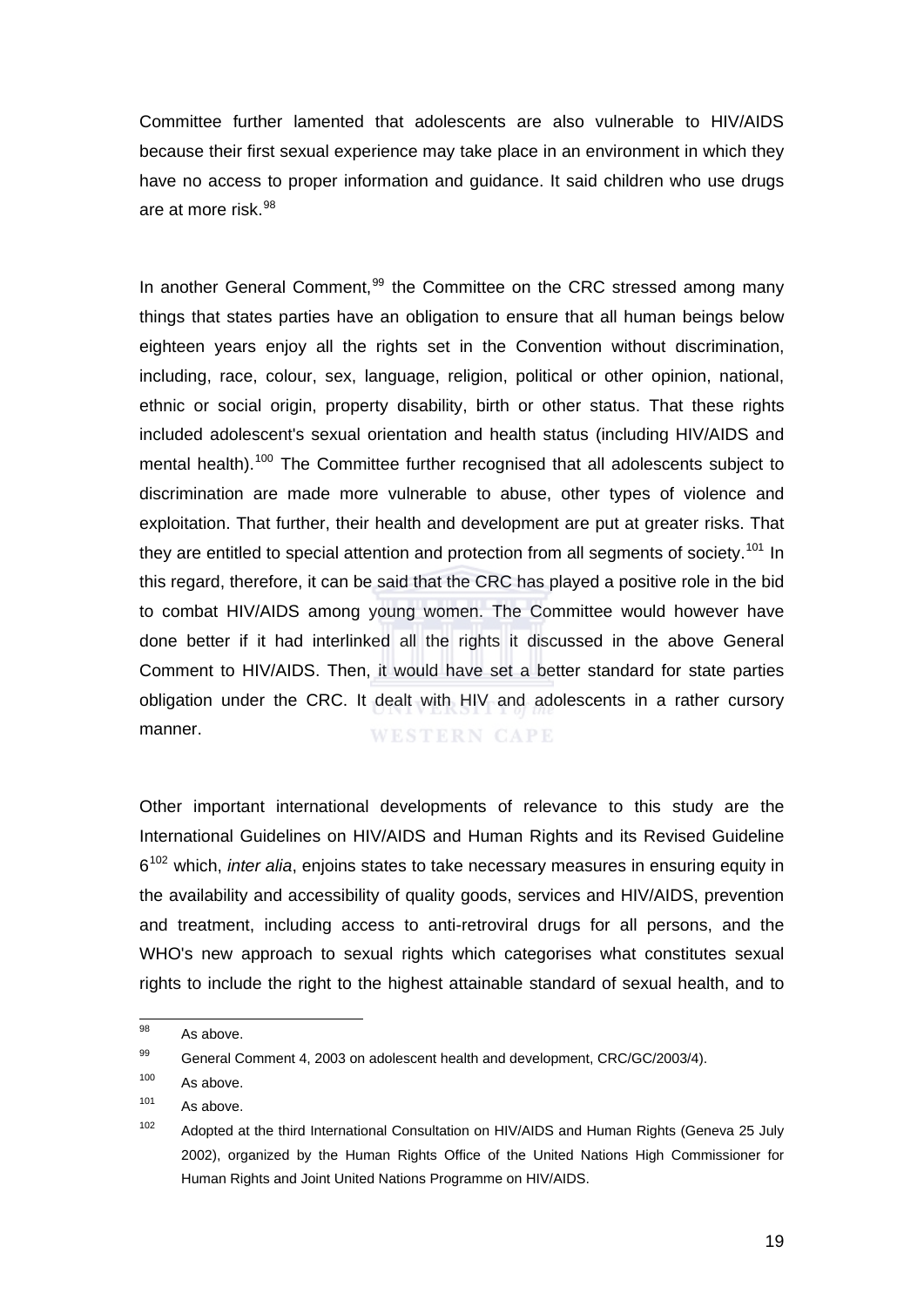access to sexual and reproductive health care services.<sup>[103](#page-29-0)</sup> This language and phraseology is akin to that under the CESCR thereby highlighting its importance in the bid to realise sexual rights. The WHO has also developed several indicators for reproductive health.<sup>[104](#page-29-1)</sup>

#### **2.3 Efforts at the African level**

#### **2.3.1 The African Charter on Human and Peoples' Rights**

Feminist writers and others have argued that international law is male biased.<sup>[105](#page-29-2)</sup> That the dominant discourse which takes place thus fails to take into account those outside its parameters, and hence there are viewpoints which are neglected from the mainstream debate. The argument is that such marginalised viewpoints are those of women and that international human rights law as is presently formulated does not take into account their situation.<sup>[106](#page-29-3)</sup> Ginther therefore argues that the dominant group then commands the discourse on human rights and international law.<sup>[107](#page-29-4)</sup>

As mentioned earlier,<sup>[108](#page-29-5)</sup> the protection of women, especially in regard to HIV/AIDS, in the African Charter is dismal, if not absent. This is partly explainable considering the circumstances under which the Organisation of African Unity (OAU) (now the African Union) was formed. The principle objectives of the OAU were to defend the sovereignty and territorial integrity of its member states and to rid Africa of colonialism and racialism.[109](#page-29-6) Hence, unlike, for example, the Council of Europe the protection of human rights was not on top of the OAU agenda at this time.<sup>[110](#page-29-1)</sup>

<span id="page-29-0"></span><sup>103</sup> n 20 above.

<span id="page-29-1"></span><sup>104</sup> World Health Organisation Reproductive health indicators for global monitoring: Report of the Interagency Meeting (2001).

<span id="page-29-2"></span><sup>&</sup>lt;sup>105</sup> See the seminal article by H Charlesworth; C Chinkin & S Wright, S 'Feminist approaches to international law' (1991) 85 *American Journal of International Law* 613.

<span id="page-29-3"></span><sup>106</sup> S Harding (1986) *The science question in feminism* 186.

<span id="page-29-4"></span><sup>&</sup>lt;sup>107</sup> K Ginther 'Re-defining international law from the point of view of decolonisation and development of African regionalism' (1982) 26 *Journal of African Law* 49.

<span id="page-29-5"></span> $108$  See n 39 above.

<span id="page-29-6"></span><sup>&</sup>lt;sup>109</sup> On the objectives of the OAU, see GJ Naldi (1999)*The Organisation of African Unity* (2<sup>nd</sup> edn, London: Mansell) 2-8; Amate (1986) *Inside the OAU: Pan-Africanism in Practice* (London: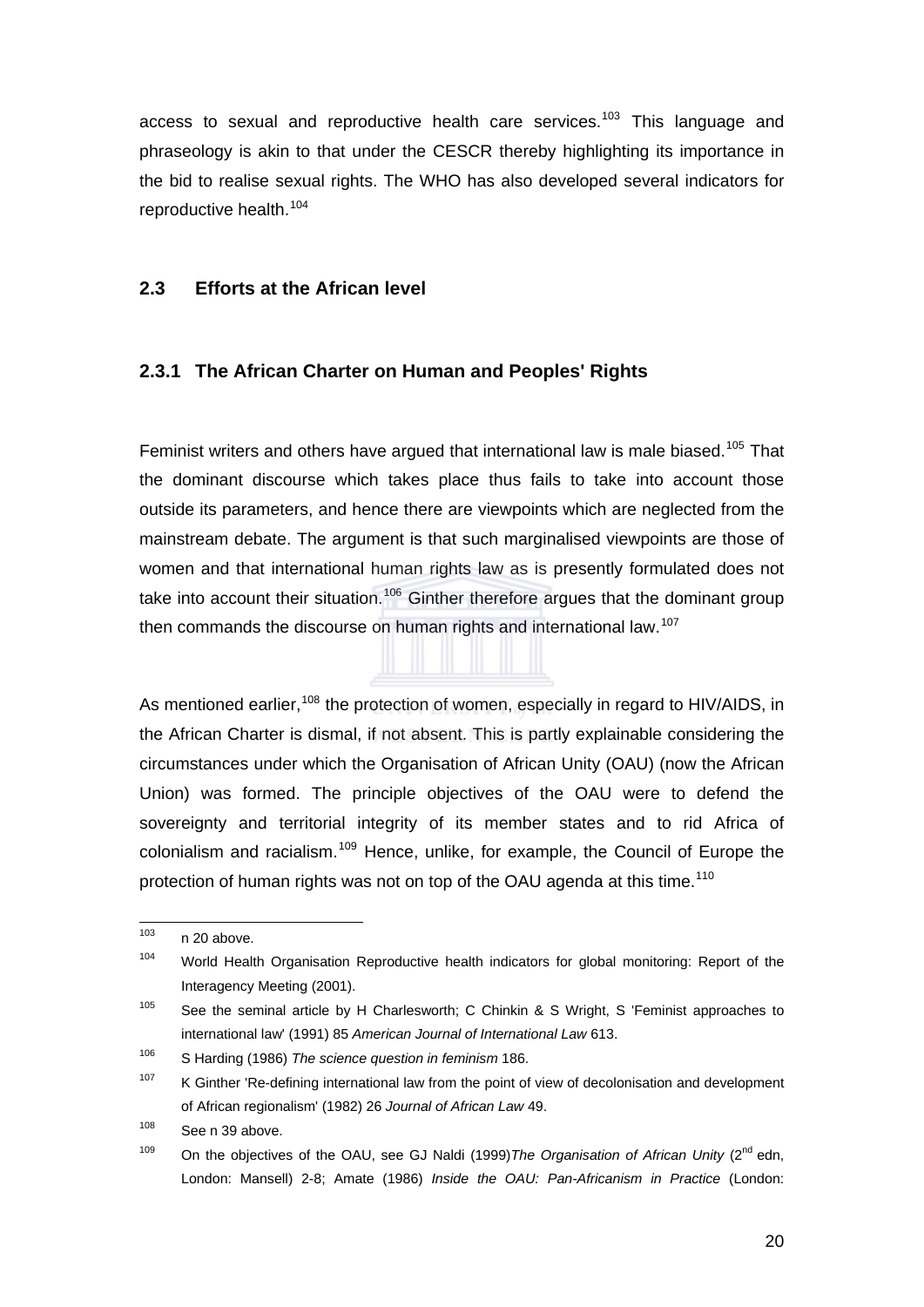Some writers have recently argued that while the drafters of the African Charter never anticipated the existence of the HIV/AIDS pandemic, the substantive provisions of the African Charter are to some extent flexible enough to address the denial of human rights as a result of HIV/AIDS.<sup>[111](#page-30-0)</sup> That the right to equality and the entitlement to equal protection of the law under article 3 of the Charter can be utilised in this regard.<sup>[112](#page-30-1)</sup> I agree with this position but hasten to add that this is only in a very legalistic sense, a terrain that many women in the continent cannot easily benefit from.

#### **2.3.2 The African Charter on the Rights and Welfare of the Child**

Despite being drafted and entering into force at a time when HIV/AIDS was competing with malaria in wiping off children in Africa, the African Charter on the Rights and Welfare of the Child (ACRWC)<sup>[113](#page-30-2)</sup> does not address HIV/AIDS in its text. It is only within the Guidelines on State Reporting to the Committee on the Rights of the Child and Welfare of the Children that mention is made of HIV/AIDS.<sup>[114](#page-30-3)</sup> Even so, it is given very little attention under the guidelines. The implications of such inadequacy require no further elaboration, especially in a continent that harbours the highest number of those affected.<sup>[115](#page-30-4)</sup><br>UNIVERSITY of the

**WESTERN CAPE** 

Macmillan) 61-3; T.O. Elias (1988) *Africa and the Development of International Law* (2<sup>nd</sup> edn by R. Akinjide, Dordrecht, Boston, London: Martinus Nijhoff) 124-9 in G J Naldi (2002) 'Future trends in human rights in Africa: The increased role of the OAU? in Evans (n 41 above) 2.

110 As above.

<span id="page-30-0"></span><sup>&</sup>lt;sup>111</sup> S Gumedze 'HIV/AIDS and human rights: The role of the African Commission on Human and Peoples' Rights (2004) 4 *African Human Rights Law Journal* 181 191.

<span id="page-30-1"></span><sup>112</sup> As above. See *Purohit and Moore v The Gambia* Communication 241/2001.

<span id="page-30-2"></span><sup>113</sup> The Charter was adopted on 11 July 1990. It entered into force on 29 November 1999.

<span id="page-30-3"></span><sup>&</sup>lt;sup>114</sup> Guidelines for Initial Reports of States parties (Prepared by the African Committee of Experts on the Rights and Welfare of the Child pursuant to the provision of Article 43 of the African Charter on the Rights and Welfare of the Child. See guideline 17 on health. Cmtee/ACRWC/211.Rev.2, available at http: www.africa-union.org/child/Guidelines (accessed 22 July 2006).

<span id="page-30-4"></span> $115$  n 26 above.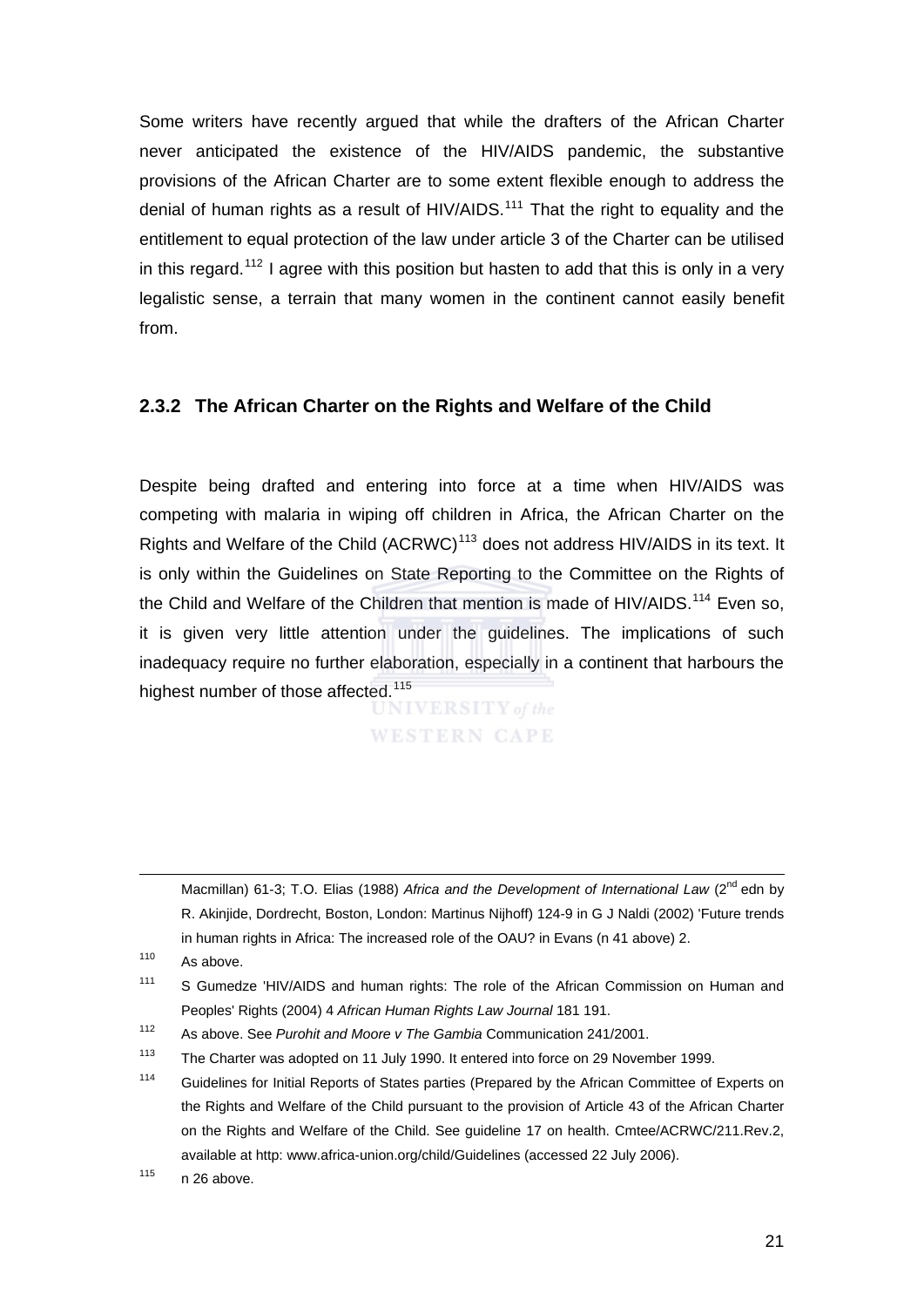#### **2.4 Changing trends at the global and regional level**

#### **2.4.1 Global trends: Cairo, Beijing and other developments**

In addition to human rights treaties, the right to health has also been addressed in international debates. Some of these debates have culminated in documented consensus statements that have come to be regarded as authoritative.[116](#page-31-0) Notable among these are the Programme of Action of the International Conference on Population and Development<sup>[117](#page-31-1)</sup> as well as the Declaration and Programme for Action of the fourth World Conference.<sup>[118](#page-31-2)</sup> The two conferences have come to be referred to as the Cairo and Beijing Processes. They set the momentum for the realisation of sexual and reproductive rights as pivotal in the human rights of women.<sup>[119](#page-31-3)</sup> They were preceded by the developments at the Vienna Conference.<sup>[120](#page-31-4)</sup>

The Action for the Further Implementation of the ICPD observes that governments should ensure that prevention and services for STDs and HIV/AIDS are an integral component of reproductive and sexual health programmes at the primary health-care level.<sup>[121](#page-31-5)</sup> That gender, age-based and other differences in vulnerability to HIV infection should be addressed in prevention and education programmes and services.<sup>[122](#page-31-6)</sup> **WESTERN CAPE** 

The Cairo Programme has suffered a few setbacks in the recent past. The Holy See has criticised the Beijing Declaration, arguing that it was marked by 'exaggerated individualism' and that it gave 'disproportionate attention' to sexual and reproductive health while neglecting the concept of family as a 'fundamental societal unit'.<sup>[123](#page-31-7)</sup> The

<span id="page-31-0"></span><sup>116</sup> 116 B Toebes 'Towards an improved understanding of the international human right to Health' (1999) 21 *Human Rights Quarterly* 664; Cook et al (n 45 above) 225-228.

<span id="page-31-1"></span> $117$  n 4 above.

<span id="page-31-2"></span> $118$  n 5 above.

<span id="page-31-3"></span><sup>119</sup> Cook et al (n 45 above) 11.

<span id="page-31-4"></span> $120$  n 7 above.

<span id="page-31-5"></span><sup>&</sup>lt;sup>121</sup> UN Follow-up meeting of the ICPD held in New York between March and June 1999, para 68.

<span id="page-31-6"></span><sup>122</sup> As above.

<span id="page-31-7"></span><sup>123</sup> Countdown 2015, 'Sexual and Reproductive Rights For all', available at www.freechoicesaveslives.org (accessed 17 August 2006).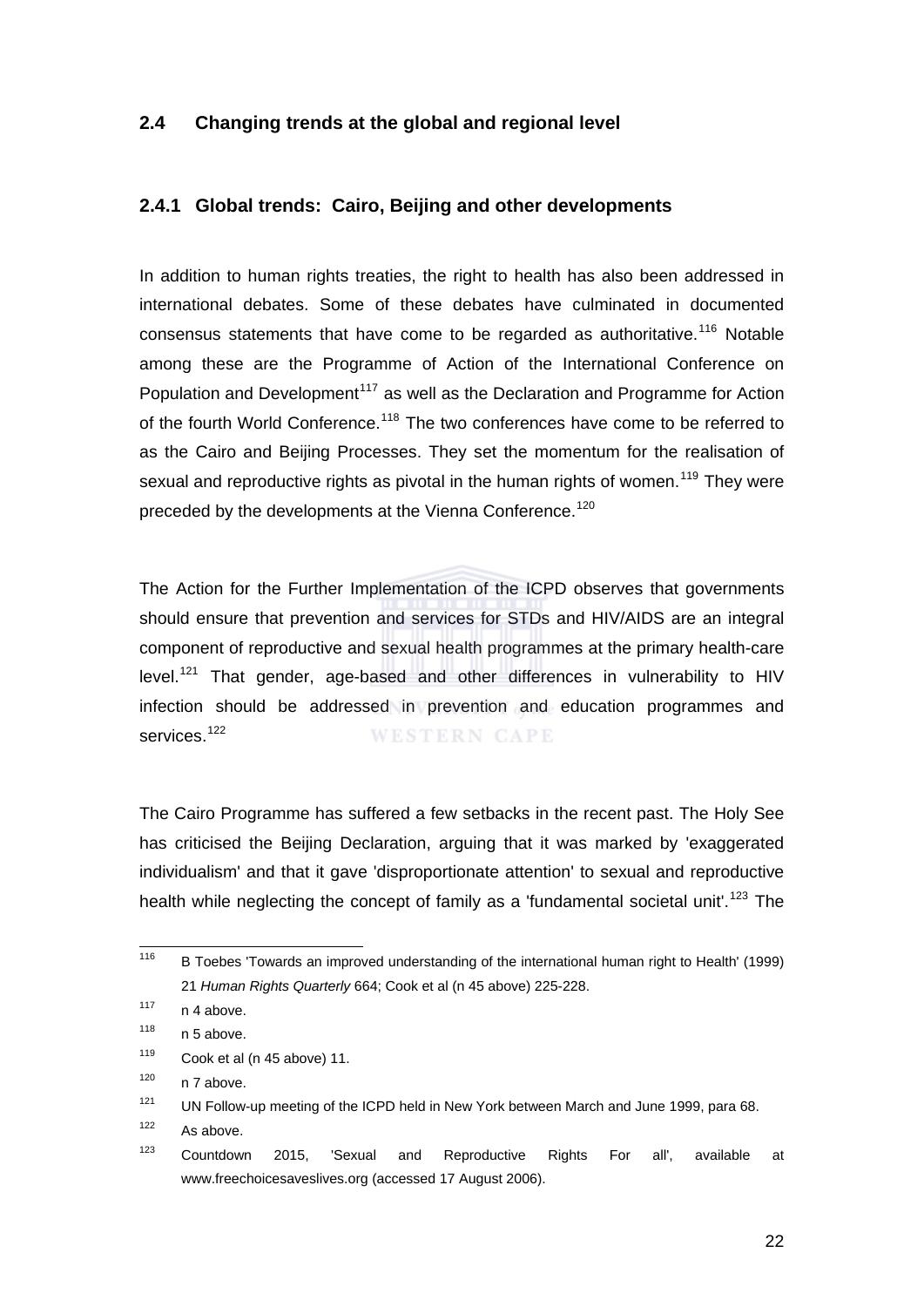US has since then also retreated from the Programme of Action following pressure from religious and social groups.<sup>[124](#page-32-0)</sup> The good news is that the regime envisioned in the African Women's Protocol is very close to those under ICPD and Beijing. The Cairo agenda can therefore still go on.

Other important international developments that can be built upon to realise the implementation of HIV/AIDS related programmes and targets are the Millennium Development Goals (MDGs)<sup>[125](#page-32-1)</sup> and the Declaration of Commitment on HIV/AIDS.<sup>[126](#page-32-2)</sup> This Declaration and the MDGs can be used together with the African Women's Protocol to provide realistic avenues for change in the fight against the pandemic.

#### **2.4.2 Regional changes: Special Rapporteur and other developments**

I agree with Murray that although the African Charter only dismally protects women, there is every evidence and effort to bring women issues on board.<sup>[127](#page-32-3)</sup> There is a demonstrable willingness by the African system and the African Commission to bypass the dichotomies, which is pivotal to the protection of the rights of women. The African Commission's approach to women's rights indicates both an attempt to highlight the concerns and also to mainstream debate into its existing procedures.<sup>[128](#page-32-4)</sup> Some of the major changes within the continent that should provide a springboard to the implementation of the African Women's Protocol include the appointment of a Special Rapporteur on the Rights of Women whose mandate was to study women's

<span id="page-32-0"></span> $\frac{1}{124}$ 124 Center for Reproductive Rights, *The Holy See at the United Nations: An Obstacle to Women's Reproductive Health Rights* (2000), available at www.crlp.org/pub-bp- holysee.html (accessed 19 August 2006).

<span id="page-32-1"></span><sup>&</sup>lt;sup>125</sup> UN Millennium Development Goals, available at www.un.org/milleniumgoals (accessed 11 July 2006). On the human rights aspects of the MDGs, see P Alston 'Ships Passing in the Night: The Current State of the Human Rights and Development Debate Seen Through the Lens of the Millennium Goals' (2005*)* 6 *Human Rights Quarterly* 755.

<span id="page-32-2"></span><sup>&</sup>lt;sup>126</sup> The Heads of State and Government and Representatives of States and Governments assembled at the UN for a special session of the General Assembly. This took place from 25-27 June 2001. This was in accordance with Resolution 55/13.

<span id="page-32-3"></span> $127$  R Murray, 'The African Commission on Human and Peoples' Rights and international law' in R Murray 'A feminist perspective on reform of the African human rights system' (2002) 2 *African Human Rights Law Journal* 205 206.

<span id="page-32-4"></span> $128$  As above.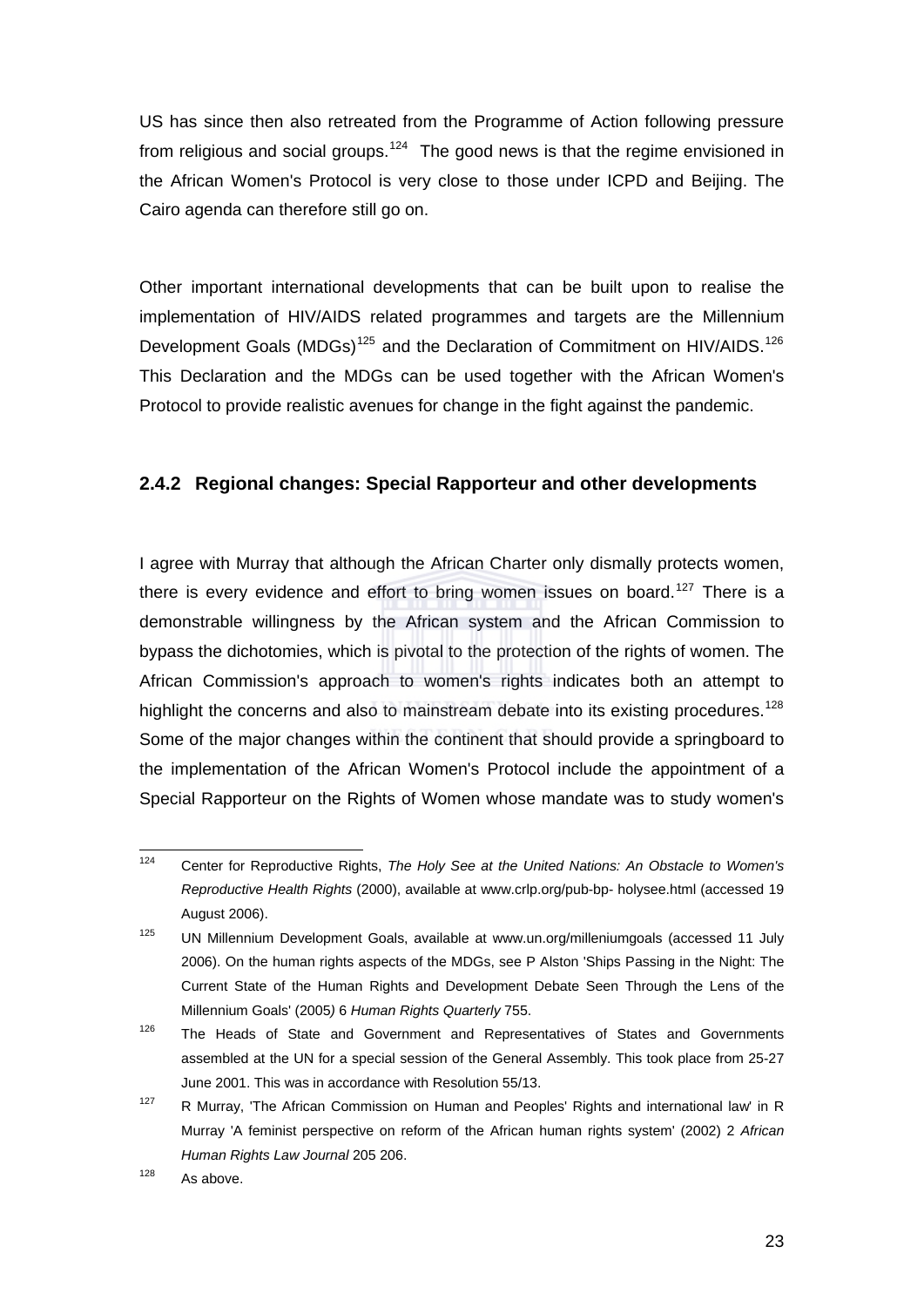rights in Africa.<sup>[129](#page-33-0)</sup> The Rapporteur would also assist governments in preparing policies to protect women's rights in Africa. Also important, is the emerging work of the Pan-African Parliament and NEPAD.<sup>[130](#page-33-1)</sup> Their work is gaining momentum, and human rights issues are playing a central role. Some critics have however lambasted NEPAD for focusing on promoting economic growth and political stability, and that its activities do not adequately integrate HIV/AIDS issues into its key areas of focus.<sup>[131](#page-33-2)</sup>

Other developments at the African Union include the Tunis Declaration on AIDS and the Child in Africa,<sup>[132](#page-33-3)</sup> in which African states committed themselves to addressing HIV/AIDS as it affects children, the Abuja Declaration on HIV/AIDS, Tuberculosis and Other Related Infectious Diseases,<sup>[133](#page-33-4)</sup> in which African states also undertook to fight HIV/AIDS, Tuberculosis and Malaria. African states also more recently declared to address gender related issues in the Solemn Declaration on Gender Equality.<sup>[134](#page-33-5)</sup>

It is instructive to mention the establishment of the African Human Rights Court.<sup>[135](#page-33-6)</sup> This court will complement the protective mandate of the African Commission on Human and Peoples' Rights, the quasi-judicial implementation body of the African Charter on Human and Peoples' Rights. The African Human Rights Court is also

<span id="page-33-0"></span><sup>129</sup> J Harrington 'Special Rapporteurs of the African Commission on Human and Peoples' Rights' (2001) 2 *African Human Rights Law Journal* 247 265; E. Luswata Kawuma (2003) 'Reinvigorating Women's Rights in Africa: The case for the Special Rapporteur and Additional Protocol'. Masters Thesis, Universitie Catholique d'Afrique Central Yaoundé (unpublished).

<span id="page-33-1"></span><sup>130</sup> The NEPAD Document is available at http://www.nepad.org/AA0010101.pdf (accessed 12 July 2006). The NEPAD website http://www.nepad.org also contains other NEPAD texts such as the communiqués, legal instruments and reports.

<span id="page-33-2"></span><sup>&</sup>lt;sup>131</sup> For a critique on human rights in NEPAD, see generally, E Baimu 'Human rights in NEPAD and its implications for the African human rights system' (2002) 2 *African Human Rights Law Journa*l 301.

<span id="page-33-3"></span><sup>&</sup>lt;sup>132</sup> Adopted by the OAU at the Assembly of Heads of State and Governments in Tunis, Tunisia-AHG/Decl 1 (XXX) 1994, a Resolution on Regular Reporting of the Implementation Status of OAU Declarations on HIV/AIDS in Africa.

<span id="page-33-4"></span><sup>&</sup>lt;sup>133</sup> Adopted at the Thirty-second Ordinary Session of the Heads of State and Governments of the OAU Assembly-AHG/Res 247 (XXXII) 1996, available http://www.onusidaaoc.org/Eng/Abuja%Declaration.htm (accessed 20 September 2006).

<span id="page-33-5"></span><sup>&</sup>lt;sup>134</sup> Adopted in Maputo by the AU Assembly of Heads of State and Government in Addis Ababa. Ethiopia, in July 2004.

<span id="page-33-6"></span><sup>&</sup>lt;sup>135</sup> The Court is established under the Protocol to the African Charter on Human and Peoples' Rights on the Establishment of an African Court on Human and Peoples' Rights which entered into force on 25 January 2004.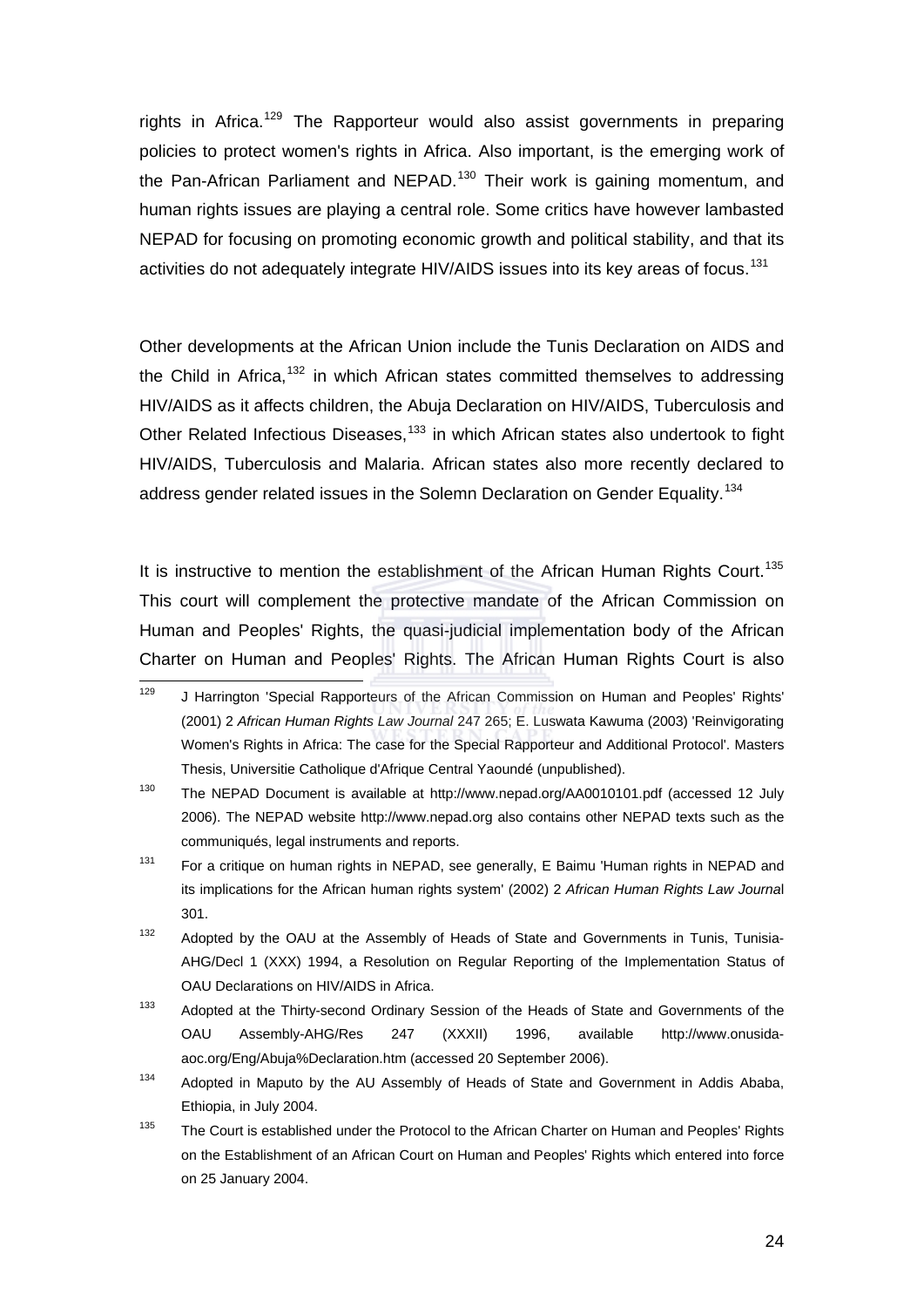mandated under the African Women's Protocol as the forum for interpreting matters arising from its application and implementation of the African Women's Protocol.<sup>[136](#page-34-0)</sup>

# **2.5 Conclusion**

Despite the failure to directly address sexual health and HIV/AIDS in their texts, which can be attributed to the time of their drafting, the above instruments and the later interpretations by their respective monitoring bodies can be used together with the African Women's Protocol to achieve this end. The nature of state obligation embedded in the conventions and elucidated in General comments and Recommendations are the most useful. The growth of the body of human rights in the region is a springboard for the implementation.



<span id="page-34-0"></span><sup>136</sup> Art.27.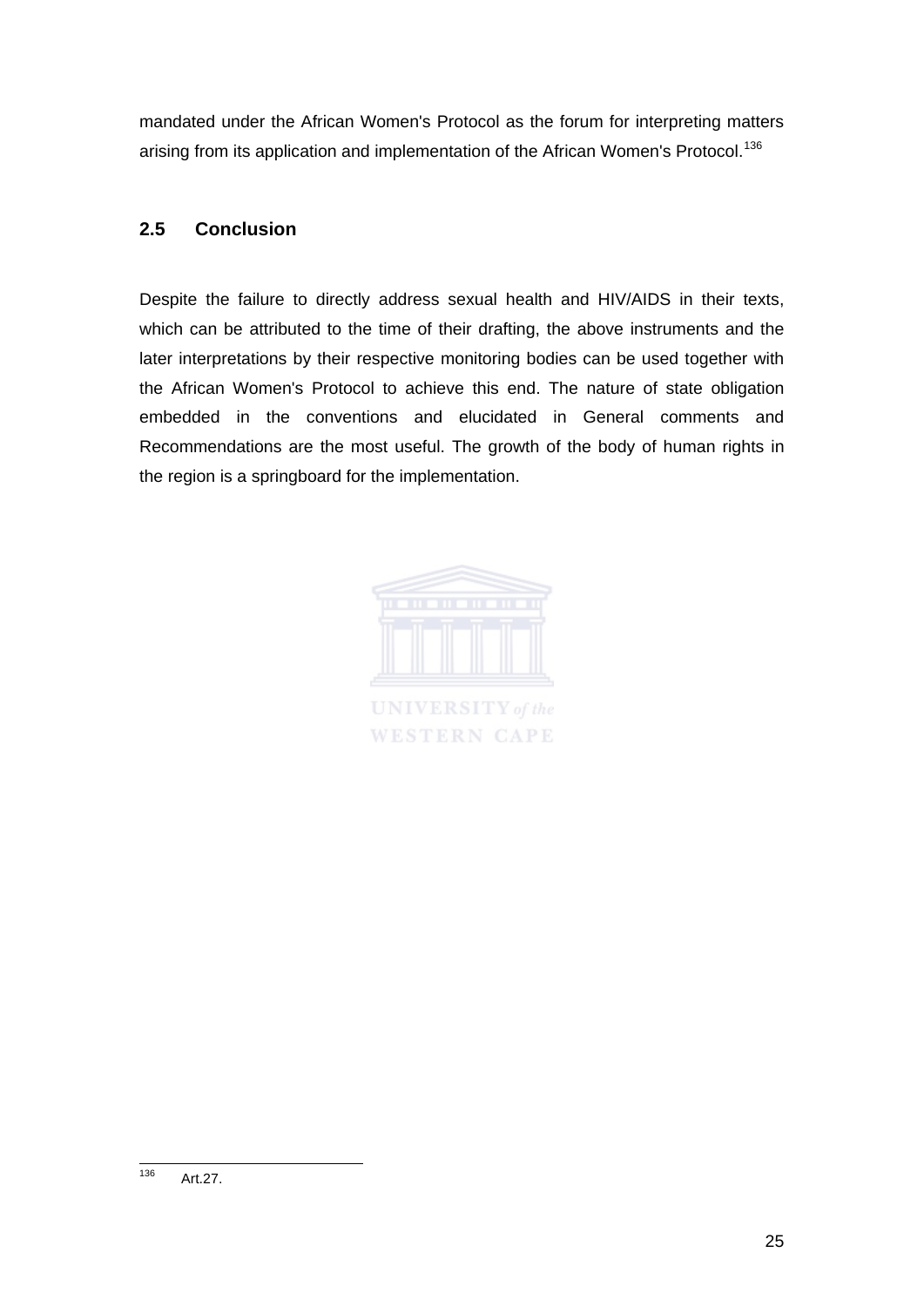#### **CHAPTER THREE**

# **EXPLORING THE POTENTIALS AND POSSIBILITIES UNDER THE AFRICAN WOMEN'S PROTOCOL**

## **3.1 Introduction**

The African Women's Protocol represents a radical and fundamental shift from an era that sought to regulate and shroud women's sexuality in myth. A move from an era that required regulation of women's sexuality through campaigning rhetoric and legal prohibitions.[137](#page-35-0) The African Women's Protocol has made a direct provision on health and reproductive rights within which it has made specific mention of HIV/AIDS.<sup>[138](#page-35-1)</sup> This chapter commences with a brief history of the African Women's Protocol, showing the role of NGOs and civil society in its adoption (see part 3.2). The chapter proceeds to look at an overview of the provisions in the African Women's Protocol, highlighting the broad array of both civil-political and socio-economic rights (see part 3.3). The chapter then discusses how the rights under the African Women's Protocol can be utilised to empower women to prevent and live amidst the epidemic (see part 3.4). The chapter highlights some of the weaknesses of the African Women's Protocol (see part 3.5), and concludes by applauding the regime of the African Women's Protocol in providing a framework that can be utilised to fight the epidemic from a human rights point of view (see part 3.6). In discussing all the above, I make a few recommendations.

#### **3.2 The history of the African Women's Protocol**

Realising the inadequacy of the African Charter in protecting women (see 3.2.1), the African system decided to remedy the 'omission'. In this context, over a decade ago,

<span id="page-35-0"></span><sup>137</sup> For a discussion on how law sought to regulate sexuality, see, generally, C Smart (ed.) (1992), '*Regulating Womanhood: Historical Essays on Marriage, Motherhood and Sexuality*.'

<span id="page-35-1"></span> $138$  Art. 14(2).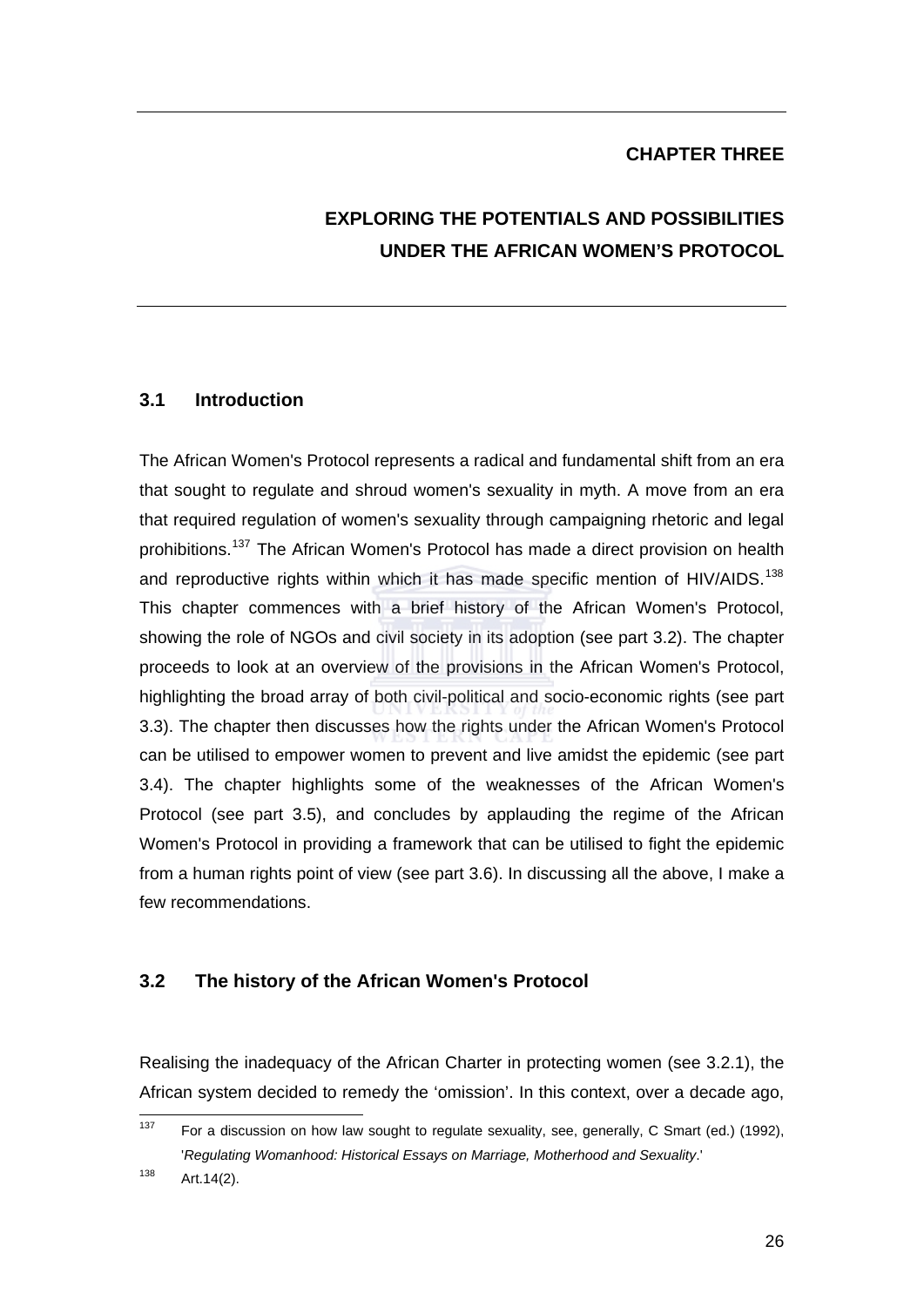non-governmental organisations (NGOs) expressed concern about the abuses of women's rights on the continent, which resulted in the initiation of work on a protocol on the rights of women by the African Commission on Human and Peoples' Rights, at its 17th Session in 1995. In the same year, the Organisation for African Unity (OAU) Assembly endorsed a recommendation by the African Commission on the elaboration of such a protocol. The process was accelerated by the appointment of a Special Rapporteur on Women's Rights and civil society organisations that participated in the elaboration of the African Women's Protocol.<sup>[139](#page-36-0)</sup>

The African Women's Protocol was eventually adopted in Maputo in July 2003 and it entered into force on 25 November 2005, 30 days after the deposit of the fifteenth instrument of ratification.<sup>[140](#page-36-1)</sup> The following twenty countries have ratified the instrument: Benin, Burkina Faso, Cape Verde, Comoros, Djibouti, The Gambia, Libya, Lesotho, Mali, Malawi, Mozambique, Mauritania, Namibia, Nigeria, Rwanda, South Africa, Senegal, Seychelles, Zambia and Togo.<sup>[141](#page-36-2)</sup>

#### **3.3 Overview of the African Women's Protocol**

The African Women's Protocol contains both civil and political rights<sup>[142](#page-36-3)</sup> and social. economic and cultural rights.<sup>[143](#page-36-4)</sup> It is the first human rights instrument to have substantial provisions on reproductive rights and even more importantly for this study, to confront HIV/AIDS head-on. In brief, the African Women's Protocol requires states to: ensure that the right to health of women, including sexual and reproductive health is respected and promoted:<sup>[144](#page-36-5)</sup> provide adequate, affordable, and accessible health services to women;<sup>[145](#page-36-6)</sup> establish and strengthen prenatal, delivery, and post natal health and nutritional needs services for women during pregnancy and while

<span id="page-36-0"></span><sup>139</sup> Keynote address by H.E. Mrs. Julia Dolly Joiner Commissioner for Political Affairs, Commission of the African Union, during a symposium on the African Union's Protocol on The Rights of Women in Africa on 21 January 2006, Khartoum, The Sudan, available at www.africanunion.org (accessed 12 March 2006).

<span id="page-36-1"></span><sup>140</sup> Available at www.africanunion.org (accessed 12 March 2006).

<span id="page-36-2"></span><sup>141</sup> As at 9 August 2006, available at [www.wildaf-ao.org/eng](http://www.wildaf-ao.org/eng) (accessed 25 October 2006).

<span id="page-36-3"></span><sup>142</sup> Arts.2,3,4,8 & 9.

<span id="page-36-4"></span><sup>143</sup> Arts.5,6,12,13,15,16,17,18 & 19.

<span id="page-36-5"></span><sup>144</sup> Art.14.

<span id="page-36-6"></span> $145$  Art.  $14(2)(a)$ .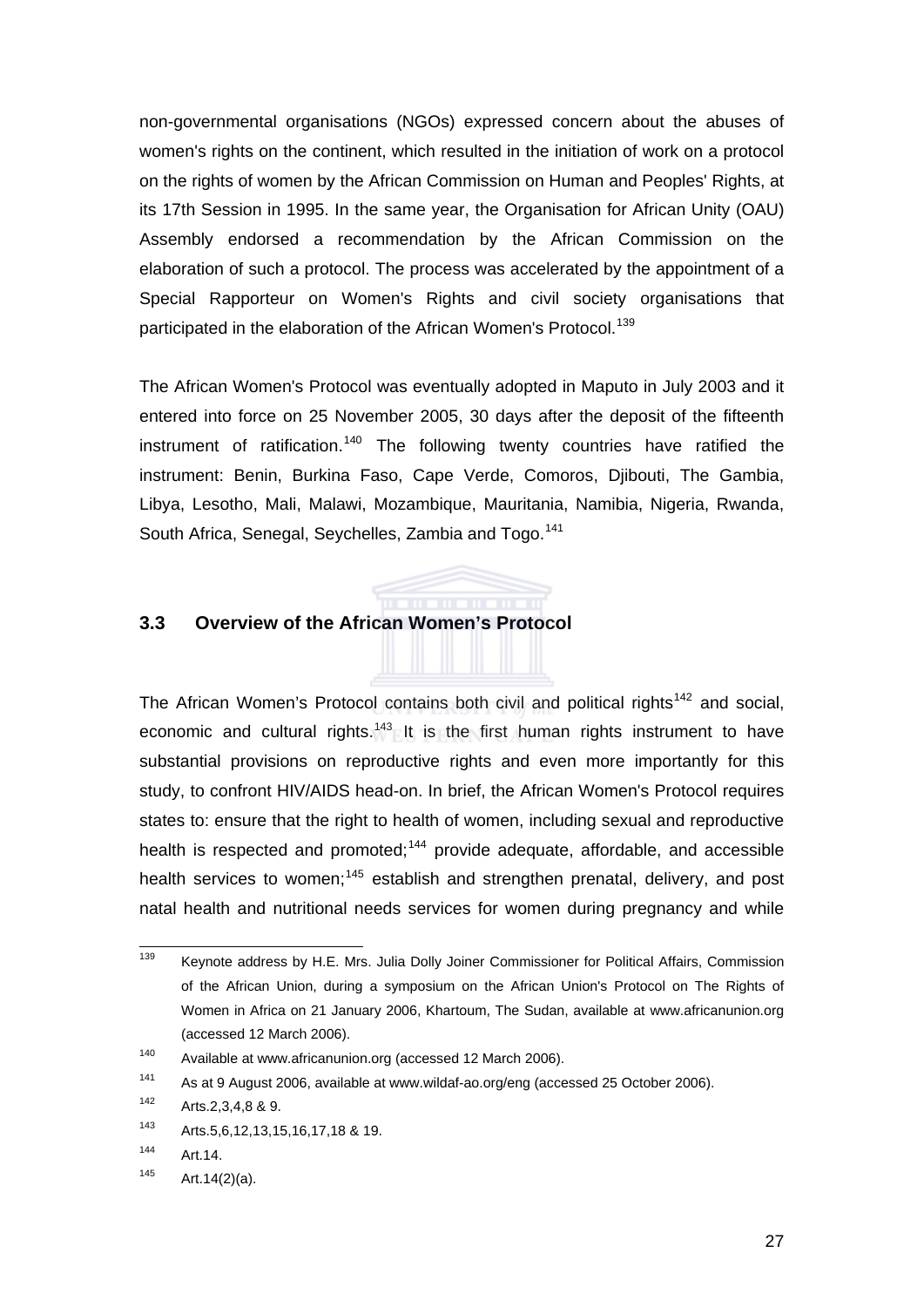breastfeeding;<sup>[146](#page-37-0)</sup> prohibit all medical and scientific experiments on women without their consent;<sup>[147](#page-37-1)</sup> guarantee women's right to consent to marriage;<sup>[148](#page-37-2)</sup> set the minimum age of marriage at 18 years;<sup>[149](#page-37-3)</sup> ensure equal rights of men and women in marriage;<sup>[150](#page-37-4)</sup> protect women against all forms of violence during armed conflict and consider such acts war crimes;<sup>[151](#page-37-5)</sup> enact and enforce laws prohibiting all forms of violence against women, unwanted or forced sex;<sup>[152](#page-37-6)</sup> and reform laws and practices that discriminate against women.<sup>[153](#page-37-7)</sup>

#### **3.4 Utility of the rights in combating HIV/AIDS**

Earlier rights-based approaches to HIV/AIDS had to identify rights that can be used to combat HIV/AIDS.<sup>[154](#page-37-8)</sup> The courts too have had to find rights which could be implied to benefit HIV positive people.<sup>[155](#page-37-9)</sup> Others have clustered rights that can be used to realise sexual and reproductive health.<sup>[156](#page-37-10)</sup> The African Women's Protocol has however provided directly on  $H\left|V/A\right|DS^{157}$  $H\left|V/A\right|DS^{157}$  $H\left|V/A\right|DS^{157}$  which makes the discourse easier. In any case, clustering of rights is fluid and can be arranged in different ways depending on the issues at stake and people's perceptions. The interrelated, indivisible, mutual, symbiotic and supportive nature of rights cannot be over emphasised. Separately

> UNIVERSITY of the **WESTERN CAPE**

- <span id="page-37-3"></span>149 Art.6(b).
- <span id="page-37-4"></span> $150$  Art.6(a).
- <span id="page-37-5"></span>151 Art.11.
- <span id="page-37-6"></span> $152$  Art. 4(2)(a).
- <span id="page-37-7"></span>153 Art.2.

<span id="page-37-0"></span><sup>146</sup> Art.14 $(2)(b)$ .

<span id="page-37-1"></span> $147$  Art. 4(2)(h).

<span id="page-37-2"></span> $148$  Art.6(a).

<span id="page-37-8"></span><sup>154</sup> Eg, C Kisoon; M Caesar & Jithoo T (2002) *Whose Rights: AIDS Review* 31.

<span id="page-37-9"></span><sup>155</sup> Eg in *D v United Kingdom* (1997) 24 EHRR 423, the European Court on Human Rights held a violation of the right to human dignity a purported deportation of an HIV-positive immigrant to his country of origin where treatment could not be guaranteed. See also, *Hoffman v South African Airways* 2001 (1) SA 1(CC); 2000 (11) BCLR 1211 (CC).

<span id="page-37-10"></span><sup>156</sup> International Planned Parenthood Federation (IPPF) *Charter on Sexual and Reproductive Rights* (London, IPPF, 1998); CEDAW General Recommendation No.24; Special Rapporteur on Violence against Women (1999b), paras 3-4. See also Centre for Reproductive Rights (CRR) and International Programme on Reproductive and Sexual Health Law University of Toronto *Bringing Lives to Bear: An analysis of the Work of the United Nations Treaty Monitoring Bodies on Reproductive and Sexual Rights* (New York, CRR, 2001) 14-15.

<span id="page-37-11"></span> $157$  Art. 14(1)(d), (e).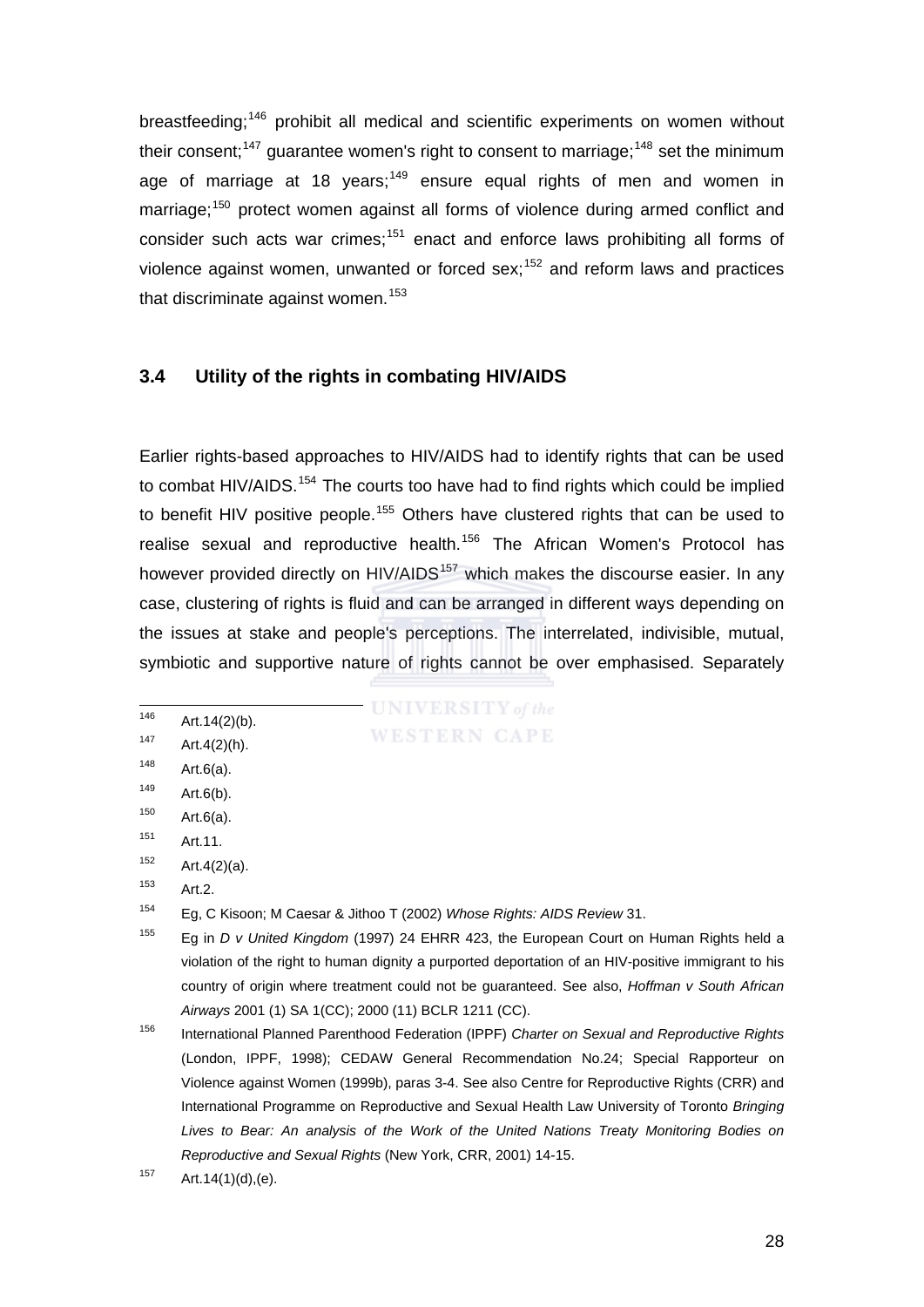expressed rights are not insulated from others, but interact dynamically with and inform other rights.

#### **3.4.1 Direct rights relating to sexual and reproductive health**

Article 14 of the African Women's Protocol provides:

1. States parties shall ensure that the right to health of women, including sexual and reproductive health is respected and promoted. This includes:

- (a) the right to control their fertility;
- (b) the right to decide whether to have children, the number of children and the spacing of children;
- (c) the right to chose any method of contraception;
- (d) the right to self-protection and to be protected against sexually transmitted infections, including HIV/AIDS;
- (e) the right to be informed on one's health status and on the health status of one's partner, particularly if affected with sexually transmitted infections, including HIV/AIDS, in accordance with internationally recognised standards and best practices;
- (f) the right to have family planning education.

2. States parties shall take all appropriate measures to:

- (a) provide adequate, affordable and accessible health services, including information, education and communication programmes to women especially those in rural areas;
- (b) establish and strengthen existing pre-natal, delivery and post natal health and nutritional services for women during pregnancy and while they are breastfeeding;
- (c) protect the reproductive rights of women by authorizing medical abortion in cases of sexual assault, rape, incest and where the continued pregnancy endangers the mental and physical health of the mother or the life of the mother or the foetus.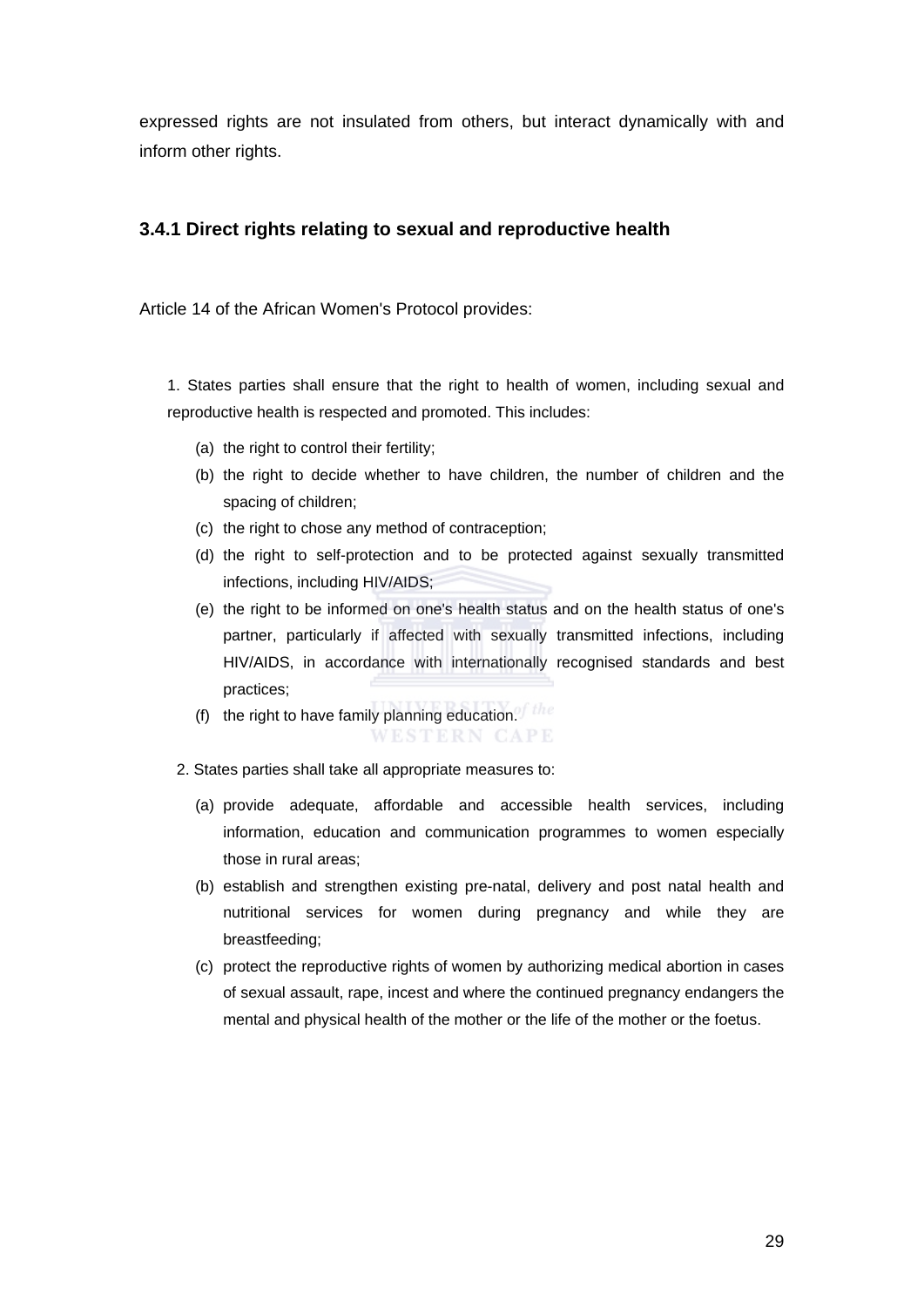#### • **Right to choose any method of contraception**

The African Women's Protocol provides that states parties shall ensure that the right to health of women, including sexual and reproductive health is respected and promoted.<sup>[158](#page-39-0)</sup> That this includes, among others, the right to chose any method of contraception.[159](#page-39-1)

Since 2000, a number of agencies around the world have called for a better collaboration between family planning and AIDS programs because avoiding pregnancy can help reduce perinatal transmission rates.<sup>[160](#page-39-2)</sup> In this context, it is important that women living with HIV be informed on issues related to contraceptive methods and HIV/AIDS (such as possible interactions between hormonal contraceptives and drugs used to treat opportunistic infections; that they retain the right to make informed decisions about contraceptive use) that is, not be forced to use contraceptive methods controlled by health-care providers, such as injectables and Norplant.<sup>[161](#page-39-3)</sup> The insistence on these methods can however be attributed to trends in globalisation which is discussed in the next chapter (see chap.4 part 4.2).

Family planning associations and governmental reproductive health programmes often have non-HIV-specific printed materials available, and access to supplies in rural areas still leaves a lot to be desired. However, the range of contraceptive options can be limited and little information appears to be available regarding contraception in the context of HIV infection. Health care providers' preferences still determine how much and what kind of information women receive about contraception.[162](#page-39-4)

<span id="page-39-0"></span><sup>158</sup> Art. $14(1)$ .

<span id="page-39-1"></span> $159$  Art.  $14(1)(c)$ .

<span id="page-39-2"></span><sup>&</sup>lt;sup>160</sup> M de Bruyn *Reproductive rights for women affected by HIV/AIDS - A project to monitor Millennium Development Goals 5and 6*, 4.Chapel Hill, NC, 1 Ipas, available at www.ips.org (accessed 12 August 2006).

<span id="page-39-3"></span><sup>&</sup>lt;sup>161</sup> For a discussion on prescriptive provision of family planning methods, See NK Purewal 'New Roots for Rights: Women's Response to Population and Development Policies in S Rowbotham & S Linlogle '*Women resist globalisation: mobilising for livelihood and rights* Zed Books, London New York. 108.

<span id="page-39-4"></span><sup>&</sup>lt;sup>162</sup> United Nations, New York (2004) Population, Reproductive Rights and Reproductive Health with Special Reference to HIV/AIDS: A Concise Report. 63.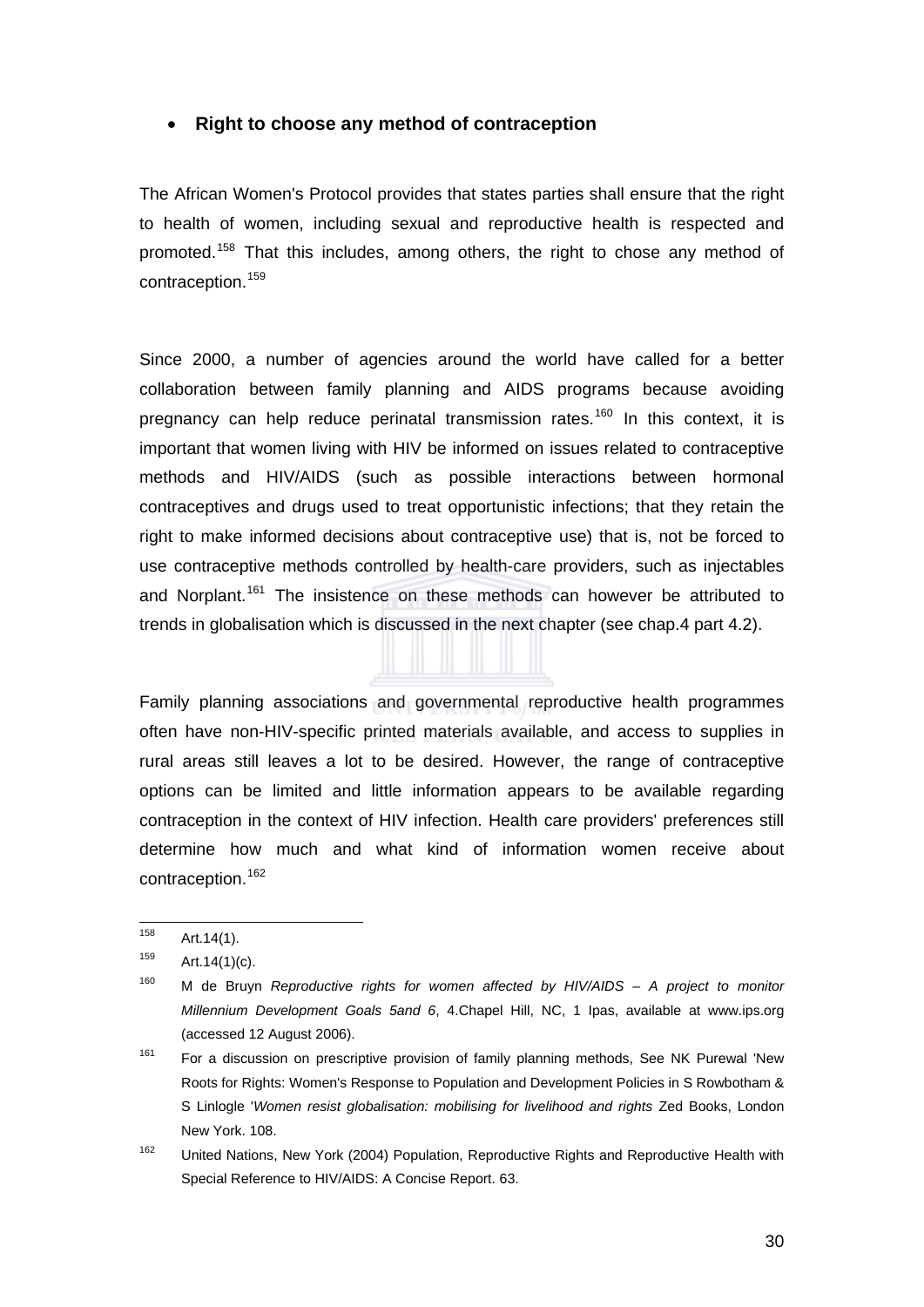There has been criticism of use of condoms as a male controlled method.<sup>[163](#page-40-0)</sup> When the issue of family planning is discussed with women living with HIV, emphasis continues to be placed on use of the male condom.<sup>[164](#page-40-1)</sup> In a recent study, it was found that women were encouraged by health care workers to use condoms because they protect from new strains of HIV.<sup>[165](#page-40-2)</sup> I argue that if women are empowered, they can negotiate the use of condoms. A possible way of empowering women in that regard is through strengthening education, information and communication services as envisaged under the African Women's Protocol.<sup>[166](#page-40-3)</sup> This is discussed later in this chapter (see part 3.4.2(i),(ii)).

Reproductive health services have largely been oriented towards serving needs of pregnant married women.<sup>[167](#page-40-4)</sup> Consequently, young people, especially sexually active women, do not seek such services for reasons that include inconvenient schedules and locations, lack of privacy and confidentiality, fear of social stigma, judgemental attitudes of service providers, and unaffordable fees. Lack of access to health services becomes a serious threat to adolescent reproductive health, particularly of young women, owing to their physiological vulnerabilities to STIs and HIV infections. The situation of adolescents is discussed further down in this chapter (see chap.3, part 3.4.2).

### **UNIVERSITY** of the

States and other stakeholders should take note that the protection and application of the right to comprehensive, quality reproductive health-care services becomes extremely crucial as the HIV epidemic continues to spread fastest among young people and women. It has become evident over the last two decades that every aspect of reproductive heath-care has a strategic role to play in AIDS prevention and care. The African Women's Protocol enjoins the states parties to take all appropriate measures to provide adequate, affordable and accessible health services, including information, education and communication programmes to women especially those in rural areas.<sup>[168](#page-40-5)</sup> Women should therefore be enabled by the state to be able to make

<span id="page-40-0"></span><sup>163</sup> de Bruyn (n 160 above) 5.

<span id="page-40-1"></span><sup>164</sup> As above.

<span id="page-40-2"></span><sup>165</sup> As above.

<span id="page-40-3"></span> $166$  Art.  $14(2)(a)$ .

<span id="page-40-4"></span><sup>167</sup> United Nations (n 162 above) 63.

<span id="page-40-5"></span> $168$  Art.  $14(2)(a)$ .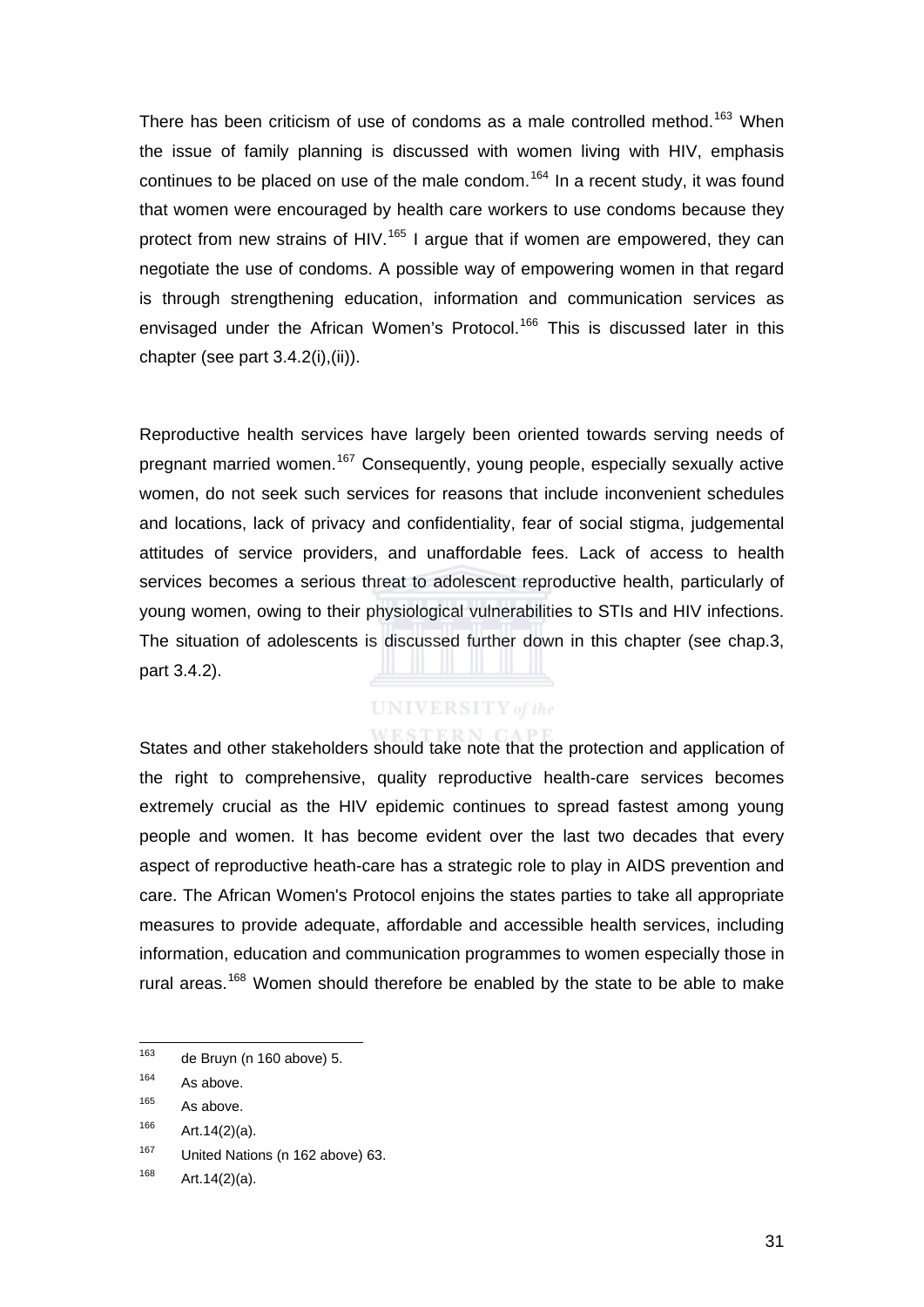choices in contraceptive methods and provided information on how these interact with HIV/AIDS.

## • **Right to self-protection and to be protected from STIs and HIV/AIDS**

The African Women's Protocol provides that states parties shall ensure that the right to health of women, including sexual and reproductive health is respected and promoted.<sup>[169](#page-41-0)</sup> That this includes among others the right to self-protection and to be protected against sexually transmitted infections, including HIV/AIDS.<sup>[170](#page-41-1)</sup> It has been established that there is a strong correlation between conventional STI and HIV transmission.<sup>[171](#page-41-2)</sup> Both ulcerative and non-ulcerative STIs have been shown to increase the risk sexual transmission of HIV. In addition, HIV infection complicates the management, control of other STIs such as chancroid, genital herpes and genital warts. WHO estimates the largest number of new STI infections occurred in Asia, followed by sub-Saharan Africa.<sup>[172](#page-41-3)</sup>

The African Women's Protocol calls upon states parties to take appropriate measures to, *inter alia*, provide adequate, affordable and accessible health services to women, especially those in rural areas.<sup>[173](#page-41-4)</sup> It has been found that the prevention tools that are important in helping women avoid HIV infection are Voluntary Counselling and Testing (VCT) and Post-exposure Prophylaxis (PEP).<sup>[174](#page-41-5)</sup> State parties are therefore enjoined to enable women to learn whether they are HIV-positive or not at a time of their choice and not only when they are pregnant. Expansion of VCT to reach women outside the ante-natal care setting is therefore of great importance, particularly since counselling before pregnancy can help HIV-positive women consider their options for parenting and HIV-negative women consider their options for safer options for protecting themselves against transmission.

<span id="page-41-0"></span><sup>169</sup> Art. $14(1)$ .

<span id="page-41-1"></span> $170$  Art 14(1) (d).

<span id="page-41-2"></span><sup>171</sup> United Nations (n 162 above) 53.

<span id="page-41-3"></span><sup>172</sup> As above.

<span id="page-41-4"></span> $173$  Art.  $14(2)(a)$ .

<span id="page-41-5"></span> $174$  de Bruyn (n 160 above) 3.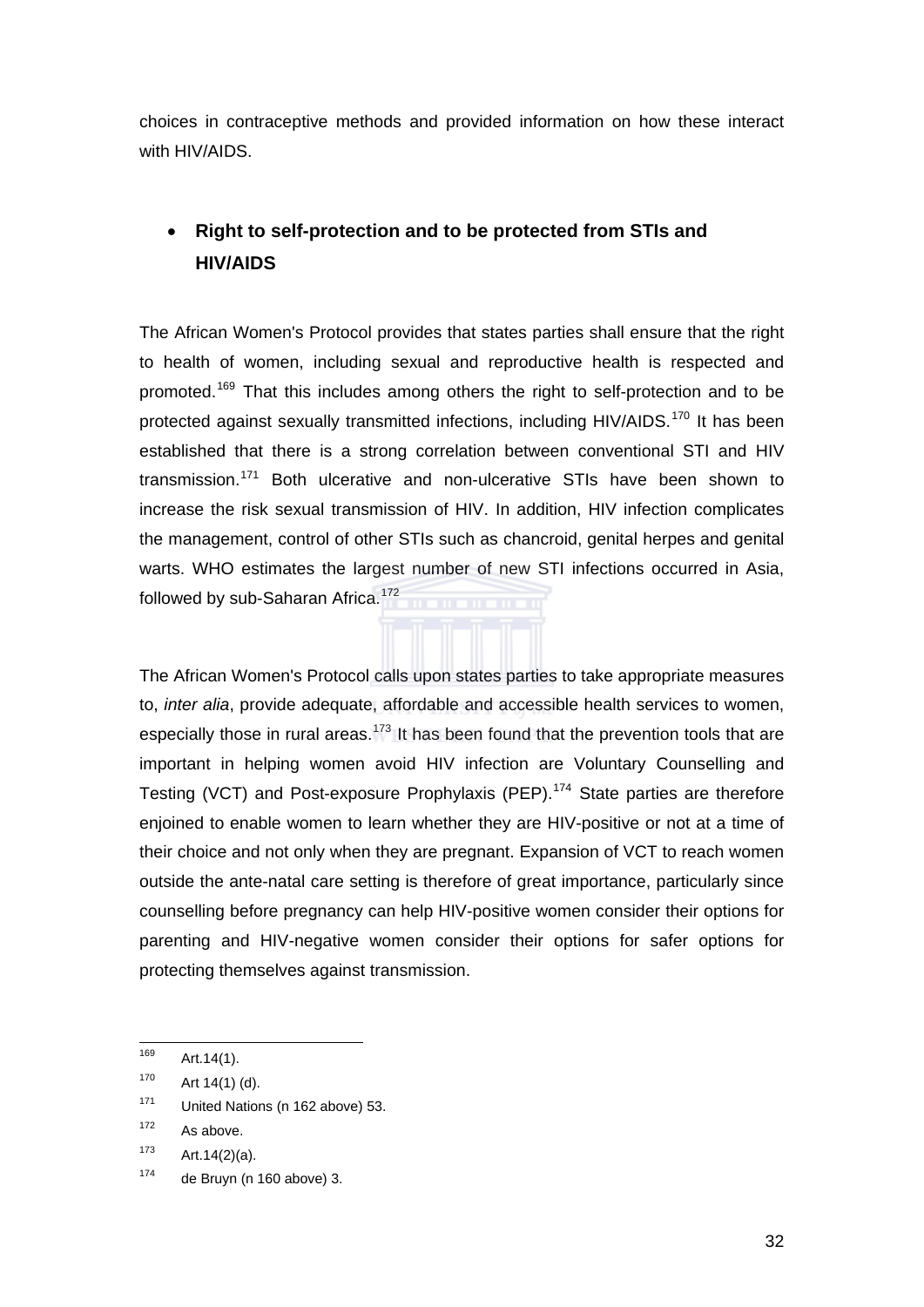The Committee on Social, Economic and Cultural Rights recommended steps that can be taken to achieve effective provision of services.<sup>[175](#page-42-0)</sup> The Committee stressed the requirements of availability, accessibility, acceptability and quality.<sup>[176](#page-42-1)</sup> It explained that 'availability' requires that the public health care facilities, goods and services be available in sufficient quantity. 'Accessibility' has the overlapping dimensions of nondiscrimination, physical accessibility, economic accessibility and information accessibility.' Acceptability' requires that the health care services that are offered be ethically and culturally acceptable. 'Quantity' ensures that it is not mere quantity that matters. Services must also be medically appropriate and of good quality.<sup>[177](#page-42-2)</sup>

An illustrative case of the obligation placed upon states to provide services in a manner reasonable is the South African case of *Minister of Health and Others v Treatment Action Campaign and Others.[178](#page-42-3)* This was an appeal by the government against the decision of the High Court in *Treatment Action Campaign and Others v Minister of Health and Others*. [179](#page-42-4) The case is popularly referred to as the *TAC* case. The applicants had challenged the decision of government to confine the dispensation of Nevirapine to 18 pilot sites only (two of each of the country's nine provinces) for the purpose of prevention of mother-to-child-transmission of HIV (PMCT).

### **UNIVERSITY** of the

Among many arguments by the applicant was the government's failure to provide universal access to anti-retroviral therapy in the public health sector to prevent mother-to-child transmission of HIV. That it constituted a series of breaches of the Constitution,<sup>[180](#page-42-5)</sup> which enjoins states to respect, protect, promote and fulfil the rights in the Bill of Rights. The applicant also argued that the government was in breach of its obligation under the Constitution.<sup>[181](#page-42-6)</sup> which guarantees everyone access to health care services, including reproductive health. The government argued that it had confined Nevirapine to the 18 sites because it had reservations about the safety and

<span id="page-42-0"></span><sup>175</sup> n 70 above.

<span id="page-42-1"></span><sup>&</sup>lt;sup>176</sup> As above.

<span id="page-42-2"></span> $177$  n 63 above, para 12.

<span id="page-42-3"></span><sup>178 2002 10</sup> BCLR 1033 (CC).

<span id="page-42-4"></span> $179$  2002 4 BCLR 356 (T).

<span id="page-42-5"></span><sup>&</sup>lt;sup>180</sup> Sec.7(2) of the Constitution of the Republic of South Africa. Act 108 of 1996.

<span id="page-42-6"></span><sup>181</sup> Sec.27.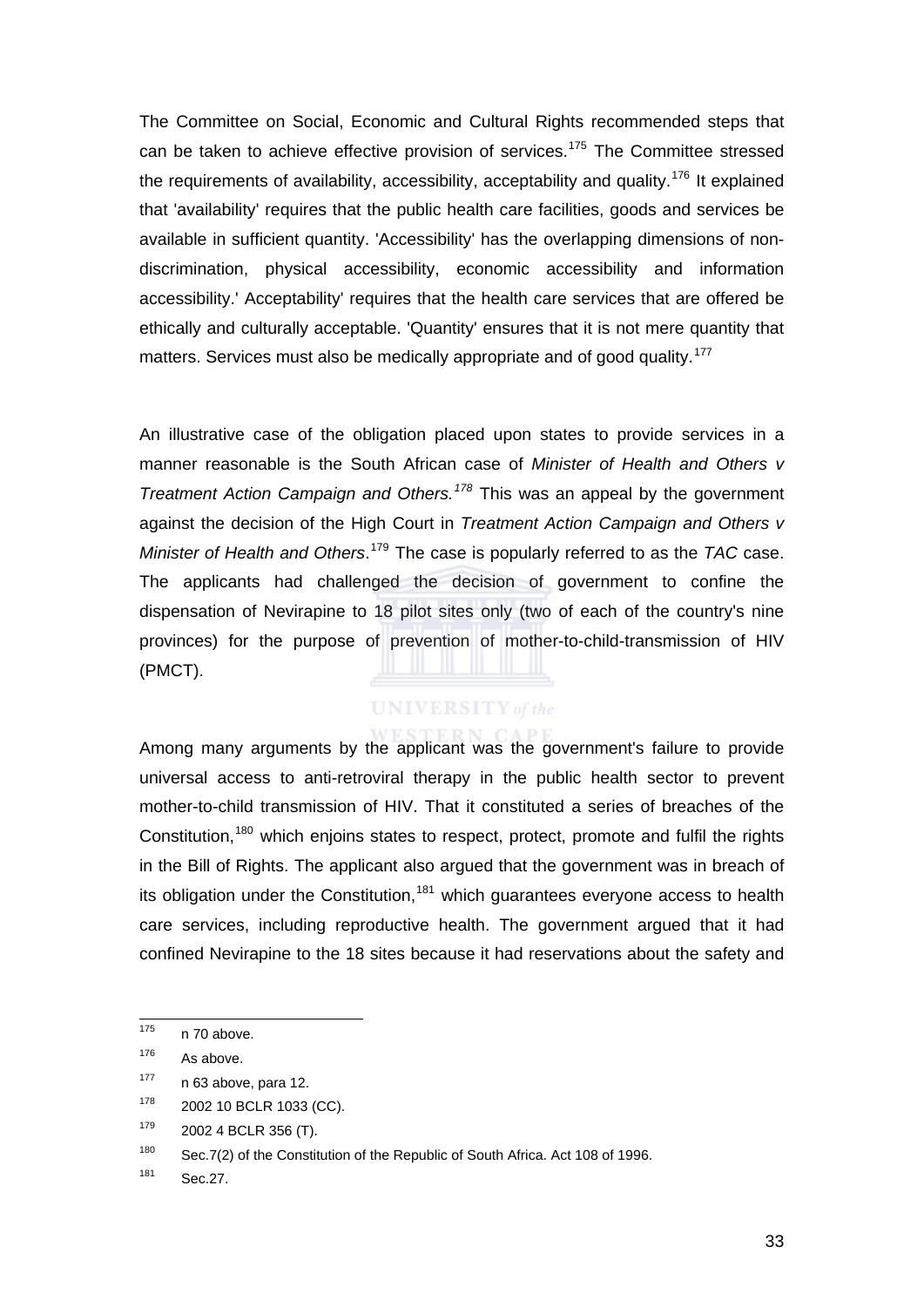wished to monitor its side effects.<sup>[182](#page-43-0)</sup> The government also argued that it wished to study the social, economic and public health implications of providing a nationwide programme.<sup>[183](#page-43-1)</sup>

The appeal was determined by the application of the provision on the rights to access to health care services, including reproductive health care.<sup>[184](#page-43-2)</sup> The Court held that while government was better placed than the courts to formulate and implement policy on HIV/AIDS, including measures for PMCT, it had failed, nonetheless, to adopt a reasonable measure to achieve the progressive realisation of the right of access to health care services.<sup>[185](#page-43-3)</sup> According to the court, the reasons given by government to justify limiting its Nevirapine programme to the pilot sites had failed to distinguish between the need to evaluate a programme for PMCT, and the need to provide access to health care services required by those who need did not have access to the pilot sites.[186](#page-43-4) The *TAC* case relied on the groundbreaking case of *Government of South Africa v Grootboom* (popularly referred to as the *Grootboom* case*)*, [187](#page-43-5) in which the court stressed, *inter alia*, that the state is no longer at liberty to ignore the needs of those who are in a crisis and in desperate need in favour of long-term strategies.<sup>[188](#page-43-6)</sup>



Some critics have lambasted the *TAC* case for summarising the exclusion of women from benefiting from HIV/AIDS treatment, and thus being discriminatory.<sup>[189](#page-43-7)</sup> The case, nevertheless demonstrates the level of state obligation required in the realisation of socio-economic rights, as is the case of provision of preventive services in regard to HIV/AIDS. It establishes a standard that should take into account the immediate

<span id="page-43-0"></span><sup>182</sup> <sup>182</sup> *TAC* (n 178 above) para 11.

<span id="page-43-1"></span><sup>183</sup> As above, para 14.

<span id="page-43-2"></span><sup>184</sup> Sec.27.

<span id="page-43-3"></span><sup>185</sup> *TAC* (n 178 above) para 80.

<span id="page-43-4"></span><sup>&</sup>lt;sup>186</sup> As above, para 67.

<span id="page-43-5"></span><sup>187 2000 3</sup> BCLR 227 (c).

<span id="page-43-6"></span><sup>&</sup>lt;sup>188</sup> As above, para 68; S Liebenberg 'The rights to social assistance: The implications of Grootboom for policy reform in South Africa' (2001) 17 *South African Law Journal on Human Rights* 232 254.

<span id="page-43-7"></span><sup>189</sup> For a critique on the *TAC*, See, generally, E Durojaye 'Advancing gender equity in access to HIV treatment through the Protocol on the Rights of Women in Africa' (2006) 6 *African Human Rights Law Journal* 188 198. See also, E Baimu 'The government's obligation to provide anti-retrovirals to HIV-positive pregnant women in an African human rights context: The South African *Nevirapine* case' (2002) 2 *African Human Rights Law Journa*l 160.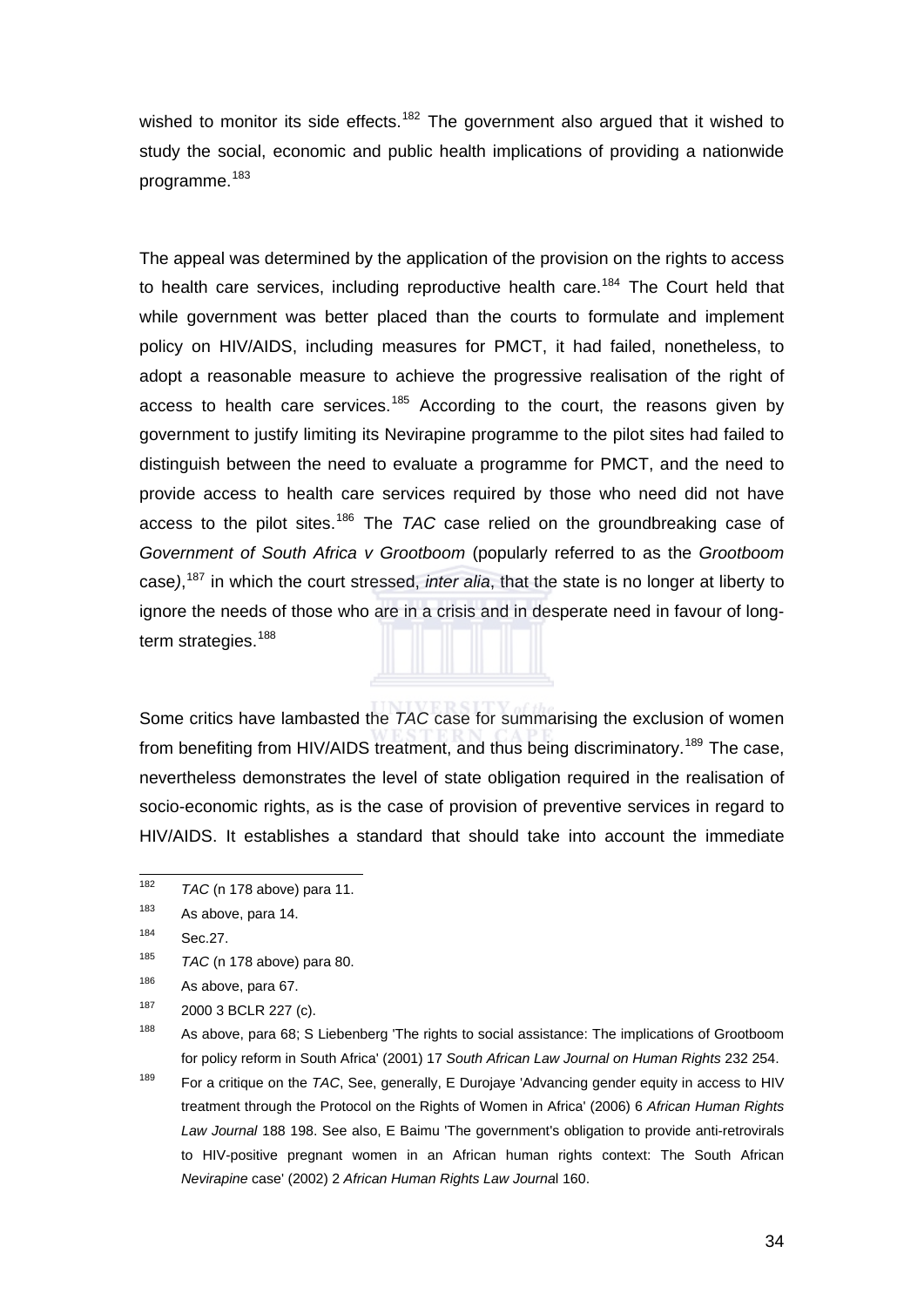needs of the most vulnerable and needy. No wonder Ngwena described *TAC* as a bold decision in that it 'countermanded government policy and effectively prescribed what it deemed to be equitable health policy'.<sup>[190](#page-44-0)</sup>

I suggest that states party to the African Women's Protocol should construe their obligations in a similar style. Such an approach would serve well to cater for women as a vulnerable group in the context of HIV/AIDS. It is worth noting that rural are given specific mention under the African Women's Protocol.<sup>[191](#page-44-1)</sup> making it even more contextual. The contextual and transformative approach applied by South African jurisprudence in regard to socio-economic rights is discussed as a way forward in chapter four (see chap.4, part 4.4.1).

#### • **Right to be informed of one's status and status of one's partner**

The African Women's Protocol calls upon states parties to ensure that the right to health of women, including sexual and reproductive health is respected and promoted.[192](#page-44-2) That this includes among others the right to be informed of one's health status and status of one's partner.<sup>[193](#page-44-3)</sup>

#### **UNIVERSITY** of the WESTERN CA

Traditionally the right to information has been understood to guarantee freedom to seek, receive, and impart information and ideas free from government interference.<sup>[194](#page-44-4)</sup> However, some commentators now argue that the right has evolved to the point where governments have concrete and immediate obligations to provide information that is necessary for the protection and promotion of reproductive health, not just to restrain from interfering with it.<sup>[195](#page-44-5)</sup>

<span id="page-44-0"></span><sup>190</sup> C Ngwena 'Access to anti-retroviral therapy to prevent mother-to-child transmission of HIV as a socio-economic right: An application of section 27 of the Constitution' (2003) 18 *South African Public Law* 83.

<span id="page-44-1"></span> $191$  Art.  $14(2)(a)$ .

<span id="page-44-2"></span> $192$  Art. 14(1).

<span id="page-44-3"></span> $193$  Art.  $14(1)(e)$ .

<span id="page-44-4"></span><sup>194</sup> S Colivier (ed.)(1995) *The Right to Know: Human Rights and Access to Reproductive Health Information* 39.

<span id="page-44-5"></span><sup>195</sup> As above.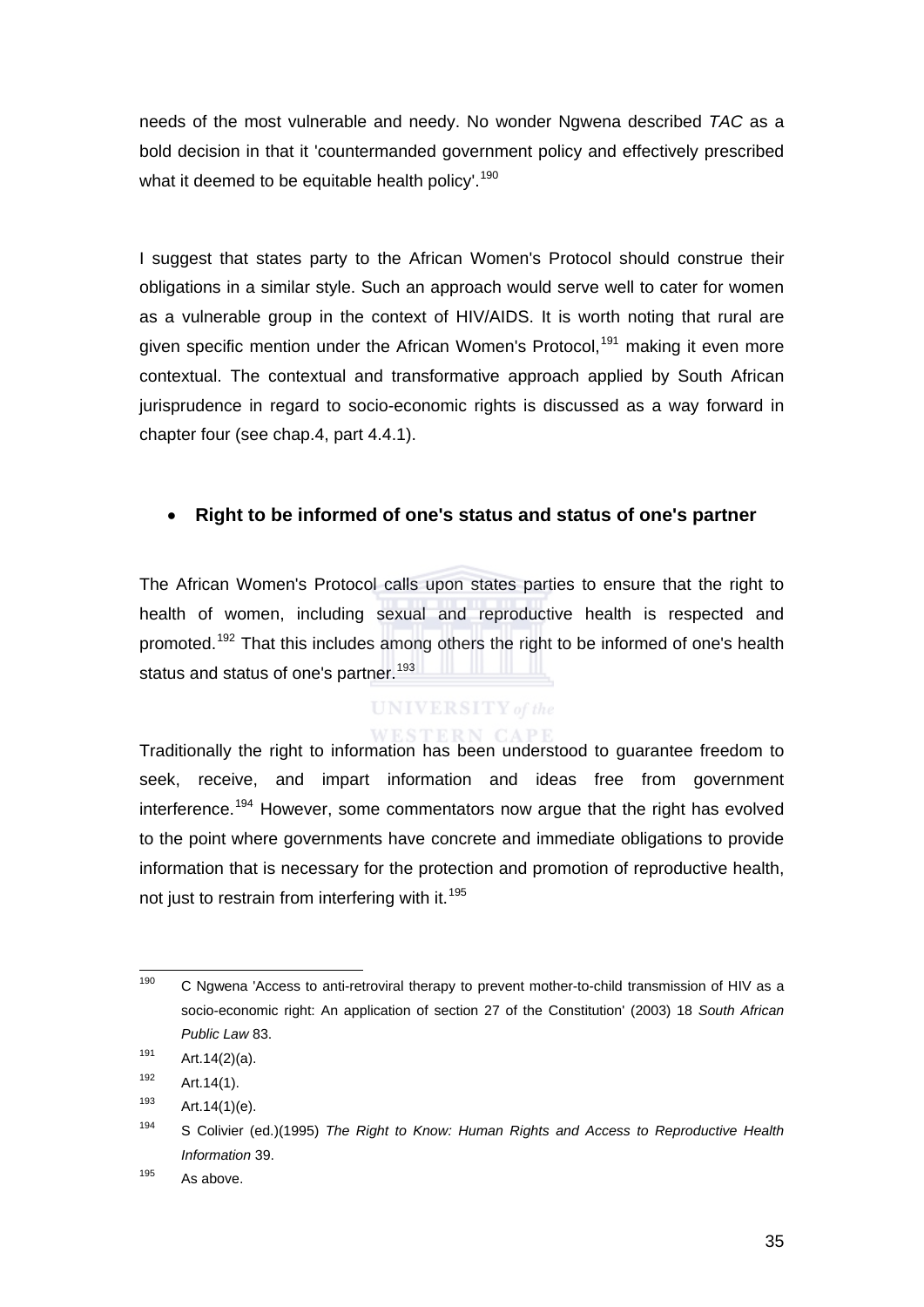The claim that governments have positive duties to ensure access to information that is necessary for individuals to protect their health was supported by the decision of the European Court of Human Rights.<sup>[196](#page-45-0)</sup> The court held that a government ban on counselling and on circulation of information on where to find legal abortion services in another country violated the right to impart and receive information.<sup>[197](#page-45-1)</sup> The court emphasised the connection between limited access to information and health risk.<sup>[198](#page-45-2)</sup>

The obligation upon states here is that they should be able to provide the information that women need in order to protect themselves, including information about their partners. This is by no means one of the most challenging provisions for any government.[199](#page-45-3) Some authors have criticised this provision as assuming a marriage based on equal power between spouses, which is not often the case.<sup>[200](#page-45-4)</sup> It has been shown that attempts by women to ask their husbands to use condoms can lead to violence.<sup>[201](#page-45-5)</sup> This delicate position leaves states with the task of empowering women as the one only way in which they can be enabled to negotiate condom use and other matters related to their sexuality. Among others, this can be through education and information, a discussion of which follows.

**UNIVERSITY** of the **WESTERN CAPE** 

<span id="page-45-4"></span>200 Cf 'Gender Imbalance Contributing to the Spread of AIDS-Legislator' *Herald* (Harare. 14 October 2003), available at http://www/allafrica.com/stories/printable/ 200310140275.html (accessed 8 July 2006).

<span id="page-45-5"></span>201 Cf Southern African Research and Documentation Centre (SARDC) *Beyond Inequalities: Women in Zambia* (1998) in Banda (n 199 above) 193.

<span id="page-45-0"></span><sup>196</sup> <sup>196</sup> *Open Door Counselling and Dublin Well Women v. Ireland* (1992), 15 EHRR 244 (European Court of Human Rights).

<span id="page-45-1"></span><sup>197</sup> As above.

<span id="page-45-2"></span><sup>198</sup> As above, para 77.

<span id="page-45-3"></span> $199$  There is a delicate balance to be drawn between protecting the right to privacy and confidentiality of a person diagnosed as being HIV positive and those with whom she may have (unprotected) sexual intercourse thus opening them up to infection. Shisano & Zungu-Dirwayi,' HIV/AIDS in South Africa: Entitlement and Rights to Health-Implications of the 2002 HIV Survey' in J Murison et al (eds) (2004) *Remaking Law in Africa: Transitionalism Persons and Rights,* 313*,* in F Banda (2005) *Women, Law and human rights: an African perspective* 192.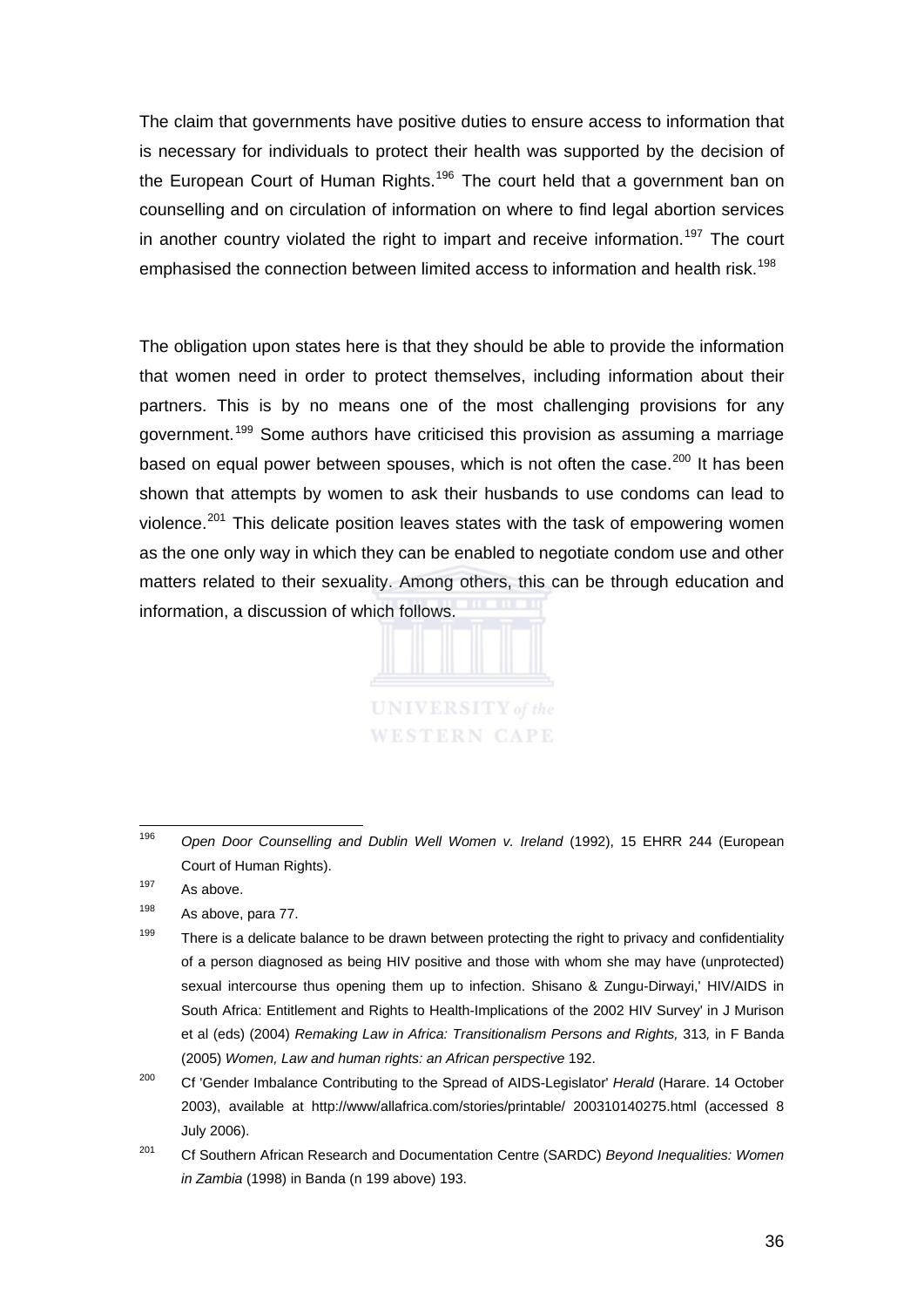#### **3.4.2 Axiomatically related rights**

#### • **Information, Education and Training**

It is important to note that the African Women's Protocol provides for the right to information and education within two contexts. It provides for education and information within the prevention context, loosely referred to as sexual health education,  $202$  and education and training in 'their own right'.  $203$  The two contexts are mutually inclusive and can both be applied to build the capacity of women in order to enable them negotiate their sexuality in an informed manner.

#### **(i) Information and Education in the preventive context**

The African Women's Protocol enjoins states party to take all appropriate measures to provide adequate, affordable and accessible health services, including information, education and communication programmes to women especially those in rural areas.[204](#page-46-2) The meanings of 'adequate', 'affordable' and 'accessible' have already been clarified above.<sup>[205](#page-46-3)</sup> **UNIVERSITY** of the

# **WESTERN CAPE**

A study by UNICEF showed that many young women do not know how AIDS is transmitted or how to use a condom. $206$  That only 50 per cent in sub-Saharan Africa knew these facts.<sup>[207](#page-46-5)</sup> States party should ensure that sexual education reaches everyone, in particular young people, both in and out of school, and hard to reach groups. Acting on social and legal obstacles will require proactive bold policy decisions at the national level and local levels so that broad policy decisions at the national and local levels may receive legitimacy and support. Framing education programmes around human rights principles reduces exclusion of ordinary

<span id="page-46-0"></span><sup>202</sup> Art.14 $(2)(a)$ .

<span id="page-46-1"></span><sup>203</sup> Art.12.

<span id="page-46-2"></span> $204$  Art. 14(2)(a).

<span id="page-46-3"></span> $205$  n 63 & n 70 above.

<span id="page-46-4"></span> $206$  Data prepared by UNICEF for the United Nations Statistics Division; Millennium Indicators Database, available at http://www.millenniumindicators.un.org/ (accessed 14 August 2006).

<span id="page-46-5"></span><sup>207</sup> As above.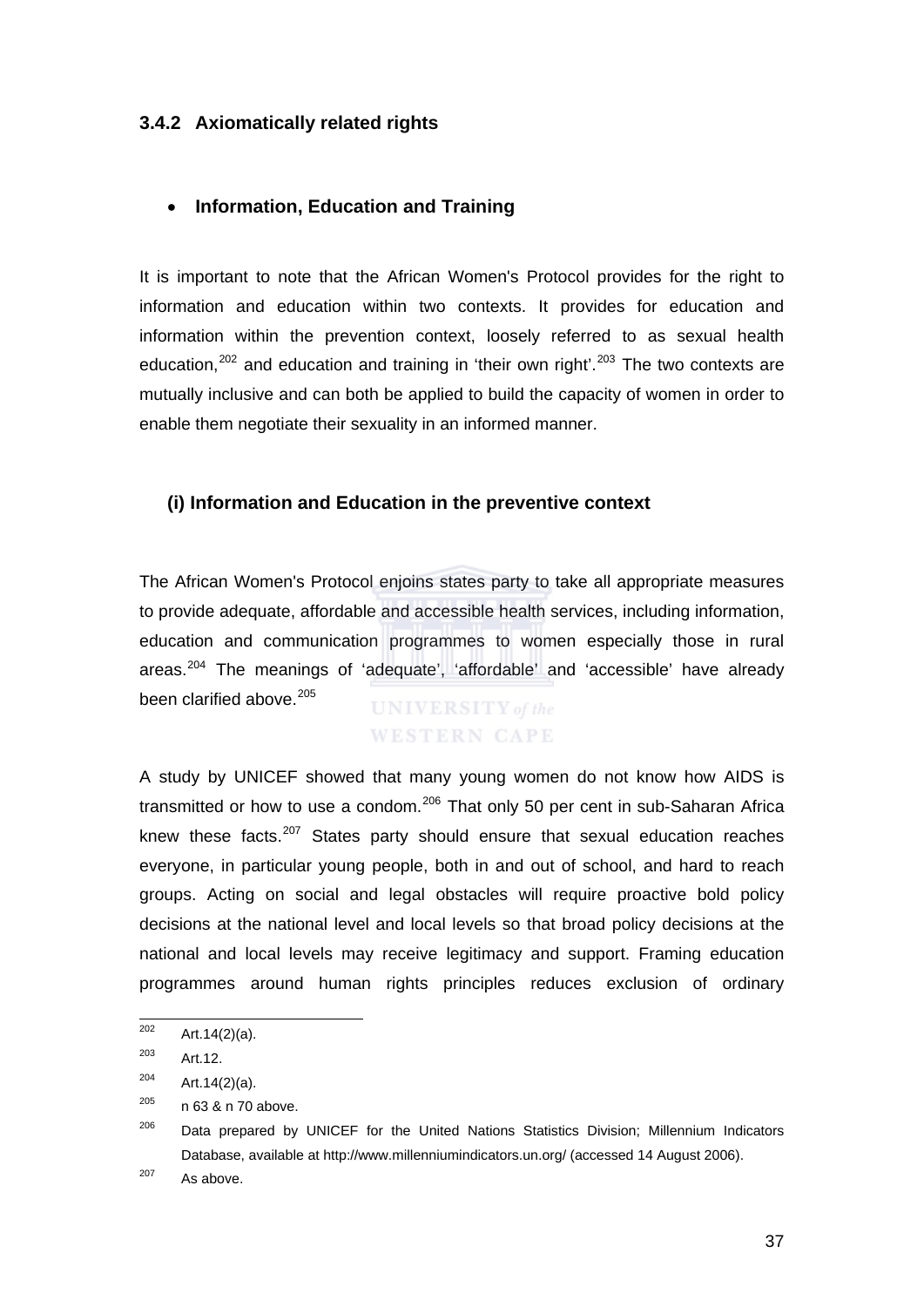marginalised groups. In addition, sexual health education must take into account the local dynamics of the epidemic, to ensure that messages and interventions address both the risk and the vulnerability factors of most 'identifiable groups'.<sup>[208](#page-47-0)</sup>

Wide scale information and skills-building programmes that involve public and private sectors are needed to match the epidemic's scale. They must use all avenues of education, engaging the strengths of community institutions such as schools, local governments, churches and mass media. Uganda's effectiveness in reducing its HIV prevalence over a period of 10 years was largely due to preventive education campaigns that mobilised leaders at all levels and in all sectors.<sup>[209](#page-47-1)</sup> South Africa has, for example, made life skills and HIV/AIDS information programmes a part of its core efforts to prevent transmission of HIV. HIV/AIDS education is now a compulsory part of the school curriculum. This initiative of the Education in conjunction with the Department of Health is aimed at providing information about HIV, among other programmes. Topics covered in this programme include self-esteem, understanding sexuality, preventing HIV and prevention of STDs.<sup>[210](#page-47-2)</sup> Other countries should emulate this.

With regard to recent trends in sexual initiation, some studies have documented a postponement of the onset of sexual activity in several countries.<sup>[211](#page-47-3)</sup> Expanded education, delayed marriage and increased awareness of health and social risks of early sexual initiation may account for part of this trend. There is recent evidence that in Uganda, one of the African countries most severely affected by the HIV/AIDS epidemic and where a vigorous prevention programme has been implemented, delayed sexual initiation among both women and men has contributed significantly to the recent drop in youth's HIV infection rates. $212$ 

Courts have generally tended to favour sex education in schools, for example, the European Court of Human Rights addressed the human rights dimensions of a state

<span id="page-47-0"></span><sup>208</sup> Smyre (n 30 above) 65.

<span id="page-47-1"></span><sup>209</sup> As above.

<span id="page-47-2"></span><sup>&</sup>lt;sup>210</sup> AIDS Law Project, Regional Audit on HIV/AIDS, Human Rights and Other Relevant Issues, 18.

<span id="page-47-3"></span><sup>211</sup> Blanc & Way (1998) *Sexual behaviour and contraceptive knowledge and use among adolescents in developing countries. Studies in Family Planning,* in United Nations (n 162 above) 43.

<span id="page-47-4"></span><sup>212</sup> UNAIDS, 1998.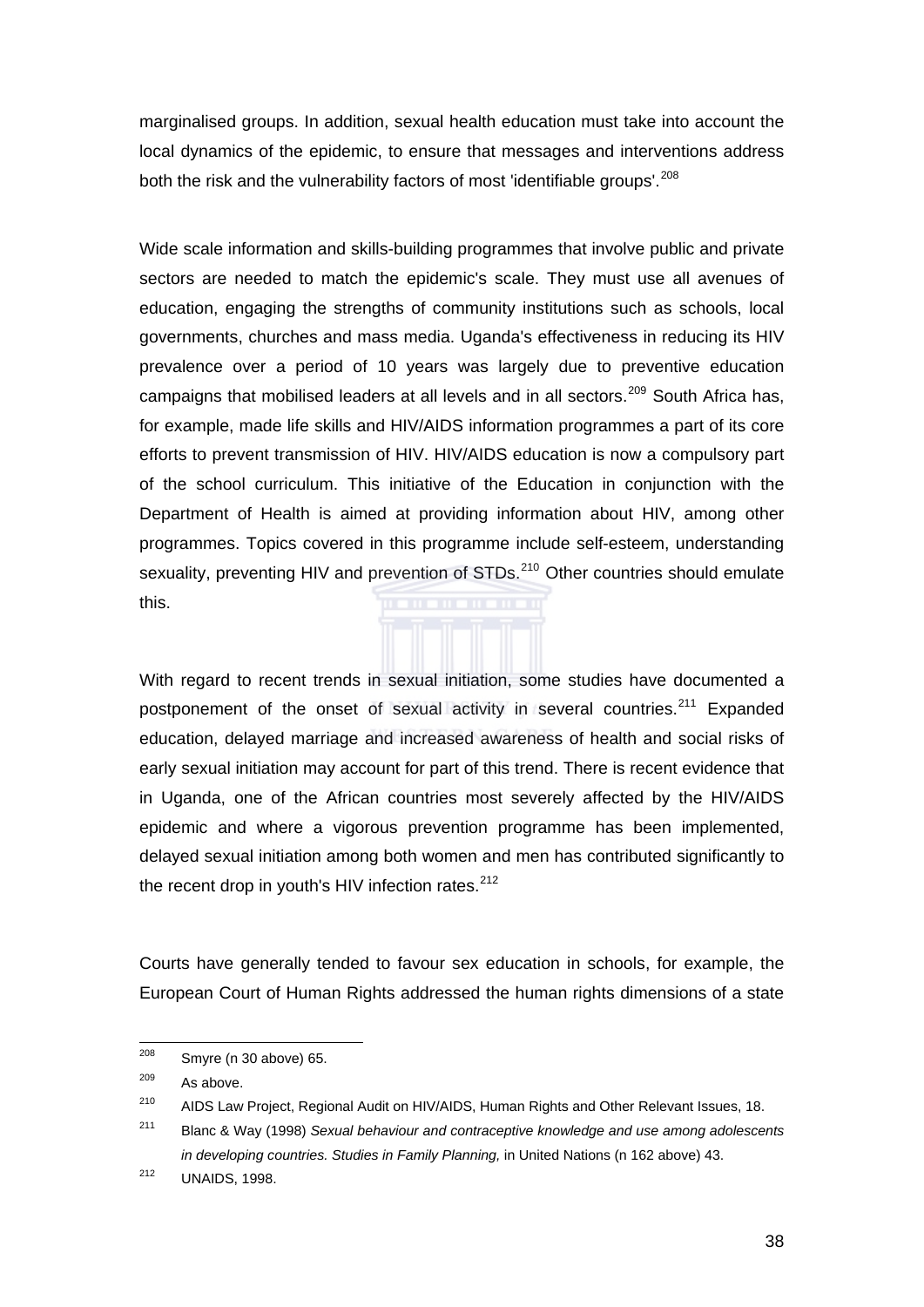requiring a sex education curriculum to be taught in its schools.<sup>[213](#page-48-0)</sup> The parents challenged sex education on religious and moral grounds. The court required sensitivity to parents' views, but upheld a compulsory sex education course in the state's schools because the 'curriculum is conveyed in an objective, critical and pluralistic manner [and does not] pursue an aim of indoctrination that might be considered as not respecting parents' religious and philosophical convictions'.

States party are therefore called upon to ensure sexual health education among women. Armed with the necessary information concerning HIV/AIDS, women can be in position to negotiate their sexuality. In this way, they can go a long way to protect themselves from infection in an informed manner.

#### **(ii) Education and Training 'in their own right'**

On education and training, the African Women's Protocol obliges states parties to take all appropriate measures to eliminate all forms of discrimination against women and guarantee equal opportunity and access in the sphere of education and training;[214](#page-48-1) eliminate all stereotypes in textbooks, syllabuses and the media, that perpetuate such discrimination;<sup>[215](#page-48-2)</sup> protect women, especially the girl-child from all forms of abuse, including sexual harassment in schools and other educational institutions and provide for sanctions against the perpetrators of such practices; $^{216}$  $^{216}$  $^{216}$ provide access to counselling and rehabilitation services to women who suffer abuses and sexual harassment;<sup>[217](#page-48-4)</sup> integrate gender sensitisation and human rights education at all levels of education curricular including teacher training.<sup>[218](#page-48-5)</sup> The African Women's Protocol further enjoins states to take specific positive action to promote literacy among women;<sup>[219](#page-48-6)</sup> promote education and training for women at all levels<sup>[220](#page-48-7)</sup> and promote the enrolment and retention of girls in schools and other

<span id="page-48-0"></span> $213$ <sup>213</sup> *Kjeldson v. Denmark* (1976) 1 EHRR, para. 53.

<span id="page-48-1"></span> $214$  Art. 12(1)(a).

<span id="page-48-2"></span> $215$  Art. 12(1)(a).

<span id="page-48-3"></span> $216$  Art. 12(1)(c).

<span id="page-48-4"></span> $217$  Art. 12(1)(d).

<span id="page-48-5"></span> $218$  Art. 12(1)(e).

<span id="page-48-6"></span> $219$  Art. 12(2)(a).

<span id="page-48-7"></span> $220$  Art. 12(2)(b).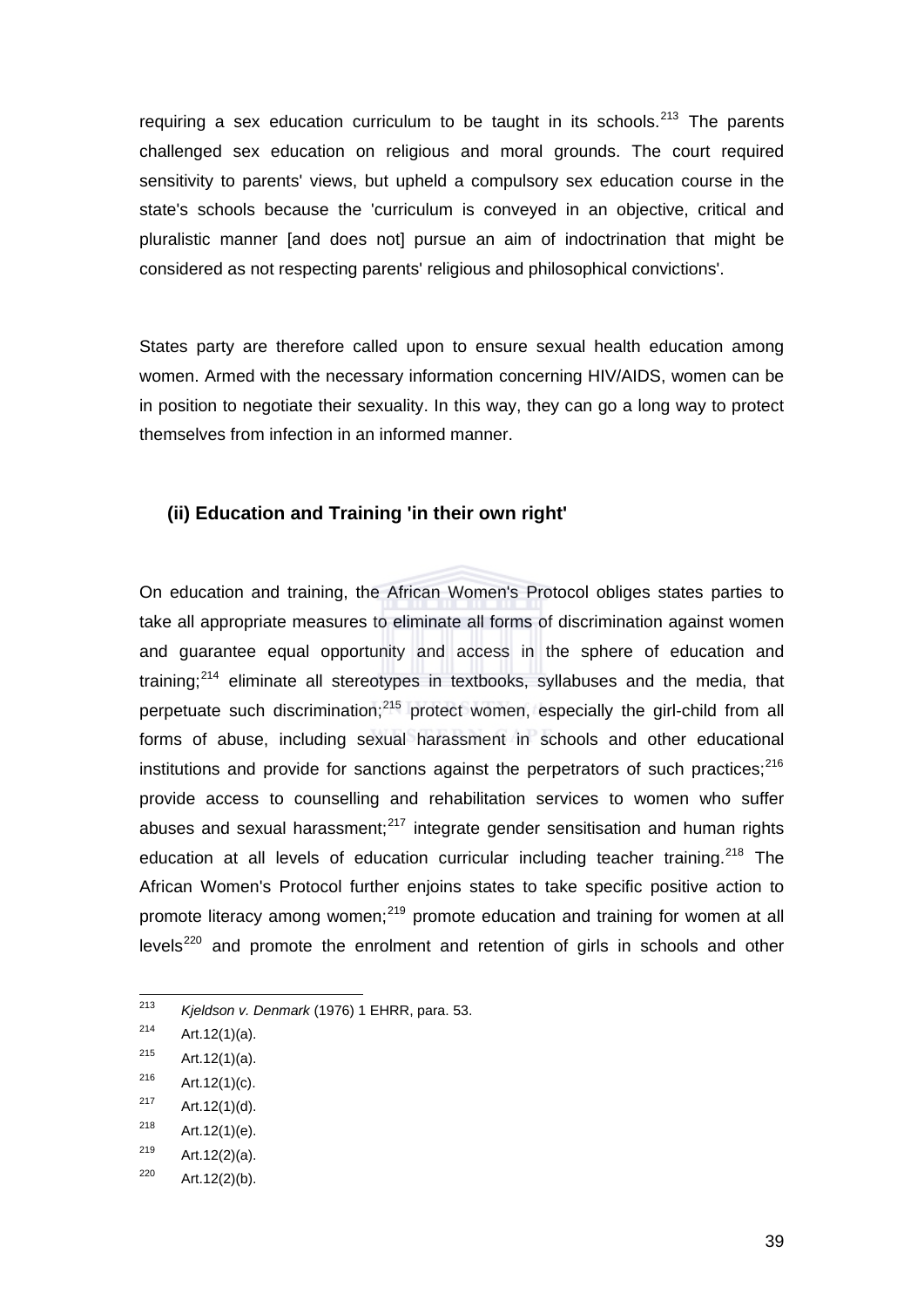training institutions and the organisation of programmes for women who leave school prematurely.<sup>[221](#page-49-0)</sup>

New analyses suggest that if all children received a complete primary education, around 700,000 cases of HIV in adults could be prevented-seven million in a decade.<sup>[222](#page-49-1)</sup> In 17 countries in Africa, studies have shown that better-educated girls tended to delay having sex and were more likely to insist that their partner use a condom.[223](#page-49-2) Research from Nigeria, Bangladesh and Mexico confirms that educated women tend to communicate more with their husbands, to be more involved in family decisions and to be more respected: more able in other words to plan what happens in their lives.<sup>[224](#page-49-3)</sup> A number of studies have also shown that education plays an influential role in the timing and context of young people's sexual initiation.<sup>[225](#page-49-4)</sup> The association between women's higher educational level and later onset of sexual activity is well established in sub-Saharan Africa, although the association between education and premarital sexual behaviour varies across countries.<sup>[226](#page-49-5)</sup>

However, knowledge is not enough on its own to change behaviour. Education is necessary to give people the skills they require to be able to act on the skills they acquire. There is thus a strong relation between girls' access to education and literacy and their capacity to protect and improve their sexual health. In any case, states do not have to restrict their programmes within formal schools because education does not take place only in schools. Great changes have been brought about in many communities by adult education programmes, discussion groups, mother's clubs, agricultural extension work, and health worker training.<sup>[227](#page-49-6)</sup> The above provision on education is quite broad and comprehensive providing all avenues for

<span id="page-49-0"></span><sup>221</sup> Art.12 $(2)(c)$ .

<span id="page-49-1"></span><sup>222</sup> Global Campaign for Education '*Learning for All Will Save Millions of Young People From HIV/AIDS'* in Facts & Figures on HIV/AIDS. Global and Regional Statistics. *Worldwide Trends, a*vailable at http://www.unifem.org/gender-issues/hiv-aids/facts-figures (accessed 14 August 2006).

<span id="page-49-2"></span><sup>&</sup>lt;sup>223</sup> World Bank. 2002. Education and HIV AIDS: A Window for Hope in n 181 above.

<span id="page-49-3"></span><sup>&</sup>lt;sup>224</sup> N Sadik *Investigating in Women: The focus of the 90s*, New York, UNFPA, 1989 22 in Smyre (n 30 above) 42.

<span id="page-49-4"></span><sup>&</sup>lt;sup>225</sup> Blanc (2000) *The Relationship between Sexual behaviour and Level of Education in Developing Countries*. Geneva: UNAIDS in United Nations (n 161 above) 43.

<span id="page-49-5"></span><sup>226</sup> Gaga & Meekers (1994) *Sexual activity before marriage in sub-Saharan Africa. Social biology* in United Nations (n 162 above) 43.

<span id="page-49-6"></span> $227$  Smyre (n 30 above) 43.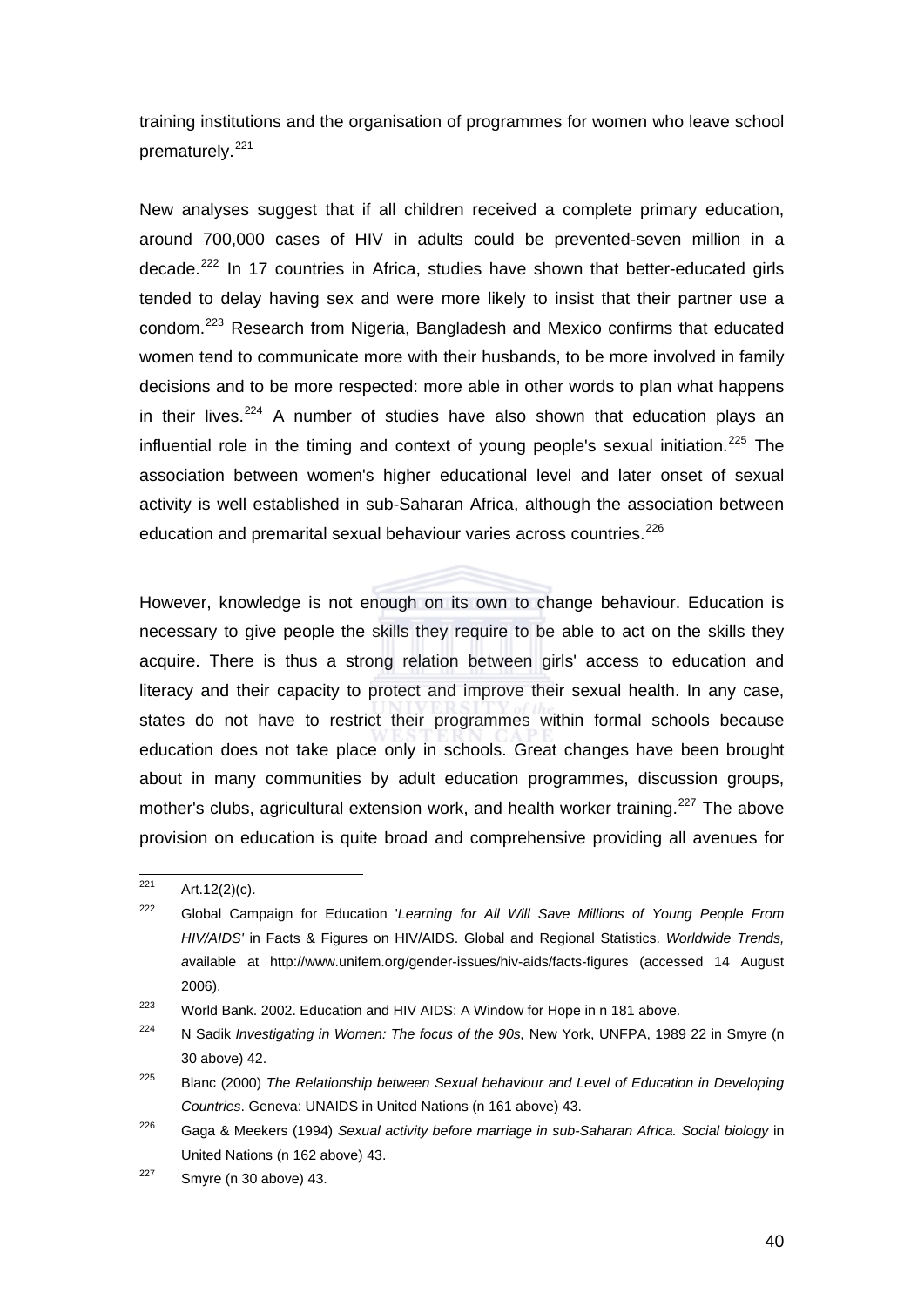the advancement of women. The holistic nature of the African Women's Protocol would therefore mean that states are supposed to ensure that education is delivered in the broadest way possible. It is beyond the scope of this study to explore all the contours of the African Women's Protocol provisions on education. Suffice is to say that education is empowering and should be advanced in order to arm with women with life skills that can enable them live amidst the pandemic.

#### • **Violence**

The African Women's Protocol has defined violence against women as all acts perpetrated against women which cause or could cause them physical, sexual, psychological, and economic harm, including the threats to take such acts; or to undertake the imposition of arbitrary restrictions on or deprivation of fundamental freedoms in private or public life in peace time and during situations of armed conflict or of war.<sup>[228](#page-50-0)</sup> States parties are enjoined to take appropriate and effective measures to: enact and enforce laws to prohibit all forms of violence against women including unwanted or forced sex whether in the violence takes place in private or public; $^{229}$  $^{229}$  $^{229}$ adopt such other legislative, administrative, social and economic measures as may be necessary to ensure the prevention, punishment and eradication of all forms of violence against women; $^{230}$  $^{230}$  $^{230}$  identify the causes and consequences of violence against women and take appropriate measures to prevent and eliminate such violence;<sup>[231](#page-50-3)</sup> actively promote peace education through curricular and social communication in order to eradicate elements in traditional and cultural beliefs, practices and stereotypes which legitimize and exacerbate the persistence and tolerance of violence against women: $232$  punish the perpetrators of violence against women and implement programmes for rehabilitation of women victims; $^{233}$  $^{233}$  $^{233}$  establish mechanisms and accessible services for effective information, rehabilitation and reparation for victims of violence against women; $^{234}$  $^{234}$  $^{234}$  and provide adequate budgetary

- <span id="page-50-0"></span>228 Art. $1(j)$ .
- <span id="page-50-1"></span> $229$  Art.4(2)(a).
- <span id="page-50-2"></span> $230$  Art. 4(2)(b).
- <span id="page-50-3"></span> $231$  Art. 4(2)(c).
- <span id="page-50-4"></span> $232$  Art. 4(2)(d).
- <span id="page-50-5"></span> $233$  Art. 4(2)(e).
- <span id="page-50-6"></span> $234$  Art. 4(2)(f).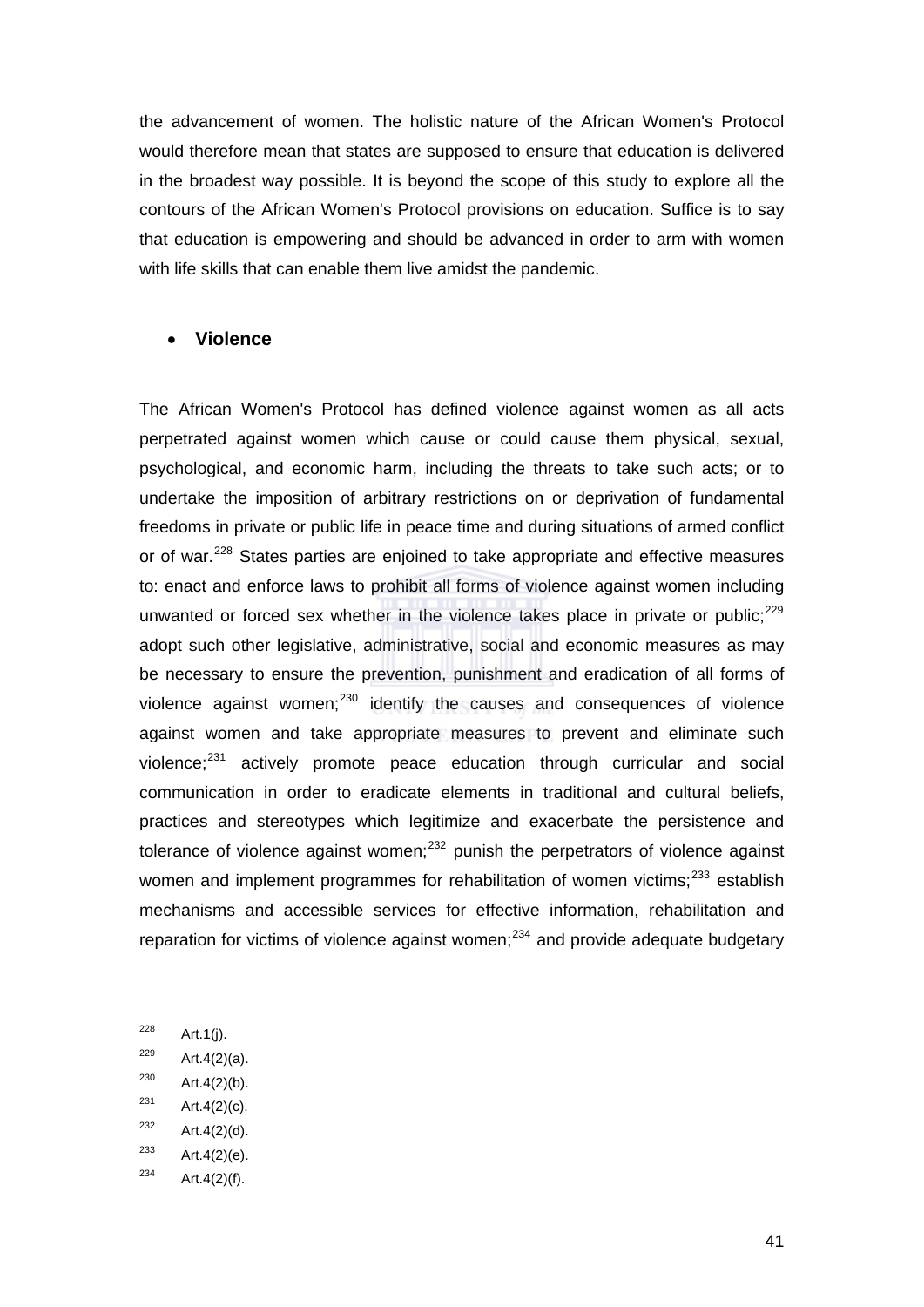and other resources for the implementation and monitoring of actions aimed at preventing and eradicating violence against women.<sup>[235](#page-51-0)</sup>

Violence against women in its many forms, especially from an intimate partner, has an impact on their reproductive and sexual health. The links between violence and sexual health are both direct and indirect. Violence can be an important in acquiring an STI. Forced sex can increase the risk of HIV transmission through abrasions and cuts if the partner is infected with HIV.<sup>[236](#page-51-1)</sup> States should therefore pursue all means to eliminate and eliminate violence as a means to combat HIV/AIDS among women.

#### • **Sexual violence**

Emphasis on the impact of HIV/AIDS is in no way to suggest that sexual violence would be acceptable if the danger of contracting HIV/AIDS were not a factor. Although rape is traditionally uncommon in sub-Saharan Africa.<sup>[237](#page-51-2)</sup> there are increasing reports of the rape of young women by older men in HIV incidence countries.<sup>[238](#page-51-3)</sup> Rape and violence against women is particularly marked in South Africa.<sup>[239](#page-51-4)</sup> This has been linked to the effects of apartheid-inspired violence, which so brutalised the black community that aggression became the norm.<sup>[240](#page-51-5)</sup> In South Africa,

**WESTERN CAPE** 

<span id="page-51-0"></span><sup>235</sup> Art. $4(2)(1)$ .

<span id="page-51-1"></span> $236$  WHO, 2004 'Sexual health-a new focus for WHO', available at www.who.org (accessed 1 September 2006).

<span id="page-51-2"></span> $237$  Smyre (n 30 above) 99.

<span id="page-51-3"></span><sup>&</sup>lt;sup>238</sup> B Rwezaura 'Protecting the Rights of the Girl Child in Commonwealth Jurisdictions' in A Brynes; J Connors & L Bik (eds.) (1997) *Advancing the Human Rights of Women: Using International Human Rights Standards in Domestic Litigation.* 144. Cf CEDAW General Recommendation No. 24 para 12 (b). Sexual violence.

<span id="page-51-4"></span><sup>&</sup>lt;sup>239</sup> Research conducted in the Gauteng region of South Africa revealed that a woman was killed by her partner every four days. L Vetten 'Research into Preventing Intimate Femicide in the Gauteng Province' (2003) 45 Women's Health Project Review 14 14. See also Amnesty International 'Kenya: Rape-The Invisible Crime' 14-15, in Banda (n 199 above) 169.

<span id="page-51-5"></span><sup>&</sup>lt;sup>240</sup> S Armstrong 'Rape in South Africa: An Invisible Part of Apartheid's legacy' in C Sweetman and F de Selincourt (eds) (1994) *Population and Reproductive Rights* 35 36, in Banda (n 199 above) 171.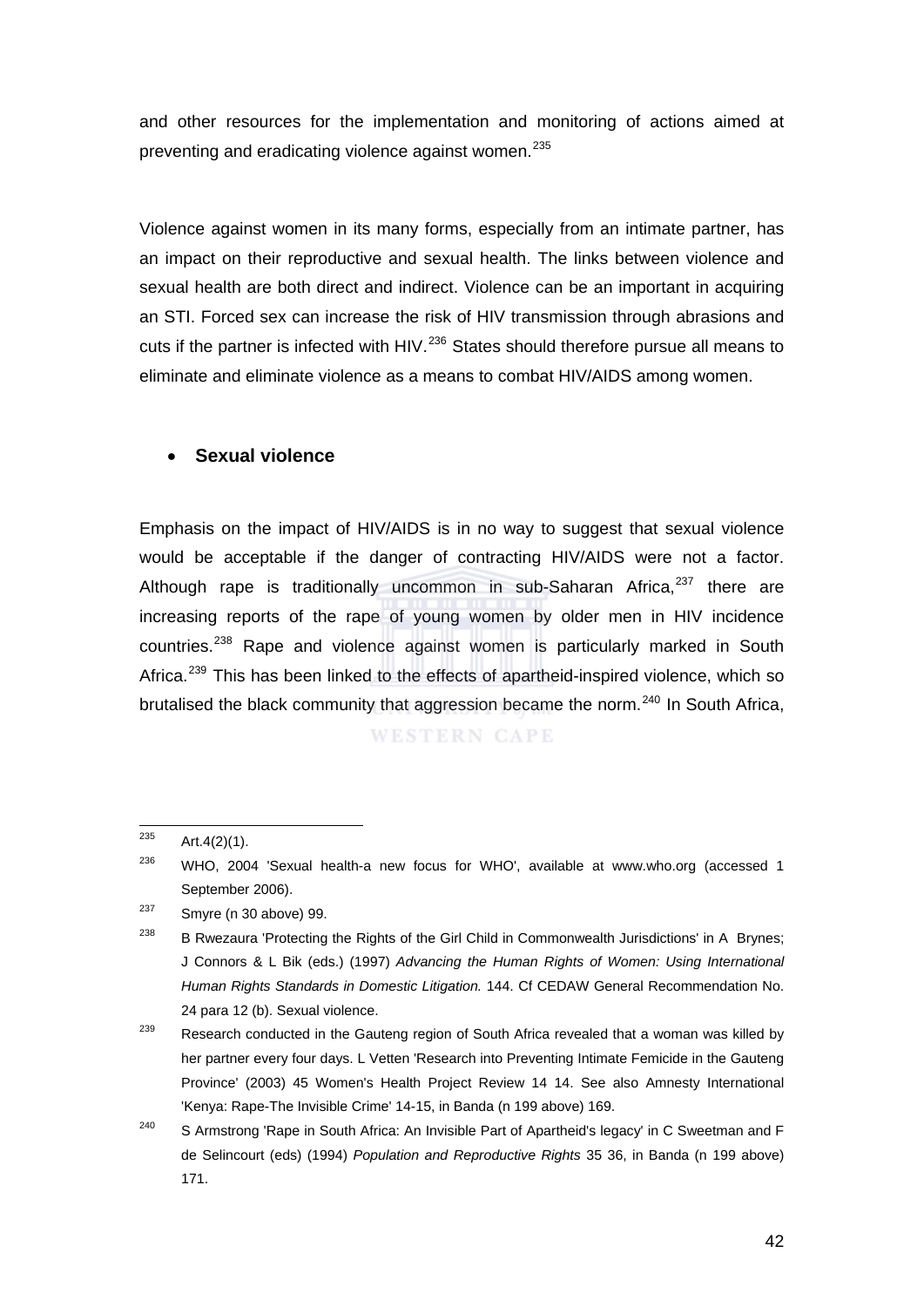for example, there is a belief that having sex with a virgin reduces the risk of infection.[241](#page-52-0)

States that have identified these violent practices have to meet their treaty obligation by engaging in awareness programmes and punish perpetrators, for example, South Africa has now embarked on *the Life Skills Education Project* which has been strengthened through *Integrated Strategy for Children*, in conjunction with the Department of Health. This is aimed among others at developing skills, attitudes and motivational support.<sup>[242](#page-52-1)</sup> Such initiates can help in changing attitudes towards traditional beliefs like the fact that having sex with virgins can cure HIV/AIDS. This is a good example that other countries should emulate.

Another major avenue presenting a big challenge in the fight against HIV/AIDS is sexual violence during armed conflict. There is an increasing evidence of a link between violence against women and the process of armed conflict in Africa. For example the flow of refugees across borders which affects countries whether they are part of the conflict or not. $243$  In this regard, the African Women's Protocol provides that state parties undertake to protect asylum seeking women, refugees, returnees and internally displaced persons against all forms of violence, rape and other forms of sexual exploitation, and to ensure that such acts are considered war crimes, genocide and/or crimes against humanity.<sup>[244](#page-52-3)</sup> This makes the African Women's Protocol the only treaty that criminalises sexual violence as genocide. Dyani argues that provision includes the protection of women from sexual violence during armed

<span id="page-52-0"></span><sup>241</sup> R Jewkes 'Child sexual abuse and HIV infection' (2004) in L Richter; A Dawes & C Higson-Smith (eds. (2004) *Sexual abuse of young children in southern Africa* 133.

<span id="page-52-1"></span><sup>&</sup>lt;sup>242</sup> AIDS Law Project (n 210 above) 18.

<span id="page-52-2"></span><sup>&</sup>lt;sup>243</sup> See the Preamble of the Protocol relating to the Establishment of the Peace and Security Council of the African Union (adopted in Durban, South Africa, July 2002 and entered into force in December 2003), where member states are concerned 'by the fact that conflicts have forced millions of our people, including women and children, into a drifting life as refugees and internally displaced persons, deprived of their means of livelihood, human dignity and hope' (PSC Protocol).

<span id="page-52-3"></span> $244$  Art. 11(3).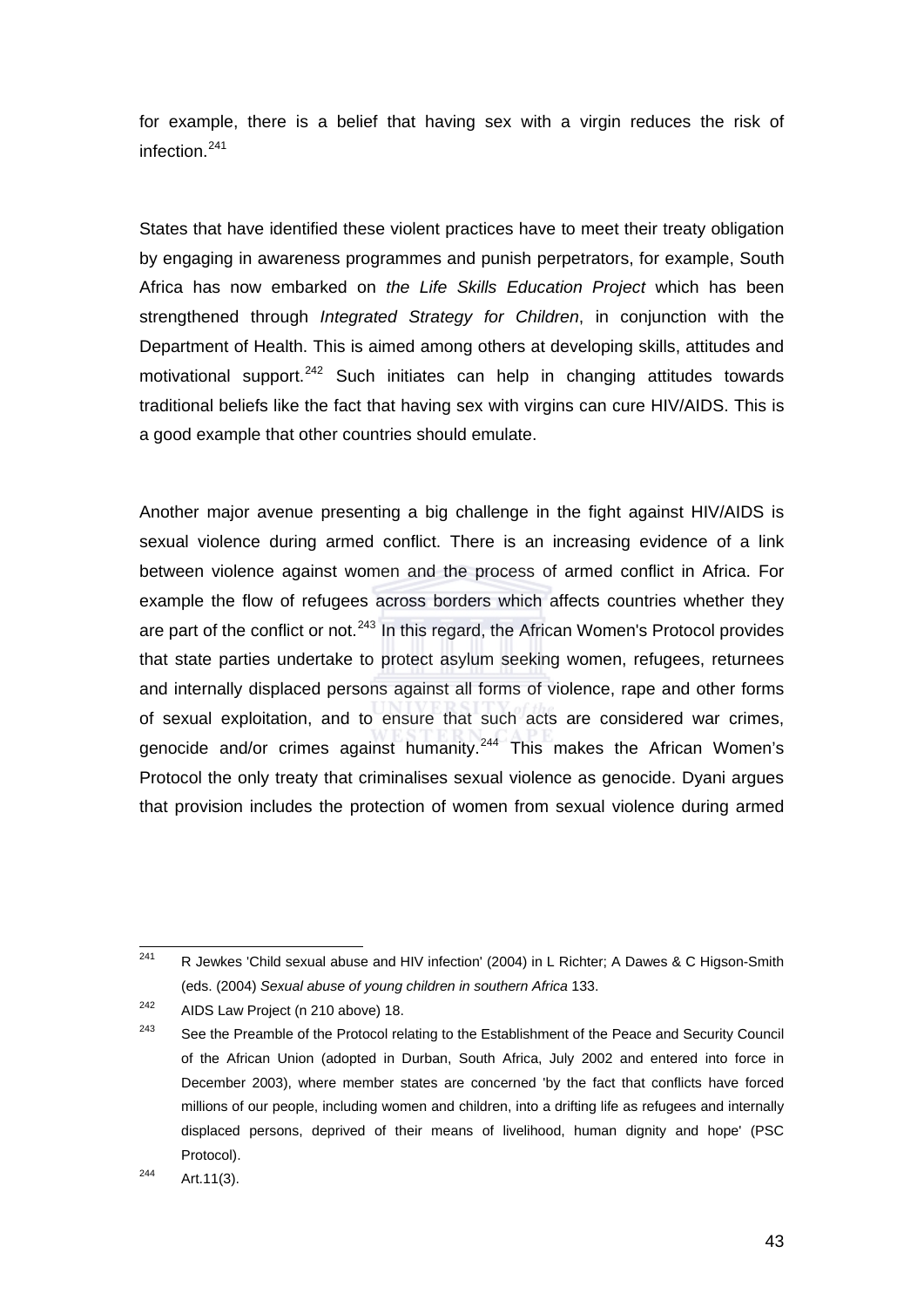conflict and that such crimes can be considered to constitute war crimes, genocide and/or crimes against humanity.<sup>[245](#page-53-0)</sup>

As stated earlier,  $246$  part of the explanation for the high rate of sexual violence is rooted in the gendered construction of men and women's sexuality. States should therefore embark on sustained programmes of awareness to cultivate changes in attitudes and stereotypes labelled against both men and women. This can be done through information, education and communication programmes as discussed under the role of education and information above (see part 3.4.2). States should also facilitate the administration of ARVs to rape survivors and provide a comprehensive package for victims of sexual assault, including counselling, testing for HIV and STDs. States should also provide preventive services like Papanikolaou (PAP) and strengthen rehabilitation programmes.<sup>[247](#page-53-2)</sup>

#### • **Harmful cultural practices**

The African Women's Protocol calls upon states parties to prohibit and condemn all forms of harmful practices which negatively affect the human rights of women and which are contrary to recognised international standards.<sup>[248](#page-53-3)</sup> That states parties shall take all necessary legislative and other measures to eliminate such practices, including: creation of public awareness in all sectors of society regarding harmful practices through information, formal education and outreach programmes; $^{249}$  $^{249}$  $^{249}$ prohibition, through legislative measures backed by sanctions, of all forms of genital mutilation, scarification, medicalisation and para-medicalisation of female genital mutilation and all other practices in order to eradicate them; $^{250}$  $^{250}$  $^{250}$  provision of necessary

<span id="page-53-0"></span><sup>245</sup> N Dyani 'Protocol on the Rights of Women in Africa: Protection of women from sexual violence during armed conflict' (2006) 6 *African Human Rights Law Journal* 166 181. The ICTR has convicted perpetrators of sexual violence during the genocide in Rwanda. See, eg, *Prosecutor v Akayesu* judgment 2 September 1998, Case ICTR-96-4; *Prosecutor v Musema* judgment 27 January 2000, Case ICTR -96-13.

<span id="page-53-1"></span><sup>246</sup> See chap.One part 1.3.

<span id="page-53-2"></span> $247$  On the duty of the state to provide Anti-retrovirals to survivors of rape, among other categories, see P de Vos 'So much to do, so little done: The right of access to anti-retroviral drugs. Post Grootboom (2003) 7 *Law, Democracy and Development* 83.

<span id="page-53-3"></span><sup>248</sup> Art.5.

<span id="page-53-4"></span> $249$  Art.  $5(a)$ .

<span id="page-53-5"></span> $250$  Art.5(b).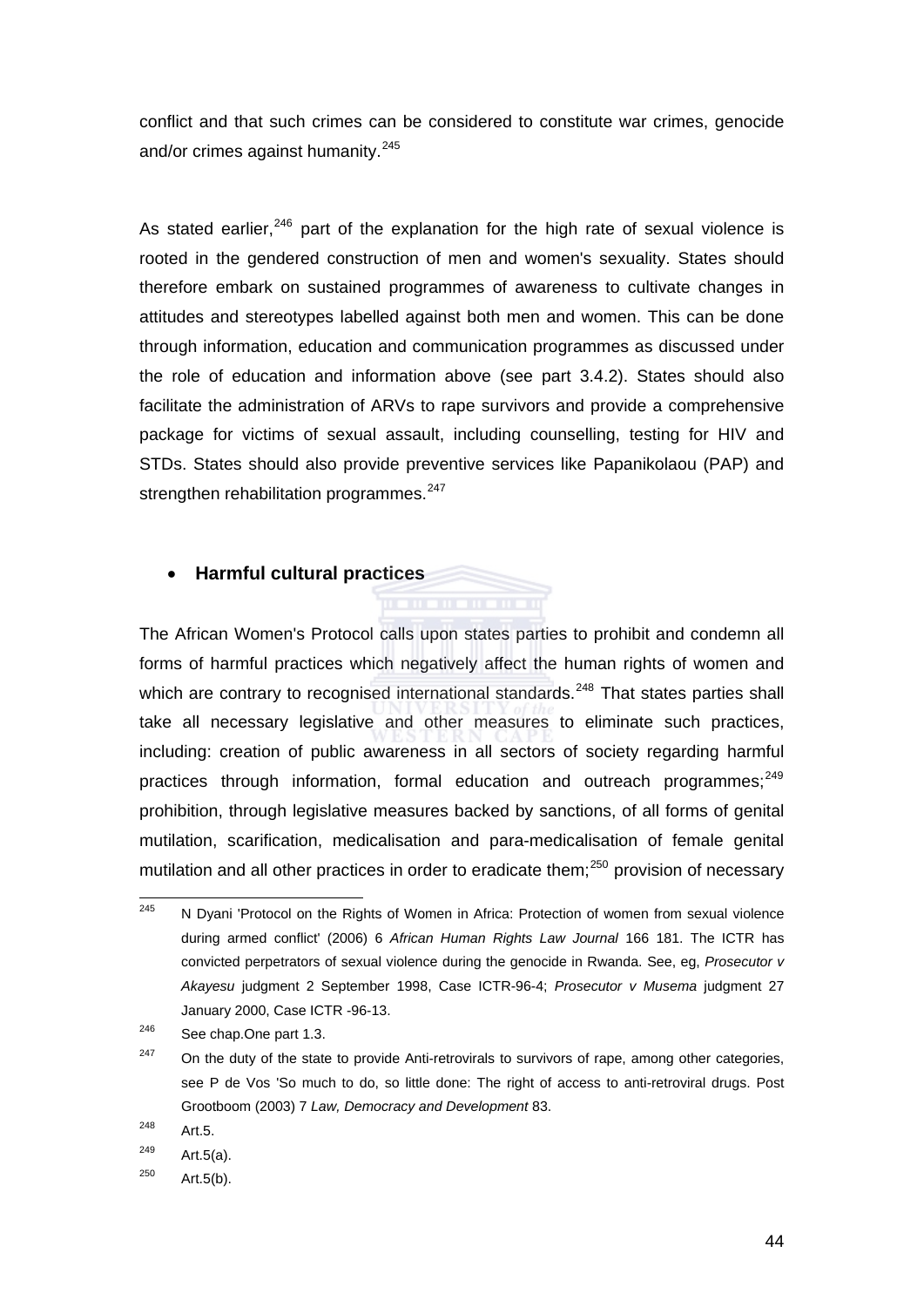support to victims of harmful practices through basic services such as health services, legal and judicial support, emotional and psychological counselling as well as vocational training to make them self-supporting;<sup>[251](#page-54-0)</sup> and protection of women who are at risk of being subjected to harmful practices or all other forms of violence, abuse and intolerance. $252$ 

One of the most common cultural practices in Africa is FGM. Estimates of the worldwide prevalence of FGM range from 85 million to 114 million, with an annual increase of about 2 million. About 6000 girls are circumcised every day.<sup>[253](#page-54-2)</sup> FGM practice is common in mostly East and West Africa.[254](#page-54-3) Other harmful practices that make women susceptible to HIV infection are dry sex, virginity testing, scarification of the skin and other skin piercing procedures utilised in health, therapeutic, ceremonial and aesthetic practices which carry the potential risk of HIV infection through blood if hygienic instruments are not used.<sup>[255](#page-54-4)</sup>

#### **(i) Female Genital Mutilation**

As noted in UN Fact Sheet No. 23 on Harmful Traditional Practices, FGM is a traditional practice that has become synthesised over time from various values. $256$ While noting all the reasons for FGM, the practice can be summed up as stemming initially from women (and men) strictly and unquestioningly complying with all the dictates of tradition within their communities.<sup>[257](#page-54-6)</sup> In other words, tradition exercises a powerful influence that obstructs efforts to limit or eradicate FGM. It is a catch-all notion for all the causes of FGM and is the predominant reason cited for maintaining it. That because of their lack of choice and the powerful influence of tradition, girls

<span id="page-54-0"></span><sup>251</sup> Art. $5(c)$ .

<span id="page-54-1"></span> $252$  Art.  $5(d)$ .

<span id="page-54-2"></span><sup>&</sup>lt;sup>253</sup> N Toubia (1994) 'Female Genital Mutilation and the Responsibility of Reproductive Health Professionals' *Int. J. Gynecol. Obstet*. 46 127-35 in Cook et al (n 45 above) 29.

<span id="page-54-3"></span><sup>254</sup> As above.

<span id="page-54-4"></span><sup>255</sup> L Lirette, *HIV/AIDS and human rights in SADC. HIV/AIDS and human rights in South Africa* (2004) 33. Centre for the Study of AIDS and the Centre for Human Rights, University of Pretoria.

<span id="page-54-5"></span><sup>&</sup>lt;sup>256</sup> United Nations (1995) 10 in P Corrine, 'Understanding the Sociocultural and Traditional Context of Female Circumcision and the Impact of the Human Rights Discourse' in Nnaemeka (n 93 above) 226.

<span id="page-54-6"></span> $257$  K Thomas (1998) 69, in Corrine (n 256 above) 226.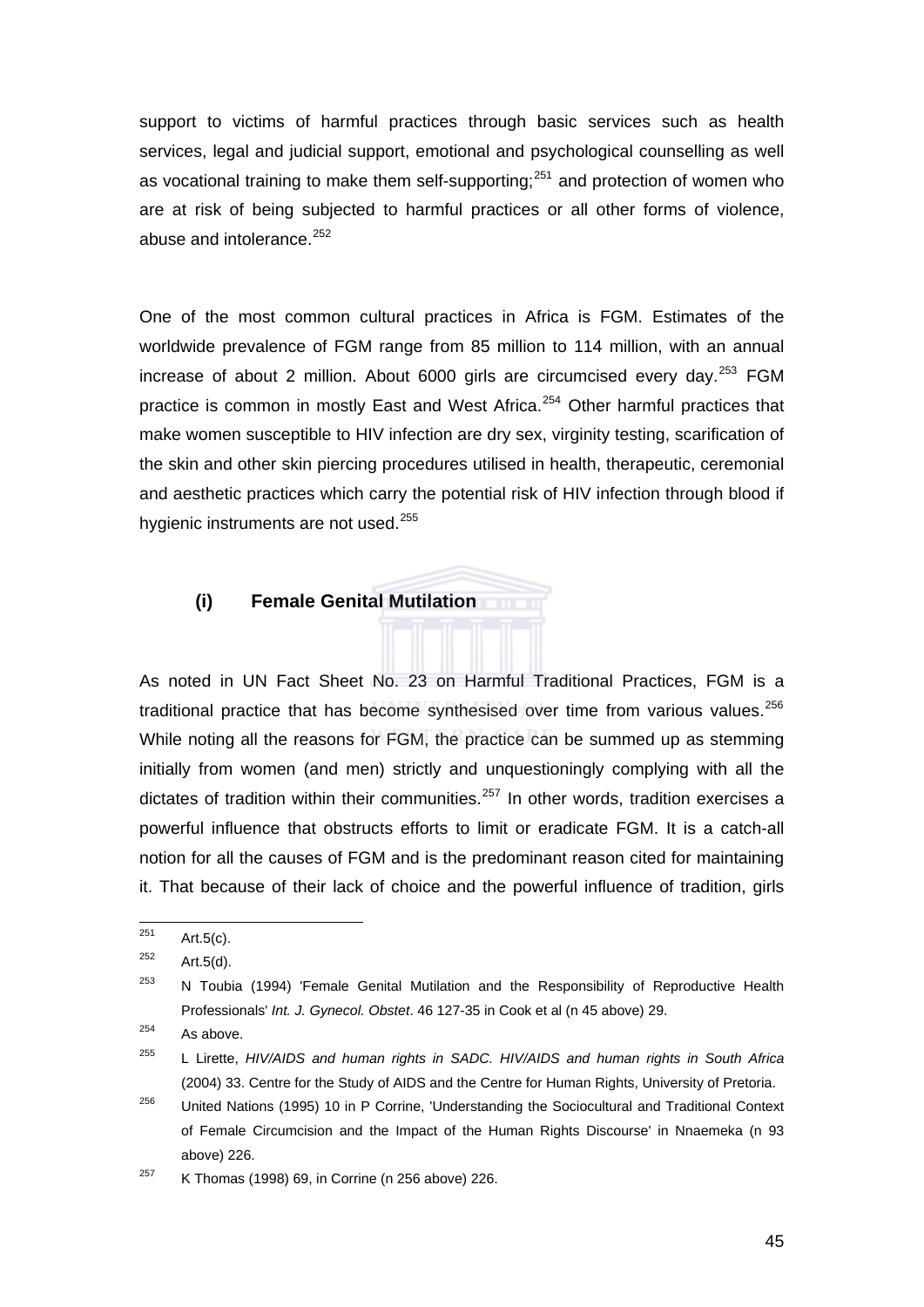accept circumcision as a necessary, even, natural part of their life and adopt rationales given for its existence.<sup>[258](#page-55-0)</sup>

#### **(ii) Dry sex**

Another cultural practice that is rampant in some parts of sub-Saharan Africa is dry sex in which men prefer to have sex in a dry condition of the vagina.<sup>[259](#page-55-1)</sup> This has the effect of trauma causing tears in the virginal skin (mucosa) and easily allows the HIV to enter.<sup>[260](#page-55-2)</sup> This may occur at first intercourse particularly in the case of girls and young adolescents penetrated by mature men. The dry condition of the vagina is preferred because the vagina is tight. There is no foreplay. Thus in the presence of high levels of background infection, these conditions, taken together with the likelihood of acquiring other STDs from sexually experienced male partners help to explain the high susceptibility of young females, many of whom become infected at first coitus.<sup>[261](#page-55-3)</sup>



# **(iii) Virginity testing**

#### **UNIVERSITY** of the

Virginity inspections have been a subject of heated debate in South Africa since their resurgence in the 1990s as a 'traditional' response to the HIV/AIDS pandemic.<sup>[262](#page-55-4)</sup> The WHO<sup>[263](#page-55-5)</sup> includes virginity testing in its definition of sexual violence. As such it can be seen as a form of abuse which is directly related to the HIV/AIDS pandemic. Leclerc-

<span id="page-55-0"></span><sup>258</sup> 258 For a discussion of tradition as the bastion of FGM, See, generally, A Francis (1997) 'Female Circumcision: Rite of Passage or Violation of Rights?' *International Family Planning Perspectives* 23 (3): 130-133.

<span id="page-55-1"></span> $259$  As above.

<span id="page-55-2"></span><sup>260</sup> Brooke, *AIDS, Gender, and Sexuality during Africa's Economic Crisis, in African Feminism*: The Politics of Survival in Sub-Saharan Africa 310-311, 315-30 (Gwendolyn Mikell, ed. 1997) in CG Bowman & A Kuenyehia (2003). *Women and Law in sub-Saharan Africa* 280. See also Lirette (255 above) 33

<span id="page-55-3"></span> $261$  As above.

<span id="page-55-4"></span> $262$  Jewkes ( n 241above) 137. They have been most widespread in Kwazulu-Natal, but there is also growing activity in the schools in the Eastern Cape and Mpumalanga.

<span id="page-55-5"></span> $263$  WHO (2002) in Jewkes (n 241 above) 136.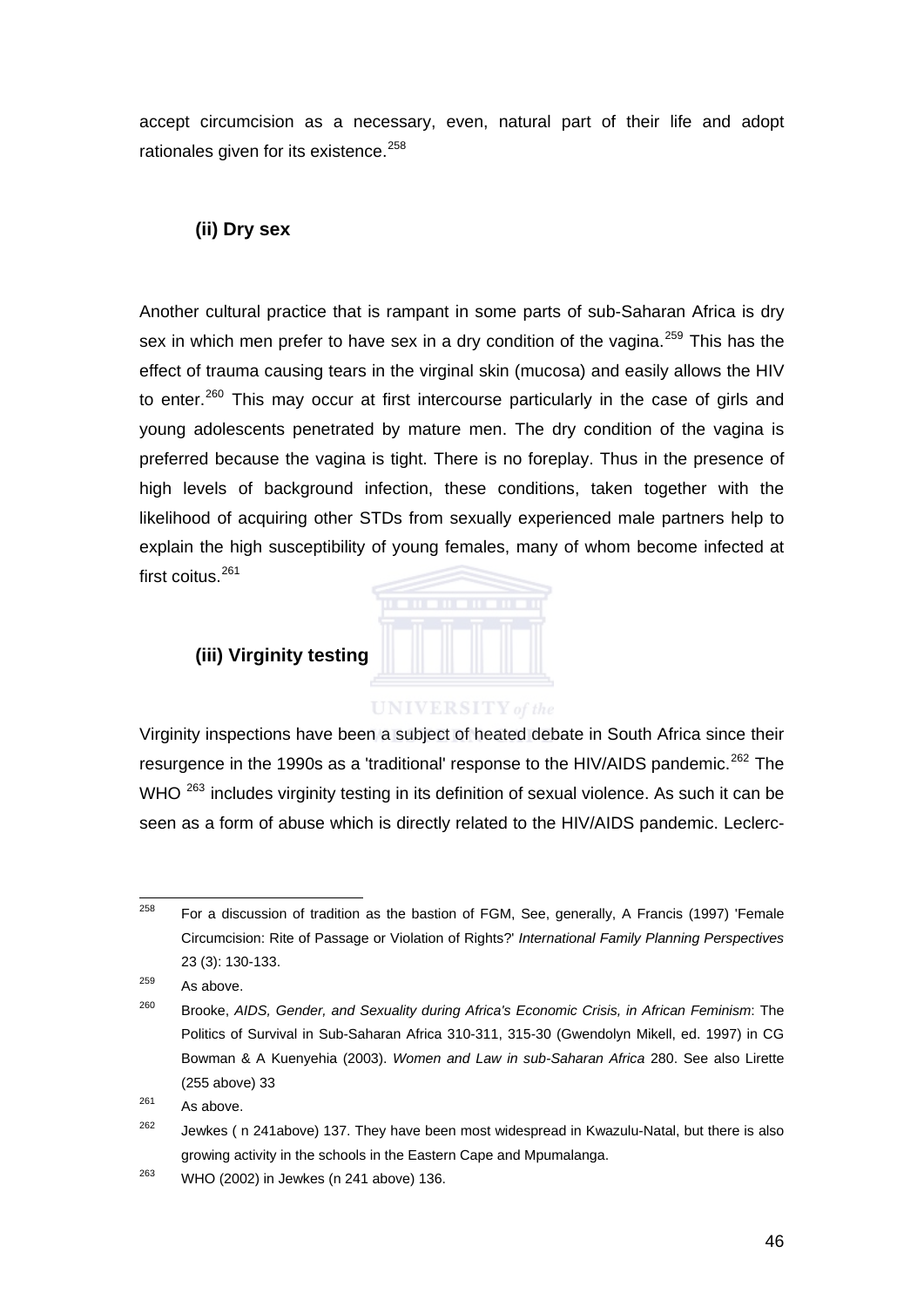Madlala<sup>[264](#page-56-0)</sup> argues that, 'examining girls to determine their virginity status is another thread to reinforce a web of meaning that places women and women's sexuality at the centre of the current AIDS epidemic'. In addition, being declared a virgin may also convey an additional risk of rape. The possibility that people who want to rape virgins to cleanse themselves from HIV may attack these girls or women has been raised as a concern around virginity testing in the hearings of the South African Gender Commission for Equality.[265](#page-56-1)

#### • **Discrimination and stigma**

The African Women's Protocol obliges states to combat all forms of discrimination against women through legislative, institutional and other measures.<sup>[266](#page-56-2)</sup> Human rights scholars and feminists have all but exhausted their lexicon of epithets in their attempt to drive the point home so that the impasse of discrimination can be ended. I see no further purpose in yet another pronouncement to that effect, save in the particular context of this study.

The persistence of HIV/AIDS related stigmatisation over the course of the pandemic has led to increasing efforts to examine how stigma affects prevention and treatment efforts and how it might be tackled. It is more lamentable when the stigma is directed by a health care-giver to a person living with AIDS. For example, a study in Lesotho and South Africa revealed that health workers are very rude and dismissive to patients.<sup>[267](#page-56-3)</sup> This was mentioned specifically within the context of STIs and PAP smears. They revealed patients' HIV status without their consent; made them feel stigmatised by other patients; denied them attention during consultation; are reluctant to give them injections and fail to offer counselling or provide enough support.<sup>[268](#page-56-4)</sup>

<span id="page-56-0"></span><sup>264</sup> Leclerc-Madlala (2002) 536-7 in Jewkes (n 241 above) 137.

<span id="page-56-1"></span> $265$  Jewkes (n 241 above) 138.

<span id="page-56-2"></span><sup>266</sup> Art.2.

<span id="page-56-3"></span> $267$  de Bruyn (n 160 above) 48.

<span id="page-56-4"></span> $268$  As above, 50.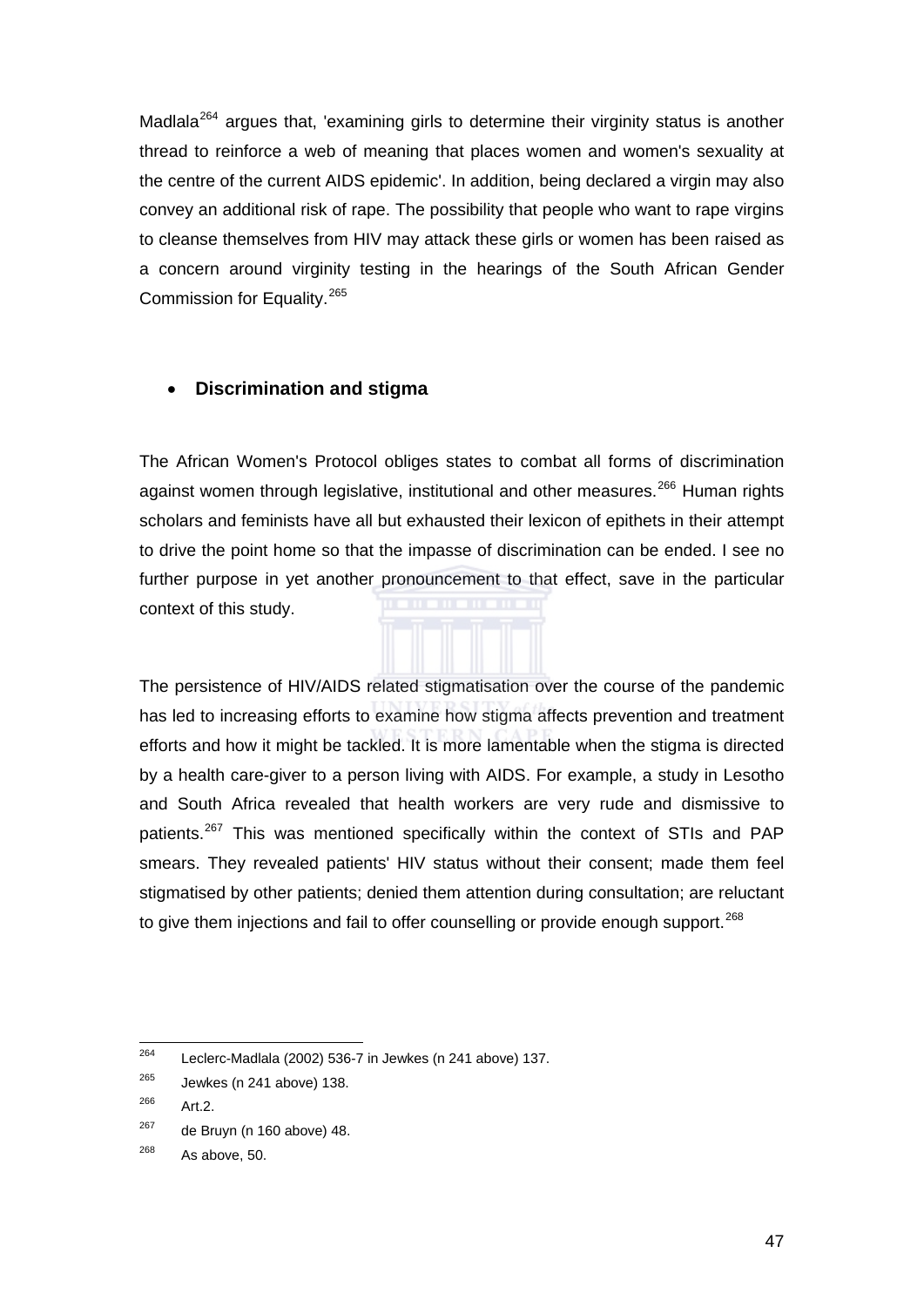According to Cook,<sup>[269](#page-57-0)</sup> it is not enough for the health care system to be properly in place and for it to provide modern services. That people's perceptions of the services and their rightful expectations also matter. She stresses that among other important criteria in assessing the performance of the health care system, and the respect paid to the right to health, are respect for the dignity of the person, not humiliating or demeaning persons, confidentiality or the right to determine who has access to one's personal health information, access to social support networks.<sup>[270](#page-57-1)</sup> Cook<sup>[271](#page-57-2)</sup> also argues that if health care facilities, personnel and resources are to be accessible, governments must do more that simply provide them as bulk services. That accessibility requires that the delivery and administration of health care is organised in a fair, non-discriminatory manner, with special attention to the most vulnerable and marginalised.

Health Departments concerned about ensuring compliance with the right to nondiscrimination in access to health services will need to assess the different ways in which women's rights might be violated within health care context. Governments are under obligation to facilitate changes in service delivery, through among others, training health-care providers. People affected by HIV/AIDS need to be aware of the right to health and the corresponding obligation of health care systems to provide care and treatment. They also need to know that violations of this human right can be reported so that people who are denied proper care can seek fulfilment of their rights through national, regional and international systems.

#### • **The double jeopardy of adolescents**

At the International Conference in Cairo in 1994, $272$  adolescents were identified as a particularly vulnerable group and their reproductive health needs were addressed as a separate section of the Programme for Action.<sup>[273](#page-57-4)</sup> The growing concern about the

<span id="page-57-0"></span><sup>269</sup> Cook (n 45 above) 44.

<span id="page-57-1"></span><sup>270</sup> As above.

<span id="page-57-2"></span><sup>271</sup> RJ Cook 'Exploring fairness in health care reform' (2004) 29 *Journal of Juridical Science* 1.

<span id="page-57-3"></span> $272$  n I above.

<span id="page-57-4"></span> $273$  United Nations, 1995a, chap. I, resolution 1, annex, chap. VII, sect. E.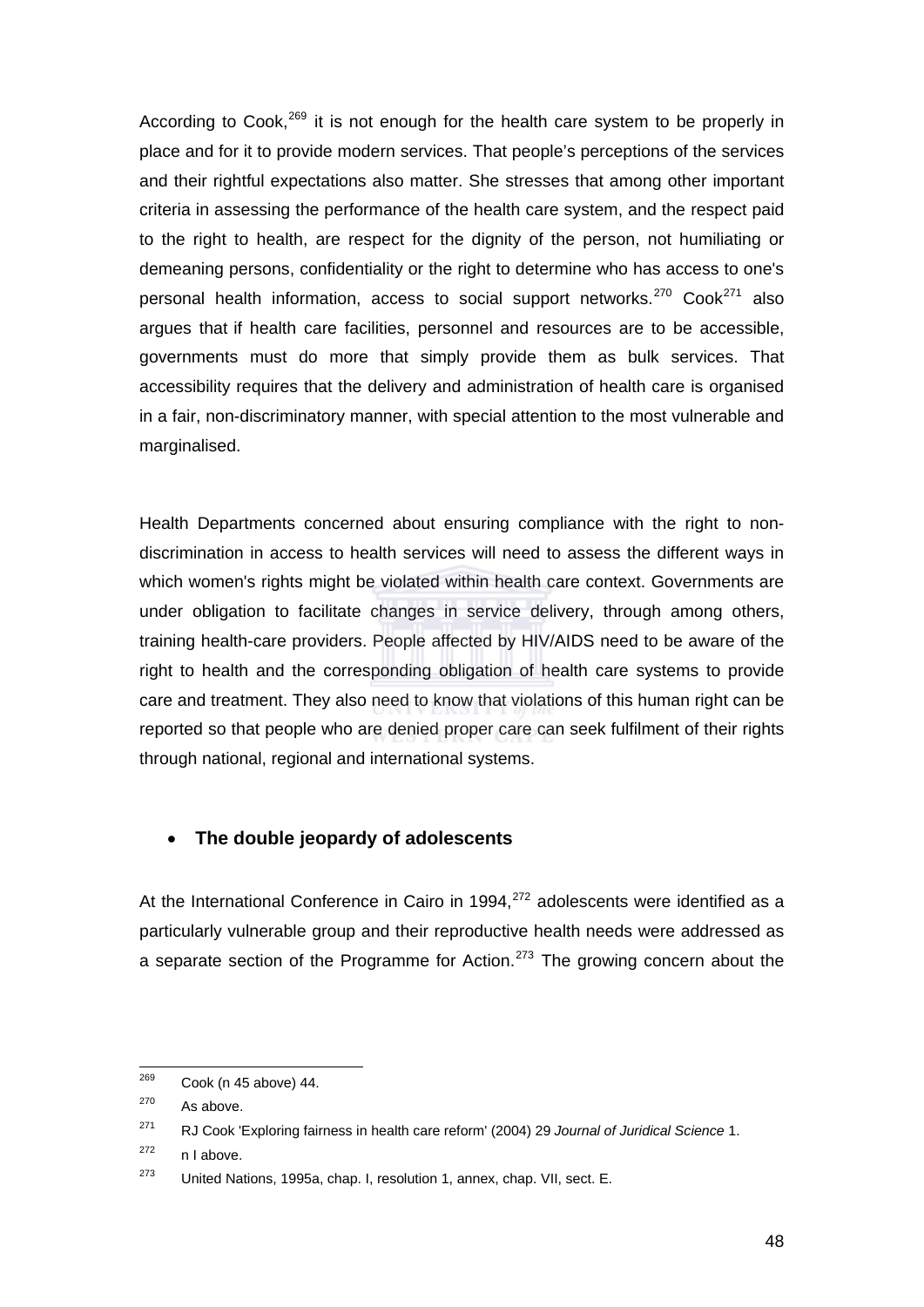reproductive health of adolescents and youth derives from the sheer size of their cohorts.[274](#page-58-0)

As earlier argued by one writer,  $275$  girl children face a double jeopardy of discrimination because of the intersection between age and gender. Discrimination based on age is a common violation of women's sexual rights.<sup>[276](#page-58-2)</sup> Young women often suffer in communities that deny or impede the expression of natural adolescent sexuality. Prevention campaigns are still missing too many young people. Recent surveys in 17 countries show that more than half the adolescents questioned could not name a single method of protecting themselves against HIV/AIDS.<sup>[277](#page-58-3)</sup> In many HIV-affected countries, still less than 50 per cent of young people use condoms in relationships of risk, a proportion too low to drastically reduce the incidence of new infections.<sup>[278](#page-58-4)</sup> A recent study in South Africa of adolescents aged 16-17 years revealed that many adolescents do not use a barrier contraceptive.<sup>[279](#page-58-5)</sup>

Protecting adolescents' wellbeing requires ensuring that they have access to comprehensive reproductive-health services including: factual information about reproductive physiology and sexuality; contraceptive information and methods to help them prevent unwanted pregnancy; services for detection and treatment of sexually transmitted infections. But even knowledge has been substantially increased. 'Knowing' is not necessarily 'doing'. Many young people do not connect knowledge and risk perception with behaviour. They should be helped to connect the knowledge to the realities. The African Women's Protocol does not comprehensively and specifically address the situation of adolescents.

<span id="page-58-0"></span><sup>274</sup> 274 IPAS News, 14 August 2006, available at http://www.ipas.com (accessed 14 August 2006).

<span id="page-58-1"></span> $275$  n 93 above.

<span id="page-58-2"></span><sup>&</sup>lt;sup>276</sup> UN, Committee on the Elimination of Discrimination against Women, Concluding Observations on Dominican Republic (New York: UN, 1998, para. 332. UN Doc. A/53/38

<span id="page-58-3"></span><sup>&</sup>lt;sup>277</sup> United Nations Children's Fund (2000).

<span id="page-58-4"></span><sup>278</sup> As above.

<span id="page-58-5"></span><sup>&</sup>lt;sup>279</sup> K Peltzer & S Pendid 'Sexuality of 16 to 17 year-old South Africans in the context of HIV/AIDS.' *Social Behaviour and Personality*, 2006.34(3) 239-256-Society for Personal Research(Inc), available at http://www.sbp-journal.com (accessed 4 September 2006).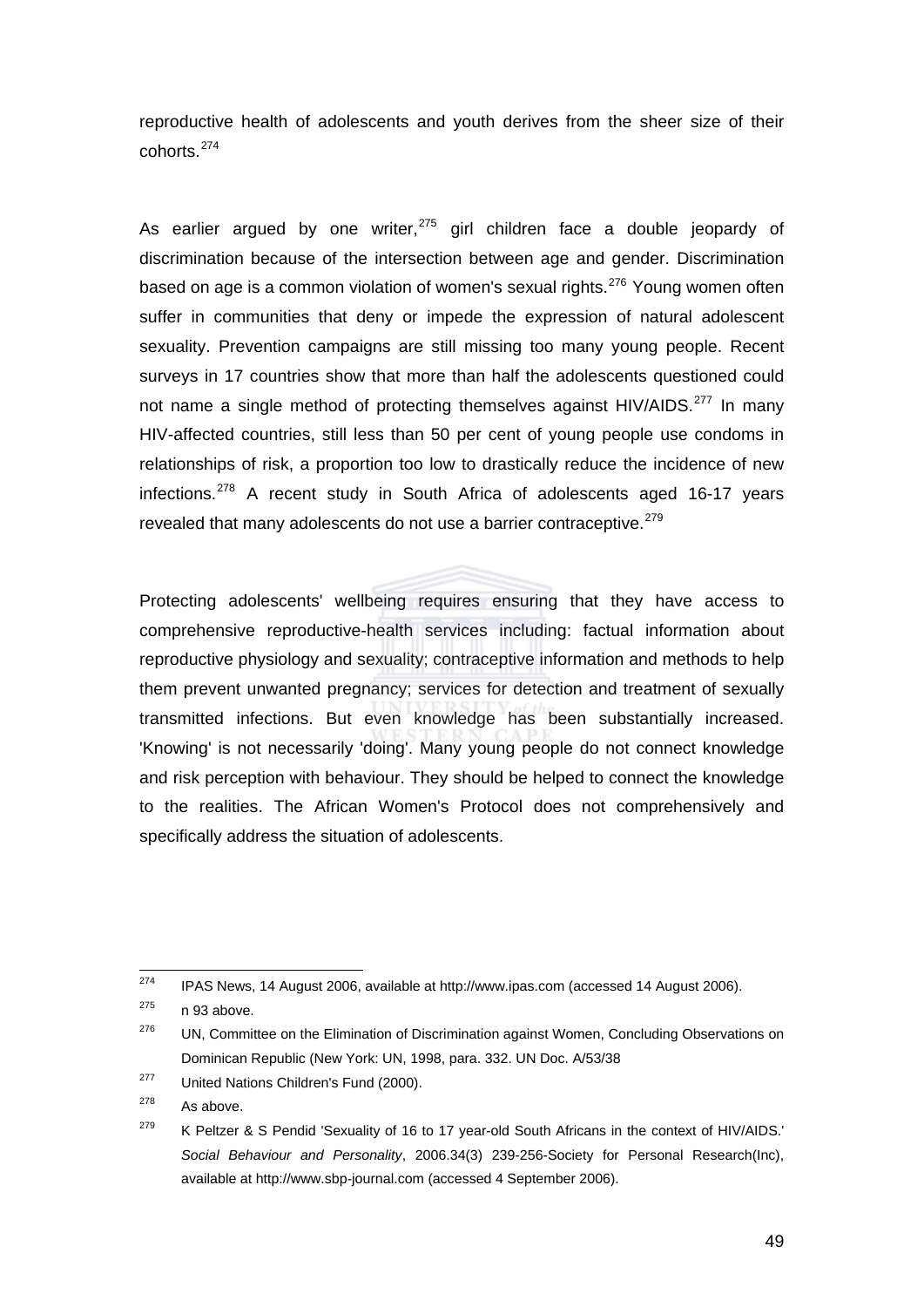#### • **Marriage**

On marriage, the African Women's Protocol provides that states parties shall enact appropriate national legislative measures to guarantee, *inter alia*, for free and full consent of both parties.<sup>[280](#page-59-0)</sup> sets a minimum age of 18 for marriage.<sup>[281](#page-59-1)</sup> and encourages monogamy.[282](#page-59-2)

Research reveals that marriage is proving to be a serious factor for HIV infection for women.<sup>[283](#page-59-3)</sup> Studies in Kenya and Zambia have shown that younger women married are at a higher risk of HIV infection than their unmarried counterparts.<sup>[284](#page-59-4)</sup> A recent study in South Africa has revealed that women beaten and/or dominated by their partners are about twice as likely to become infected by HIV as those who are not.<sup>[285](#page-59-5)</sup> This is usually because of the inequities that exist in marriage. The construct of women as sexual property is most clearly pronounced in the marriage relationship.<sup>[286](#page-59-6)</sup> Other issues in the arena of marriage presenting challenges are polygny, child marriages, and bride wealth and levirate unions.

 **(i) Polygny** 



There have been debates on whether polygny (in common parlance referred to as polygamy) is a violation of women's rights. Those who support the idea argue that it facilitates the enjoyment by women. <sup>[287](#page-59-7)</sup> Those who oppose it point to the fact that the

<span id="page-59-0"></span><sup>280</sup> Art. $6$  (a).

<span id="page-59-1"></span> $281$  Art. 6 (b).

<span id="page-59-2"></span> $282$  Art.6 (c).

<span id="page-59-3"></span><sup>&</sup>lt;sup>283</sup> JR Glyn et al (2003) 'Why Do Young Women Have a Higher Prevalence o HIV Than Young Men? A study in Kisumu, Kenya and Ndola, Zambia,' JAIDS 15 (Suppl. 4) S 51, in Ipas news, available at www.ipas.com (accessed 14 August 2006).See also E Harvey & J Kehler 'Sex and Sexuality in the context of HIV and AIDS'. A publication of the AIDS Legal Network, November 2005, available at [www.aln.org.za\(accessed](http://www.aln.org.za(accessed/) 15 July 2006).

<span id="page-59-4"></span><sup>284</sup> As above.

<span id="page-59-5"></span><sup>&</sup>lt;sup>285</sup> KL Dunkle et al 'Gender-Based Violence, Relationship Power, and Risk of HIV infection in Women Attending Ante-natal Clinics in South Africa.' (2004) *The Lancet*, (9419): 14.

<span id="page-59-6"></span><sup>&</sup>lt;sup>286</sup> A Armstrong et al 'Uncovering Reality: Excavating Women's Rights in the African Family' (1993) 7 *International Journal of Law, Policy and the Family* 314 in Banda (n 199 above) 117.

<span id="page-59-7"></span><sup>&</sup>lt;sup>287</sup> Nhlapo argues that a woman may see her human dignity as being enhanced by marriage. See, T Nhlapo 'African Family Law Under an Undecided Constitution: the Challenge for Law Reform in South Africa' in J Eekelaar and T Nhlapo (eds) (1998 617 628-29, in Banda (n 199 above) 116.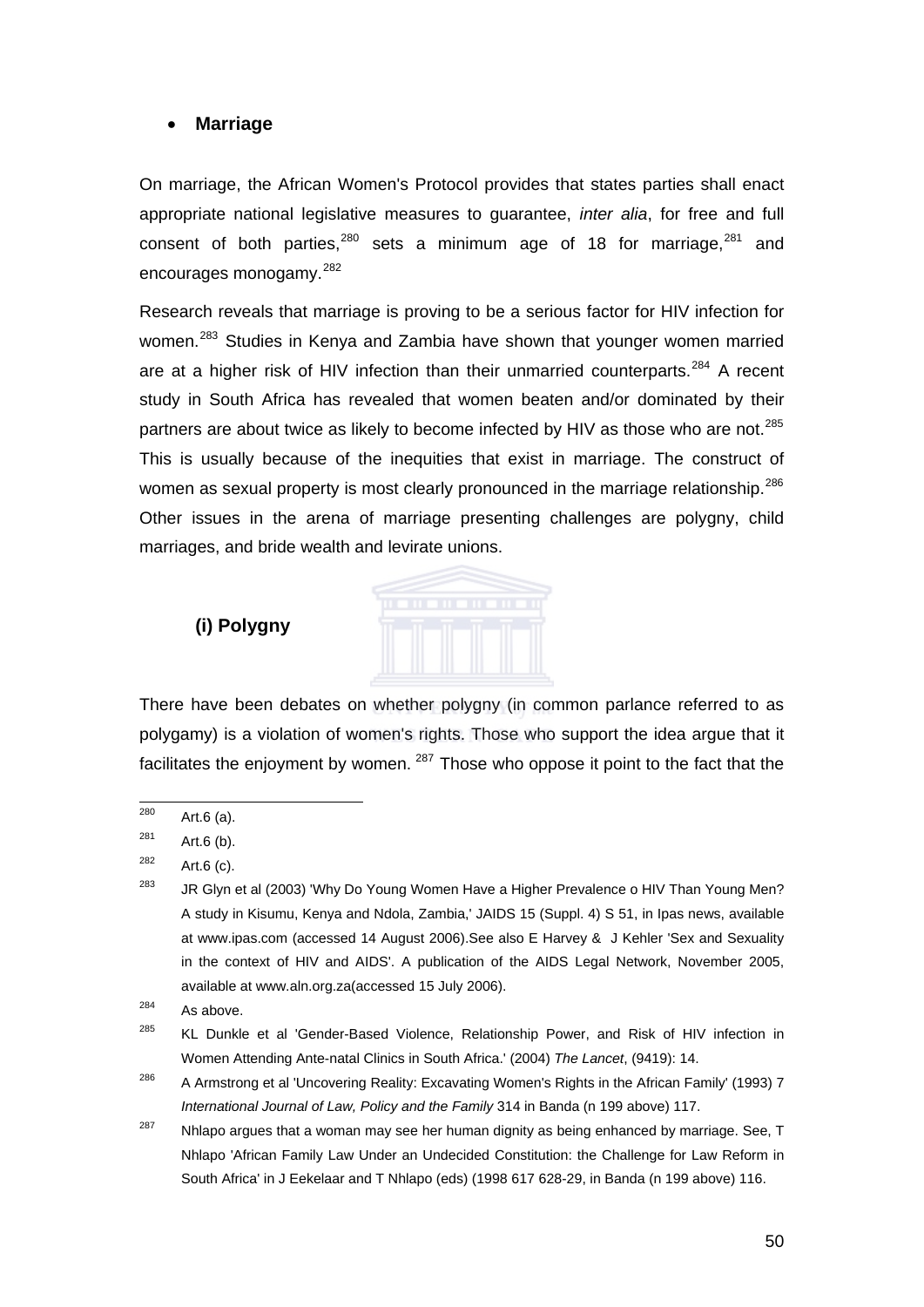custom is degrading to women and violates their rights vis-à-vis equality with that of men.<sup>[288](#page-60-0)</sup> Debates during the drafting of the African Women's Protocol show that the debate rages on. A compromise was reached upon to the effect that monogamy is encouraged as the preferred form of marriage and that the rights of women in marriage and family, including in polygamous marital relations, are promoted and protected.[289](#page-60-1)

Whatever the compromise or justifications for polygny, its implications for HIV infections should be reflected upon seriously. The position taken by Ethiopia on polygny bears a lot of relevance to the link between HIV and polygny.<sup>[290](#page-60-2)</sup> Polygny involves more that one sexual partner for one man. This brings HIV infection closer to all the other partners, in this case, women. Peoples' sexual behaviours are one of the most clandestine aspects of their lives. One person's sexual act has far reaching implications for all who have sexual relations with him or her. If the African Women's Protocol could take such an unfair position, it can be said that in that regard, it disappoints some women. It renders the provision anti-thetical to the postulates of the whole African Women's Protocol, especially the equality and non-discrimination provisions. It does not properly contextualise the vulnerability of women to HIV infection in polygnous unions and therefore fails the test of transformation. It is a bone of contention that I do not seek to resolve.

#### **WESTERN CAPE**

#### **(ii) Early/child marriages**

The African Women's Protocol sets the minimum age for marriage at 18.<sup>[291](#page-60-3)</sup> Many young girls are forced into polygnous marriages by their parents in many instances for economic gain in form of bride wealth.<sup>[292](#page-60-4)</sup> According to a report,<sup>[293](#page-60-5)</sup> child marriage

<span id="page-60-5"></span><span id="page-60-0"></span><sup>288</sup> D Jackson (2003) Twa Women, Twa Rights in the Great Lakes Region of Africa.12, in Banda (n 199) 116.

<span id="page-60-1"></span><sup>289</sup> Art.6(c).

<span id="page-60-2"></span><sup>&</sup>lt;sup>290</sup> See IRIN news 'Ethiopia: Government Criticises Attitude Towards Women's Rights, Addis Ababa (25 June 2003), available at http://www.irinnews.org/report.asp ?ReportID=34974&SelectRegion=Horn\_of\_Africa (accessed 16 August 2006). The Ethiopian government has condemned it as a practice that exacerbates the vulnerability of Ethiopian women. This was said in the context of the increase of in the spread of the HIV virus.

<span id="page-60-4"></span>

<span id="page-60-3"></span> $\frac{291}{292}$  n 281 above.<br>
292 See, generally Gaye and Niie, in Banda (n 199) 118.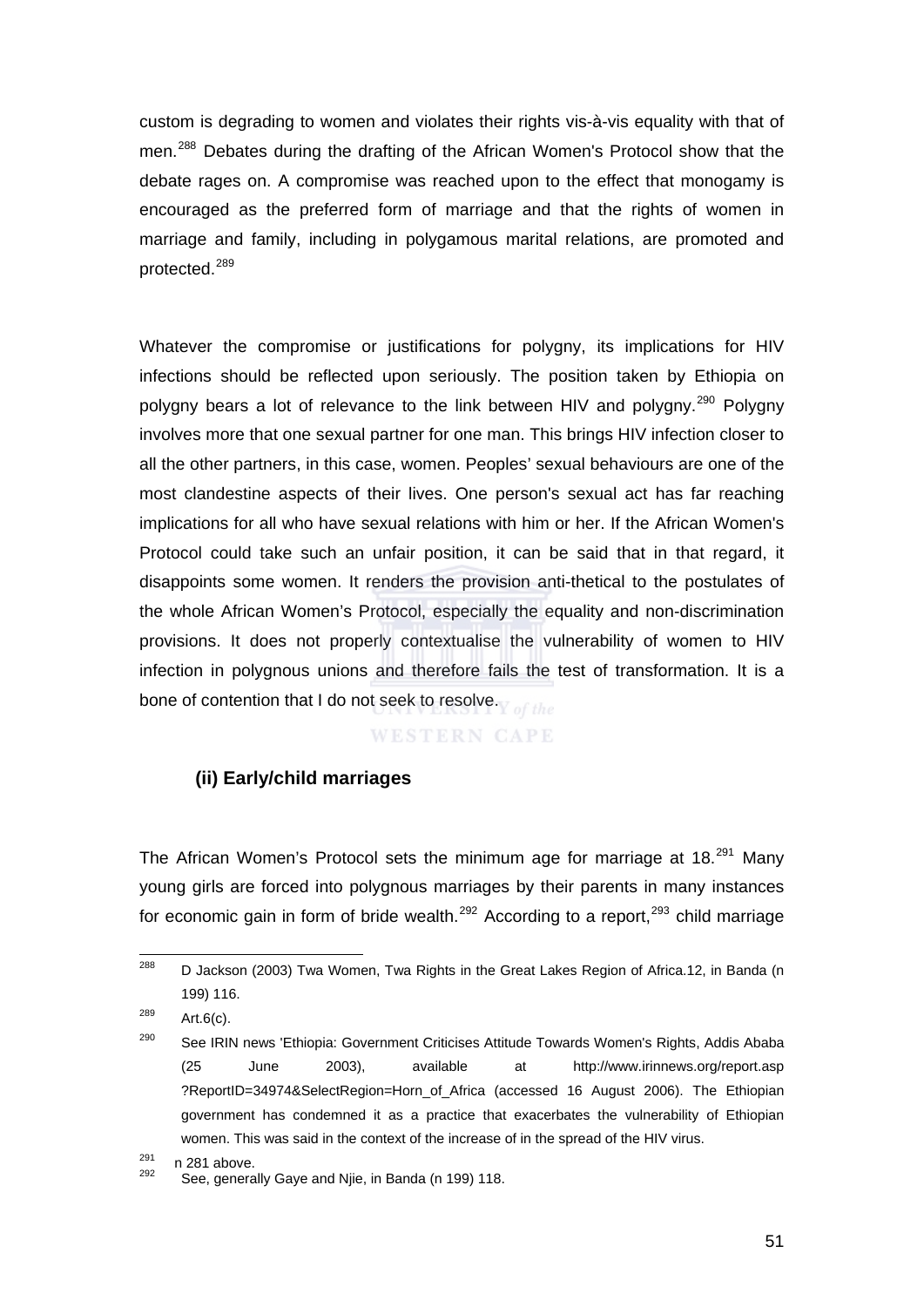puts girls at risk of infection. Worldwide, 82 million girls, mostly from poor countries, will marry before their 18th birthday and face a higher probability of becoming infected with HIV compared to their unmarried peers. $294$ 

Gender differentials in age at marriage are largest in Africa, where they average 5 years, compared with 3.2 years in Asia and 2.8 in Europe and Northern America and in Latin America and the Caribbean.<sup>[295](#page-61-1)</sup> What compounds the situation is the large age differentials between spouses which contributes to unequal power relations, reinforce women's dependency and often constrain women's decision-making on issues concerning their sexual and reproductive health. It restricts women's ability to make sexual choices and negotiate conditions of sexual intercourse, including the use of sex. $296$ 

Early marriage means adolescent child bearing. Child bearing below 18 entails a risk of maternal death that is much greater than the average. Early child bearing may also truncate a young woman's educational career, and threaten her economic prospects, earning capacity and overall well-being. Young mothers may pass on to their children a legacy of poor health, deficient education and subsistence living, creating a hard-to-break cycle of poverty.<sup>[297](#page-61-3)</sup> The implications of poverty in the face of HIV/AIDS cannot be over emphasised. States party to the African Women's Protocol should enforce comprehensive and effective mechanisms to eradicate the unfortunate practice of child marriages.

<span id="page-61-5"></span>In its General Recommendation on health,<sup>[298](#page-61-4)</sup> CEDAW links FGM and polygny, marital rape to the risk of contracting HIV/AIDS and other STDs.<sup>[299](#page-61-5)</sup> In addition to

<sup>293</sup> 293 UNFPA, available at http://www.unfpaorg/adolescents/gender/html (accessed 14 August 2006).

<span id="page-61-0"></span><sup>294</sup> As above.

<span id="page-61-1"></span><sup>&</sup>lt;sup>295</sup> In several African countries such as Burkina Faso, Congo, Cote d'Ivoire, the Gambia, Guinea, Mali and Mauritania, the average gap between male and female mean age at marriage is above seven years. See, United Nations (n 162above) 10.

<span id="page-61-2"></span><sup>296</sup> Mensch et al (1998) *The Uncharted Passage: Girls' Adolescence in the Developing World*, in n 162 above, 10. See also E Delport 'HIV/AIDS: A challenge to the successful implementation of the protocol' (2005) in *Pambazuka News,* available at http://www.pambazuka.org/index.php?id=29499 (accessed 2 July 2006).

<span id="page-61-3"></span><sup>297</sup> United Nations (n 162 above) 18.

<span id="page-61-4"></span><sup>298</sup> General Recommendation 14.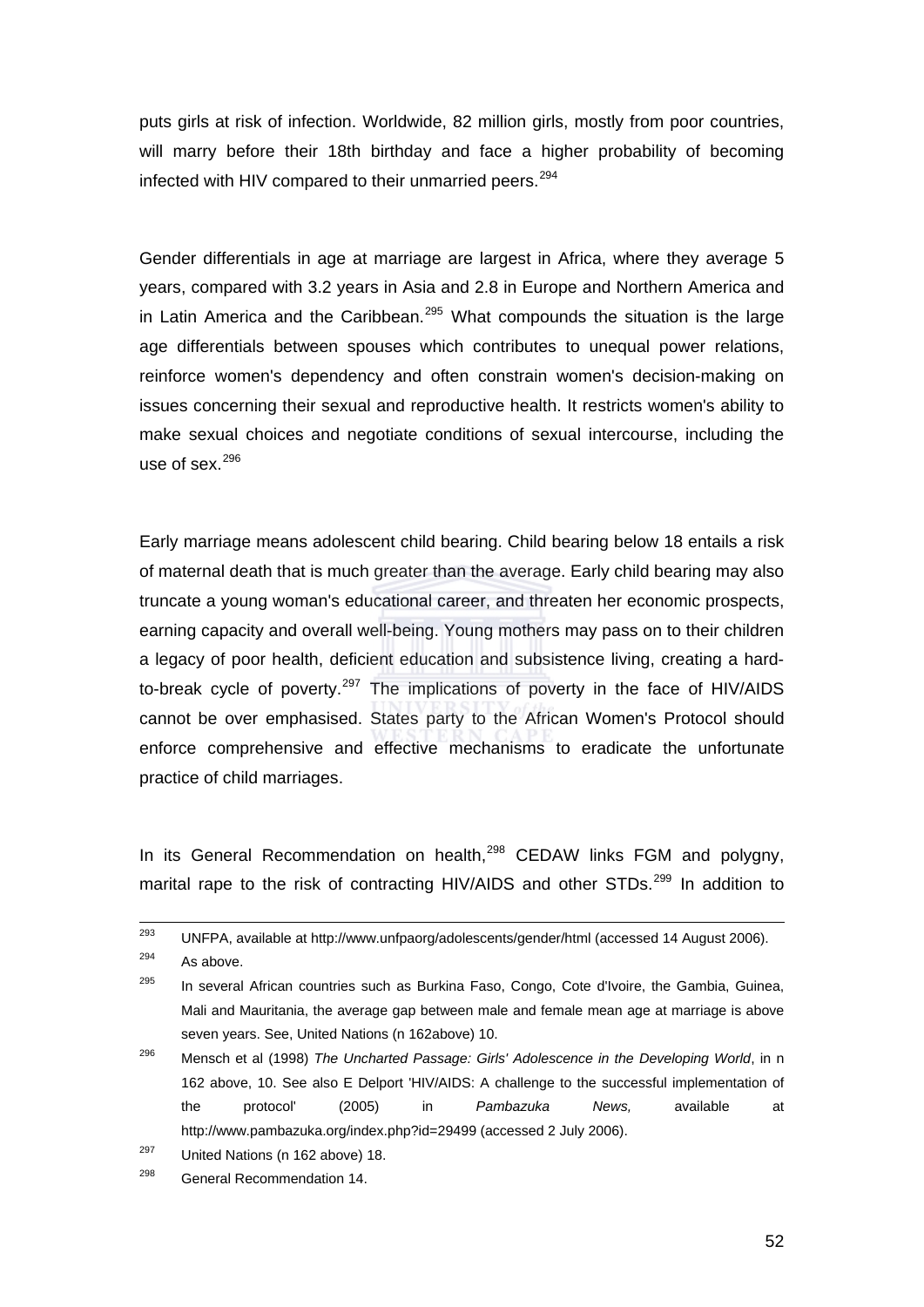pushing for the 'enactment and effective enforcement of laws that prohibit FGM and marriage of the girl children',<sup>[300](#page-62-0)</sup> the General Recommendation also calls for gender sensitivity in the design of health policies and training of health personnel to include 'comprehensive, mandatory, gender sensitive courses on women's health and human rights, in particular gender based violence'.<sup>[301](#page-62-1)</sup> The framework of the African Women's Protocol is broad and comprehensive enough to cover these avenues. What remains is for states party to honour their obligations under this instrument.

#### • **Trafficking**

The African Women's Protocol provides against trafficking, but does not define it.<sup>[302](#page-62-2)</sup> It enjoins states parties to take appropriate and effective measures to prevent and condemn trafficking in women prosecute perpetrators of such trafficking and protect those women who are most at risk. $303$  Trafficking has been defined earlier in this study.<sup>[304](#page-62-4)</sup> Factors on the supply side, such as natural disasters, vulnerabilities arising from personal problems, discriminatory cultural practices and gender based discrimination, may place women seeking physical and economic security at risk of being trafficked. On the demand side, restrictive laws, need for cheap labour and the presence of trafficking rings (with connections to corrupt public officials) facilitate the entry of trafficked women into work sectors that may endanger their health, for example HIV/AIDS. [305](#page-62-5) **WESTERN CAPE** 

In Africa, Sita<sup>[306](#page-62-6)</sup> identifies two main types of trafficking: trafficking in children mainly for domestic labour and farm labour across and within national borders; and

<sup>299</sup> As above, para 18.

<span id="page-62-0"></span> $300$  As above, para 15(d).

<span id="page-62-1"></span> $301$  As above, para 31(f).

<span id="page-62-2"></span> $302$  Art. 4(2)(g).

<span id="page-62-3"></span><sup>303</sup> As above.

<span id="page-62-4"></span> $304$  n 23 above.

<span id="page-62-5"></span> $305$  S Williams & R Masika (2002) 'Editorial', Gender and Development 10 (1) in S Meena (2004) 'Trafficking in Women: Causes, Consequences and Responses' in Gender and Human Rights in the Commonwealth. *Some Critical issues for action in the decade 2005-2015* 142.

<span id="page-62-6"></span><sup>306</sup> M Sita (2003).'Trafficking in Women and Children: Situation and some trends in African Countries', Paper presented at the PNI Workshop on trafficking in human beings, especially women and children, 12 session of the Commission on Crime Prevention and Criminal Justice, Vienna, 15 May, in Meena (n 305 above) 145.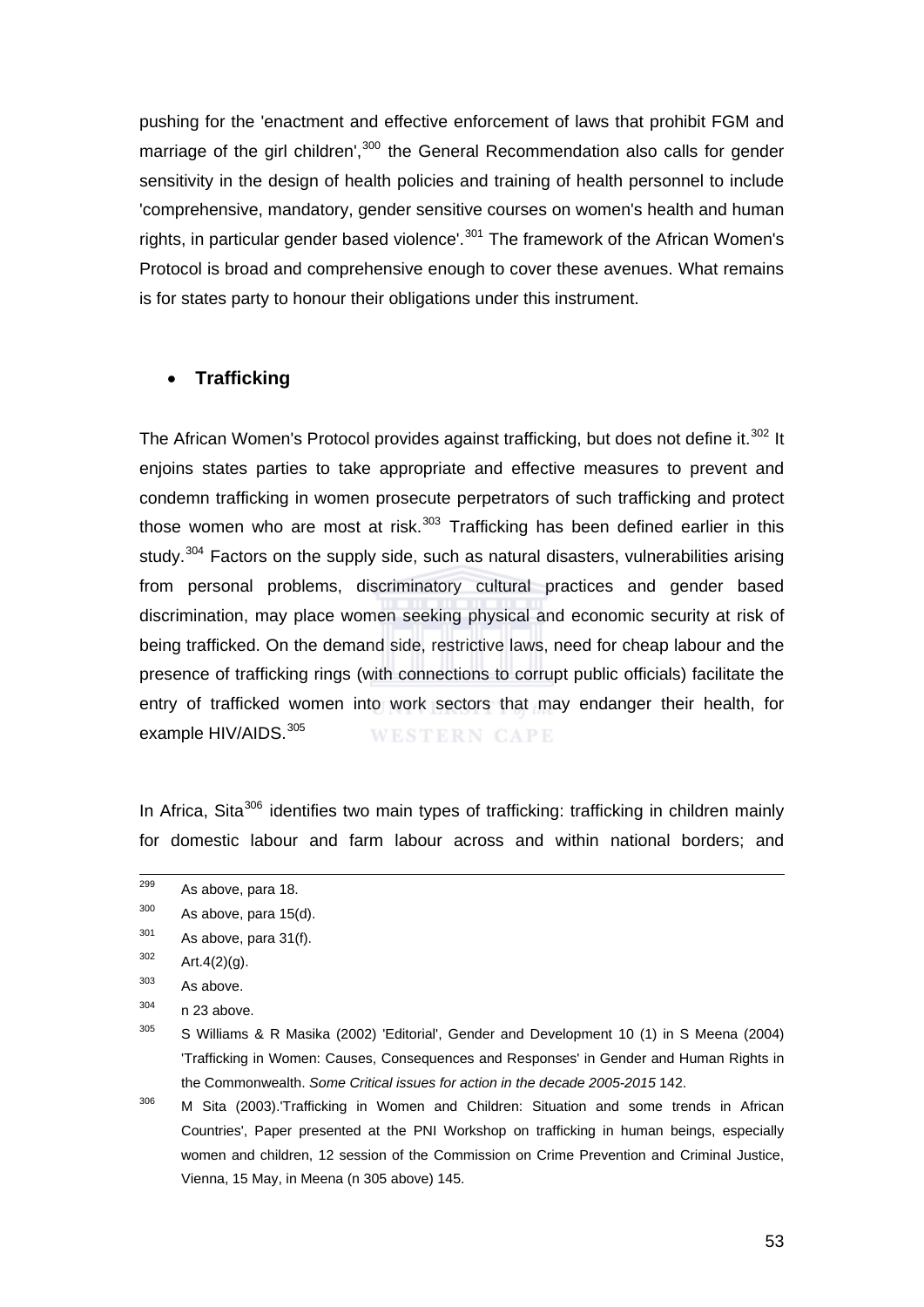trafficking in women and children for sexual exploitation mainly outside the region. Ghana has been identified as a country of origin where 'connection men' or traffickers are sighted frequently at border crossings. A corresponding increase in fake visas has also been noted.<sup>[307](#page-63-0)</sup> States should honour their obligations under the African Women's Protocol by devising means of monitoring their borders and immigration services to ensure that women, especially girls are not exploited in this manner. Economic empowerment should also be considered, as the main predisposing factor to trafficking is poverty. Legislative measures, especially immigration laws, are pertinent in this regard.

#### • **Participation and decision-making**

The African Women's Protocol obliges states parties to take specific action to promote participative governance and the equal participation of women in the political life of their countries through affirmative action, enabling legislation and other measures to ensure that, among others, women are equal partners with men at all levels of development and implementation of state policies and development programmes.<sup>[308](#page-63-1)</sup> The African Women's Protocol further provides that states parties shall ensure increased and effective representation and participation of women at all levels of decision-making.<sup>[309](#page-63-2)</sup> It would be naive to think that women's issues are apolitical .The polices adopted by governments other groups help or hinder that process. And no policy is worth any more than the political will or commitment behind it. The policies that have an impact on women's health may relate directly to health, or they may be policies in any of the other areas that help determine the status of women.<sup>[310](#page-63-3)</sup> Inspiration can be drawn from the Greater Involvement of People Living with HIV/AIDS (GIPA) Principle adopted by the UNAIDS and other UN and nongovernmental agencies. They recognised that measures to tackle HIV/AIDS will not succeed unless the people most directly affected by the pandemic are fully involved in all aspects of programs.<sup>[311](#page-63-4)</sup>

<span id="page-63-0"></span><sup>307</sup> 307 International Organization of Migration (2001).'New IOM Figures on the Global Scale of Trafficking', Trafficking in Migrants 23, April.

<span id="page-63-1"></span> $308$  Art.9(1)(c).

<span id="page-63-2"></span><sup>309</sup> Art.9(2).

<span id="page-63-3"></span> $310$  Smyre (n 30 above) 35.

<span id="page-63-4"></span> $311$  This was reiterated at the high level UNGASS in June 2005 to review progress in combating HIV/AIDS. See Bruyn (n 160 above) 9.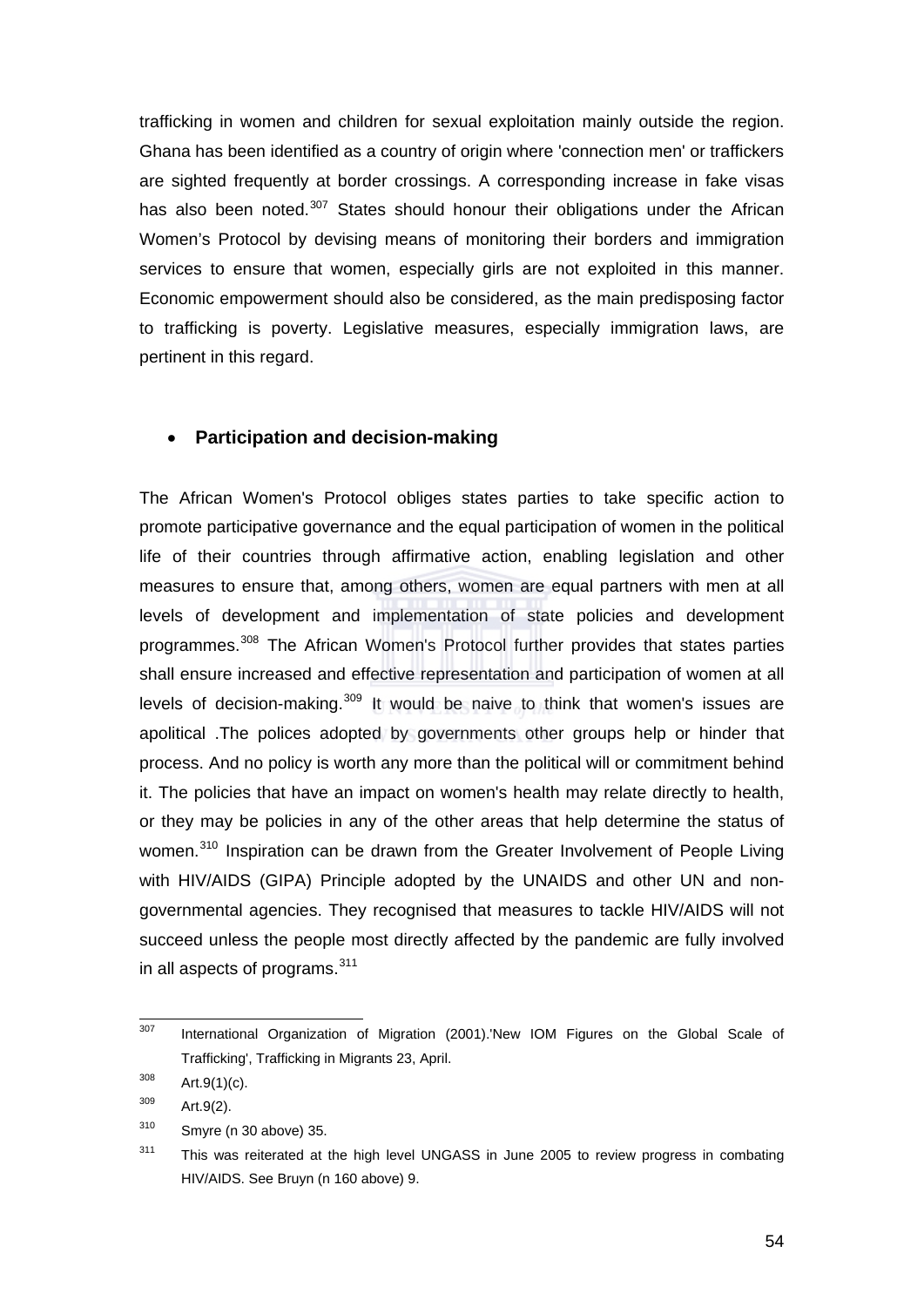#### **3.5 The missing links**

For purposes of this study, one cannot afford to be ungrateful to the above provisions in the bid to combat HIV/AIDS. Their effectiveness would however be enhanced if the African Women's Protocol had provided more substantively on HIV/AIDS, especially by linking it to other aspects of reproductive rights like family planning. The African Women's Protocol should have also addressed the right to religion specifically. It should have also provided more substantially on adolescents and referred to the disproportionate impact of globalisation on women. The African Women's Protocol should have also provided for state obligations in regard to regulation of substances (drugs) as it is increasingly becoming a major risk factor.  $312$ 

#### **3.6 Conclusion**

The opportunities presented by the African Women's Protocol cannot afford to be passed up. States, non-governmental organisations and all stakeholders should seek to maximise the potential of its regime and framework by broadening their strategic usage of rights claims. Women affected by HIV/AIDS and indeed all individuals concerned about HIV/AIDS and women may all find within the African Women's Protocol new and transformative sources of legal arms with which to further the recognition of hitherto gender-based harms and inequality. It is in this respect that the gender blindness of the fight against HIV/AIDS can be challenged more effectively on both regional and home territory.

<span id="page-64-0"></span><sup>312</sup> For a discussion on the role of drugs in the transmission of HIV among especially young women, See, generally Farmer et al (n 31 above).See also, Richter et al (n 268 above).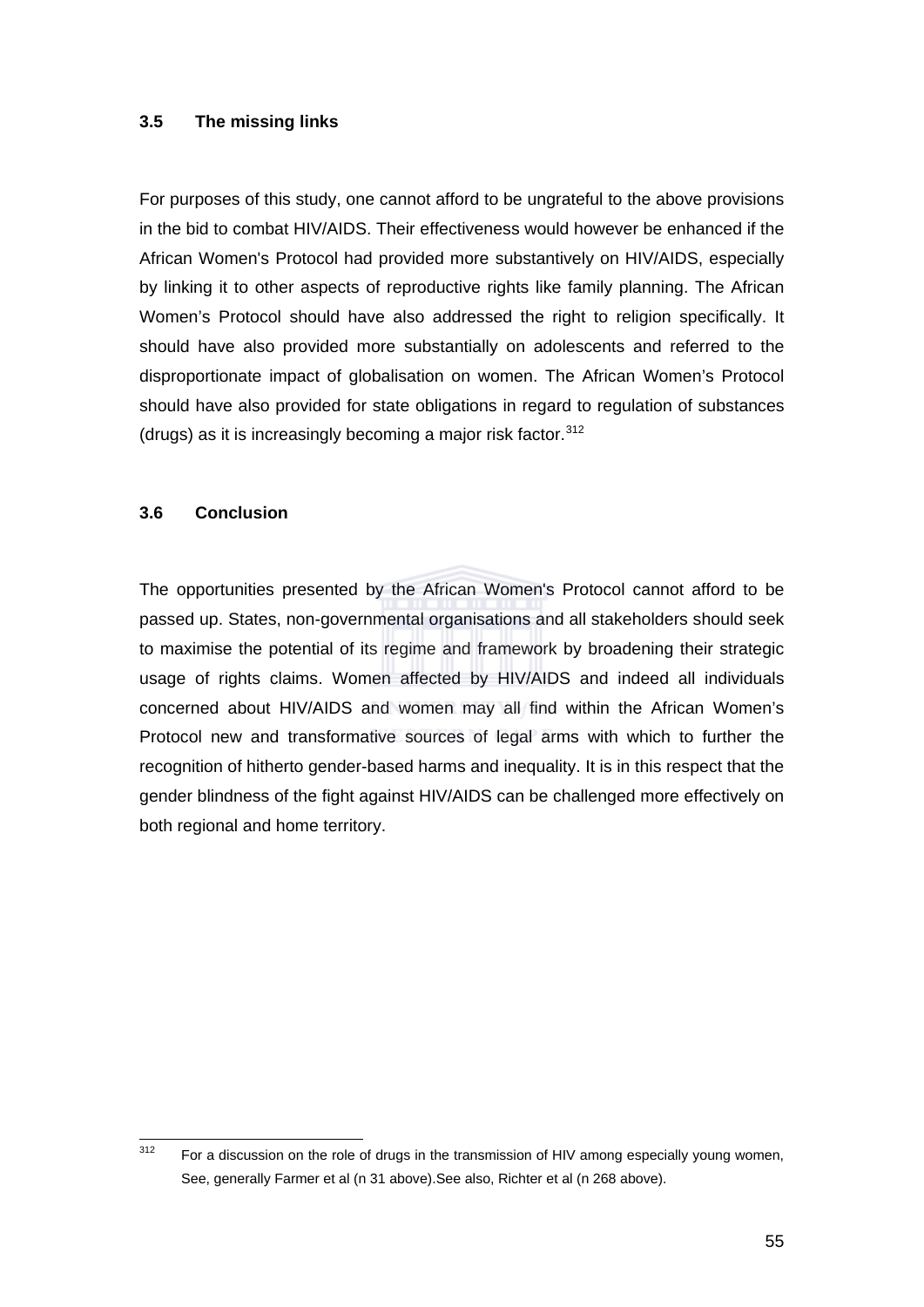#### **CHAPTER FOUR**

#### **CHALLENGES, RECOMMENDATIONS AND CONCLUSION**

#### **4.1 Introduction**

As stated earlier,<sup>[313](#page-65-0)</sup> the methodology of this study is of a norm setting character. This immediately spells challenges in implementation as states will always avail themselves with predicable excuses like lack of resources, progressive realisation and the fact that they are doing their best to give meaning to their obligations under the African Women's Protocol. This chapter highlights some of the challenges to the rights-based approach, including: globalisation and neo-liberal trends, culture and tradition, the constraints of enforcement, democracy and rule of law and the place of socio-economic rights (see part 4.2) This chapter then makes legal, regulatory and policy recommendations (see part 4.3) highlighting the South African (see part 4.3.2) and Ugandan (see part 4.3.5) examples and calls for a gendered approach in all efforts (see part 4.5). The chapter concludes with a call for more ratifications of the African Women's Protocol and a reminder to states of their moral and legal obligations under the African Women's Protocol (see part 4.6).

#### **4.2 Challenges**

Globalisation and neo-liberal trends pose a threat to the implementation of socioeconomic rights. Neo-liberalism requires that certain forms of state expenditure are to be favoured over others.<sup>[314](#page-65-1)</sup> There has been a marked shift in health policies by

<span id="page-65-0"></span><sup>313</sup> Chap.1.7.

<span id="page-65-1"></span><sup>314</sup> Purewal (n 161 above); M Pieterse 'Beyond the welfare state: Globalisation of neo-liberal culture and the constitutional protection of social and economic rights in South Africa' (2003) 1 *Stellenbosch Law Review* 3; R McCorquodale & R Fairbrother 'Globalisation and human rights' (1999) 21 *Human Rights Quarterly* 735 751 7. For a useful exposition of the dominant actors (concerned with human rights and economic globalisation respectively) in the international arena,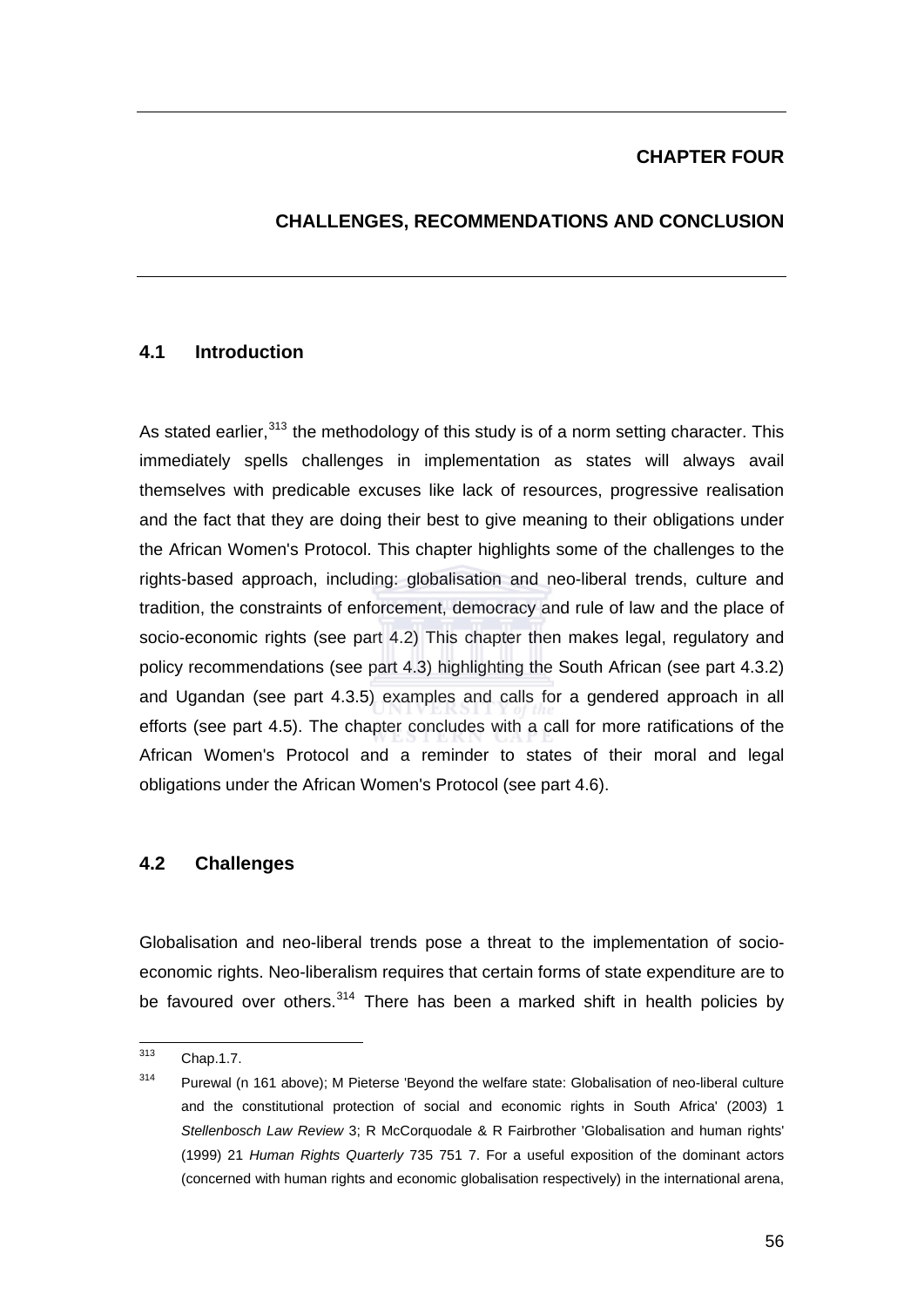governments undergoing Structural Adjustment Programmes (SAPs) from basic health care to contraceptive services delivery. The privatisation of health services is a further more recent trend in both developing and developed countries like, making it difficult for people to claim rights to basic health care.<sup>[315](#page-66-0)</sup>

Education is another sphere that has been affected by cuts in government expenditure with illiteracy and drop-out rates rising. Decreasing numbers of girl children attending school have been an inevitable knock-on effect of government cuts on education. Reductions in school enrolment for girls often result in earlier marriages of girls. Illiteracy disempowers women form gaining information about reproductive health and general health services and has obvious repercussions upon the household's awareness of its choices, reducing its chances of ensuring the best quality of life for its family members.

Globalisation has set in prescriptive population programmes which have shown a consistently unapologetic commitment to population reduction at any cost. The tendency for uncritical prescription has resulted in a denial of choice for the recipients of population policy. This has ranged from incentive and disincentive schemes, selective 'encouragement' of particular types of contraception to the more extreme cases of coercive tactics. $316$  This prescriptive approach has failed to take into account the very important intersection between the provision of reproductive health services and HIV/AIDS. Global reproductive health and AIDS discourses compete with each other to understand how combating the AIDS epidemic and promoting women's reproductive health and rights intermingle, compete and/or complement each other in an African setting.<sup>[317](#page-66-2)</sup> AIDS policies and population policies have not

<span id="page-66-1"></span> $316$  Purewal (n 161 above) 108.

see Mishra *Globalisation and the Welfare State* (1999) 122-123; R Shamir 'Corporate social responsibility: a case of hegemony and counter hegemony' in, B de Souza Santos; A Cesar & R Garavito (eds) (2005) *Law and Globalisation from below: towards a cosmopolitan legality* 92. S W Harcourt 'An analysis of reproductive health: myths, resistance and new knowledge' in W Harcourt (1997) *Power, Reproduction and Gender: The inter-generational Transfer of Knowledge* 8.

<span id="page-66-0"></span> $315$  Purewal (n 161 above) 102.

<span id="page-66-2"></span><sup>&</sup>lt;sup>317</sup> J Horn, 'Not Culture, But Gender: Reconceptualising Female Genital Mutilation/Cutting', in W Chavkin & E Chesler (eds) (2005) *Where Human Rights Begin: Health, Sexuality and Women in the Millennium.* 96.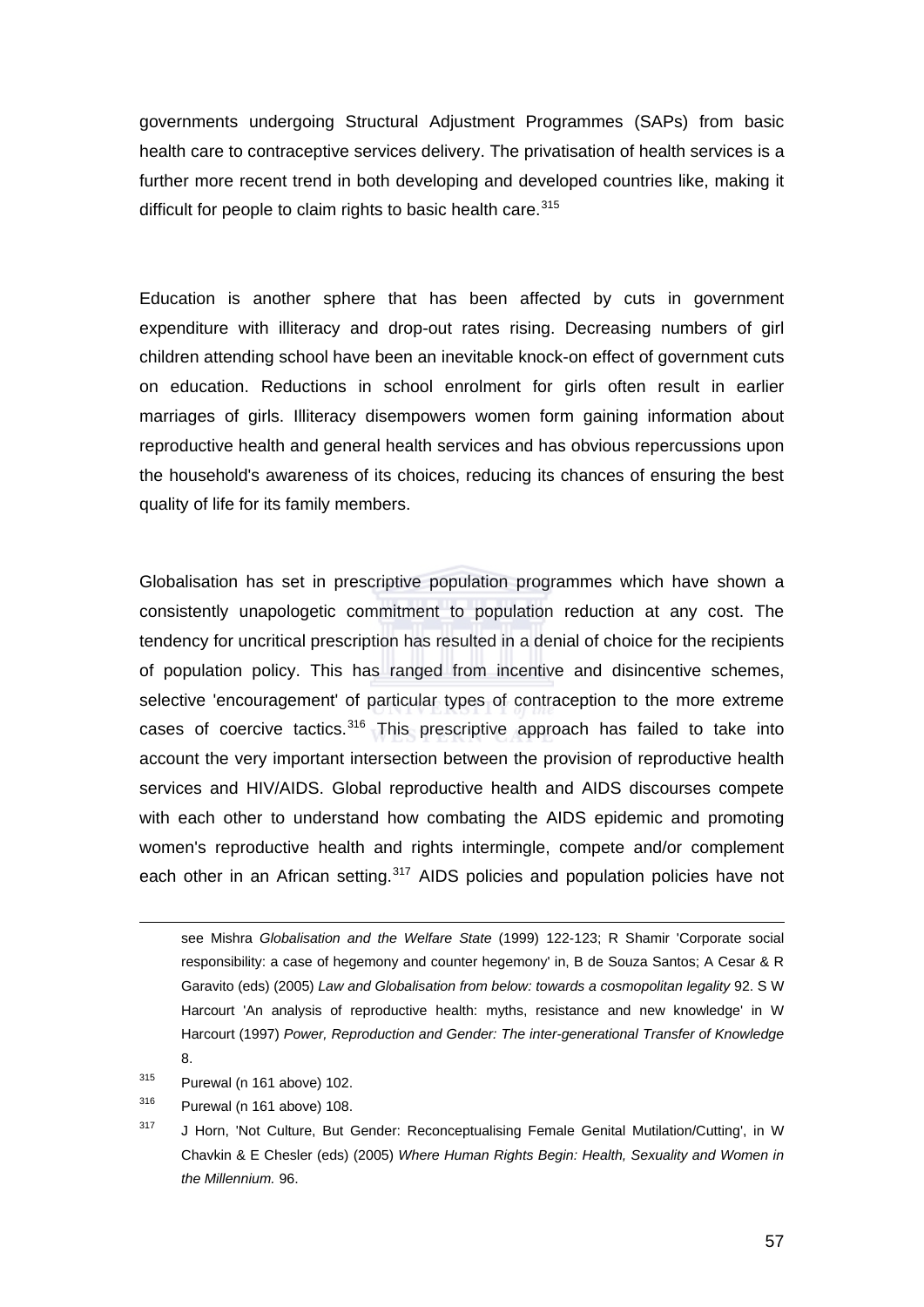been brought together under the rubric of reproductive health; instead we find competing bureaucracies at all levels of implementation. When AIDS interventions have been linked to family planning at the local level, well-intentioned AIDS interventions have sometimes been considered suspect because of associations between expatriate-associated health projects and racism, mistrust, and misbelieve.<sup>[318](#page-67-0)</sup>

In Uganda, for example, success in the HIV/AIDS policy has been important for donors and international assistance is critical to health care provision in the country. However, the implementation of reproductive health has been limited and its non-AIDS related components have been largely unsuccessful.<sup>[319](#page-67-1)</sup> This approach is retrogressive in light of the importance of the inextricable interaction between these two areas of women's health.

Other challenges that have to be surmounted in order to achieve the realisation of the postulates of the African Women's Protocol are: the resilient bane of culture and tradition, the constraints of enforcement, the place of socio-economic rights and lack of the rule of law and democracy.

# **UNIVERSITY** of the

# **4.3 Recommendations**

Ratifying countries have recognised the importance of respecting the rights of women by being party to the African Women's Protocol. Much of the success will rely on the commitment of states to give meaning to its provisions. Issues relating to women and HIV/AIDS are multifaceted and require multidimensional approaches involving change of attitude, among others. Efforts should involve religion, culture, education, government and all sectors because gender related issues are buttressed in almost all spheres of life.

<span id="page-67-0"></span><sup>318</sup> As above, 108.

<span id="page-67-1"></span> $319$  As above, 96.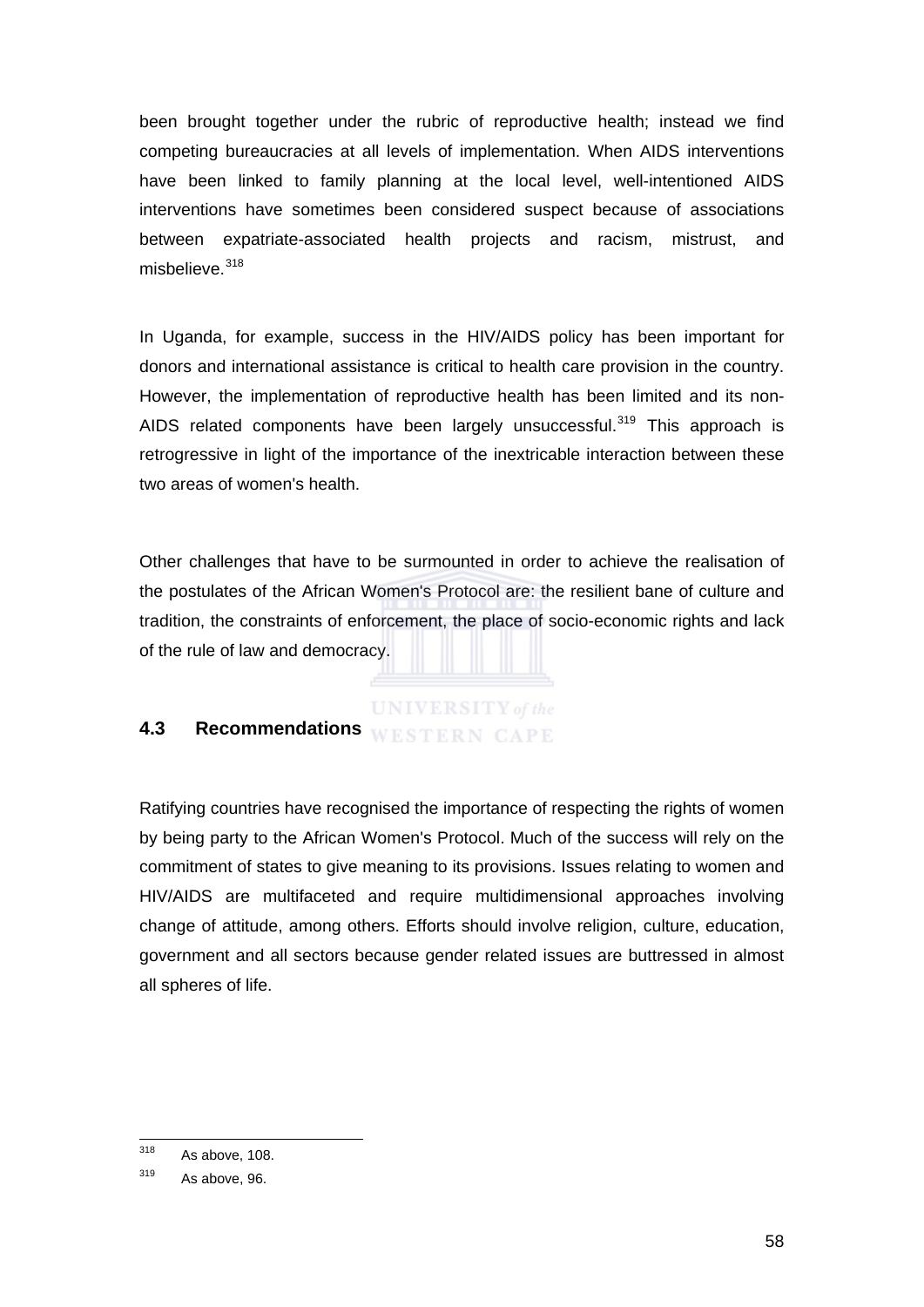#### **4.3.1 Legal and judicial reform**

Member states are encouraged to amend their constitutions to ensure that they are complying with the African Women's Protocol. This should be followed by amending and adopting specific laws to give effect to their obligations under the African Women's Protocol. Laws or policies that discriminate against women in the area of civil rights restrain them from voicing their views on decisions that are crucially important to them, and keep them from making their full contribution to development. Marriage, divorce and inheritance laws, especially customary law, have much to do with a woman's economic, social and psychological status and thus with her health.

Similarly, judicial reform should entail means that will enable women and girls to challenge laws and policies before the courts (opportunities to do this should be made available). Laws are important to the extent that they provide a springboard for action, for example, in Zimbabwe, *Chihowa v Mangwende*[320](#page-68-0) was possible because of the successful passage of Legal Age for Majority Act in 1982. Even in the infamous case of *Magaya v Magaya*, [321](#page-68-1) the Supreme Court of Zimbabwe noted that such a ruling was not possible with respect to deaths occurring after the promulgation of the Administration of Estates Amendment Act.<sup>[322](#page-68-2)</sup> These two cases suggest that struggles for meaningful legal reform are important and vigilance in monitoring the application and interpretation of new non-discriminatory laws is even more important.<sup>[323](#page-68-3)</sup> There is an urgent need for reform in legislative and judicial approaches to customary law.[324](#page-68-4)

<span id="page-68-0"></span><sup>320</sup> 320 1987 (1) ZLR 228 (SC).

<span id="page-68-1"></span> $321$  1999 (1) ZLR 100.

<span id="page-68-2"></span><sup>322</sup> Act 6 of 1997.

<span id="page-68-3"></span><sup>323</sup> Other cases that have addressed non-discrimination in laws are *Bhe v Magistrate Khayelitsha and Others* CCT-49-03 and *Unity Dow v The Attorney General* (1992) LRC (const) 623.

<span id="page-68-4"></span> $324$  For a discussion on the need for legislative and judicial reform, See, generally, C Himonga 'Legislative and Judicial Approaches to the Reform of the Customary Law of Marriage and Succession in South Africa: Implications for the Advancement of Women's Rights' (paper presented at the Conference on Advancing Women's Rights hosted by the Women's Law Centre, Cape Town 30-31 2003) available at http://www.wlc.co.za/ conference2003/2003conference\_himonga.php (accessed 7 July 2006).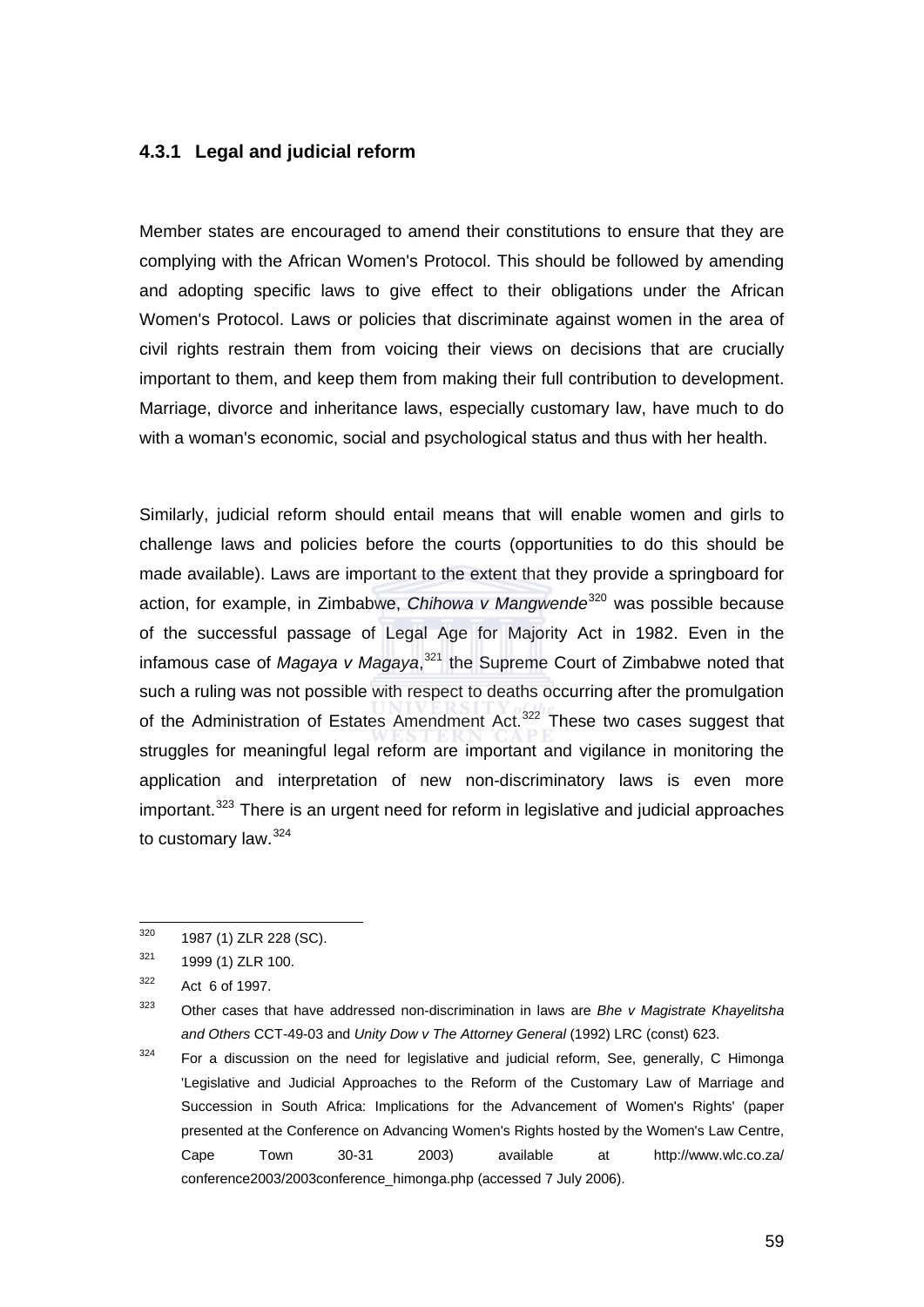#### **4.3.2 Transformative and comprehensive approaches: South African example**

South Africa could be cited as a model state in sub-Saharan Africa in terms of the progressive legislation it has enacted, $325$  its rapidly growing rich legal environment, and a far-reaching Bill of Rights.<sup>[326](#page-69-1)</sup> South Africa has a supreme Constitution with a justiciable Bill of Rights that offers civil and political rights as well as social and economic guarantees.<sup>[327](#page-69-2)</sup> The Constitution also makes provision for a Commission for Gender Equality to promote the achievement of gender equality.<sup>[328](#page-69-3)</sup> Women in abusive relationships were recently afforded additional legal protection when amended legislation on domestic violence was accepted in Parliament.<sup>[329](#page-69-4)</sup> Pregnant women are provided with free health care and those who choose to terminate their pregnancy may now freely exercise an informed choice.<sup>[330](#page-69-5)</sup> South Africa also passed a Children's' Act which among other things outlaws virginity testing of children.<sup>[331](#page-69-6)</sup> It is worth noting that there is currently a Sexual Offences Bill being debated in the South African Parliament.<sup>[332](#page-69-7)</sup>

The Constitution of South Africa explicitly provides for the right to reproductive autonomy.<sup>[333](#page-69-8)</sup> This provision secures freedom and security of the person, including the right to 'bodily and psychological integrity'<sup>[334](#page-69-9)</sup> and specifically includes the right to

<span id="page-69-0"></span><sup>325</sup> 325 Among the prominent legislative enactments are: the South African Schools Act 84 of 199, the Employment Equity Act 55 of 1998 and the Medical Schemes Act 131 of 1998 that prohibits unfair discrimination on listed grounds including state of health.

<span id="page-69-1"></span><sup>&</sup>lt;sup>326</sup> Chap.2 of the Constitution of the Republic of South Africa (n 180 above).

<span id="page-69-2"></span><sup>&</sup>lt;sup>327</sup> As above. See L Feris 'The Right to Access to Reproductive Health Care in the South African Constitution: A Real Victory for Women?' in Nnaemeka (n 93 above) 81. See also C van Wyk 'The enforcement of the right of access to health care in the context of HIV/AIDS and its impact on the separation of powers' (2003) 66 *Tydskrif vir Hedendaagse Romeins-Hollandse Reg (THRHR)* 389.

<span id="page-69-3"></span><sup>328</sup> Sec.187.

<span id="page-69-4"></span><sup>&</sup>lt;sup>329</sup> The Domestic Violence Act 116 of 1998. Previously, Prevention of Family Violence Act 133 of 1993.

<span id="page-69-5"></span><sup>&</sup>lt;sup>330</sup> GN 6571 Government Gazette 1 July 1994 No. 15817 in Feris (n 327 above) 81.

<span id="page-69-6"></span> $331$  Sec.12 (4) of the Children Act 38 of 2005.

<span id="page-69-7"></span><sup>332</sup> Criminal Law (Sexual Offences) Amendment Bill 2003.

<span id="page-69-8"></span><sup>333</sup> Sec.12.

<span id="page-69-9"></span> $334$  Sec. 12 (2).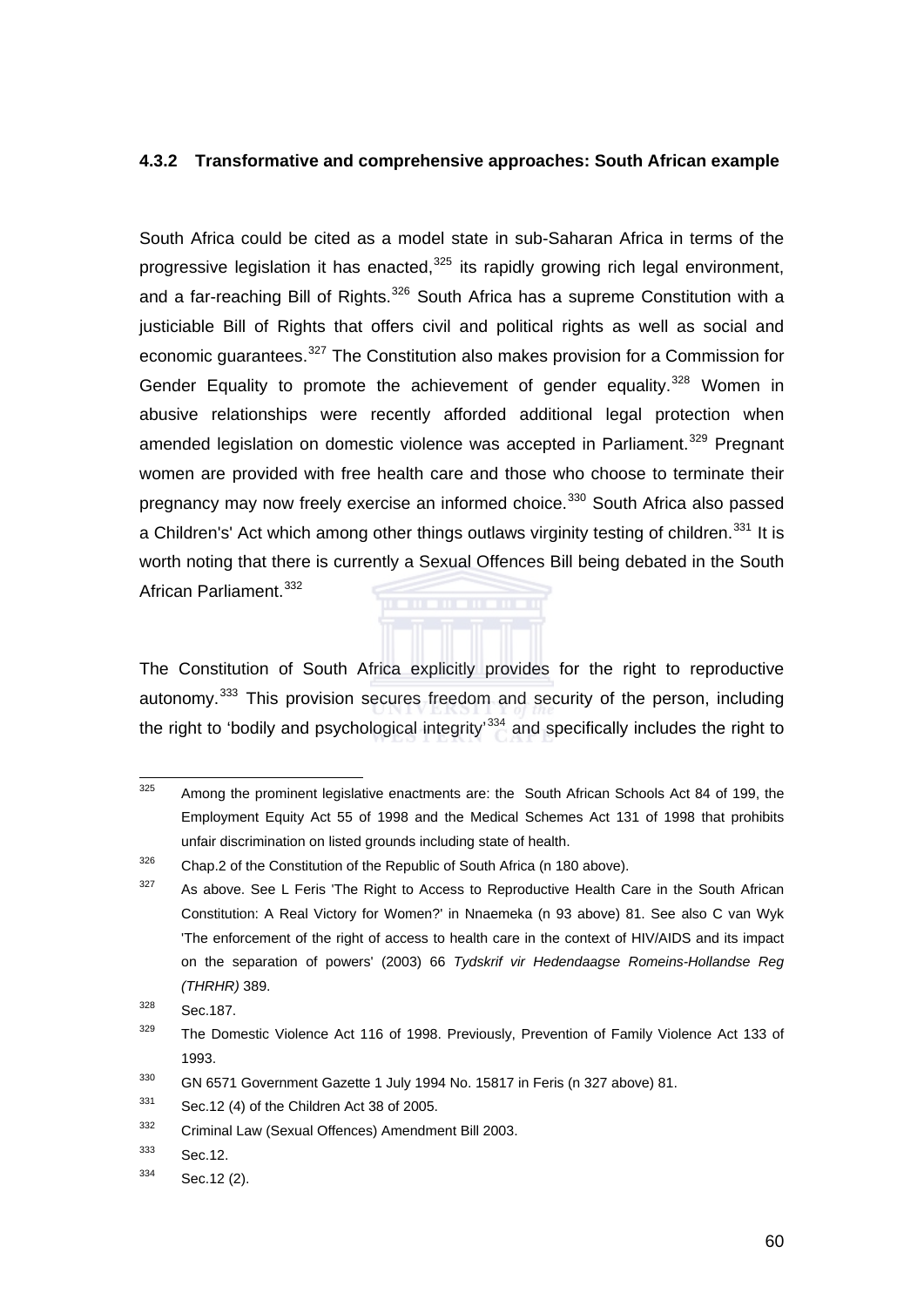'make decisions concerning reproduction'.<sup>[335](#page-70-0)</sup> At a base level, this provision means that women should be able to make these kinds of decisions without any without any interference by the state or other parties, such as for instance a spouse or partner. The right can furthermore only be optimally exercised in an environment where society provides for the necessary resources and infrastructure to make these decisions. Thus, for example, indigent women should be provided with education on family planning and fertility control and should have access to medical services.<sup>[336](#page-70-1)</sup>

The Constitutional Court of South Africa has transcended the traditional boundaries of a strict interpretation of state duty that has always paid undue regard to the doctrine of separation of powers. The argument here is not against the doctrine of separation of powers, but rather a progressive and transformative interpretation of law. South African courts have adopted a most transformative style of interpretation, taking into account the particular context of the society.<sup>[337](#page-70-2)</sup> The decision in TAC,<sup>[338](#page-70-3)</sup> in which the South African Constitutional Court held that failure on the part of the South African government to make available Nevirapine amounted to a breach of the Constitution,<sup>[339](#page-70-4)</sup> is a model for holding African governments accountable for their failure or unwillingness to provide comprehensive treatment programmes for HIV/AIDS. The *TAC* case drew its inspiration from an earlier case of *Grootboom*[340](#page-70-5) in which the court adopted the reasonability test in finding the government policy and programmes on housing unreasonable and not meeting the needs of those most urgently in need. The situation of women in the face of the epidemic requires a robust and pragmatic judiciary that is willing to take governments head on in the realisation of socio-economic rights. It requires judicial activism. Other African countries ought to adopt this style. The African Human Rights Court should borrow a leaf from these transformative, contextual and bold approaches. Issues concerning women have to be contextualised because of the interplay of factors like history, religion and culture.

<span id="page-70-0"></span><sup>335</sup> Sec.12 (2) (a).

<span id="page-70-1"></span><sup>336</sup> Feris (n 327 above) 83.

<span id="page-70-2"></span><sup>&</sup>lt;sup>337</sup> The Constitutional Court has also expressed their preference for this method of interpretation and Chaskalson CJ has stated as follows in *S V Makwanyane* 1995 (6) 665 (CC) on 676-677: '…the Constitution must not be construed in isolation, but in its context, which includes the history and background to the adoption of the constitution, other provisions in the constitution itself and, in particular, the provisions of chapter 3 of which it is part.'

<span id="page-70-3"></span><sup>338 2002 10</sup> BCLR 1033 (CC).

<span id="page-70-4"></span><sup>339</sup> Sec.27.

<span id="page-70-5"></span><sup>340 2000 3</sup> BCLR 227 (C).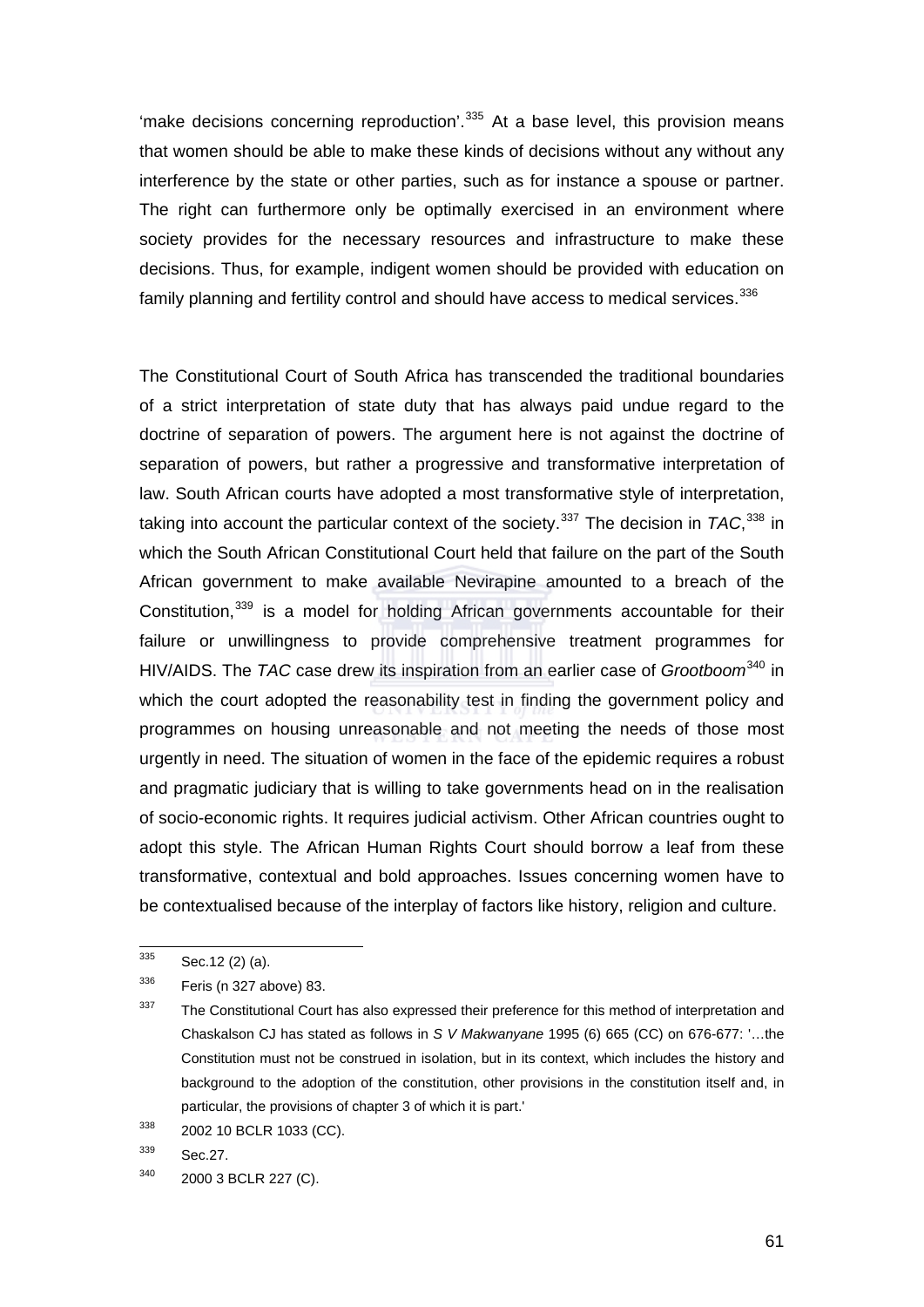#### **4.3.3 Regulatory measures**

Having amended the laws and adopted specific ones, member states should put in place regulatory measures, whereby specific groups, such as professionals, women groups and cultural leaders, to mention a few, will be targeted for training and awareness.

#### **4.3.4 Policy measures**

All policies that raise the status of women and protect their rights contribute to their good health (in the HIV context). People who want to press for action on women's health need to be aware that some polices are mutually reinforcing, that is, they are more effective when used in combination with each other. Such a synergistic relationship exists, for example, between raising the legal age of marriage and increasing education and employment opportunities. Uganda is one of the countries in the continent that managed to tremendously reduce its HIV infection.<sup>[341](#page-71-0)</sup> Cameroon is also a country that has developed an elaborate system of implementation of HIV/AIDS policy.<sup>[342](#page-71-1)</sup>

### **UNIVERSITY** of the **WESTERN CAPE**

#### **4.3.5 The Ugandan example**

Three unwritten policies are the key elements of Uganda's creative response to the epidemic and distinguish it from the limited capacity of other states in dealing with the epidemic: leadership, diversity of approach and openness.<sup>[343](#page-71-2)</sup> Museveni's leadership on AIDS was linked to democratisation and the reconstruction of local government as a means of rebuilding social cohesion in the country.<sup>[344](#page-71-3)</sup> Diversity refers to the variety of approaches used and the differing scales of their implementers. Messages are often tailored to very specific local clientele, and it is just this diversity that has

 $341$ 

<span id="page-71-1"></span><span id="page-71-0"></span> $\frac{341}{342}$  See Horn ( n 317 above)<br> $\frac{342}{342}$  For a discussion on HIV/AIDS policy in Cameroon, see AN Atangcho 'HIV/AIDS law and policy in Cameroon: Overview and challenges' (2006) 6 *African Human Rights Law Journal* 85.

<span id="page-71-2"></span><sup>343</sup> Parkhurst (2001) 78-80 in Horn (n 317 above) 100.

<span id="page-71-3"></span><sup>344</sup> A De Waal (2003) 'How Will HIV/AIDS Transform African Governance?' *African Affairs* 102:1-23 in Horn (n 317 above) 100.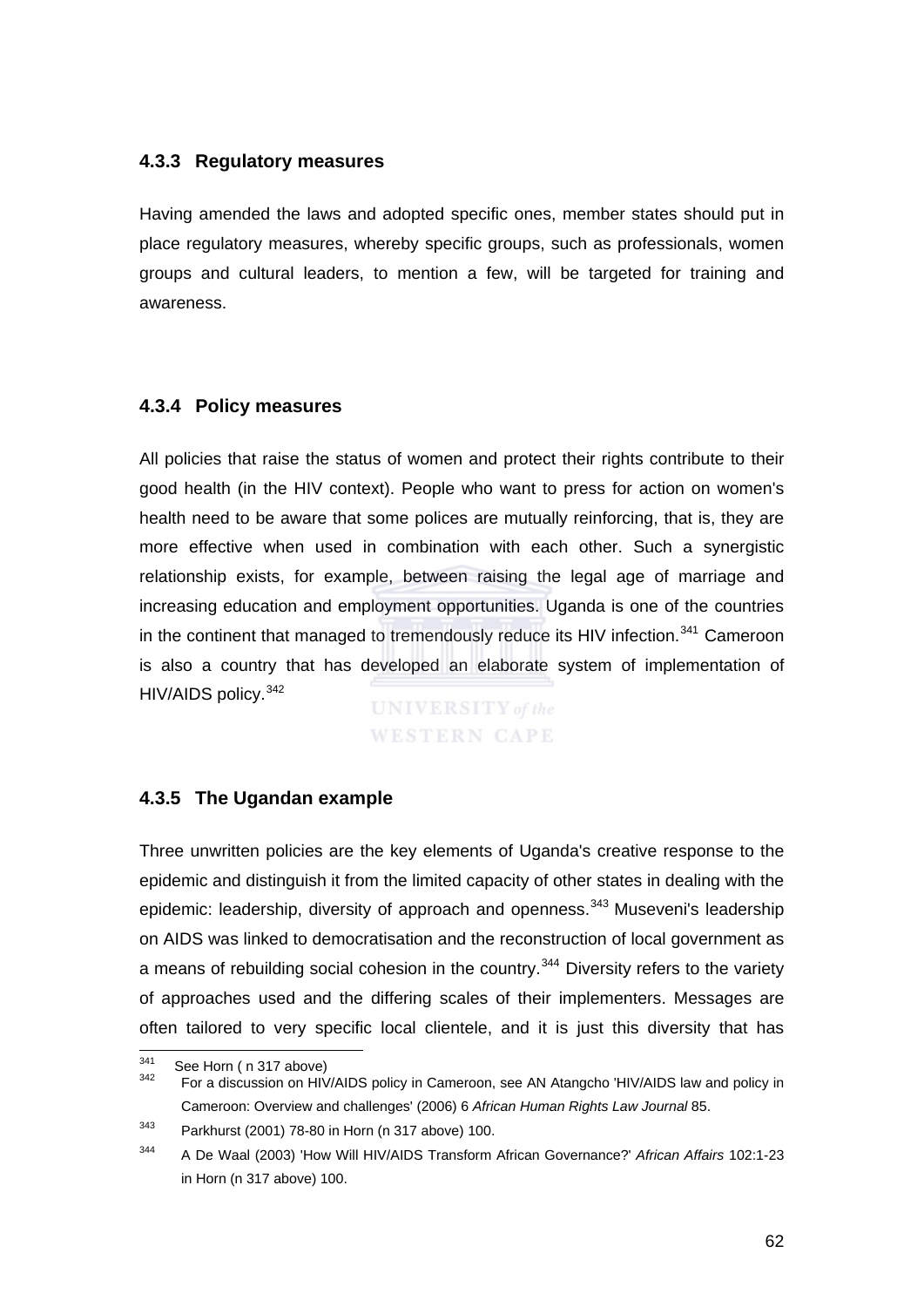provided 'something' for 'everyone' in the fight against AIDS. Ugandan NGOs, such as The AIDS Support Organisation (TASO), are regularly cited as models for community-based service provision. $345$  Uganda did not push any single approach too strongly and thus avoided much of the potential backlash from conservatives that might have been associated with such controversial activities as aggressive condom promotion.<sup>[346](#page-72-1)</sup> Kirumira<sup>[347](#page-72-2)</sup> points to Uganda's open policy toward the pandemic as perhaps the most vigorous IEC (Information, Education and Communication) and program support services for HIV/AIDS prevention and control in sub-Saharan Africa. Transparency would mean that the process of forming budgets and actual spending of funds allocated to AIDS interventions needs to be transparent.

### **4.4 Other important policy recommendations**

Other important policy recommendations include: affirmative action, economic empowerment, political factors-policy decision, implementing Primary Health Care, promoting Information, Education and Communication, eradication of discrimination in access to health care, involving the youth, improving the quality of health services (access to youth friendly services), special needs and special programming and linking reproductive health and HIV/AIDS services.

### **4.5 Gendered approaches: the appropriate way to go**

All the above recommendations must be within the particular circumstances of women. Services must respond to their specific needs. A gendered perspective will constructively influence the priorities and advance treatment, prevention and containment. Any discussion on AIDS, women and Africa is characterised by the serious level of violence perpetrated against women; traditional and cultural practices which detract their right to self-determination; limited access to prevention mechanisms, especially those that are confidential and accessible to women and

<span id="page-72-0"></span><sup>345</sup> J De Jong (2003) 'Making an impact in HIV and AIDS: NGO experiences of Scaling up' in Horn (n 317 above) 100.

<span id="page-72-1"></span><sup>346</sup> Parkhurst (n 343 above) 78-80.

<span id="page-72-2"></span> $347$  Kirumira (2001) in Horn (n 317 above) 101.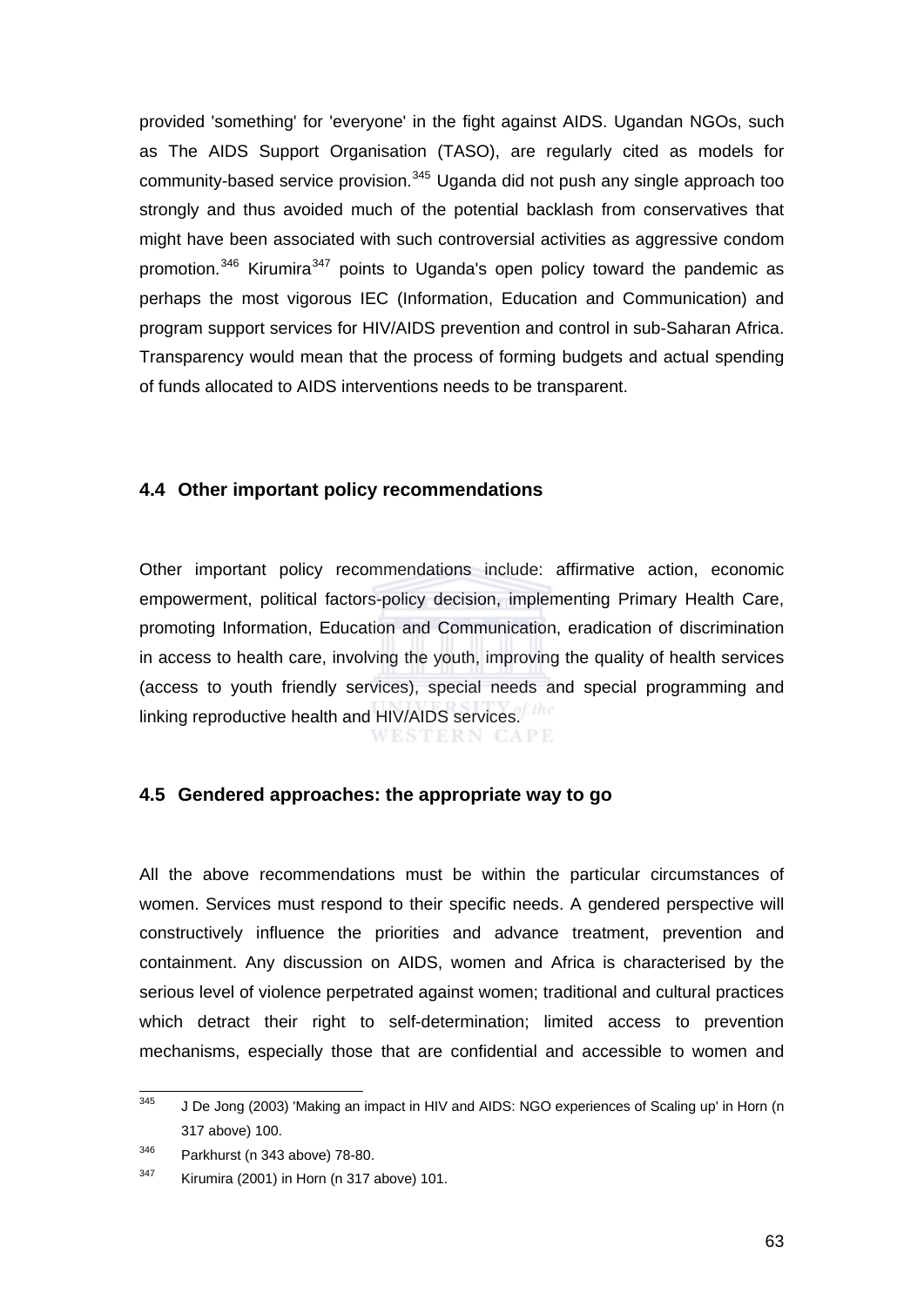economic conditions that add to their vulnerability. Our focus should therefore be on the synergistic effects of social, cultural, economic and political afflictions and their impact on the transmission. States should exercise political will and vision, participatory leadership, accountability to the constituency, participation of women on the basis of informed opinions and choices, and respect of the rule of law.

### **4.6 Conclusion: honouring the promise**

The normative framework of the African Women's Protocol is laudable and radical in nature. It is transformative because the drafters seem to be aware of the grave impact of the pandemic on the people in the region, particularly women. I call upon states that have not ratified to do so and call upon other international and regional human rights bodies to emulate the framework of this instrument. A formal right without more may be quite empty if the substantive reality of women's lives is such that they are not in position to make use of the rights.

Lest the postulates of the African Women's Protocol be relegated to a mere paper tiger, the obligations that ratifying states undertook during its adoption and ratification must be respected. All efforts must be marshalled. Money must be set aside and targets set. The ultimate test lies in the implementation as a real means to combat HIV/AIDS and indeed in improving the quality of life, for not only women, but also children and men. This can only occur if the rights in the African Women's Protocol precipitate concrete changes in social policies and laws so that they are responsive to the needs of women. African states should bear in mind that if we are to constitute ourselves as a society that respects human dignity, we are committed to redressing the social and economic conditions of those whose capacity for development and agency is stunted by poverty, culture, religion and gender. By failing to do so, we undermine the very foundations of our humanity. This is not only a moral obligation and political imperative, but also a treaty obligation. The ball is in their court. Let us see the states play.

WORD COUNT: 21 300

64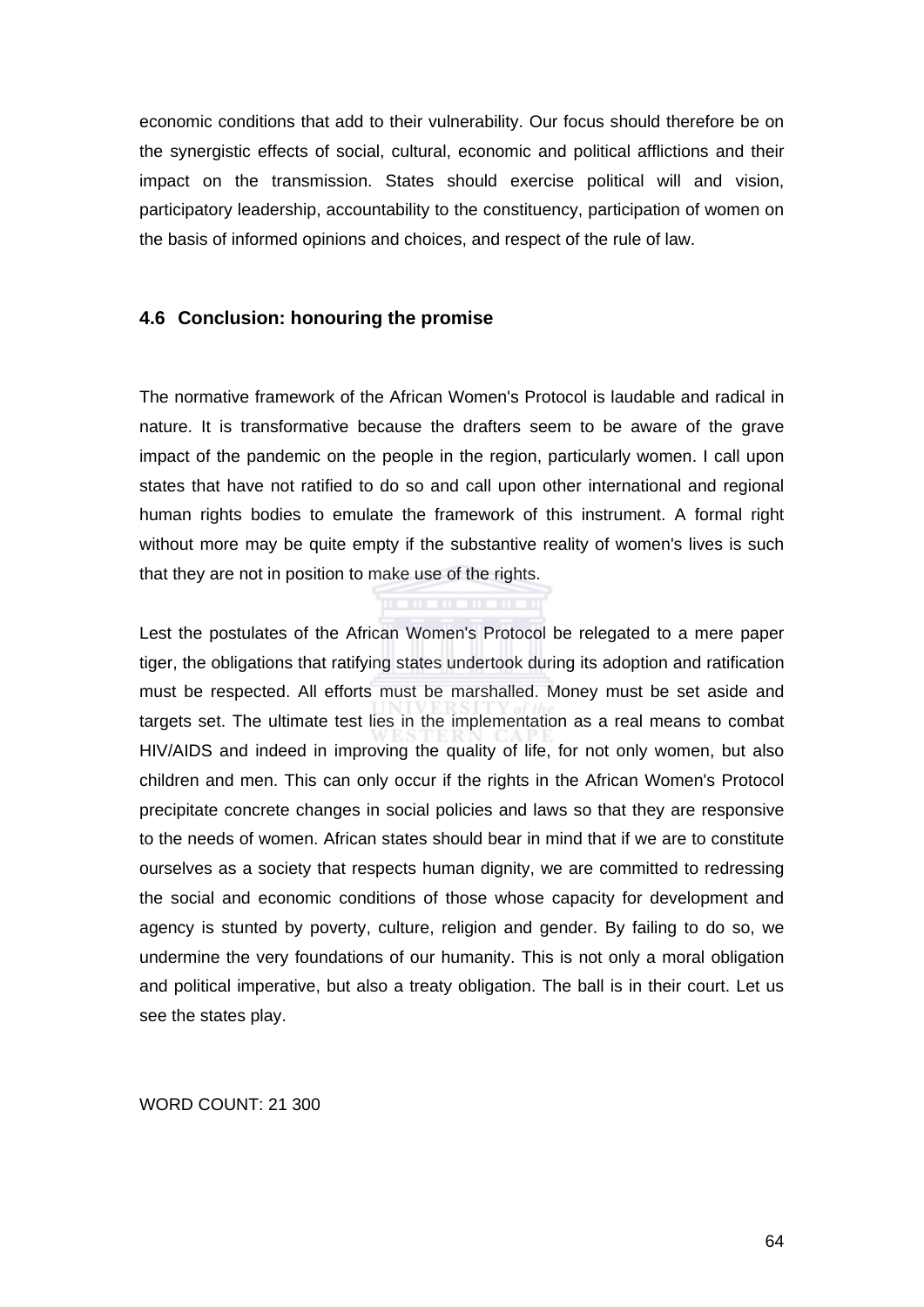### **1. Books**

- Banda, F (2005) *Women, Law and human rights: an African perspective*. Hart Publishing. Oxford – Portland Oregon.
- Benedek, W; Kisakye, EM & Heinz, W (eds) (1992) *Regional Systems of Human Rights in Africa, America and Europe: Proceedings of a Conference* Friedrich Naumann Stiftung.
- Benedek, W; Kisakye, EM & Obertleimer, G (2002) *Human Rights of Women: International instruments and African experiences* Zed Books in association with World University Service, Austria.
- Brand, D & Russell, S (eds) (2002) *Exploring the content of socio-economic rights: South African and international perspectives* Pretoria: Protea Book House.
- Brynes, A; Connors, J & Bik, L (eds.) (1997) *Advancing the Human Rights of Women: Using International Human Rights Standards in Domestic Litigation* (London, Commonwealth Secretariat).
- Chavkin, W & Chesler, E (eds) (2005) *Where Human Rights Begin: Health, Sexuality and Women in the Millennium*. Rutgers University Press.
- Colivier, S (ed) (1995) *The Right to Know: Human Rights and Access to Reproductive Health Information* University of Pennsylvania Press.
- Cook, RJ; Dickens, BM & Fathalla, MF (2003) *Reproductive Health and Human Rights: Integrating Medicine, Ethics and Law*. Oxford: Clarendon Press.
- De Jong, J (2003) *Making an impact in HIV and AIDS: NGO experiences of scaling up*. London: IDTG Publishing.
- de Souza Santos B; Cesar, A & Garavito, R (eds) (2005) *Law and Globalisation from below: towards a cosmopolitan legality* Cambridge University press.
- Evans, M & Murray, R (eds) (2002) *The African Charter on Human and Peoples' Rights: The System and Practice 1986-2000* Cambridge, Cambridge University Press.
- Farmer, P; Connors, M & Simmons, J (eds) (1996) *Women, Poverty and AIDS: sex, drugs and structural violence* Common Courage Press.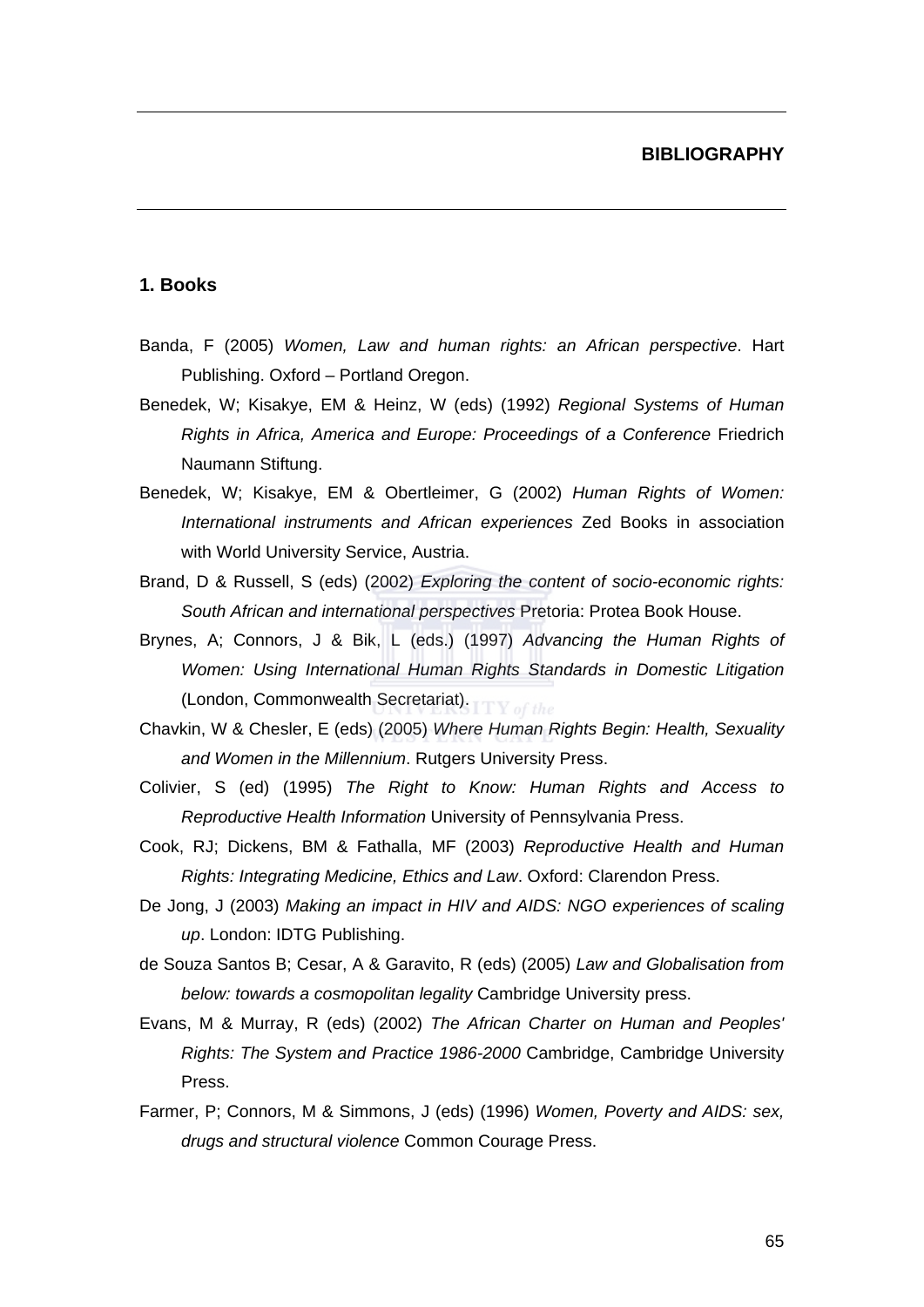- Fuenzalida-Puelma, HL & Connor, SS (eds) (1998) *The right to health in the Americas: A comparative Constitutional study* Washington DC: Pan American Health Organisation.
- Grant BC, and Kuenyehia, A (2003) *Women and Law in sub-Saharan Africa*. Sedco Publishing Ltd.
- Harcourt, W (ed) (1997) *Power, Reproduction and Gender: The inter-generational Transfer of Knowledge* Zed Books Ltd, London.
- Harding, S (1986) *The science question in feminism* Milton Keynes, Open University Press.
- Heyns, CH & Brand, D (eds) (2005) *Socio-Economic Rights in South Africa* Pretoria University Law Press.
- Hodgin, R & Newell, P (2002) *Implementation Handbook for the Convention on the Rights of the Child* United Nations Children's Fund, Geneva: Switzerland.
- Meena, S (2004) *Trafficking in Women: Causes, Consequences and Responses, in Gender and Human Rights in the Commonwealth. Some Critical issues for action in the decade 2005-2015* The Commonwealth Secretariat.
- Murray, R (2000) *The African Commission on Human and Peoples' Rights and international law* Oxford, Hart Publishing.
- Nnaemeka, O & Ezeilo J (eds.) (2005) *Engendering Human Rights, Cultural and Socio Economic Realities in Africa* Palgrave Macmillan.
- Perlas, C & Lauren S Y (eds) (1988) *Too Little, Too Late: Dealing with the Needs of Women in Poverty* New York: Haworth.
- Richter, L; Dawes, A & Higson-Smith, C (eds.) (2004) *Sexual abuse of young children in southern Africa* HRSC Press: Cape Town.
- Rowbotham, S & Linlogle, S *Women Resist Globalisation: Mobilising for Livelihood and Rights* Zed Books, London New York.
- Smart, C (ed.) (1992) *Regulating Womanhood: Historical Essays on Marriage, Motherhood and Sexuality* London: Routledge
- Smyre, P (1993) *Women and Health* Zed Books Ltd, London, UK.
- Susan, M & Noel, W (eds) (1999) *Feminist Perspectives on Public Law* Cavendish Publishing Limited.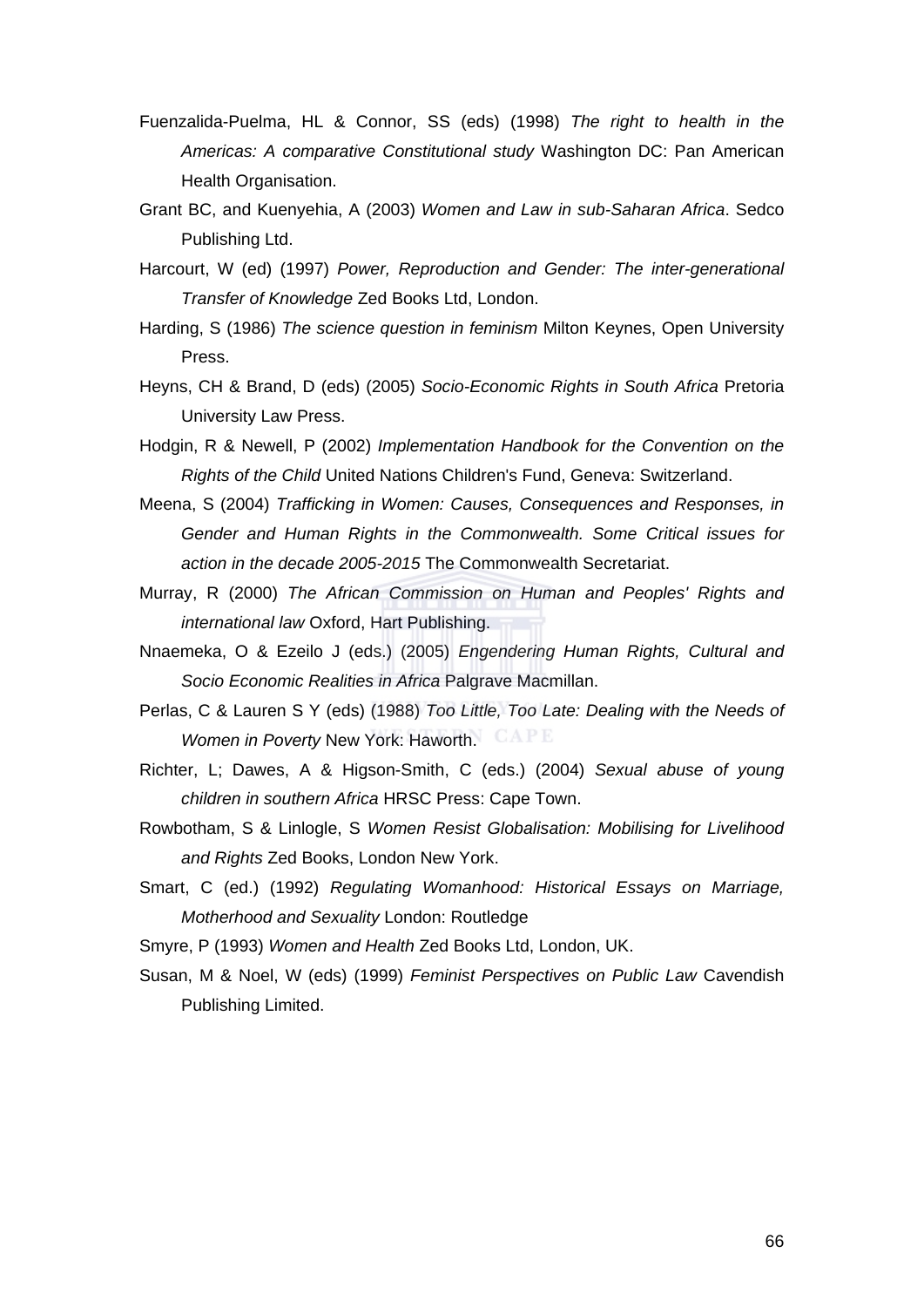### **2. Articles and contributions**

- Alston, P & Quinn, G 'The nature and scope of states parties obligations under the International Covenant on Economic, Social and Cultural Rights' (1987) 9 *Human Rights Quarterly* 156
- Alston, P 'Ships Passing in the Night: The Current State of the Human Rights and Development Debate Seen Through the Lens of the Millennium Goals' (2005) 6 *Human Rights Quarterly* 755
- Atangcho, AN 'HIV/AIDS law and policy in Cameroon: Overview and challenges' (2006) *African Human Rights Law Journal* 85
- Baimu, E 'Human rights in NEPAD and its implications for the African human rights system' (2002) 2 *African Human Rights Law Journal* 301
- Baimu, E 'The government's obligation to provide anti-retrovirals to HIV-positive Pregnant women in an African human rights context: The South African Nevirapine case' (2002) 2 *African Human Rights Law Journal* 160
- Banda, F 'Blazing a trail: The African Women's Protocol comes into force' (2006) 50 *Journal of African Law* 72
- Charlesworth, H; Chinkin, C & Wright, S 'Feminist approaches to international law' (1991) 85 *American Journal of International Law* 613
- Cook, RJ 'Exploring fairness in health care reform' (2004) 29 *Journal of Juridical Science* 1
- de Vos, P 'So much to do, so little done: The right of access to anti-retroviral drugs. Post Grootboom. (2003) 7 *Law, Democracy and Development* 83
- Dunkle, KL et al. 'Gender-Based Violence, Relationship Power, and Risk of HIV infection in Women Attending Ante-natal Clinics in South Africa.' (2004) *The Lancet* 363 (9419): 14
- Durojaye, E 'Advancing gender equity in access to HIV treatment through the Protocol on the Rights of Women in Africa' (2006) 6 *African Human Rights Law Journal* 188
- Dyani, N 'Protocol on the Rights of Women in Africa: Protection of women from sexual violence during armed conflict' (2006) 6 *African Human Rights Law Journal* 166
- Francis, A 'Female Circumcision: Rite of Passage or Violation of Rights?' (1997) *International Family Planning Perspectives* 130
- Ginther, K 'Re-defining international law from the point of view of decolonisation and development of African regionalism' (1982) 26 *Journal of African Law* 49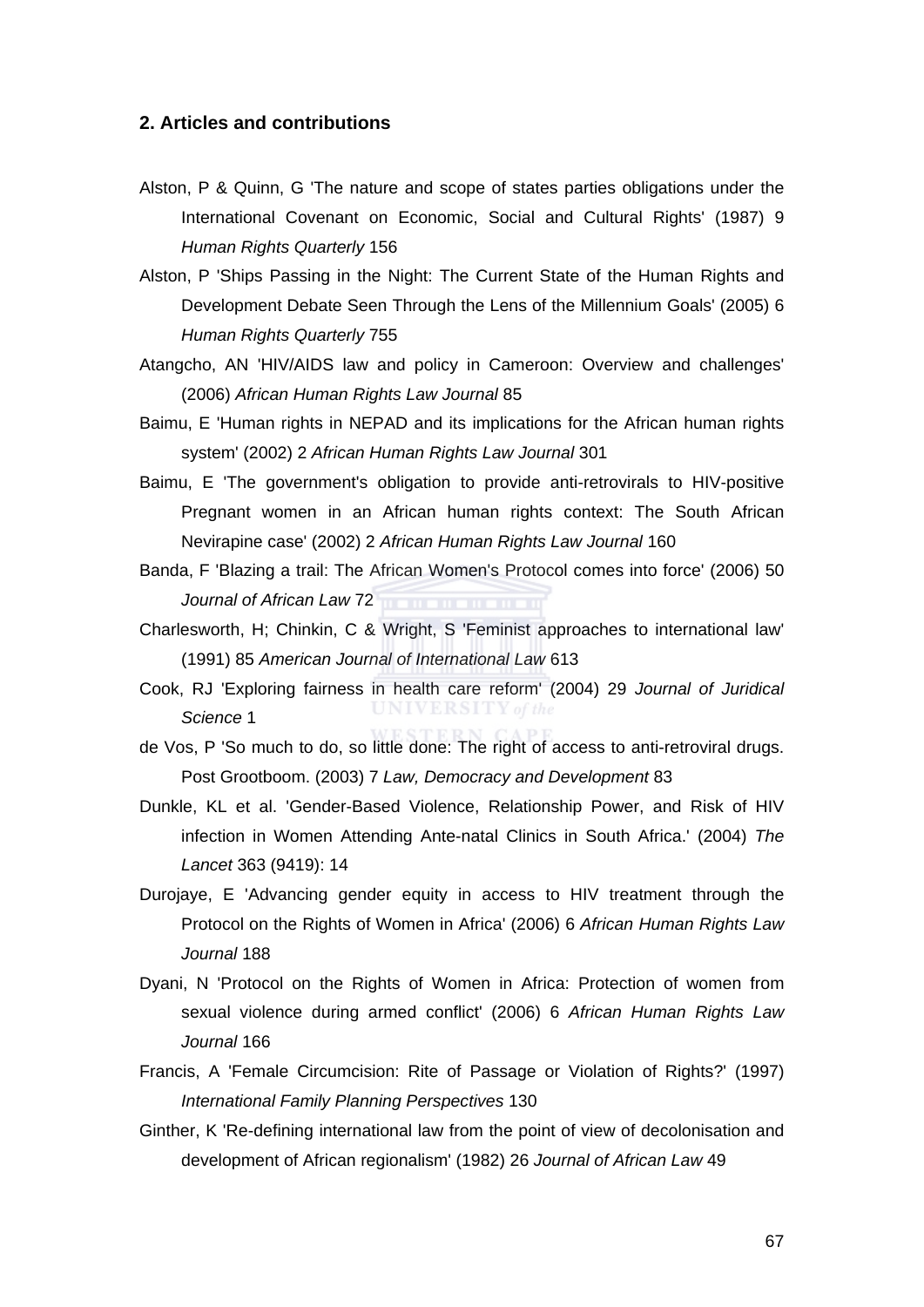- Gumedze, S 'HIV/AIDS and human rights: The role of the African Commission on Human and Peoples' Rights (2004) 4 *African Human Rights Law Journal* 181
- Hannum, H 'The UDHR in national and international law' (1998) 3 (2) *Health and Human Rights* 147
- Harrington, J 'Special Rapporteurs of the African Commission on Human and Peoples' Rights' (2001) 2 *African Human Rights Law Journal* 247
- Hendriks, A 'The Right to Health-Promotion and Protection of Women's Right to Sexual and Reproductive Health under International Law: the Economic Covenant and the Women's Convention.'(1995) *The American University Law Review* 44
- Kaniye-Ebeku, SA 'A New Hope for African Women: Overview of Africa's Protocol on Women's Rights (2004) 13 *Nordic Journal of African Studies* 264
- Karugonjo-Segawa, R 'The Protocol to the African Charter on Human and Peoples' Rights on the Rights of Women in Africa' (2005) Research Partnership, Danish Research Institute for Human Rights
- Kirby, M 'The never ending paradoxes of HIV/AIDS and human rights' (2004)4 *African Human Rights Law Journal* 163
- Leckie, S 'Another Step towards Indivisibility: Identifying the key features of Violations of Economic, Social and Cultural Rights' (1998) 20 *Human Rights Law Quarterly* 81
- Liebenberg, S 'The rights to social assistance: The implications of Grootboom for policy reform in South Africa' (2001) 17 *South African Law Journal on Human Rights* 232
- Mann, J 'Health and Human Rights: If Not Now, When, Human Rights and the New Public Health' (1997) 2 *Health and Human Rights* 118
- McCorquodale, R & Fairbrother, R 'Globalisation and human rights' (1999) 21 *Human Rights Quarterly* 751
- Murray, R 'A feminist perspective on reform of the African human rights system' (2001) 2 *African Human Rights Law Journal* 205
- Ngwena, C 'Access to anti-retroviral therapy to prevent mother-to-child transmission of HIV as a socio-economic right: An application of section 27 of the Constitution' (2003) 18 *South African Public Law* 83
- Nsibirwa, MS ' A brief analysis of the Draft Protocol to the African Charter on Human and Peoples' Rights' (2001) 1 *African Human Rights Law Journal* 40
- Oder, J 'Reclaiming women's social and economic rights in Africa: The protocol to the African Charter on Human and Peoples' Rights on the Rights of Women in Africa (2004) 5 *ESR Review* 5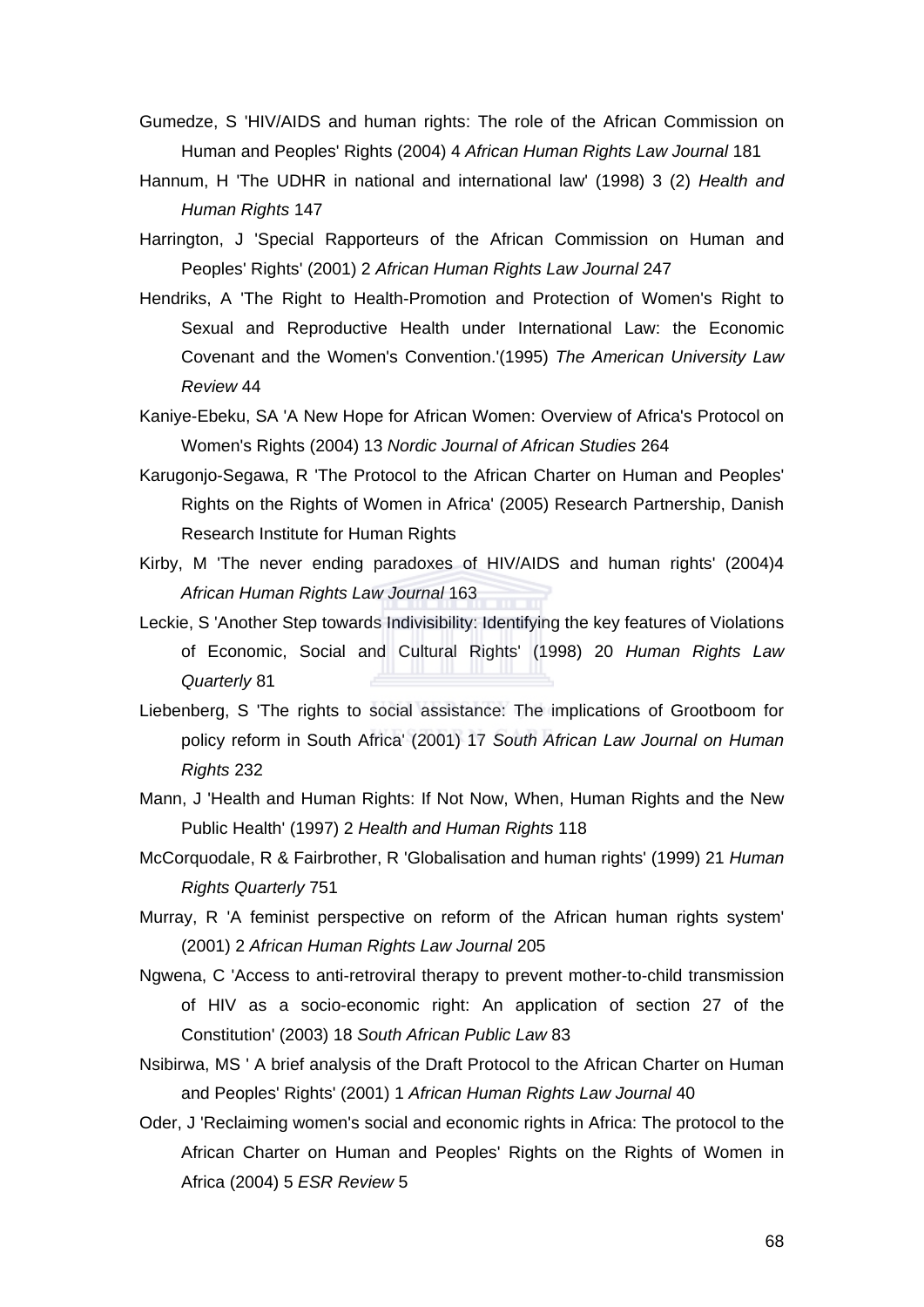- Oloka-Onyango, J 'Beyond the rhetoric reinvigorating the struggle for economic, social and cultural rights in Africa' (1995) 26 *California Western International Law Journal* 1
- Otto, D 'Linking Health and Human Rights: A critical Legal Perspective' (1995) 1 *Health and Human Rights* 274.
- Pieterse M 'Beyond the welfare state: Globalisation of neo-liberal culture and the constitutional protection of social and economic rights in South Africa' (2003) 1 *Stellenbosch Law Review* 3
- Toebes, B 'Towards an improved understanding of the international human right to Health' (1999) 21 *Human Rights Quarterly* 664
- Touhy, E 'Globalisation and Developing Countries' (1998) *South African Journal of Economics* 464
- van Wyk, C 'The enforcement of the right of access to health care in the context of HIV/AIDS and its impact on the separation of powers' (2003) 66 *Tydskrif vir Hedendaagse Romeins-Hollandse Reg (THRHR)* 389
- Vetten, L 'Research into Preventing Intimate Femicide in the Gauteng Province' (2003) *Women's Health Project Review* 14
- Welch, C 'Human Rights and African Women: A comparison of Protection under Two Major Treaties' (1993) 15 *Human Rights Quarterly* 549

#### **UNIVERSITY** of the **3. Chapters from books WESTERN CAPE**

- Brooke, G 'AIDS, Gender, and Sexuality during Africa's Economic Crisis' in *African Feminism: The Politics of Survival in Sub-Saharan Africa* in Grant, B C, and Kuenyehia, A (2003) Women and Law in sub-Saharan Africa. Sedco Publishing Ltd.
- Chapman, AR 'Core obligations related to the right to health and their relevance for South Africa' in Brand, D & Russell, S (eds) (2002) *Exploring the content of socio-economic rights: South African and international perspectives* Pretoria: Protea Book House.
- Corrine, P 'Understanding the Socio-cultural and Traditional Context of Female Circumcision and the Impact of the Human Rights Discourse' in Nnaemeka, O & Ezeilo, J (eds) (2005) *Engendering Human Rights: Cultural and Socio-Economic Realities in Africa* Palgrave Macmillan.
- Ewelukwa, U 'The Girl Child, African States, and International Human Rights Law-Toward a New Framework for Action' in Nnaemeka, O & Ezeilo J (eds) (2005)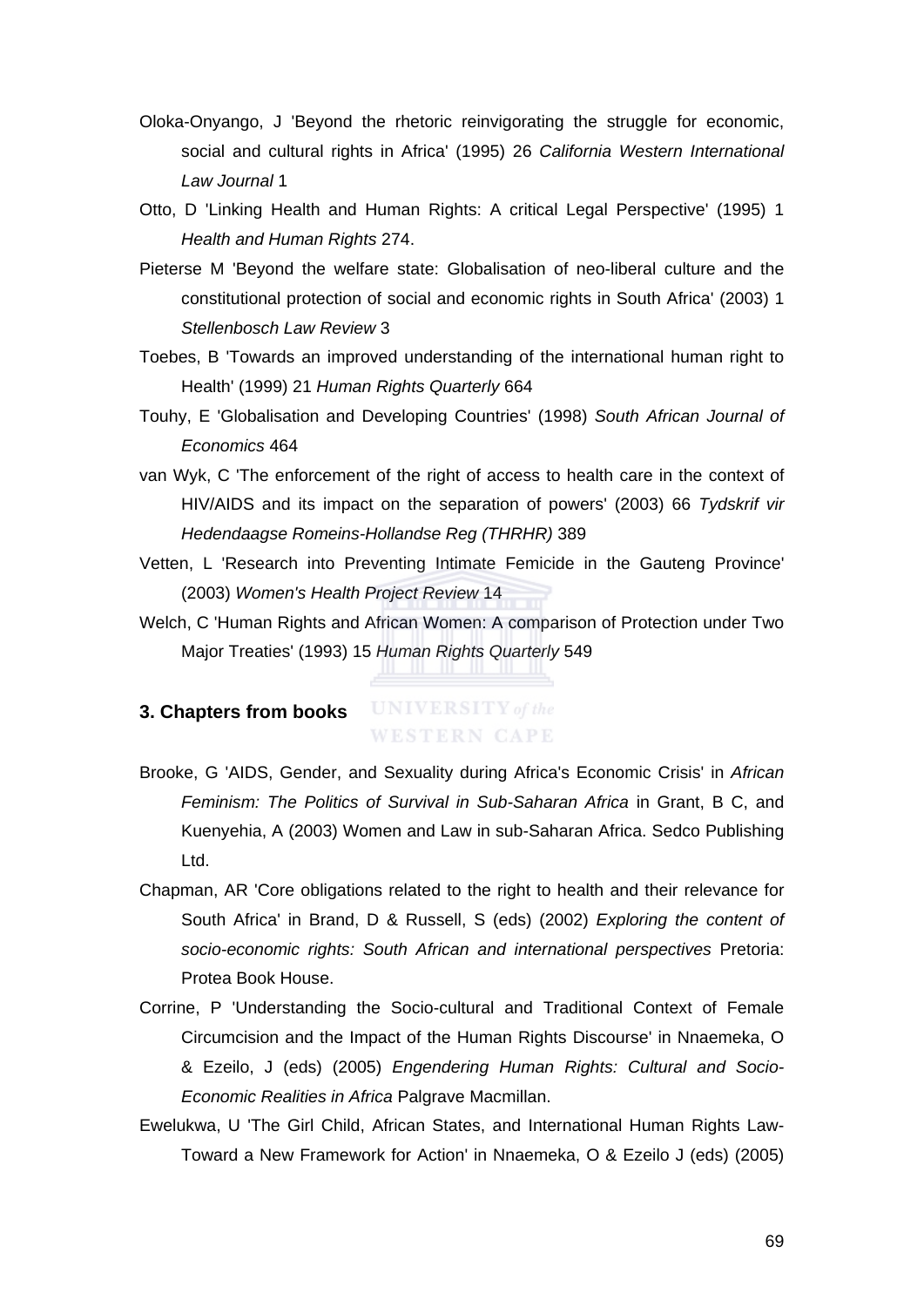*Engendering Human Rights, Cultural and Socio Economic Realities in Africa* Palgrave Macmillan.

- Feris, L 'The Right to Access to Reproductive Health Care in the South African Constitution: A Real Victory for Women?' in Nnaemeka, O & Ezeilo, J (eds) (2005) *Engendering Human Rights Cultural and Socio-Economic Realities in Africa* Palgrave Macmillan.
- Harcourt, W 'An analysis of reproductive health: myths, resistance and new knowledge' in Harcourt, W (ed) (1997) *Power, Reproduction and Gender: The inter-generational Transfer of Knowledge* Zed Books Ltd, London.
- Horn, J 'Not Culture, But Gender: Reconceptualising Female Genital Mutilation/Cutting' in Chavkin, W & Chesler, E (eds) (2005) *Where Human Rights Begin: Health, Sexuality and Women in the Millennium* Rutgers University Press.
- Jewkes, R 'Child sexual abuse and HIV infection' in Richter, L; Dawes, A & Higson-Smith, C (eds) (2004) *Sexual abuse of young children in southern Africa* HRSC Press: Cape Town.
- McBarnett & Lorna, M 'Women and Poverty: the Effects on Reproductive status' in Perlas, C & Lauren, S (eds) (1988) *Too Little, Too Late: Dealing with the Needs of Women in Poverty* New York: Haworth.
- Meena, S 'Trafficking in Women: Causes, Consequences and Responses' in Gender and Human Rights in the Commonwealth (2004) *Some Critical issues for action in the decade 2005-2015*.139. Commonwealth Secretariat.
- Millns, S & Whitty, N 'Bringing Rights Home: Feminism and the Human Rights Act 1998' in Millns, S & Whitty, N (eds.) (1999) *Feminist Perspectives on Public Law* Cavendish Publishing Limited.
- Naldi, GJ 'Future trends in human rights in Africa: The increased role of the OAU? (2002) in M Evans & R Murray (eds) (2002) *The African Charter on Human and Peoples' Rights: the System and Practice, 1986-2000* Cambridge, Cambridge University Press.
- Ngwena, C & Cook, RJ 'Rights concerning health' in Brand, D and Heyns, CH (eds) (2005) *Socio Economic Rights in South Africa* Pretoria University Law Press.
- Odinkalu, CA 'Implementing Economic, Social and Cultural Rights under the African Charter on Human and Peoples' Rights' in Evans, M and Murray, R (eds) (2000) *The African Charter on Human and Peoples' Rights: The System in Practice 1986-2000* Cambridge, Cambridge University Press.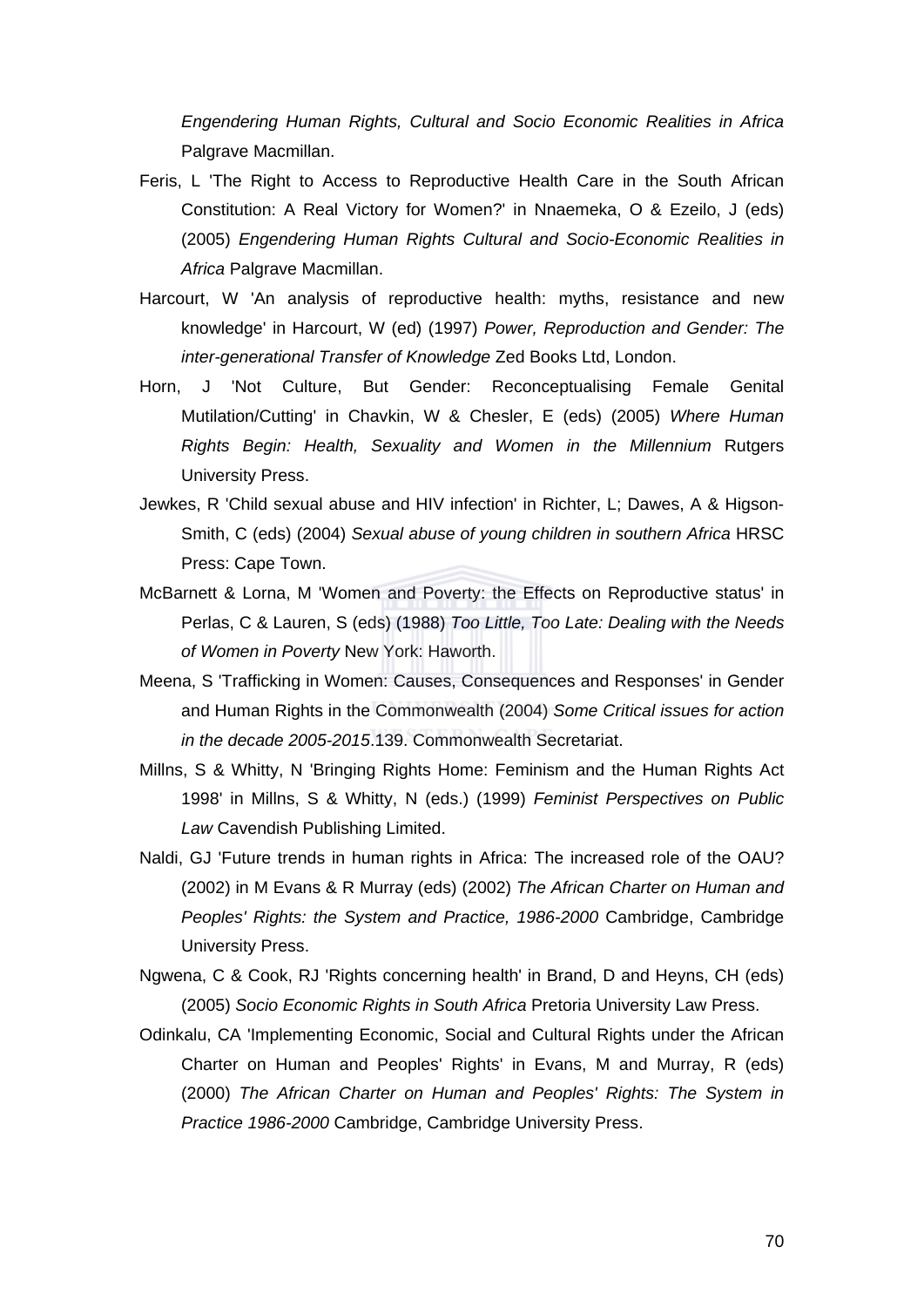- Purewal, NK 'New Roots for Rights: Women's Response to Population and Development Policies' in Rowbotham S & Linlogle S, *Women resist globalisation: mobilising for livelihood and rights* Zed Books, London New York .
- Richter, L & Higson-Smith, C 'Commercial sexual exploitation and trafficking of children' in Richter, L; Dawes, A & Higson-Smith, C (eds.) (2004) *Sexual abuse of young children in southern Africa* HRSC Press: Cape Town.
- Roemer, R 'The Right to health care' in Fuenzalida-Puelma, HL & Connor, SS (eds) (1998) *The right to health in the Americas: A comparative Constitutional study* Washington DC: Pan American Health Organisation.
- Rwezaura, B 'Protecting the Rights of the Girl Child in Commonwealth Jurisdictions' in Brynes, A; Connors, J & Bik, L (eds.) (1994) *Advancing the Human Rights of Women: Using International Human Rights Standards in Domestic Litigation*. London, Commonwealth Secretariat.
- Shamir, R 'Corporate social responsibility: a case of hegemony and counter hegemony' in de Souza Santos B, Cesar, A & Garavito, R (eds) (2005) *Law and Globalisation from below: towards a cosmopolitan legality* Cambridge University press.
- Simmons, J; Farmer, P & Schoef BG 'A Global Perspective' in Farmer, P; Connors, M & Simmons, J (eds) (1996) *Women, Poverty and AIDS: sex, drugs and structural violence* Common Courage Press.
- Smart, C 'Disruptive bodies and unruly sex: the regulation of reproduction and sexuality in the nineteenth century' in Smart, C (ed.) (1992) *Regulating Womanhood: Historical Essays on Marriage, Motherhood and Sexuality* London: Routledge .

### **4. Theses**

Luswata-Kawuma, E (2003) 'Reinvigorating Women's Rights in Africa: The case for the Special Rapporteur and Additional Protocol. Unpublished Masters Thesis, Universitie Catholique d'Afrique Central Yaoundé.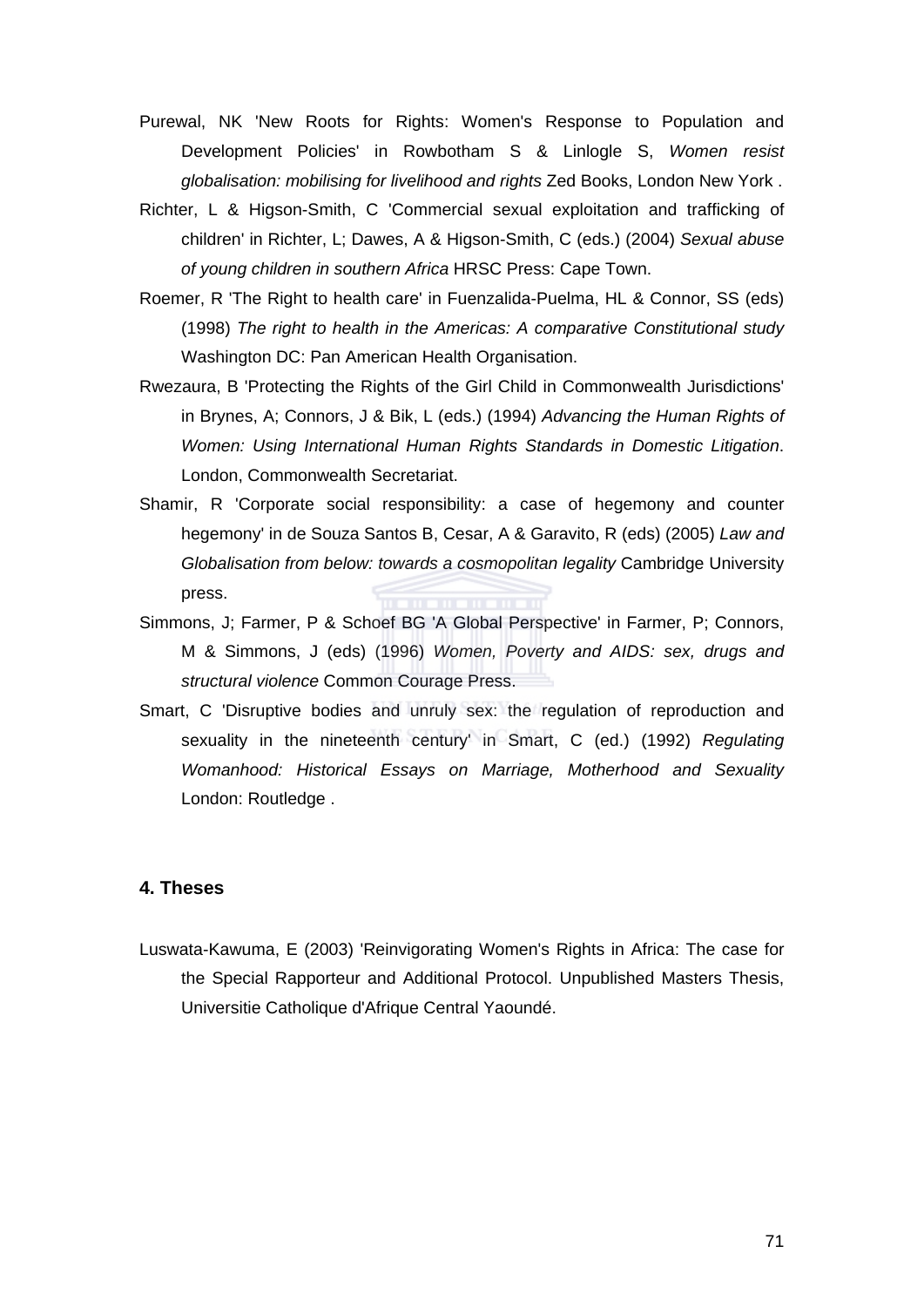#### **5. Internet and Other sources**

- 'Gender Imbalance Contributing to the Spread of AIDS-Legislator' *Herald* (Harare, 14 October 2003) downloaded from [http://www./allafrica.com/stories/printable/](http://www./allafrica.com/stories/printable/200310140275.html)  [200310140275.html](http://www./allafrica.com/stories/printable/200310140275.html) (accessed 17 October 2003).
- AIDS Law Project, Regional Audit on HIV/AIDS, Human Rights and Other Relevant Issues 18.
- Center for Reproductive Rights, *The Holy See at the United Nations: An Obstacle to Women's Reproductive Health Rights* (2000), available at [www.crlp.org/pub-bp](http://www.crlp.org/pub-bp-holysee.html%20(accesssed)[holysee.html \(accessed](http://www.crlp.org/pub-bp-holysee.html%20(accesssed) 9 October 2006).

Centers for Disease Control, 1981.

- Centre for Reproductive Rights (CRR) and International Programme on Reproductive and Sexual Health Law University of Toronto *Bringing Lives to Bear: An analysis of the Work of the United Nations Treaty Monitoring Bodies on Reproductive and Sexual Rights* (New York, CRR, 2001) 14-15.
- Countdown 2015-Sexual and Rep Rights, available at www.freechoicesaveslives.org (accessed 12 September 2006).
- Data prepared by UNICEF for the United Nations Statistics Division; Millennium Indicators Database.http://www.millenniumindicators.un.org/ (accessed 23 October 2006).
- Dawit, BM on the history of the drafting of the CRC, 'The Legal Protection of Children', available at http://elearn.uwc.ac.za (accessed 29 July 2006).
- de Bruyn, M *Reproductive rights for women affected by HIV/AIDS? A project to monitor Millennium Development Goals 5 and 6*, 4. Chapel Hill, NC, 1 Ipas, available at http://www.ips.org (accessed 14 August 2006).
- Delport, E 'HIV/AIDS: A challenge to the successful implementation of the protocol', 2005 in *Pambazuka News*. (<http://www.pambazuka.org/index.php?id=29499> (accessed 10 August 2006).
- Delport, E 'The African regional system of Human Rights-Why a protocol on the rights of women'. Consultant, Centre for Human Rights, University of Pretoria, available at [http://www.powa.co.za/documents/sadc%20intro%20african%20](http://www.powa.co.za/documents/sadc%20intro%20african%20system%20and%20draft%20protocol.doc)  [system%20and%20draft%20protocol.doc](http://www.powa.co.za/documents/sadc%20intro%20african%20system%20and%20draft%20protocol.doc) (accessed 13 July 2006).
- Department of Reproductive Health and Research, World Health Organisation *Progress in Reproductive Health Research: Sexual health-a new focus for World Health Organisation* (2004), available at [www.who.org](http://www.who.org/) (accessed August 2006).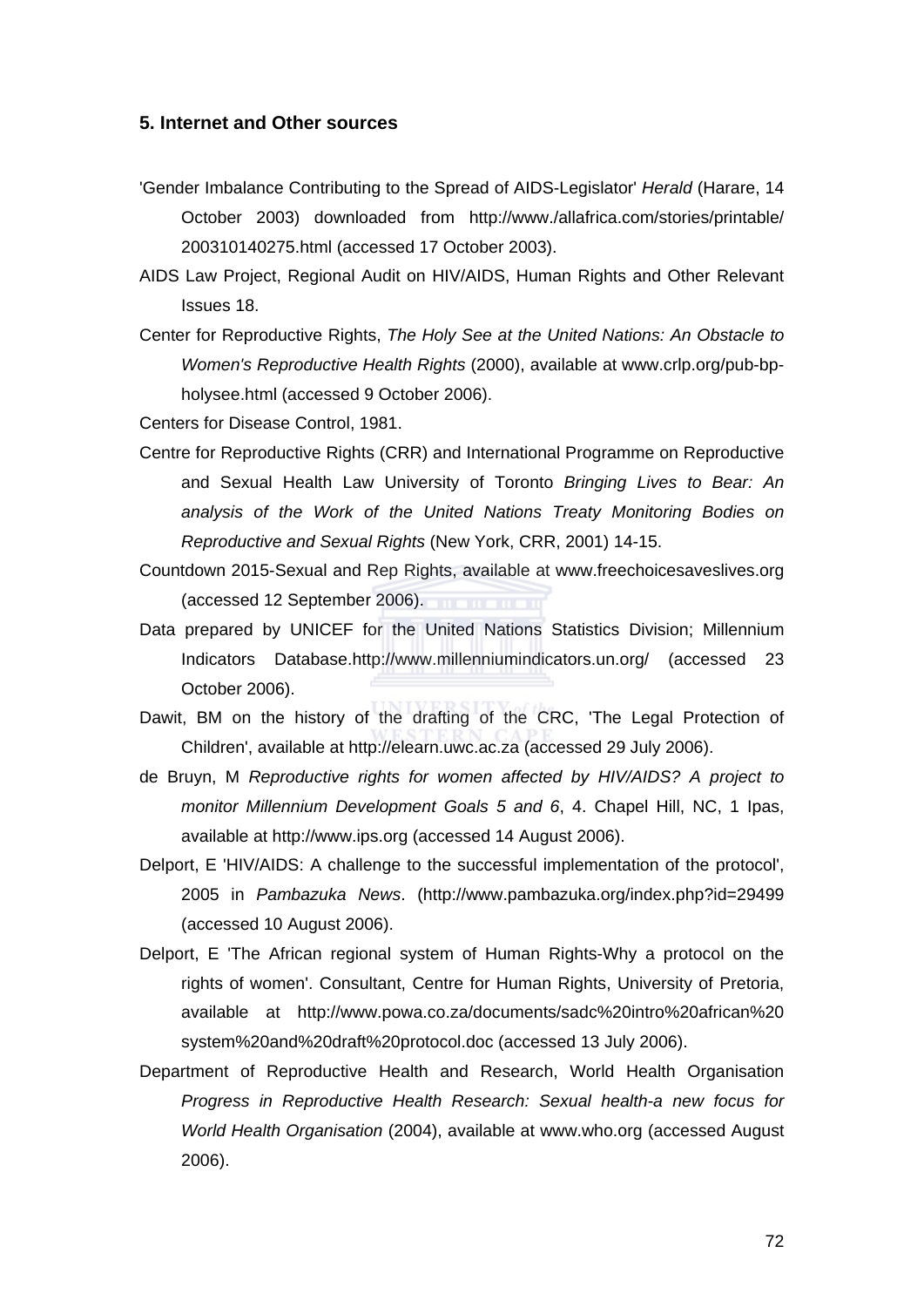- Global Campaign for Education, *Learning for All Will Save Millions of Young People From HIV AIDS* in Facts & Figures on HIV/AIDS. Global and Regional Statistics. Worldwide Trends. Available at http://www.unifem.org/genderissues/hiv-aids/facts-figures [http://www.unifem.org/gender-issues/hiv-aids/facts](http://www.unifem.org/gender-issues/hiv-aids/facts-figures)[figures](http://www.unifem.org/gender-issues/hiv-aids/facts-figures) (accessed 14 August 2006).
- Glyn JR et al (2003) 'Why Do Young Women Have a Higher Prevalence o HIV Than Young Men? A study in Kisumu, Kenya and Ndola, Zambia,' JAIDS 15 (Suppl.4) S 51, in Ipas news.www.ipas.com (accessed 14 August 2006).

GN 6571 Government Gazette I July 1994 No. 15817

- Harvey, E & Kehler, J 'Sex and Sexuality in the context of HIV and AIDS'. A publication of the AIDS Legal Network, November 2005, available at [www.aln.org.za\(accessed](http://www.aln.org.za(accessed/) 15 July 2006).
- Heywood, M *The AIDS epidemic in Africa: 'openness' and human rights*, 'Paper for the xth International Conference on AIDS and STDs in Africa', p.7, available at [http://www.hri.ca/partners/alp/resource/icasa.shtml](http://www.hri.ca/partners/alp/resource/icasa.shtml-) (accessed 23 July 2006).
- Himonga, C 'Legislative and Judicial Approaches to the Reform of the Customary Law of Marriage and Succession in South Africa: Implications for the Advancement of Women's Rights' (paper presented at the Conference on Advancing Women's Rights hosted by the Women's Law Centre, Cape Town 30-31 2003) available at http://www.wlc.co.za/conference2003/2003 conference\_himonga.php (accessed 11 June 2006).
- Himonga, C 'Legislative and Judicial Approaches to the Reform of the Customary Law of Marriage and Succession in South Africa: Implications for the Advancement of Women's Rights' (paper presented at the Conference on Advancing Women's Rights hosted by the Women's Law Centre, Cape Town 30-31 2003) available at [http://www.wlc.co.za/conference2003/2003](http://www.wlc.co.za/conference2003/2003conference_himonga.php)  [conference\\_himonga.php](http://www.wlc.co.za/conference2003/2003conference_himonga.php) (accessed 16 July 2006).
- International Organization of Migration (2001).'New IOM Figures on the Global Scale of Trafficking', Trafficking in Migrants 23, April.
- International Planned Parenthood Federation (IPPF) *Charter on Sexual and Reproductive Rights* (London, IPPF, 1998).
- Ipas News 'Women must not be sidelined in global AIDS fight', *Gender bias is a factor on women's infection*, available at http:/[/www.ipas.com](http://www.ipas.com/) (accessed 14 August 2002).
- IPAS, Protecting women's health, Advancing women's reproductive rights. [www.ipas.com.](http://www.ipas.com/)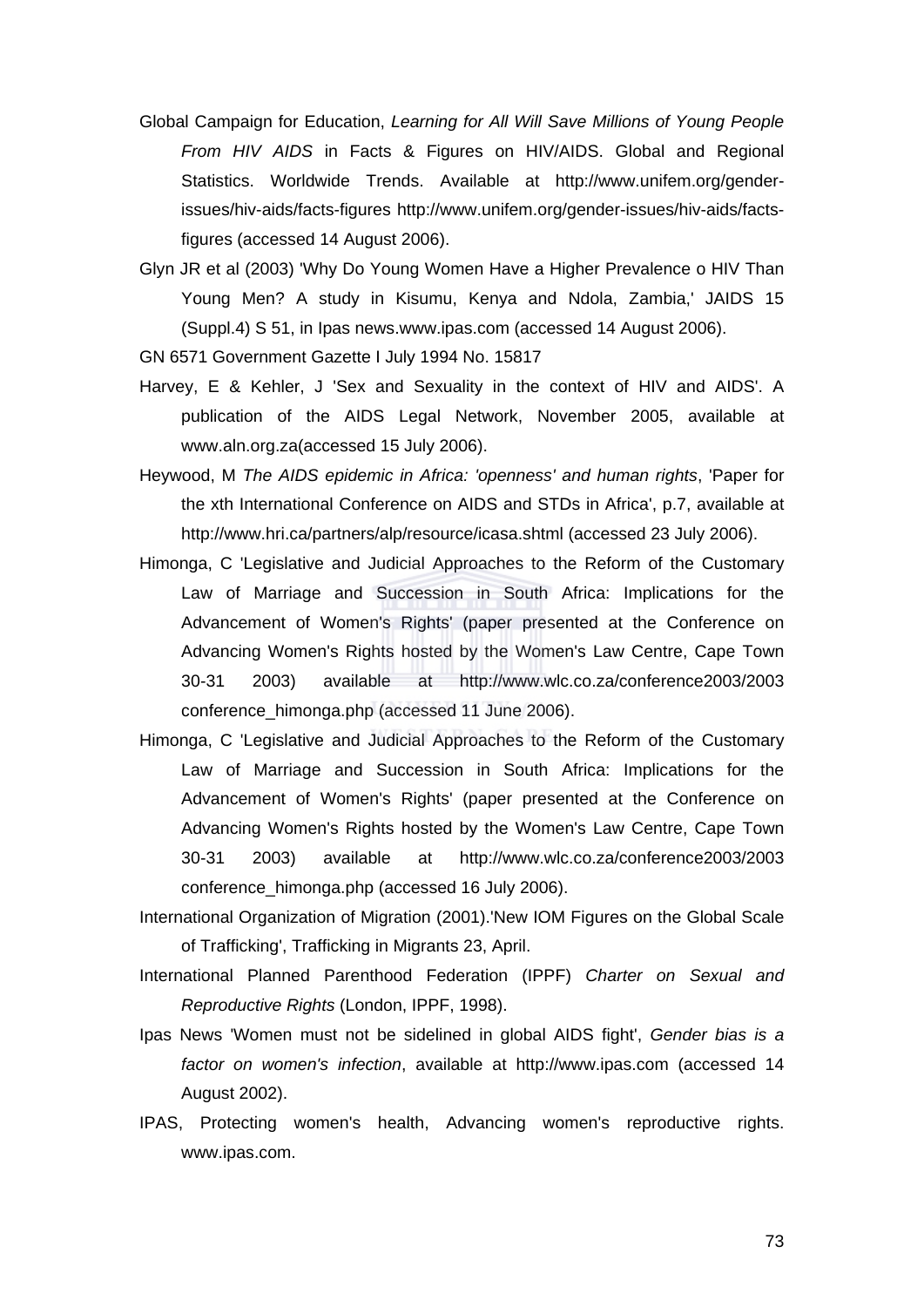- Keynote address by H.E Mrs. Julia Dolly Joiner Commissioner for Political Affairs, Commission of the African Union, during a symposium on the African Union's Protocol on The Rights of Women in Africa on 21 January 2006, Khartoum, The Sudan.
- Kisoon, C; Caesar, M & Jithoo, T (2002) *Whose Rights: AIDS Review Centre For the Study of AIDS* University of Pretoria.
- Lirette, L *HIV/AIDS and human rights in SADC. HIV/AIDS and human rights in South Africa* (2004) 33 Centre for the Study of AIDS and the Centre for Human Rights, University of Pretoria.
- Ngwena, C 'A lecture on the right to health and reproductive rights' at the University of Pretoria, 17 March 2006.
- Peltzer, K & Pendid, S 'Sexuality of 16 to 17 year-old South Africans in the context of HIV/AIDS.' *Social Behaviour and Personality*, 2006.34(3),2 39-256-Society for Personal Research(Inc), available at [http://www.sbp-journal.com \(accessed](http://www.sbp-journal.com(accessed/) 4 September 2006).
- Poggy, T *'Global Justice and the First UN Millennium Goal*' Evening Address at the University of Oslo Global Justice Symposium (2003).
- Sita, M 'Trafficking in Women and Children: Situation and some trends in African Countries', (2003) Paper presented at the PNI Workshop on trafficking in human beings, especially women and children, 12 session of the Commission on Crime Prevention and Criminal Justice: Vienna.
- UN, Department of Public Information, Platform for Action and Beijing Declaration. Fourth World Conference on Women, Beijing. China.

United Nations, 1995a, chap. I, resolution 1, annex, chap. VII, sect. E.

- Wamahiu, S P. 1997. *The Empowerment of Women through Functional Literacy and the Education of the Girl Child: Report of the African Conference on the Empowerment of Women through Functional Literacy and the Education of the Girl Child Organised by the Government of Uganda and the Organisation of African Unity, Kampala, Uganda, 8-13 September 1996*. Nairobi, Kenya: UNICEF ESARO.
- WHO, 2004 'Sexual health-a new focus for WHO', available at www.who.org (accessed 1 September 2006).
- WHO, The health of Young People (Geneva: WHO, 1993).
- WILDAF, 'The African Charter on Human and Peoples' Rights and the Additional Protocol on Women's Rights', available at http: wildaf.org.zw/news4.html (accessed 12 March 2006).
- World Health Organisation. 1992.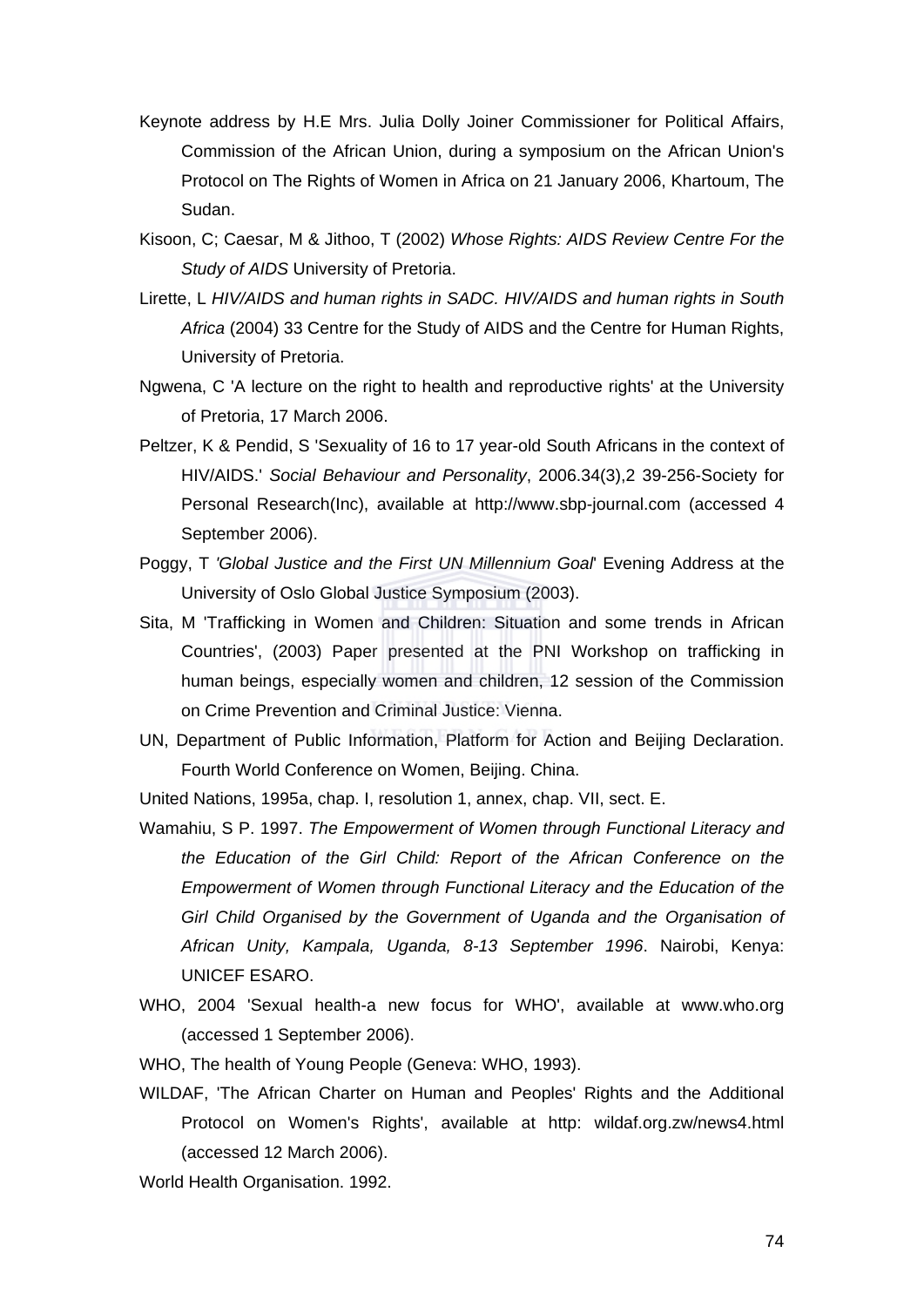## **6. International instruments and documents**

Beijing Declaration and Platform for Action Declaration of Commitment on HIV/AIDS 'Global Crisis-Global Action' International Covenant on Economic, Social and Cultural Rights Protocol to Prevent, Suppress and Punish Trafficking in Persons, especially Women and Children, supplementing the United Nations Convention against Transnational Organised Crime The Convention on the Elimination of All forms of Discrimination Against Women. The Covenant on Civil and Political Rights The Limburg Principles on the Implementation of CESCR The Maastricht Guidelines on Violations of Economic, Social and Cultural Rights The Optional Protocol to the Convention on the Rights of the Child on the Sale of Children, Child Prostitution and Child Pornography The United Nations Charter The United Nations Convention on the Rights of the Child The Universal Declaration of Human Rights UN Millennium Development Goals United Nations Key actions for the further implementation of the Programme of Action of the International Conference United Nations Millennium Declaration (2000)<sup>NY</sup> of the Vienna Declaration and Programme of Action

World Health Organisation Reproductive health indicators for global Monitoring (2001)

## **7. Regional instruments and documents**

Abuja Declaration on HIV/AIDS, Tuberculosis and Other Related Infectious Diseases African Charter on Human and Peoples' Rights

African Charter on the Rights and Welfare of the Child

Guidelines for Initial Reports of States parties (Prepared by the African Committee of Experts on the Rights and Welfare of the Child)

Protocol relating to the Establishment of the Peace and Security Council of the African Union

Protocol to the African Charter on Human and Peoples' Rights on the Establishment of an African Court on Human and Peoples' Rights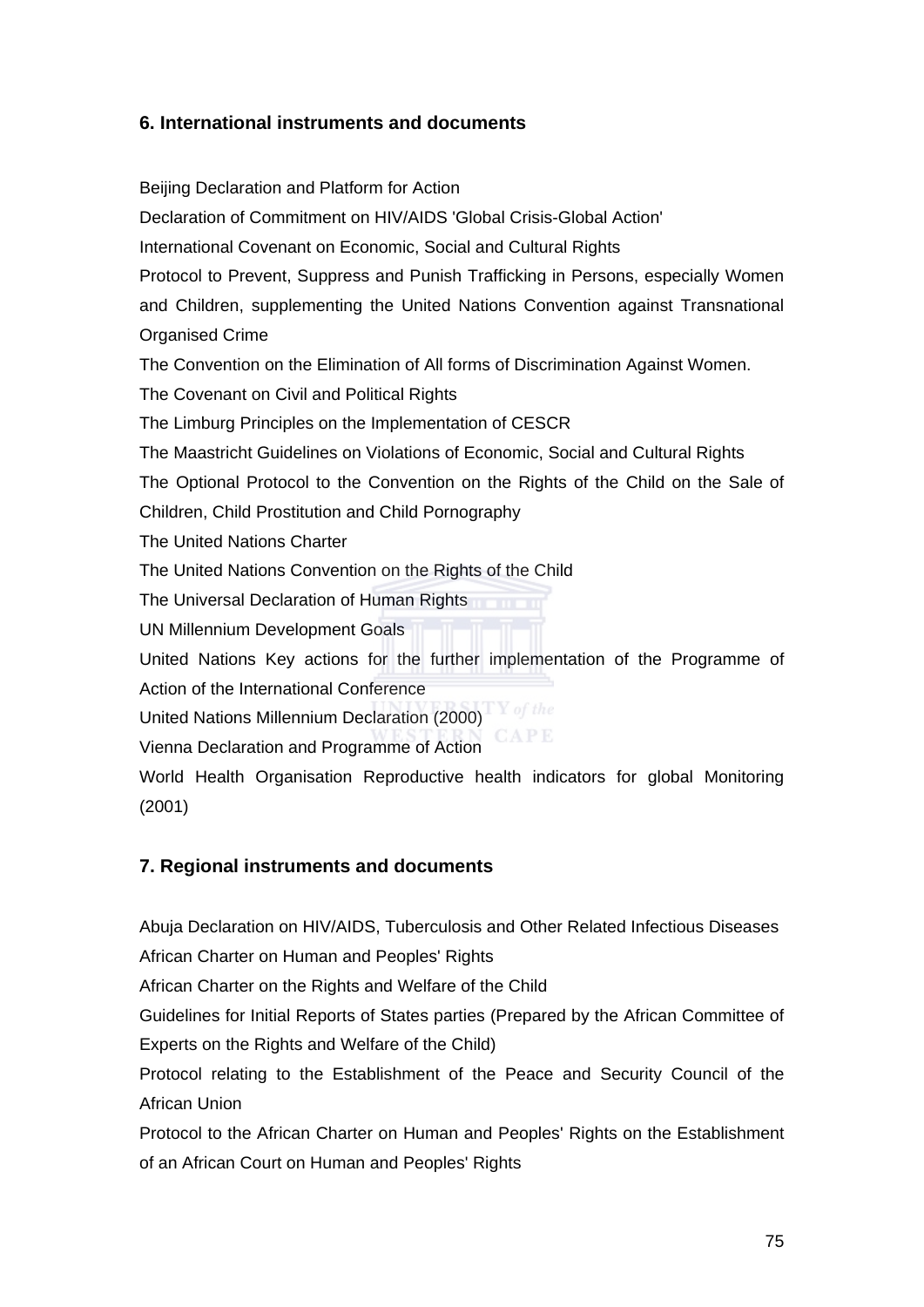Protocol to the African Charter on Human and Peoples' Rights on the Rights of Women in Africa Solemn Declaration on Gender Equality in Africa

# **8. General Comments, General Recommendations and Concluding observations**

## Committee on Economic Social and Cultural Rights

General Comment No 3, The nature of States parties' obligations (art.2, Para 1 of the Covenant) (5th session, 1990) [UN Doc E/1991/23] Para 1.

General Comment No 14, The right to the highest attainable standard of health (art.2 of the Covenant) (22<sup>nd</sup> session, 2000) [UN Doc E/C 12/2000/4].

Committee on the Rights of the Child

General Comment No 3, 2003 on HIV/AIDS and the Rights of the Child (32nd **UNIVERSITY** of the session). **WESTERN CAPE** 

General Comment 4, 2003 on adolescent health and development, CRC/GC/2003/4).

## Committee on the Elimination of Discrimination Against Women

General Recommendation No 8 (7th session, 1988).

General Recommendation No 12 (8th session, 1989).

General Recommendation No 14 (9th session, 1990).

General Recommendation No 15 (9th session, 1990)

General Recommendation No 19 (11th session, 1992)

General Recommendation No 21 (13th session, 1994).

General Recommendation No 23 (16th session, 1997).

General Recommendation No 24 (20th session, 1999).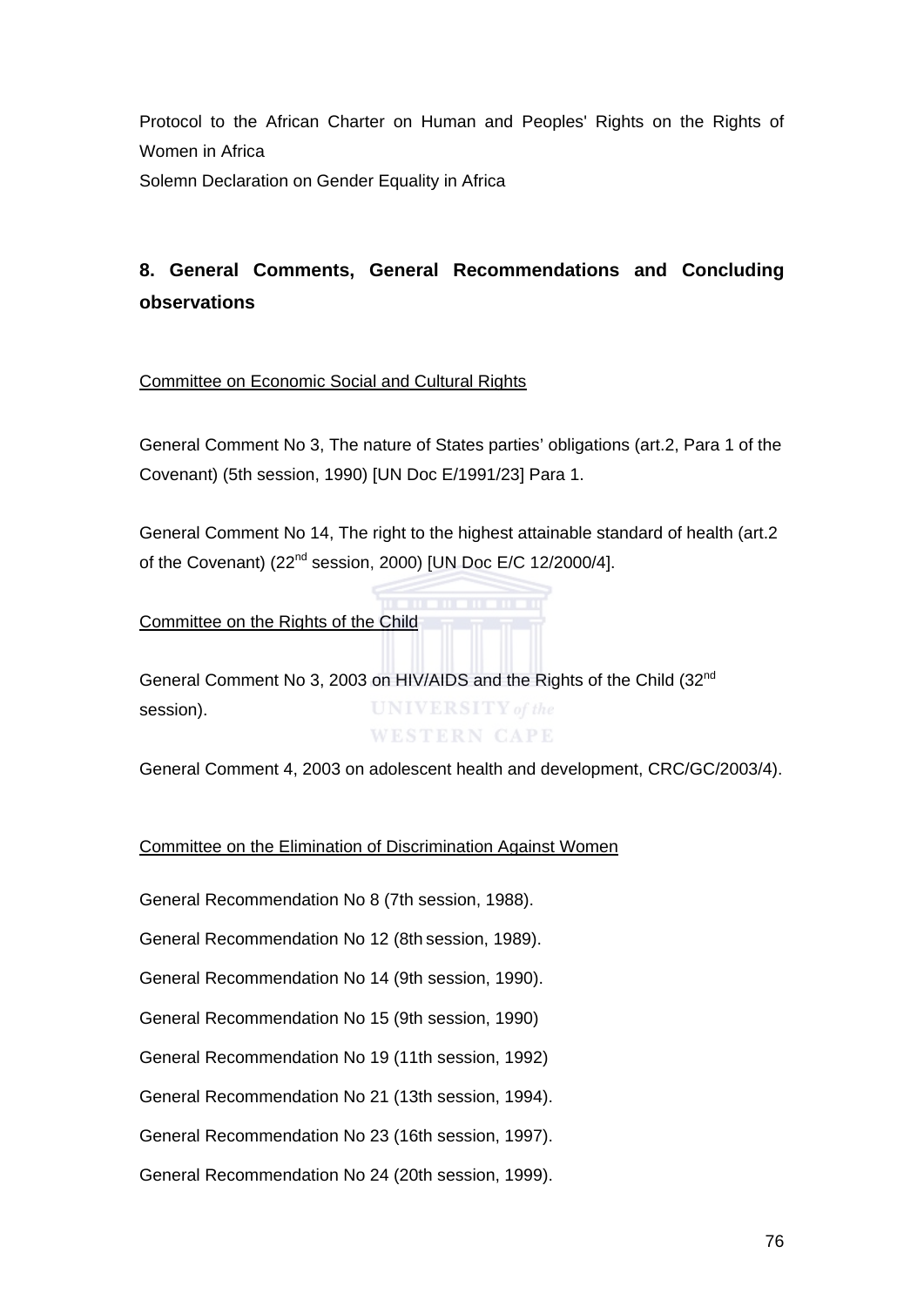UN, Committee on the Elimination of Committee on the Elimination of Discrimination against Women Discrimination against Women, Concluding Observations on Dominican Republic. 1998

## **9. Reports**

Committee on the Rights of the Child, Report on the nineteenth session, September/October 1998

Implementation of the United Nations Millennium Declaration: Report of the Secretary General, UN. GAOR, 59th Session

Report on the global AIDS epidemic, 2004, UNAIDS

Report on the global AIDS epidemic, 2004, UNAIDS

Report on the global HIV/AIDS epidemic, 2002, UNAIDS

Rwanda country report on human rights practices released by the bureau of democracy, human rights, and labour. U.S. Department of State, 2005.

Special Session of the General Assembly (2000).

UNAIDS 1998.

UNIFEM Annual Report, 2005-2006

United Nations Children's Fund (2000)

United Nations Development Programme, Human Development Report, 2003

United Nations Report of the Ad Hoc Committee of the whole of the Twenty-Third

United Nations Report of the Fourth World Conference on Women (1995)

United Nations, Initial reports of States parties due in 1992: Ghana

United Nations, New York (2004) Population, Reproductive Rights and Reproductive

Health with Special Reference to HIV/AIDS: A Concise Report

WHO/UNAIDS, AIDS epidemic update Special Report on HIV Prevention, 2005

WHO/UNAIDS, AIDS epidemic update Special Report on HIV Prevention, 2006

World Health Organisation Reproductive health indicators for global monitoring: Report of the Interagency Meeting (2001)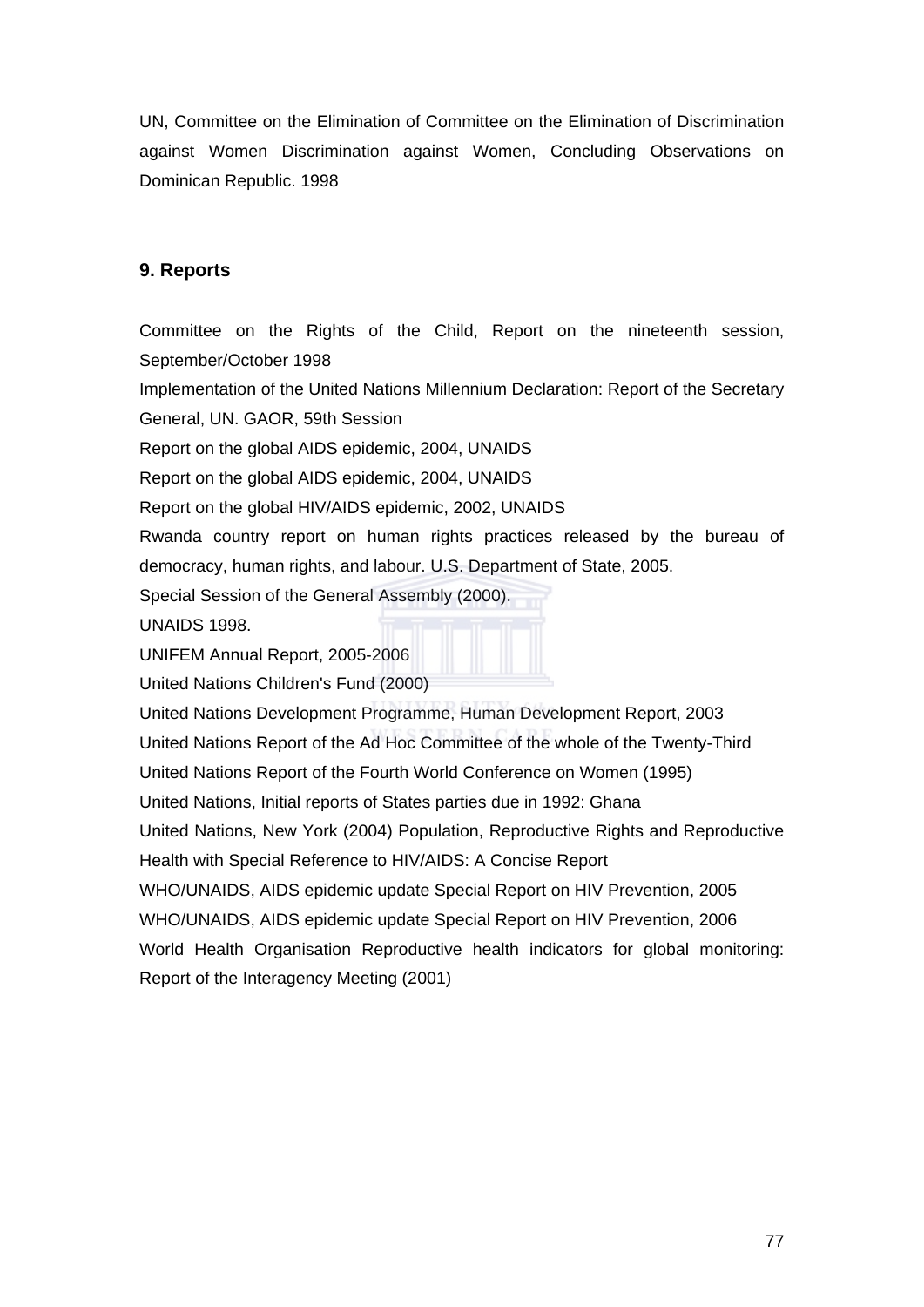## **10. Case law**

### International Criminal Tribunal for Rwanda

*Prosecutor v Akayesu* judgment 2 September 1998, Case ICTR-96-4 *Prosecutor v Musema* judgment 27 January 2000, Case ICTR -96-13

### European Court on Human Rights

*D v United Kingdom* (1997) 24 EHRR 423

*Kjeldson v. Denmark* (1976) 1 EHRR

*Open Door Counselling and Dublin Well Women v. Ireland* (1992) 15 EHRR 244

African Commission on Human and Peoples' Rights

*Purohit and Moore v The Gambia* Communication 241/2001

**Botswana** 

*Unity Dow v The Attorney General* (1992) LRC (const) 623.

### *Japan*

**UNIVERSITY** of the **WESTERN CAPE** 

*Shiomi case, Supreme Court of Japan* (1989).

South Africa

*Bhe v Magistrate Khayelitsha and Others* CCT-49-03

*Government of South Africa v Grootboom* 2000 3 BCLR 227 (c)

*Hoffman v South African Airways* 2001 (1) SA 1(CC); 2000 (11) BCLR 1211 (CC)

*Minister of Health and Others v Treatment Action Campaign and Others.* 2002 10 BCLR 1033 (CC)

*S V Makwanyane* 1995 (6) 665 (CC)

*Treatment Action Campaign and Others v Minister of Health and Others*. 2002 4 BCLR 356 (T).

### **Zimbabwe**

*Chihowa v Mangwende* 1987 (1) ZLR 228 (SC). *Magaya v Magaya 1999* (1) ZLR 100.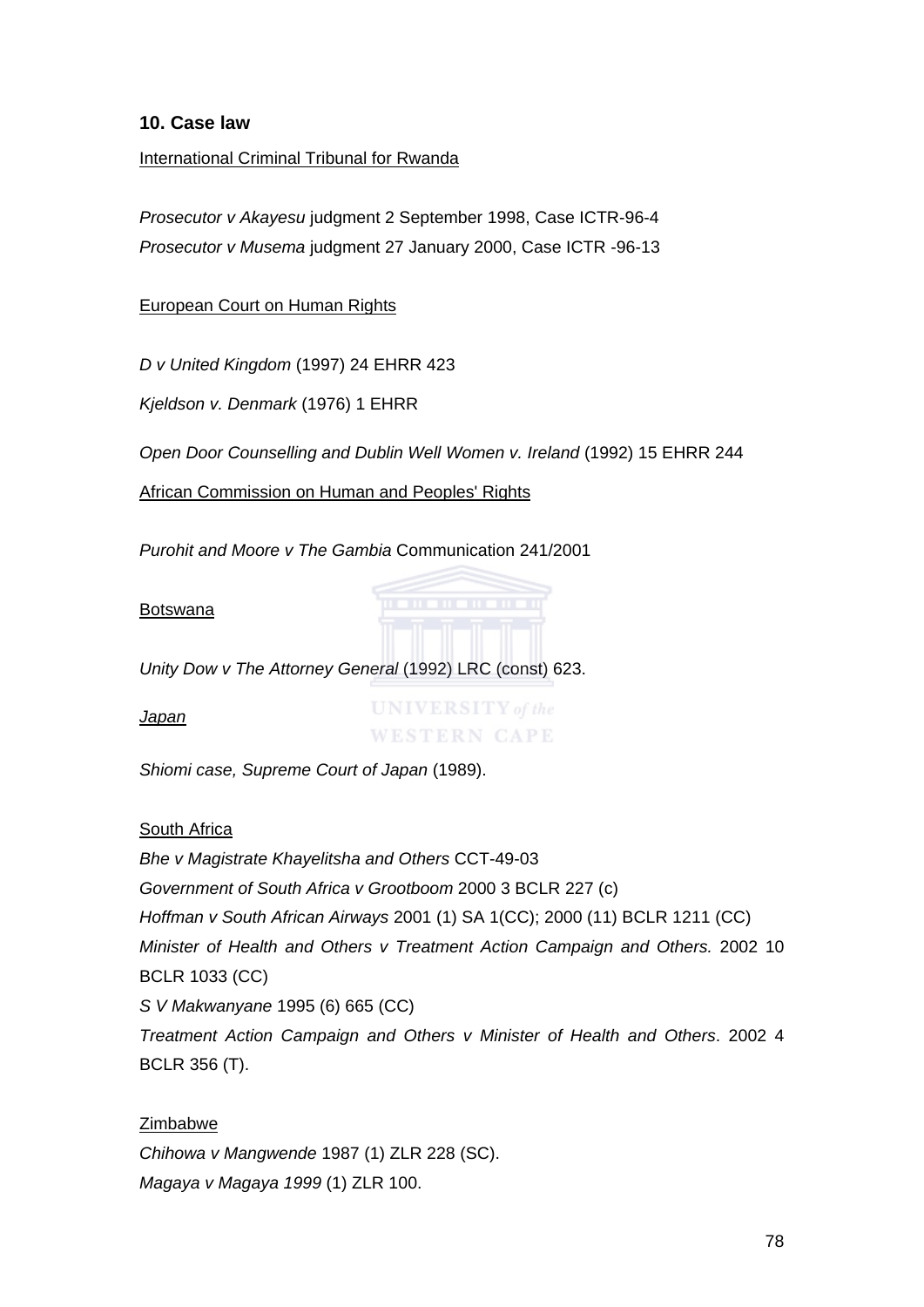## **11. Constitutions, National laws and Bills**

### South Africa

Constitution of the Republic of South Africa. Act 108 of 1996. Children's Act 38 of 2005 Criminal Law (Sexual Offences) Amendment Bill 2003 Employment Equity Act 55 of 1998 Medical Schemes Act 131 of 1998 Prevention of Family Violence Act 133 of 1993 (Repealed) South African Schools Act 84 of 1996 The Domestic Violence Act 116 of 1998

### Zimbabwe

Administration of Estates Amendment Act 6 of 1997 Legal Age for Majority Act of 1982

## **12. Websites**

http://www.wildaf-ao.org http://www.africa-union.org http:/[/www.ipas.com](http://www.ipas.com/) http:/[/www.nepad.org](http://www.nepad.org/) [http://www.sbp-journal.com](http://www.sbp-journal.com/) http://www.un.org http:/[/www.unaids.org](http://www.unaids.org/) http://www.unhchr.ch http:/[/www.unicef.org](http://www.unicef.org/) http:/[/www.unifem.org](http://www.unifem.org/) http:/[/www.unifem.undp.org](http://www.unifem.undp.org/) http://www.who.org http://www/allafrica.com



**UNIVERSITY** of the **WESTERN CAPE**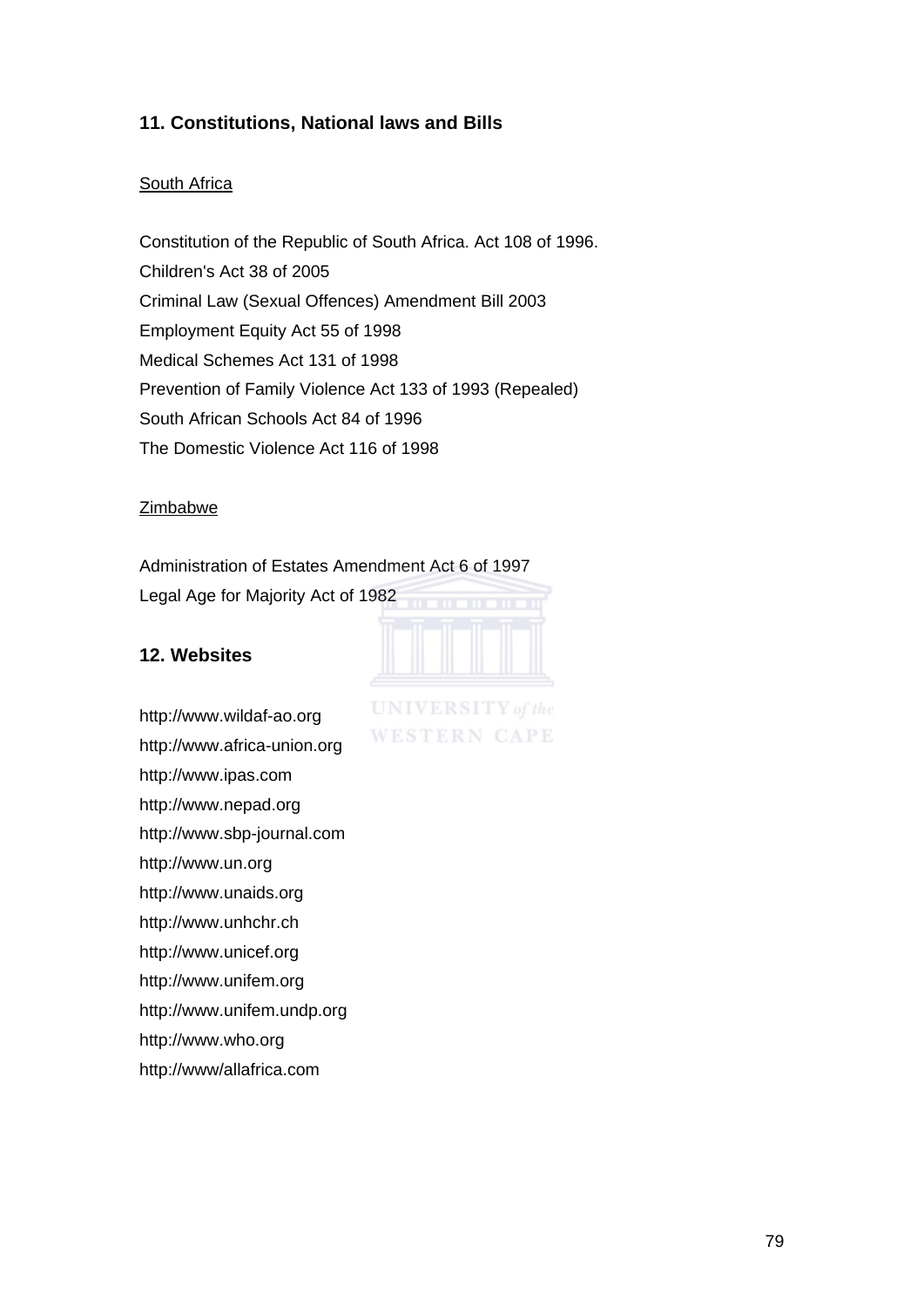## **ANNEXURE A**

# **Protocol to the African Charter on Human and Peoples' Rights on the Rights of Women in Africa**

### **Adopted in Maputo in July 2003. Entered into force 25 November 2005.**

The States Parties to this Protocol,

CONSIDERING that Article 66 of the African Charter on Human and Peoples' Rights provides for special protocols or agreements, if necessary, to supplement the provisions of the African Charter, and that the Assembly of Heads of State and Government of the Organization of African Unity meeting in its Thirty-first Ordinary Session in Addis Ababa, Ethiopia, in June 1995, endorsed by resolution AHG/Res.240 (XXXI) the recommendation of the African Commission on Human and Peoples' Rights to elaborate a Protocol on the Rights of Women in Africa;

CONSIDERING that Article 2 of the African Charter on Human and Peoples' Rights enshrines the principle of non-discrimination on the grounds of race, ethnic group, colour, sex, language, religion, political or any other opinion, national and social origin, fortune, birth or other status;

FURTHER CONSIDERING that Article 18 of the African Charter on Human and Peoples' Rights calls on all States Parties to eliminate every discrimination against women and to ensure the protection of the rights of women as stipulated in international declarations and conventions;

NOTING that Articles 60 and 61 of the African Charter on Human and Peoples' Rights recognise regional and international human rights instruments and African practices consistent with international norms on human and peoples' rights as being important reference points for the application and interpretation of the African Charter;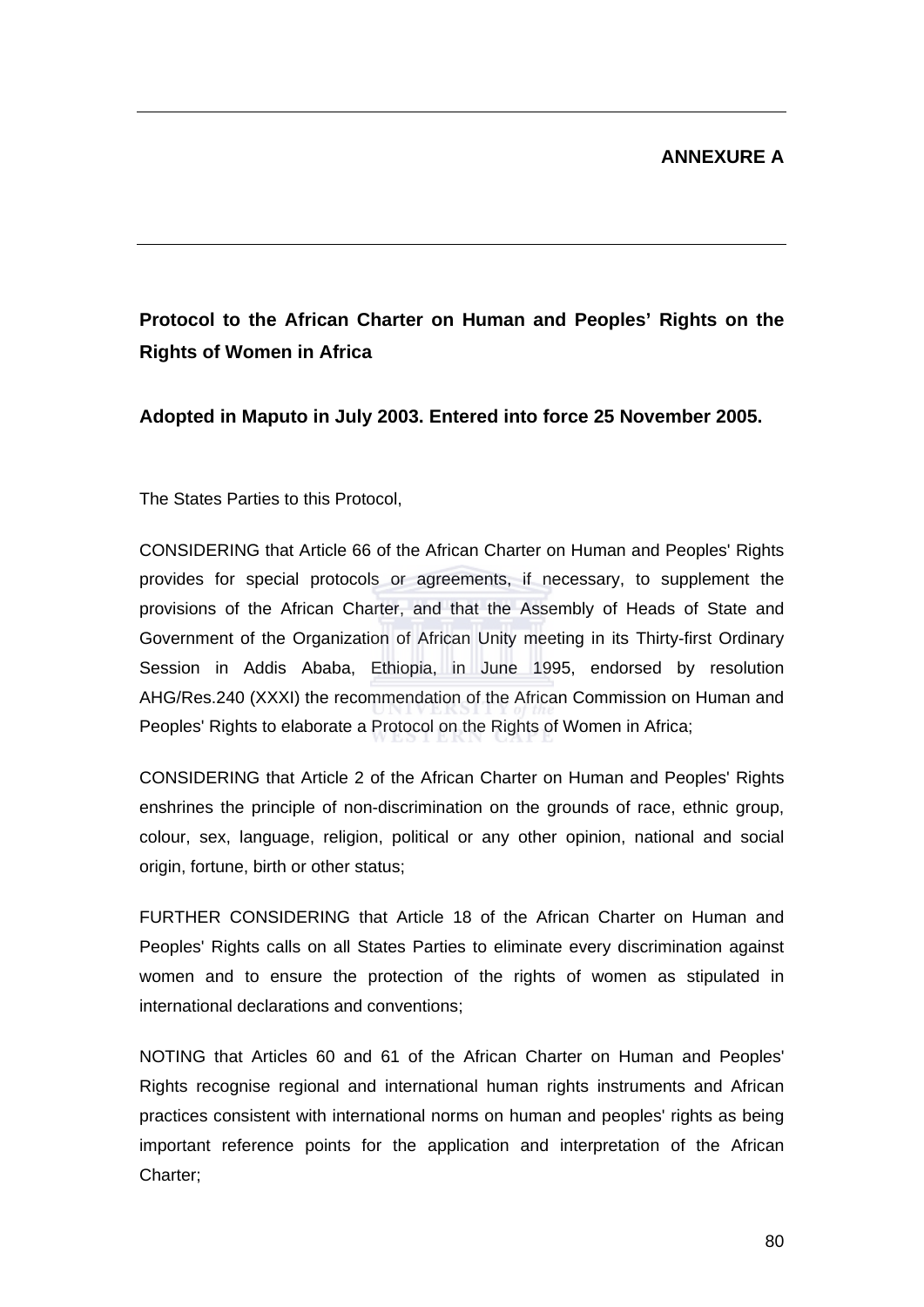RECALLING that women's rights have been recognised and guaranteed in all international human rights instruments, notably the Universal Declaration of Human Rights, the International Covenant on Civil and Political Rights, the International Covenant on Economic, Social and Cultural Rights, the Convention on the Elimination of All Forms of Discrimination Against Women and its Optional Protocol, the African Charter on the Rights and Welfare of the Child, and all other international and regional conventions and covenants relating to the rights of women as being inalienable, interdependent and indivisible human rights;

NOTING that women's rights and women's essential role in development, have been reaffirmed in the United Nations Plans of Action on the Environment and Development in 1992, on Human Rights in 1993, on Population and Development in 1994 and on Social Development in 1995; RECALLING ALSO United Nations Security Council's Resolution 1325 (2000) on the role of Women in promoting peace and security;

REAFFIRMING the principle of promoting gender equality as enshrined in the Constitutive Act of the African Union as well as the New Partnership for Africa's Development, relevant Declarations, Resolutions and Decisions, which underline the commitment of the African States to ensure the full participation of African women as equal partners in Africa's development;

FURTHER NOTING that the African Platform for Action and the Dakar Declaration of 1994 and the Beijing Platform for Action of 1995 call on all Member States of the United Nations, which have made a solemn commitment to implement them, to take concrete steps to give greater attention to the human rights of women in order to eliminate all forms of discrimination and of gender-based violence against women;

RECOGNISING the crucial role of women in the preservation of African values based on the principles of equality, peace, freedom, dignity, justice, solidarity and democracy;

BEARING IN MIND related Resolutions, Declarations, Recommendations, Decisions, Conventions and other Regional and Sub-Regional Instruments aimed at eliminating all forms of discrimination and at promoting equality between women and men;

CONCERNED that despite the ratification of the African Charter on Human and Peoples' Rights and other international human rights instruments by the majority of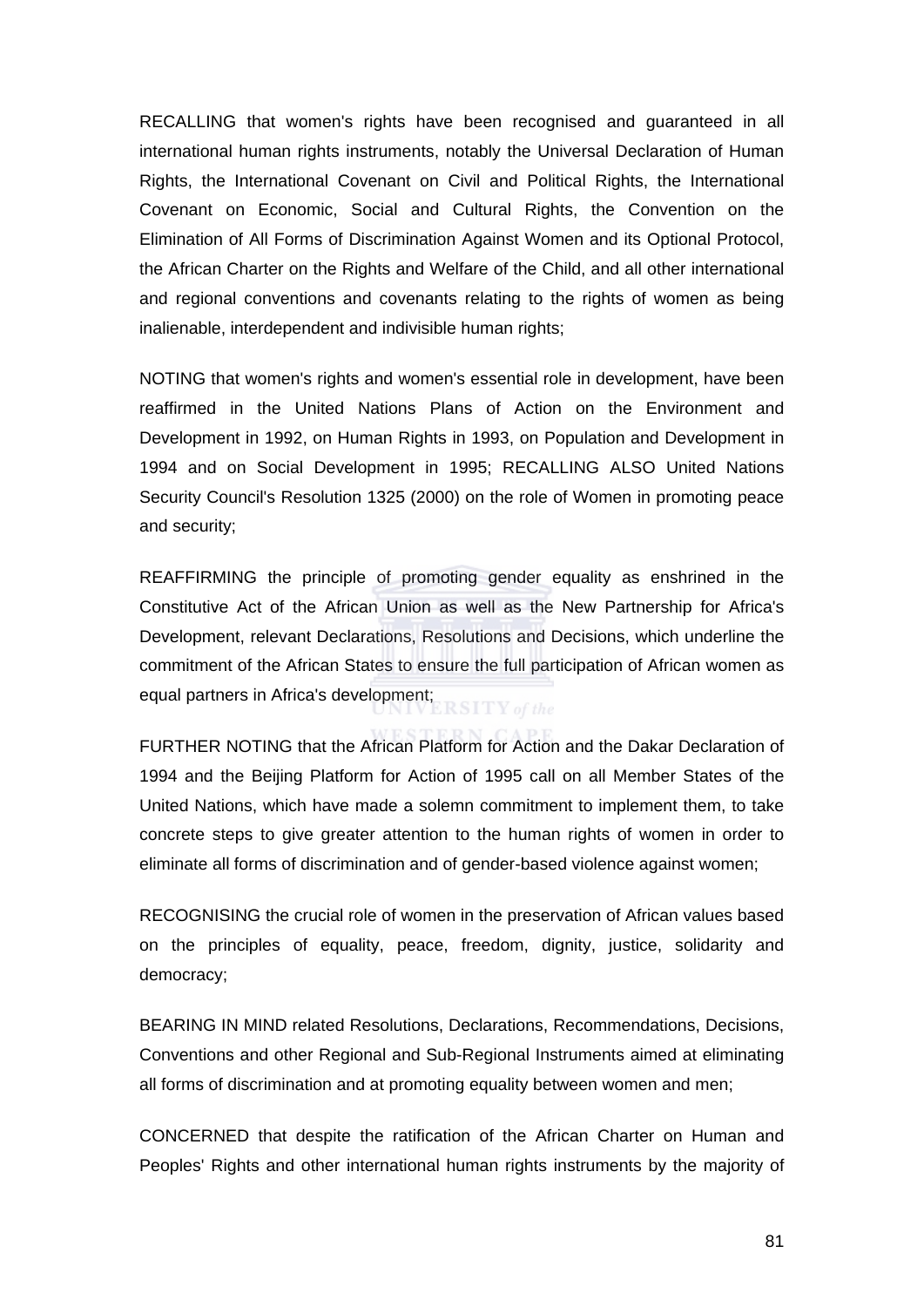States Parties, and their solemn commitment to eliminate all forms of discrimination and harmful practices against women, women in Africa still continue to be victims of discrimination and harmful practices;

FIRMLY CONVINCED that any practice that hinders or endangers the normal growth and affects the physical and psychological development of women and girls should be condemned and eliminated;

DETERMINED to ensure that the rights of women are promoted, realised and protected in order to enable them to enjoy fully all their human rights;

HAVE AGREED AS FOLLOWS:

### **Article 1 : Definitions**

For the purpose of the present Protocol:

- a. "African Charter" means the African Charter on Human and Peoples' Rights;
- b. "African Commission" means the African Commission on Human and Peoples' Rights;
- c. "Assembly" means the Assembly of Heads of State and Government of the African Union;
- d. "AU" means the African Union;<br>d. "AU" means the African Union;
- e. "Constitutive Act" means the Constitutive Act of the African Union;
- f. "Discrimination against women" means any distinction, exclusion or restriction or any differential treatment based on sex and whose objectives or effects compromise or destroy the recognition, enjoyment or the exercise by women, regardless of their marital status, of human rights and fundamental freedoms in all spheres of life;
- g. "Harmful Practices" means all behaviour, attitudes and/or practices which negatively affect the fundamental rights of women and girls, such as their right to life, health, dignity, education and physical integrity;
- h. "NEPAD" means the New Partnership for Africa's Development established by the Assembly;
- i. "States Parties" means the States Parties to this Protocol;
- j. "Violence against women" means all acts perpetrated against women which cause or could cause them physical, sexual, psychological, and economic harm, including the threat to take such acts; or to undertake the imposition of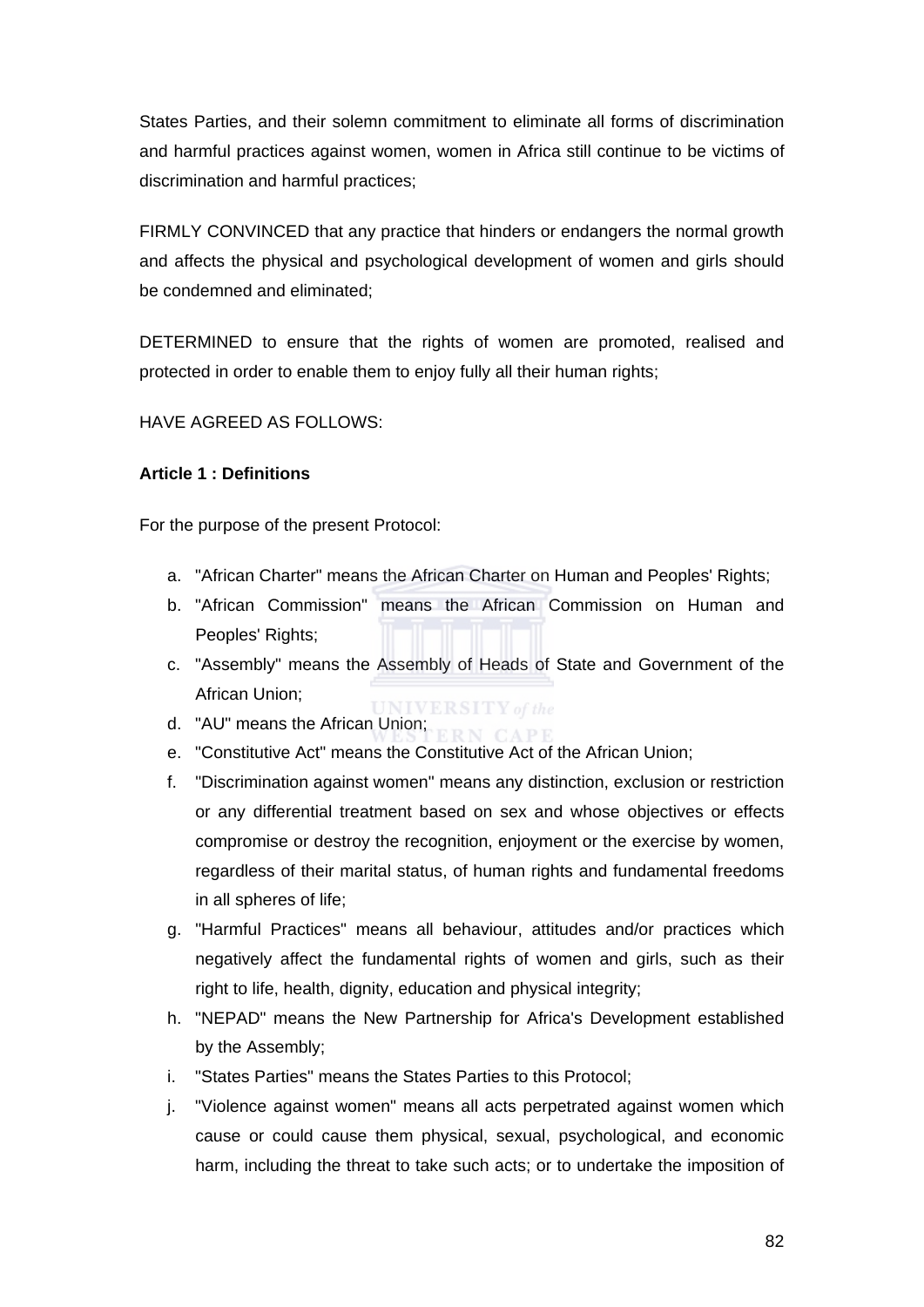arbitrary restrictions on or deprivation of fundamental freedoms in private or public life in peace time and during situations of armed conflicts or of war;

k. "Women" means persons of female gender, including girls;

### **Article 2 : Elimination of Discrimination Against Women**

- 1. States Parties shall combat all forms of discrimination against women through appropriate legislative, institutional and other measures. In this regard they shall:
	- a. include in their national constitutions and other legislative instruments, if not already done, the principle of equality between women and men and ensure its effective application;
	- b. enact and effectively implement appropriate legislative or regulatory measures, including those prohibiting and curbing all forms of discrimination particularly those harmful practices which endanger the health and general well-being of women;
	- c. integrate a gender perspective in their policy decisions, legislation, development plans, programmes and activities and in all other spheres of life;
	- d. take corrective and positive action in those areas where discrimination against women in law and in fact continues to exist;
	- e. support the local, national, regional and continental initiatives directed at eradicating all forms of discrimination against women.
- 2. States Parties shall commit themselves to modify the social and cultural patterns of conduct of women and men through public education, information, education and communication strategies, with a view to achieving the elimination of harmful cultural and traditional practices and all other practices which are based on the idea of the inferiority or the superiority of either of the sexes, or on stereotyped roles for women and men.

## **Article 3 : Right to Dignity**

- 1. Every woman shall have the right to dignity inherent in a human being and to the recognition and protection of her human and legal rights;
- 2. Every woman shall have the right to respect as a person and to the free development of her personality;
- 3. States Parties shall adopt and implement appropriate measures to prohibit any exploitation or degradation of women;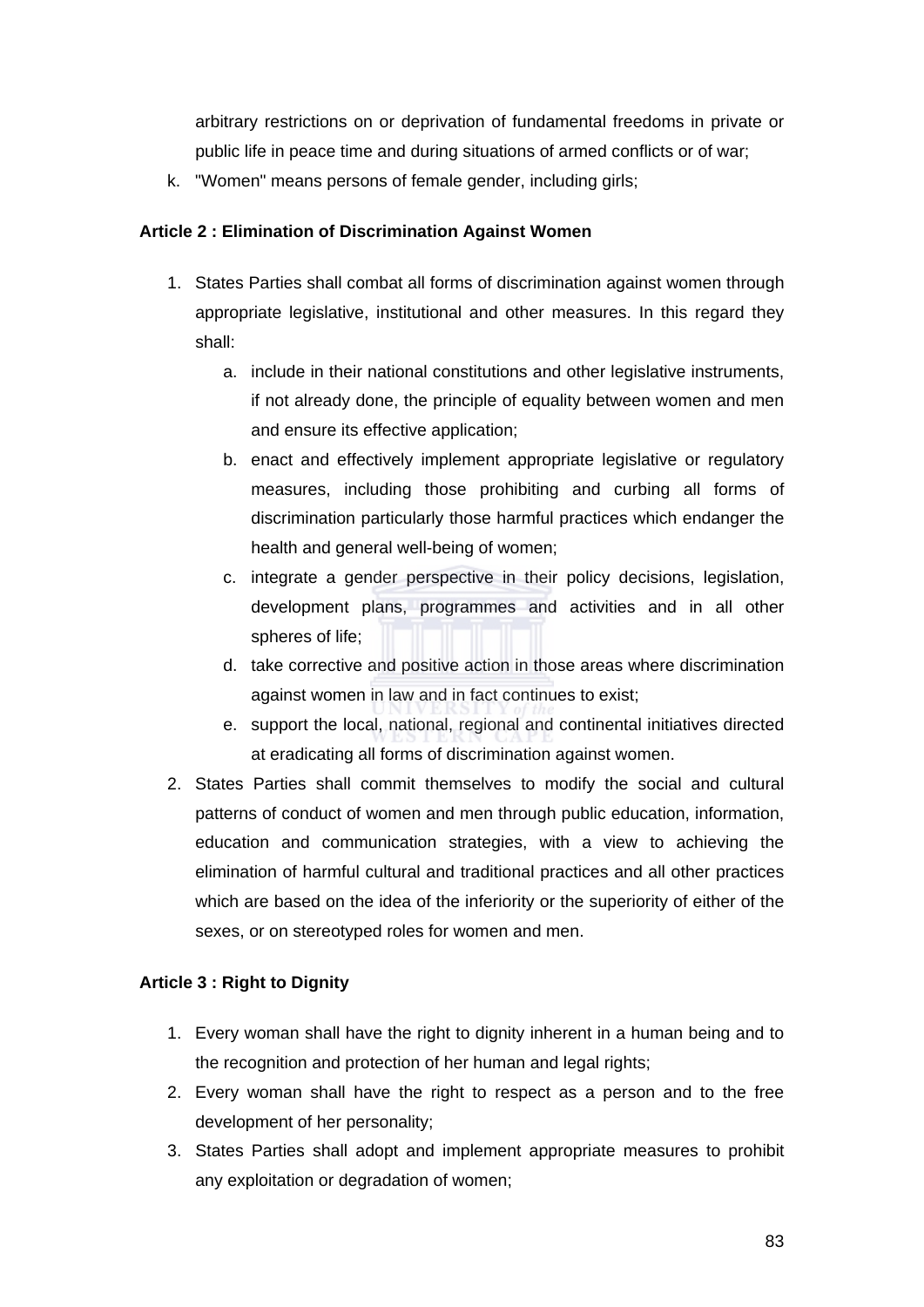4. States Parties shall adopt and implement appropriate measures to ensure the protection of every woman's right to respect for her dignity and protection of women from all forms of violence, particularly sexual and verbal violence.

### **Article 4 : The Rights to Life, Integrity and Security of the Person**

- 1. Every woman shall be entitled to respect for her life and the integrity and security of her person. All forms of exploitation, cruel, inhuman or degrading punishment and treatment shall be prohibited.
- 2. States Parties shall take appropriate and effective measures to:
	- a. enact and enforce laws to prohibit all forms of violence against women including unwanted or forced sex whether the violence takes place in private or public;
	- b. adopt such other legislative, administrative, social and economic measures as may be necessary to ensure the prevention, punishment and eradication of all forms of violence against women;
	- c. identify the causes and consequences of violence against women and take appropriate measures to prevent and eliminate such violence;
	- d. actively promote peace education through curricula and social communication in order to eradicate elements in traditional and cultural beliefs, practices and stereotypes which legitimise and exacerbate the persistence and tolerance of violence against women;
	- e. punish the perpetrators of violence against women and implement programmes for the rehabilitation of women victims;
	- f. establish mechanisms and accessible services for effective information, rehabilitation and reparation for victims of violence against women;
	- g. prevent and condemn trafficking in women, prosecute the perpetrators of such trafficking and protect those women most at risk;
	- h. prohibit all medical or scientific experiments on women without their informed consent;
	- i. provide adequate budgetary and other resources for the implementation and monitoring of actions aimed at preventing and eradicating violence against women;
	- j. ensure that, in those countries where the death penalty still exists, not to carry out death sentences on pregnant or nursing women.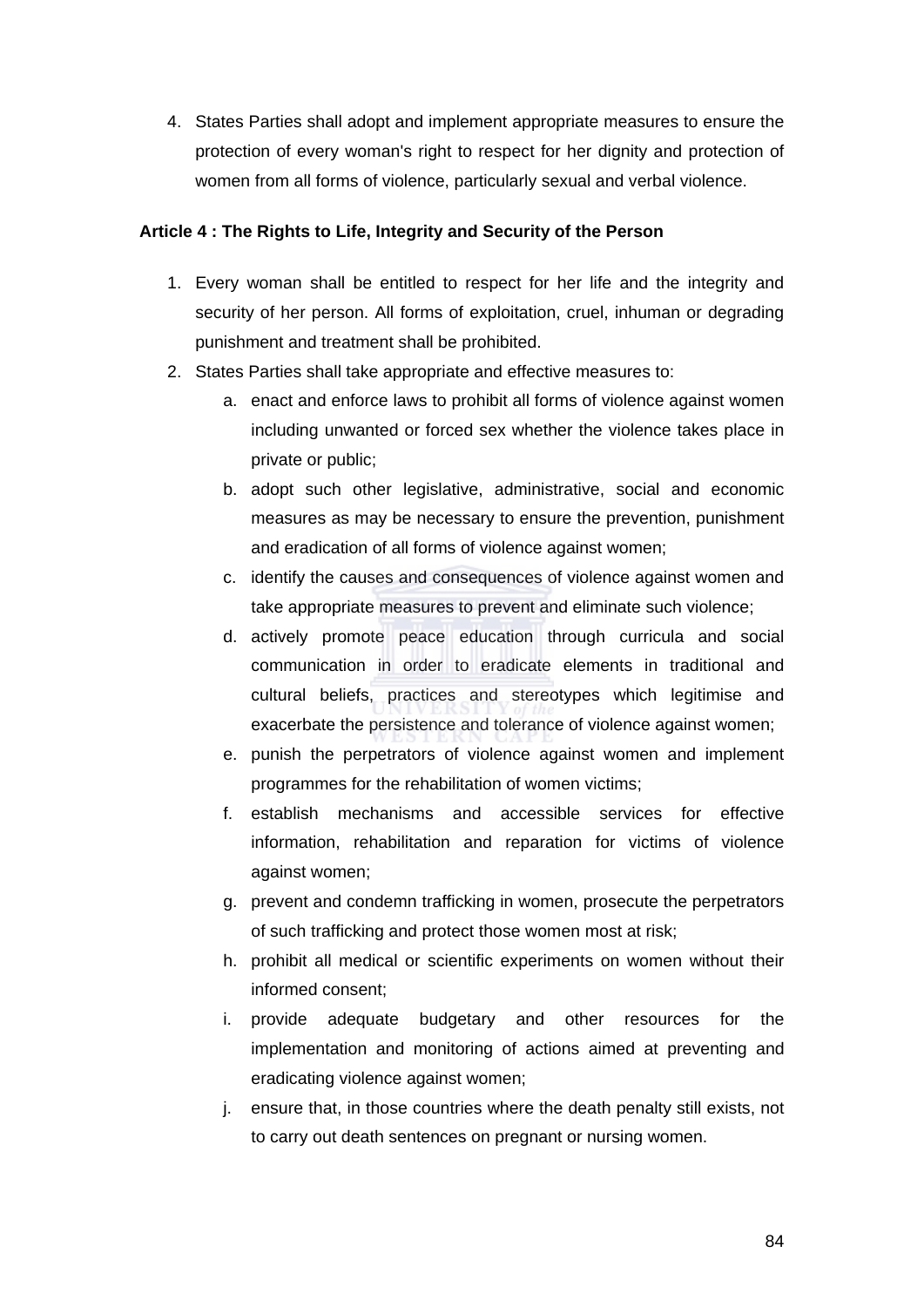k. ensure that women and men enjoy equal rights in terms of access to refugee status, determination procedures and that women refugees are accorded the full protection and benefits guaranteed under international refugee law, including their own identity and other documents;

### **Article 5 : Elimination of Harmful Practices**

States Parties shall prohibit and condemn all forms of harmful practices which negatively affect the human rights of women and which are contrary to recognised international standards. States Parties shall take all necessary legislative and other measures to eliminate such practices, including:

- a. creation of public awareness in all sectors of society regarding harmful practices through information, formal and informal education and outreach programmes;
- b. prohibition, through legislative measures backed by sanctions, of all forms of female genital mutilation, scarification, medicalisation and para-medicalisation of female genital mutilation and all other practices in order to eradicate them;
- c. provision of necessary support to victims of harmful practices through basic services such as health services, legal and judicial support, emotional and psychological counselling as well as vocational training to make them selfsupporting;
- d. protection of women who are at risk of being subjected to harmful practices or all other forms of violence, abuse and intolerance.

## **Article 6 : Marriage**

States Parties shall ensure that women and men enjoy equal rights and are regarded as equal partners in marriage. They shall enact appropriate national legislative measures to guarantee that:

- a. no marriage shall take place without the free and full consent of both parties;
- b. the minimum age of marriage for women shall be 18 years;
- c. monogamy is encouraged as the preferred form of marriage and that the rights of women in marriage and family, including in polygamous marital relationships are promoted and protected;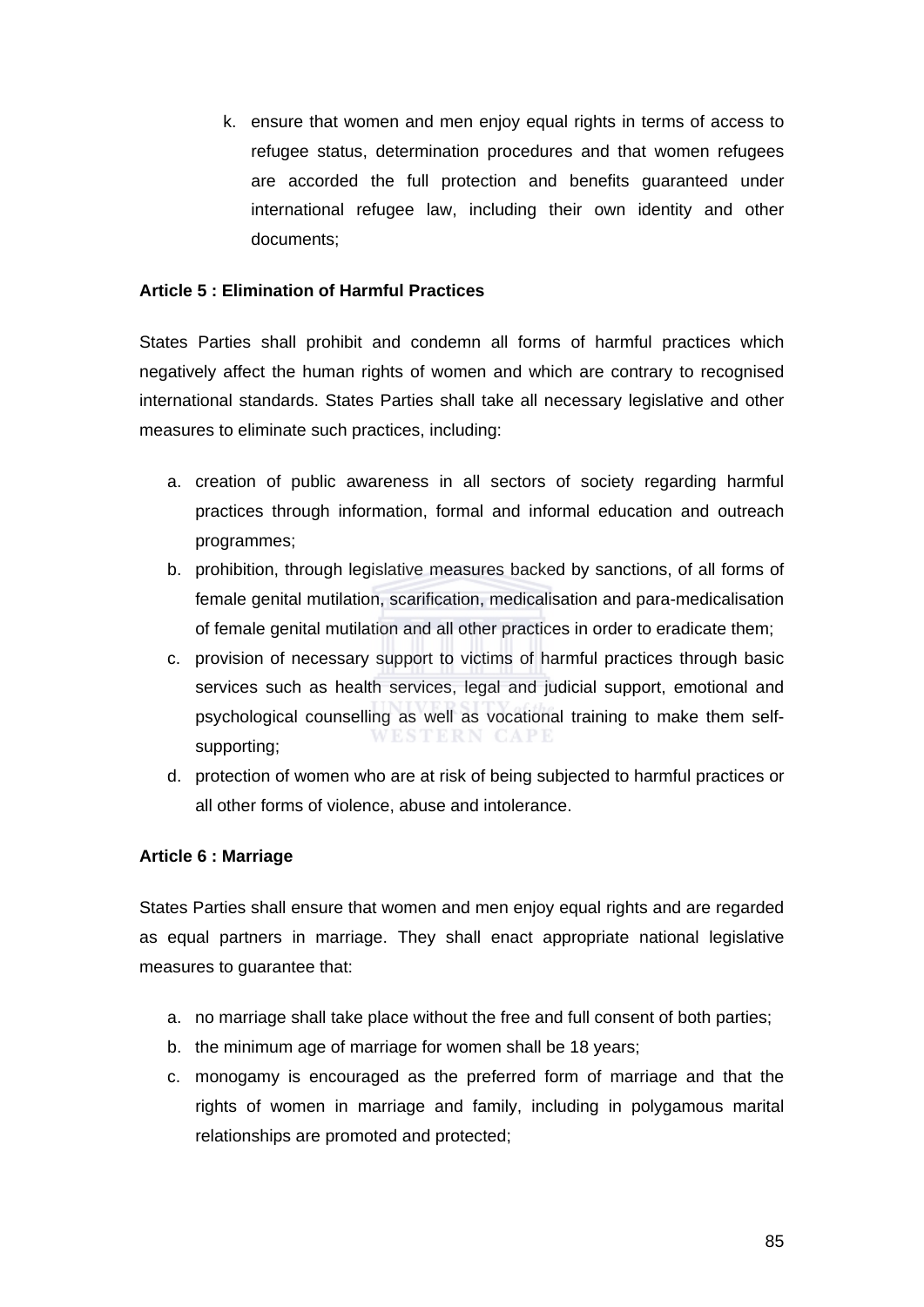- d. every marriage shall be recorded in writing and registered in accordance with national laws, in order to be legally recognised;
- e. the husband and wife shall, by mutual agreement, choose their matrimonial regime and place of residence;
- f. a married woman shall have the right to retain her maiden name, to use it as she pleases, jointly or separately with her husband's surname;
- g. a woman shall have the right to retain her nationality or to acquire the nationality of her husband;
- h. a woman and a man shall have equal rights, with respect to the nationality of their children except where this is contrary to a provision in national legislation or is contrary to national security interests;
- i. a woman and a man shall jointly contribute to safeguarding the interests of the family, protecting and educating their children;
- j. during her marriage, a woman shall have the right to acquire her own property and to administer and manage it freely.

## **Article 7 : Separation, Divorce and Annulment of Marriage**

States Parties shall enact appropriate legislation to ensure that women and men enjoy the same rights in case of separation, divorce or annulment of marriage. In this regard, they shall ensure that:

## **INIVERSITY** of the

- a. separation, divorce or annulment of a marriage shall be effected by judicial order;
- b. women and men shall have the same rights to seek separation, divorce or annulment of a marriage;
- c. in case of separation, divorce or annulment of marriage, women and men shall have reciprocal rights and responsibilities towards their children. In any case, the interests of the children shall be given paramount importance;
- d. in case of separation, divorce or annulment of marriage, women and men shall have the right to an equitable sharing of the joint property deriving from the marriage.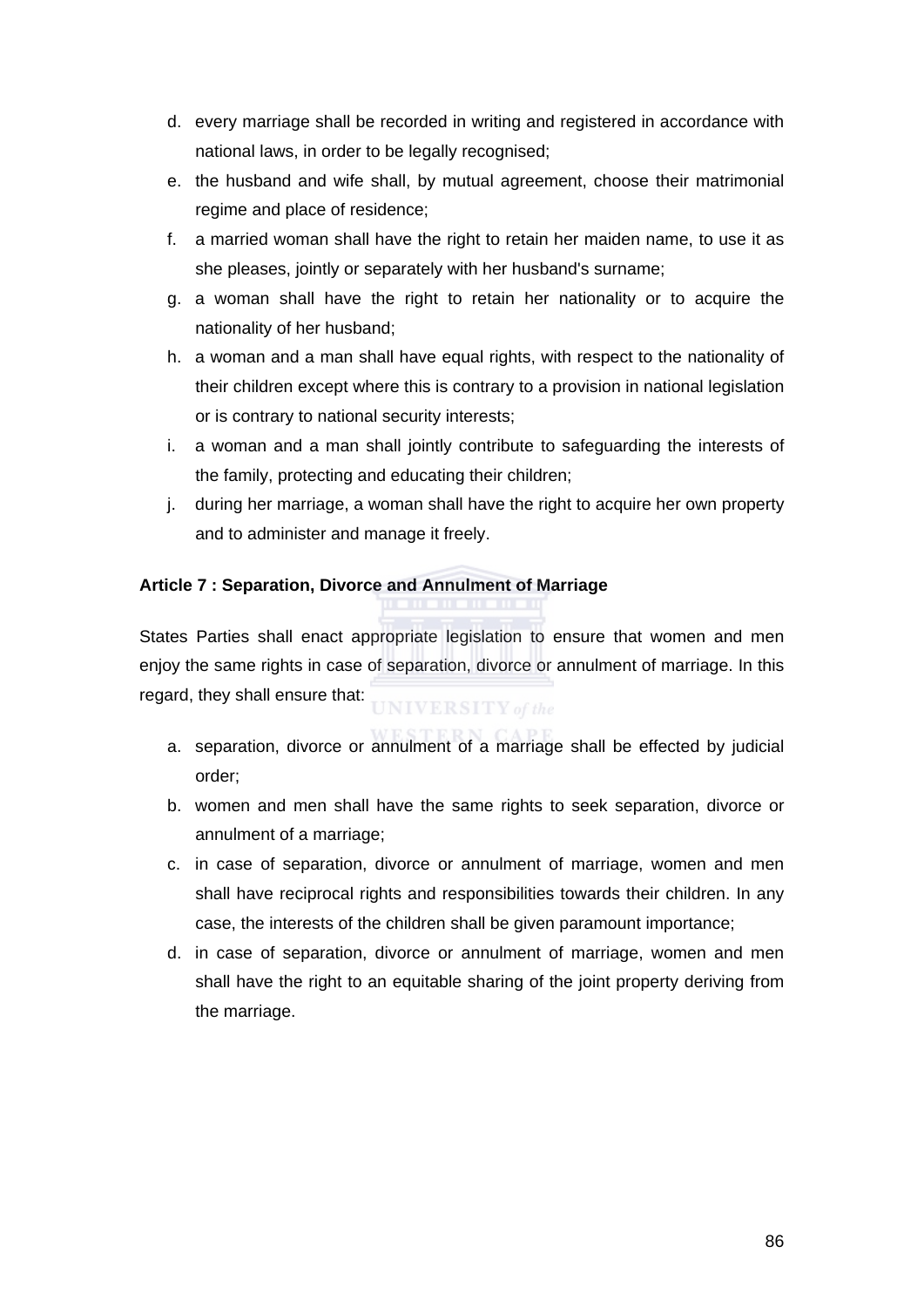## **Article 8 : Access to Justice and Equal Protection before the Law**

Women and men are equal before the law and shall have the right to equal protection and benefit of the law. States Parties shall take all appropriate measures to ensure:

- a. effective access by women to judicial and legal services, including legal aid;
- b. support to local, national, regional and continental initiatives directed at providing women access to legal services, including legal aid;
- c. the establishment of adequate educational and other appropriate structures with particular attention to women and to sensitise everyone to the rights of women;
- d. that law enforcement organs at all levels are equipped to effectively interpret and enforce gender equality rights;
- e. that women are represented equally in the judiciary and law enforcement organs;
- f. reform of existing discriminatory laws and practices in order to promote and protect the rights of women.

## **Article 9 : Right to Participation in the Political and Decision-Making Process**

- 1. States Parties shall take specific positive action to promote participative governance and the equal participation of women in the political life of their countries through affirmative action, enabling national legislation and other measures to ensure that:
	- a. women participate without any discrimination in all elections;
	- b. women are represented equally at all levels with men in all electoral processes;
	- c. women are equal partners with men at all levels of development and implementation of State policies and development programmes .
- 2. States Parties shall ensure increased and effective representation and participation of women at all levels of decision-making.

## **Article 10 : Right to Peace**

- 1. Women have the right to a peaceful existence and the right to participate in the promotion and maintenance of peace.
- 2. States Parties shall take all appropriate measures to ensure the increased participation of women: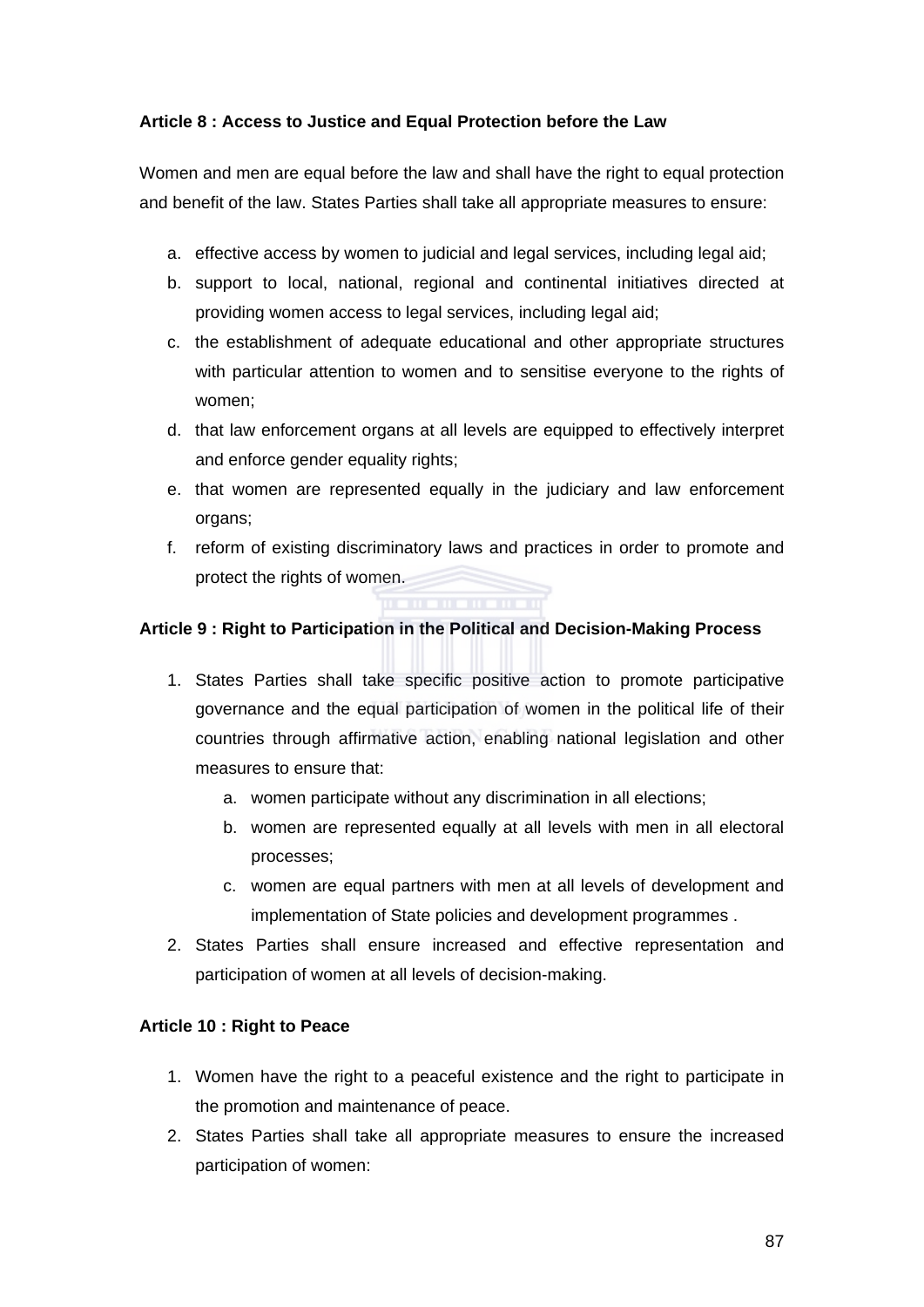- a. in programmes of education for peace and a culture of peace;
- b. in the structures and processes for conflict prevention, management and resolution at local, national, regional, continental and international levels;
- c. in the local, national, regional, continental and international decision making structures to ensure physical, psychological, social and legal protection of asylum seekers, refugees, returnees and displaced persons, in particular women;
- d. in all levels of the structures established for the management of camps and settlements for asylum seekers, refugees, returnees and displaced persons, in particular, women;
- e. in all aspects of planning, formulation and implementation of post conflict reconstruction and rehabilitation.
- 3. States Parties shall take the necessary measures to reduce military expenditure significantly in favour of spending on social development in general, and the promotion of women in particular.

### **Article 11 : Protection of Women in Armed Conflicts**

- 1. States Parties undertake to respect and ensure respect for the rules of international humanitarian law applicable in armed conflict situations which affect the population, particularly women.
- 2. States Parties shall, in accordance with the obligations incumbent upon them under the international humanitarian law, protect civilians including women, irrespective of the population to which they belong, in the event of armed conflict.
- 3. States Parties undertake to protect asylum seeking women, refugees, returnees and internally displaced persons, against all forms of violence, rape and other forms of sexual exploitation, and to ensure that such acts are considered war crimes, genocide and/or crimes against humanity and that their perpetrators are brought to justice before a competent criminal jurisdiction.
- 4. States Parties shall take all necessary measures to ensure that no child, especially girls under 18 years of age, take a direct part in hostilities and that no child is recruited as a soldier.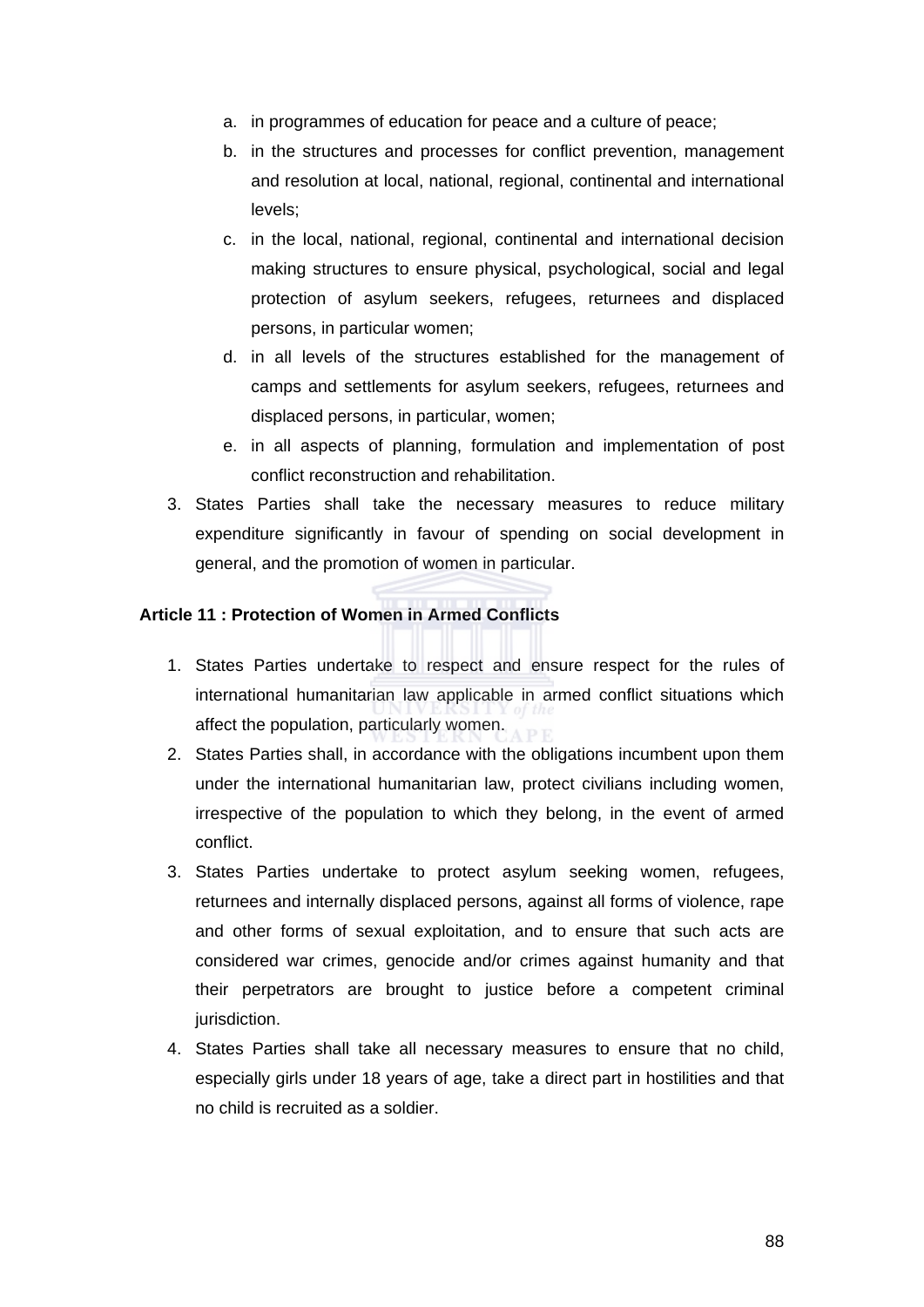## **Article 12 : Right to Education and Training**

- 1. States Parties shall take all appropriate measures to:
	- a. eliminate all forms of discrimination against women and guarantee equal opportunity and access in the sphere of education and training;
	- b. eliminate all stereotypes in textbooks, syllabuses and the media, that perpetuate such discrimination;
	- c. protect women, especially the girl-child from all forms of abuse, including sexual harassment in schools and other educational institutions and provide for sanctions against the perpetrators of such practices;
	- d. provide access to counselling and rehabilitation services to women who suffer abuses and sexual harassment;
	- e. integrate gender sensitisation and human rights education at all levels of education curricula including teacher training.
- 2. States Parties shall take specific positive action to:
	- a. promote literacy among women;
	- b. promote education and training for women at all levels and in all disciplines, particularly in the fields of science and technology;
	- c. promote the enrolment and retention of girls in schools and other training institutions and the organisation of programmes for women who leave school prematurely.  $CAPE$

## **Article 13 : Economic and Social Welfare Rights**

States Parties shall adopt and enforce legislative and other measures to guarantee women equal opportunities in work and career advancement and other economic opportunities. In this respect, they shall:

- a. promote equality of access to employment;
- b. promote the right to equal remuneration for jobs of equal value for women and men;
- c. ensure transparency in recruitment, promotion and dismissal of women and combat and punish sexual harassment in the workplace;
- d. guarantee women the freedom to choose their occupation, and protect them from exploitation by their employers violating and exploiting their fundamental rights as recognised and guaranteed by conventions, laws and regulations in force;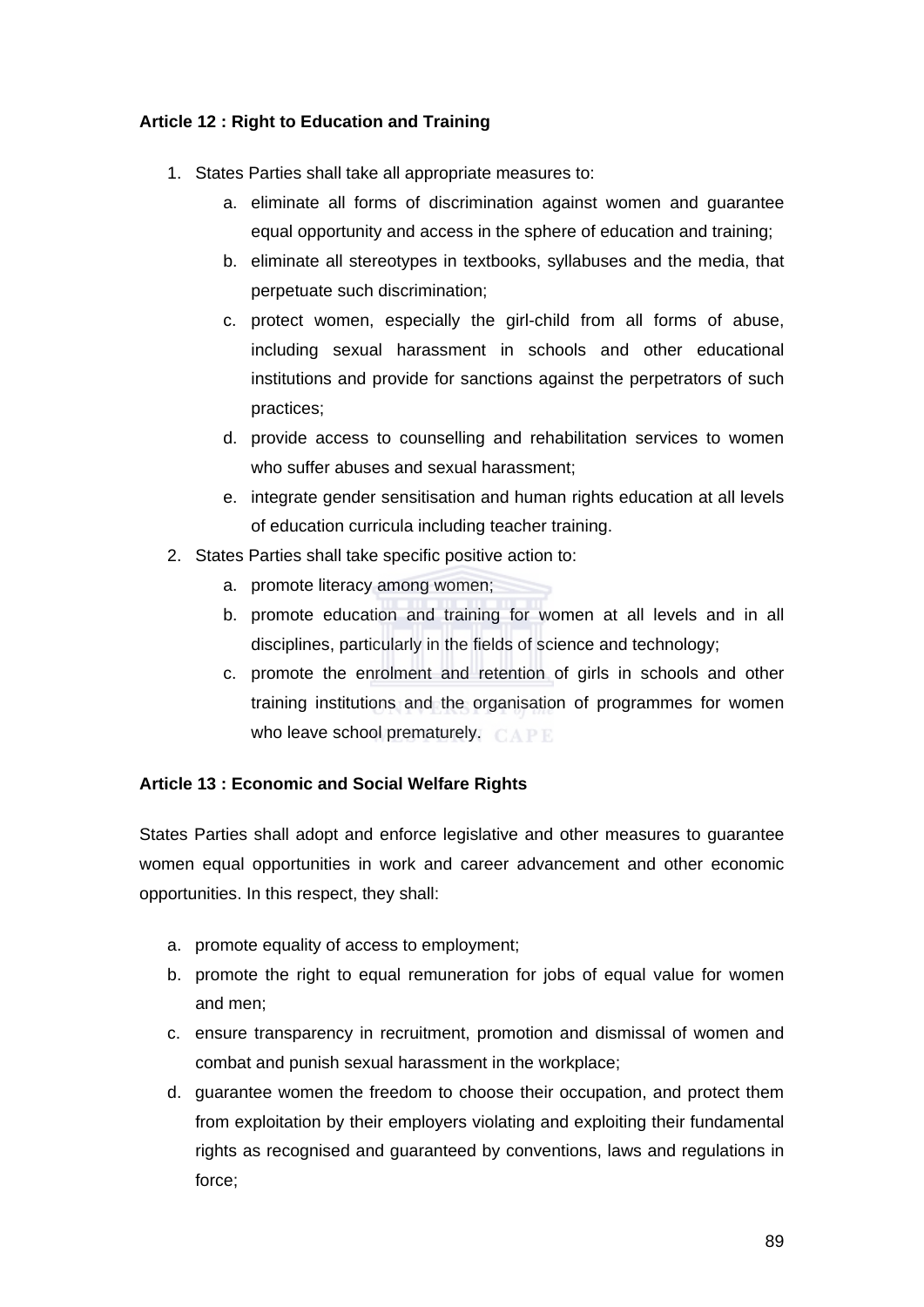- e. create conditions to promote and support the occupations and economic activities of women, in particular, within the informal sector;
- f. establish a system of protection and social insurance for women working in the informal sector and sensitise them to adhere to it;
- g. introduce a minimum age for work and prohibit the employment of children below that age, and prohibit, combat and punish all forms of exploitation of children, especially the girl-child;
- h. take the necessary measures to recognise the economic value of the work of women in the home;
- i. guarantee adequate and paid pre and post-natal maternity leave in both the private and public sectors;
- j. ensure the equal application of taxation laws to women and men;
- k. recognise and enforce the right of salaried women to the same allowances and entitlements as those granted to salaried men for their spouses and children;
- l. recognise that both parents bear the primary responsibility for the upbringing and development of children and that this is a social function for which the State and the private sector have secondary responsibility;
- m. take effective legislative and administrative measures to prevent the exploitation and abuse of women in advertising and pornography.

### **UNIVERSITY** of the

### **Article 14 : Health and Reproductive Rights**

- 1. States Parties shall ensure that the right to health of women, including sexual and reproductive health is respected and promoted. This includes:
	- a. the right to control their fertility;
	- b. the right to decide whether to have children, the number of children and the spacing of children;
	- c. the right to choose any method of contraception;
	- d. the right to self protection and to be protected against sexually transmitted infections, including HIV/AIDS;
	- e. the right to be informed on one's health status and on the health status of one's partner, particularly if affected with sexually transmitted infections, including HIV/AIDS, in accordance with internationally recognised standards and best practices;
	- f. the right to have family planning education.
- 2. States Parties shall take all appropriate measures to: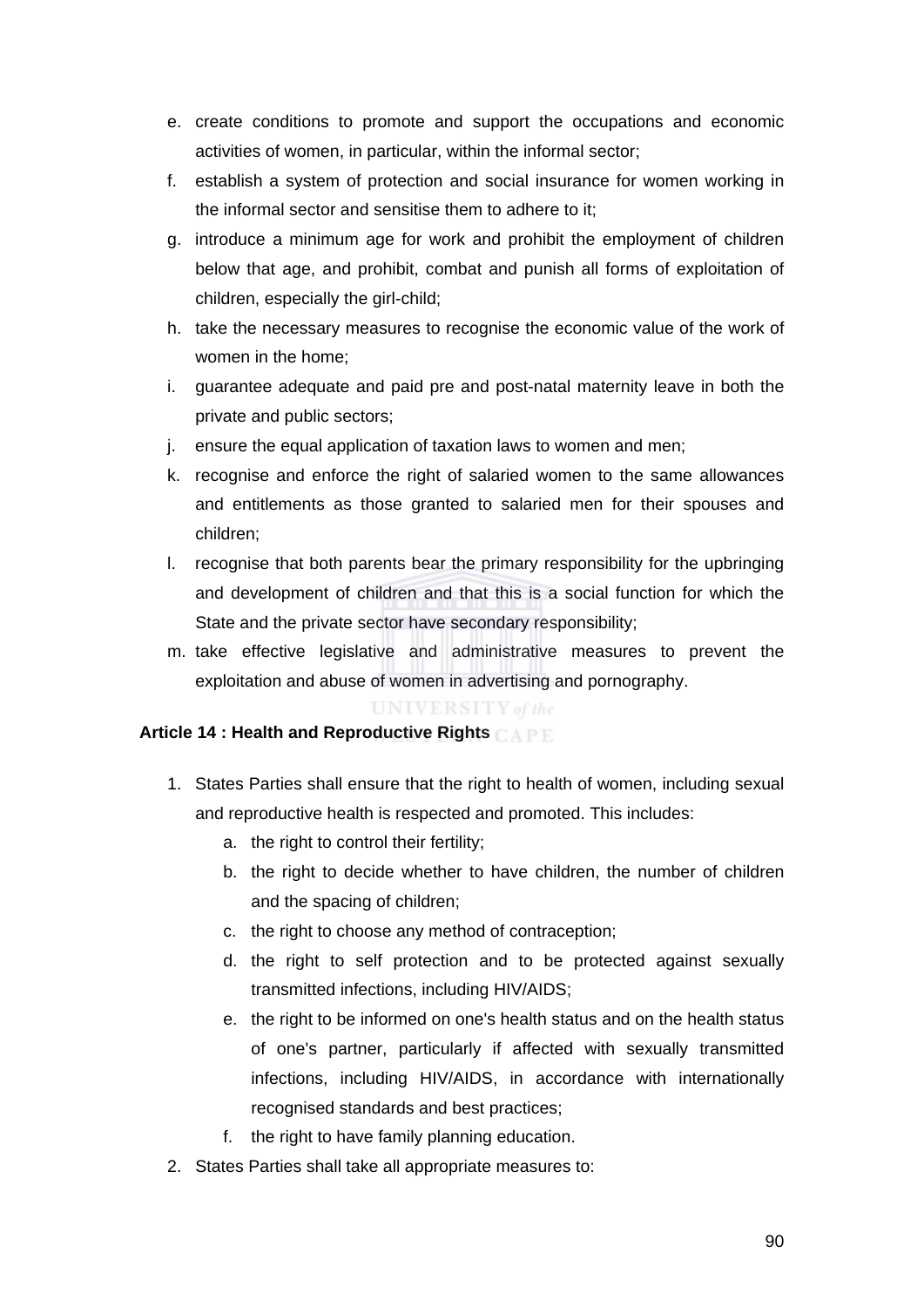- a. provide adequate, affordable and accessible health services, including information, education and communication programmes to women especially those in rural areas;
- b. establish and strengthen existing pre-natal, delivery and post-natal health and nutritional services for women during pregnancy and while they are breast-feeding;
- c. protect the reproductive rights of women by authorising medical abortion in cases of sexual assault, rape, incest, and where the continued pregnancy endangers the mental and physical health of the mother or the life of the mother or the foetus.

### **Article 15 : Right to Food Security**

States Parties shall ensure that women have the right to nutritious and adequate food. In this regard, they shall take appropriate measures to:

- a. provide women with access to clean drinking water, sources of domestic fuel, land, and the means of producing nutritious food;
- b. establish adequate systems of supply and storage to ensure food security.

## **Article 16 : Right to Adequate Housing**

### **UNIVERSITY** of the

Women shall have the right to equal access to housing and to acceptable living conditions in a healthy environment. To ensure this right, States Parties shall grant to women, whatever their marital status, access to adequate housing.

### **Article 17 : Right to Positive Cultural Context**

- 1. Women shall have the right to live in a positive cultural context and to participate at all levels in the determination of cultural policies.
- 2. States Parties shall take all appropriate measures to enhance the participation of women in the formulation of cultural policies at all levels.

### **Article 18 : Right to a Healthy and Sustainable Environment**

- 1. Women shall have the right to live in a healthy and sustainable environment.
- 2. States Parties shall take all appropriate measures to: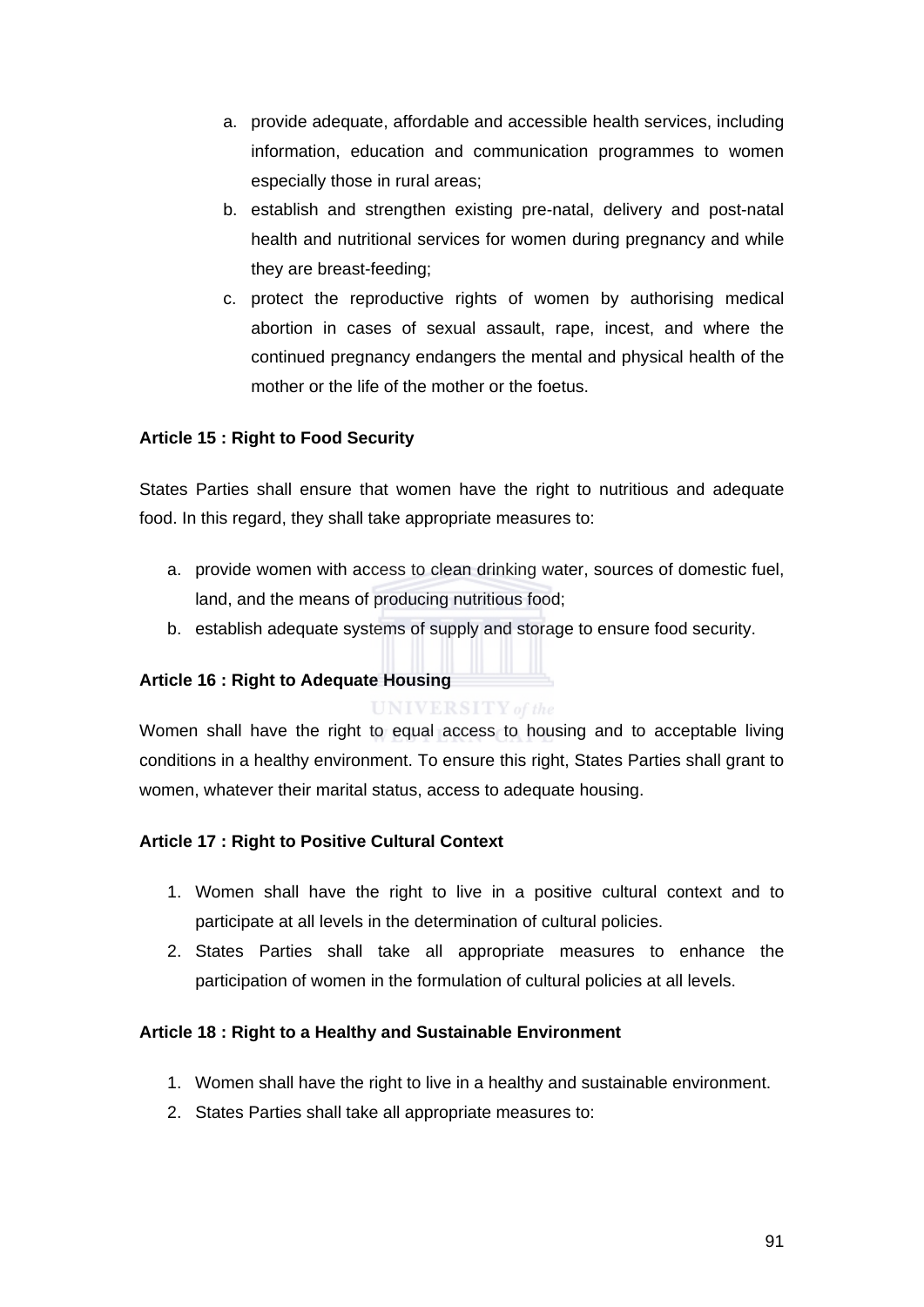- a. ensure greater participation of women in the planning, management and preservation of the environment and the sustainable use of natural resources at all levels;
- b. promote research and investment in new and renewable energy sources and appropriate technologies, including information technologies and facilitate women's access to, and participation in their control;
- c. protect and enable the development of women's indigenous knowledge systems;
- d. (c. sic.) regulate the management, processing, storage and disposal of domestic waste;
- e. (d. sic.) ensure that proper standards are followed for the storage, transportation and disposal of toxic waste.

## **Article 19 : Right to Sustainable Development**

Women shall have the right to fully enjoy their right to sustainable development. In this connection, the States Parties shall take all appropriate measures to:

- a. introduce the gender perspective in the national development planning procedures;
- b. ensure participation of women at all levels in the conceptualisation, decisionmaking, implementation and evaluation of development policies and programmes;
- c. promote women's access to and control over productive resources such as land and guarantee their right to property;
- d. promote women's access to credit, training, skills development and extension services at rural and urban levels in order to provide women with a higher quality of life and reduce the level of poverty among women;
- e. take into account indicators of human development specifically relating to women in the elaboration of development policies and programmes; and
- f. ensure that the negative effects of globalisation and any adverse effects of the implementation of trade and economic policies and programmes are reduced to the minimum for women.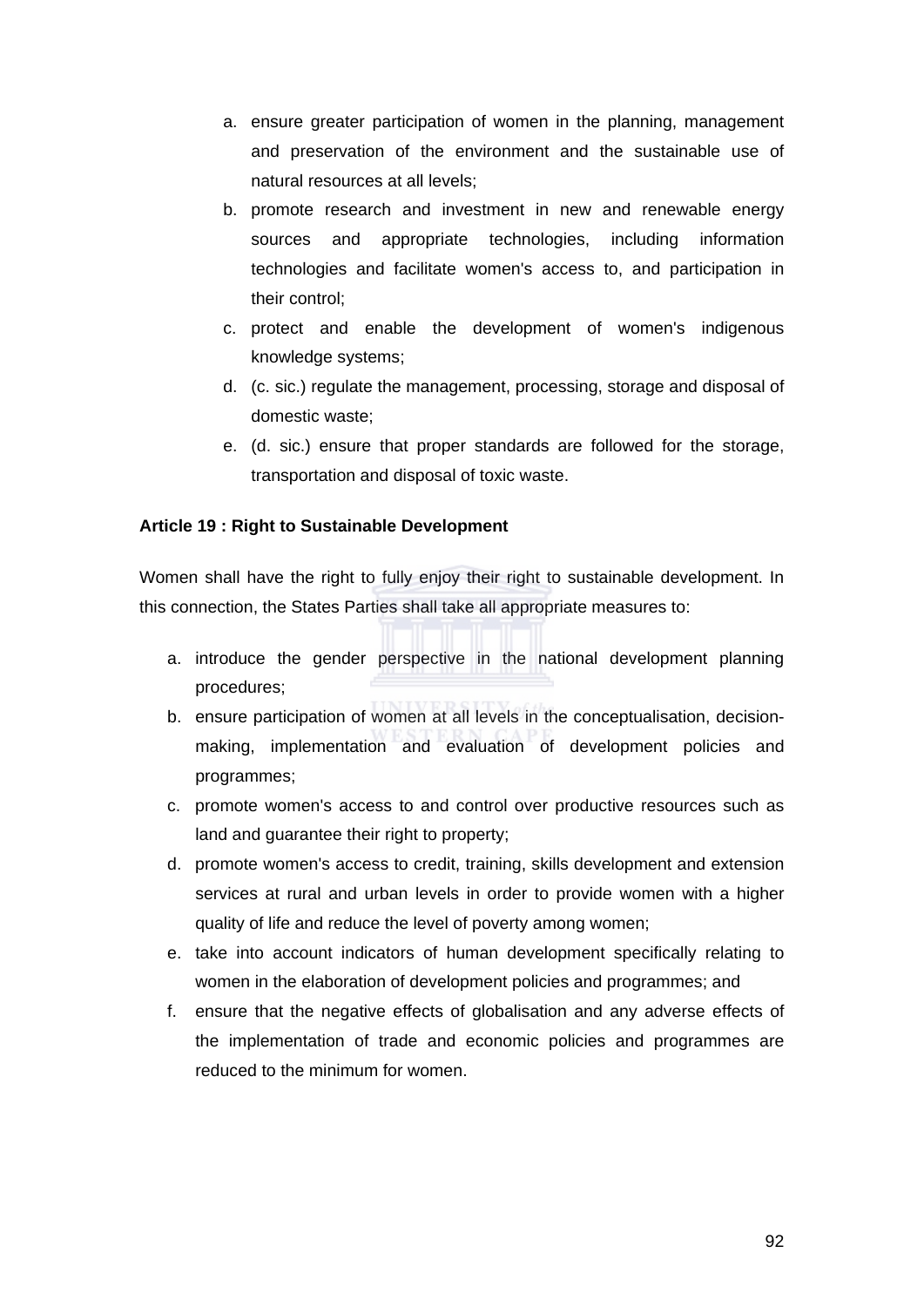## **Article 20 : Widows' Rights**

States Parties shall take appropriate legal measures to ensure that widows enjoy all human rights through the implementation of the following provisions:

- a. that widows are not subjected to inhuman, humiliating or degrading treatment;
- b. a widow shall automatically become the guardian and custodian of her children, after the death of her husband, unless this is contrary to the interests and the welfare of the children;
- c. a widow shall have the right to remarry, and in that event, to marry the person of her choice.

### **Article 21 : Right to Inheritance**

- 1. A widow shall have the right to an equitable share in the inheritance of the property of her husband. A widow shall have the right to continue to live in the matrimonial house. In case of remarriage, she shall retain this right if the house belongs to her or she has inherited it.
- 2. Women and men shall have the right to inherit, in equitable shares, their parents' properties.

## **Article 22 : Special Protection of Elderly Women**

**WESTERN CAPE** The States Parties undertake to:

- a. provide protection to elderly women and take specific measures commensurate with their physical, economic and social needs as well as their access to employment and professional training;
- b. ensure the right of elderly women to freedom from violence, including sexual abuse, discrimination based on age and the right to be treated with dignity.

### **Article 23 : Special Protection of Women with Disabilities**

The States Parties undertake to:

a. ensure the protection of women with disabilities and take specific measures commensurate with their physical, economic and social needs to facilitate their access to employment, professional and vocational training as well as their participation in decision-making;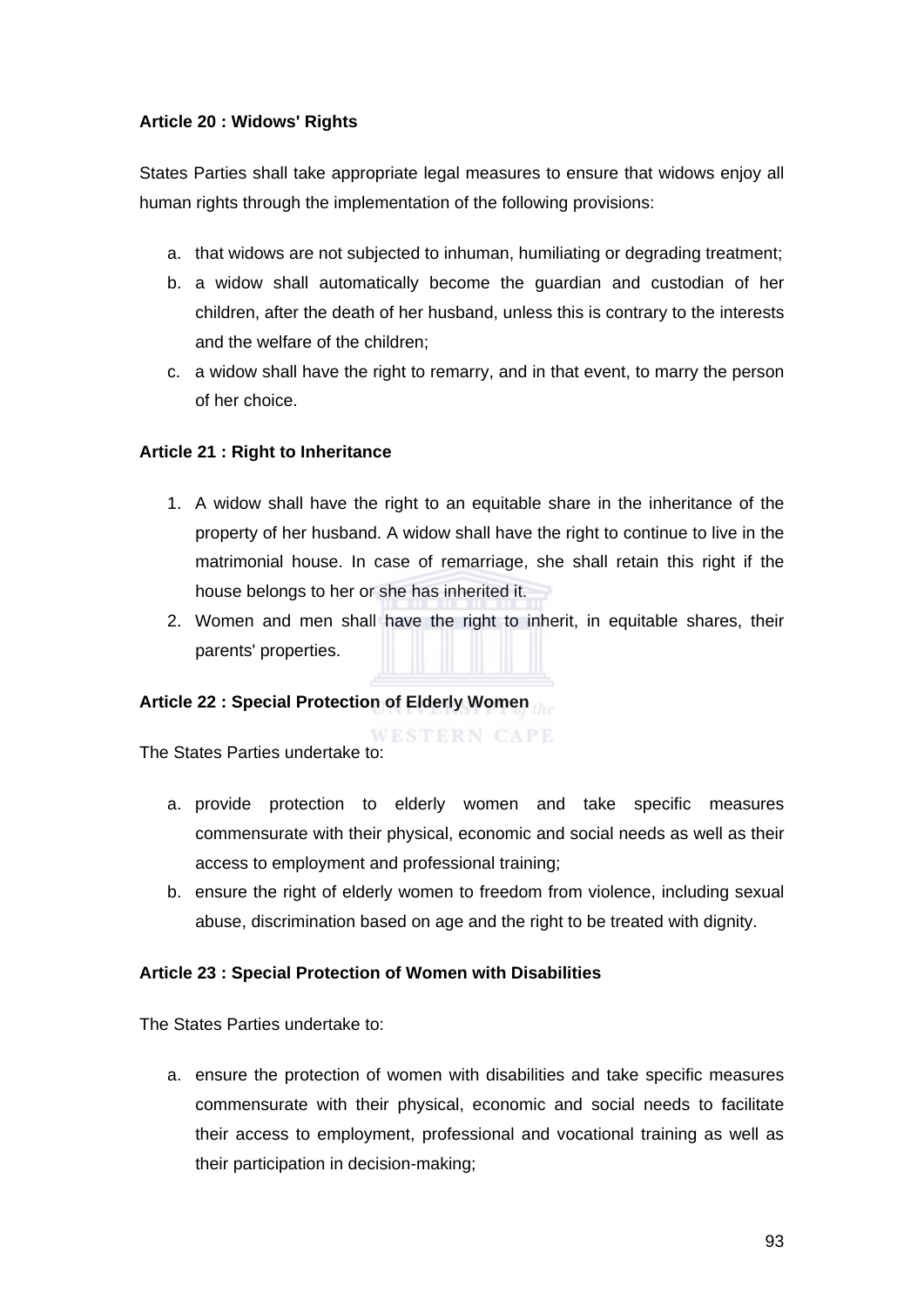b. ensure the right of women with disabilities to freedom from violence, including sexual abuse, discrimination based on disability and the right to be treated with dianity.

### **Article 24 : Special Protection of Women in Distress**

The States Parties undertake to:

- a. ensure the protection of poor women and women heads of families including women from marginalized population groups and provide the an environment suitable to their condition and their special physical, economic and social needs;
- b. ensure the right of pregnant or nursing women or women in detention by providing them with an environment which is suitable to their condition and the right to be treated with dignity.

## **Article 25 : Remedies**

States Parties shall undertake to:

- a. provide for appropriate remedies to any woman whose rights or freedoms, as herein recognised, have been violated;
- b. ensure that such remedies are determined by competent judicial, administrative or legislative authorities, or by any other competent authority provided for by law.

### **Article 26 : Implementation and Monitoring**

- 1. States Parties shall ensure the implementation of this Protocol at national level, and in their periodic reports submitted in accordance with Article 62 of the African Charter, indicate the legislative and other measures undertaken for the full realisation of the rights herein recognised.
- 2. States Parties undertake to adopt all necessary measures and in particular shall provide budgetary and other resources for the full and effective implementation of the rights herein recognised.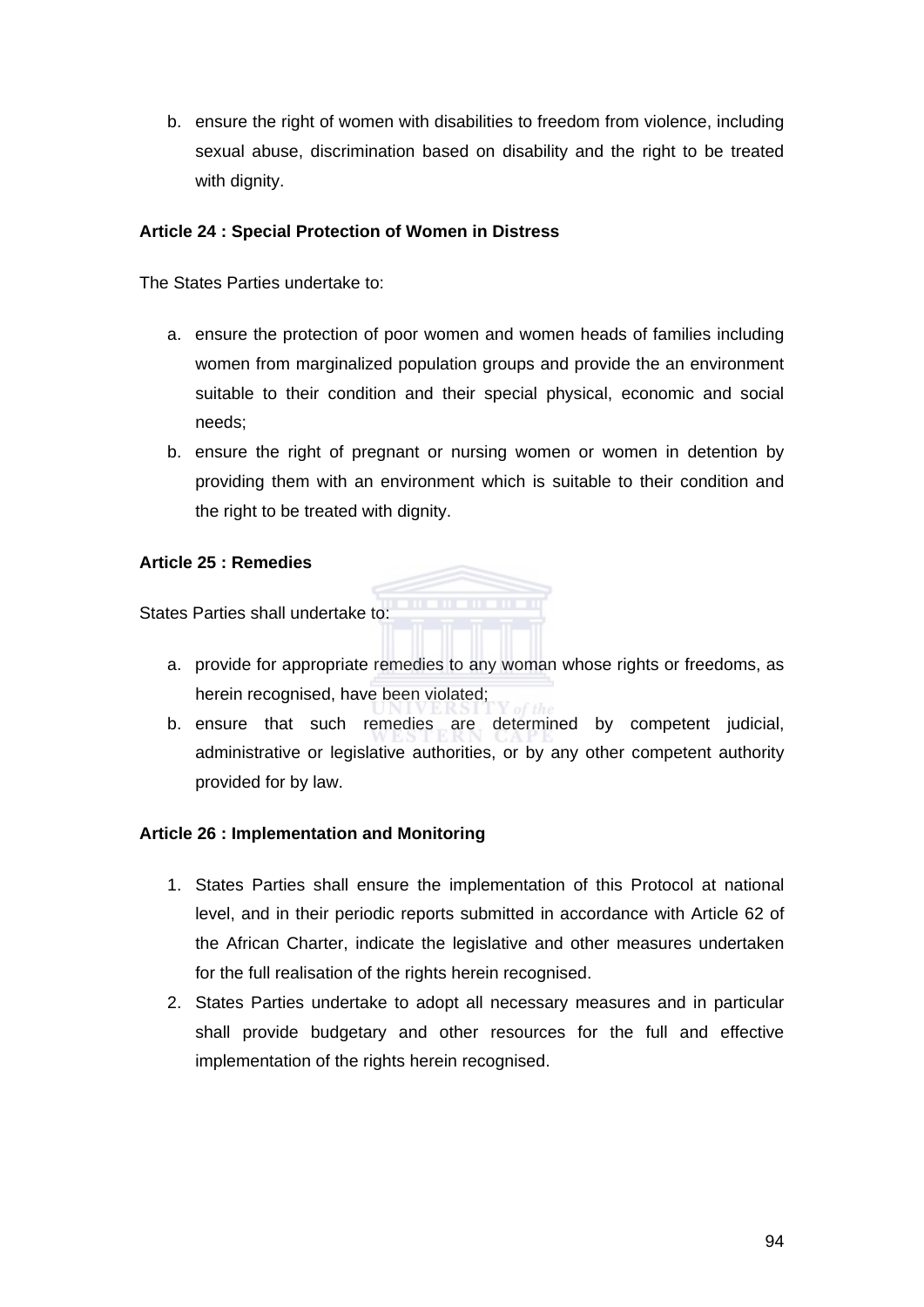### **Article 27 : Interpretation**

The African Court on Human and Peoples' Rights shall be seized with matters of interpretation arising from the application or implementation of this Protocol.

### **Article 28 : Signature, Ratification and Accession**

- 1. This Protocol shall be open for signature, ratification and accession by the States Parties, in accordance with their respective constitutional procedures.
- 2. The instruments of ratification or accession shall be deposited with the Chairperson of the Commission of the AU.

## **Article 29 : Entry into Force**

- 1. This Protocol shall enter into force thirty (30) days after the deposit of the fifteenth (15) instrument of ratification.
- 2. For each State Party that accedes to this Protocol after its coming into force, the Protocol shall come into force on the date of deposit of the instrument of accession.
- 3. The Chairperson of the Commission of the AU shall notify all Member States of the coming into force of this Protocol.

#### **Article 30 : Amendment and Revision**  RN CAPE

- 1. Any State Party may submit proposals for the amendment or revision of this Protocol.
- 2. Proposals for amendment or revision shall be submitted, in writing, to the Chairperson of the Commission of the AU who shall transmit the same to the States Parties within thirty (30) days of receipt thereof.
- 3. The Assembly, upon advice of the African Commission, shall examine these proposals within a period of one (1) year following notification of States Parties, in accordance with the provisions of paragraph 2 of this article.
- 4. Amendments or revision shall be adopted by the Assembly by a simple majority.
- 5. The amendment shall come into force for each State Party, which has accepted it thirty (30) days after the Chairperson of the Commission of the AU has received notice of the acceptance.